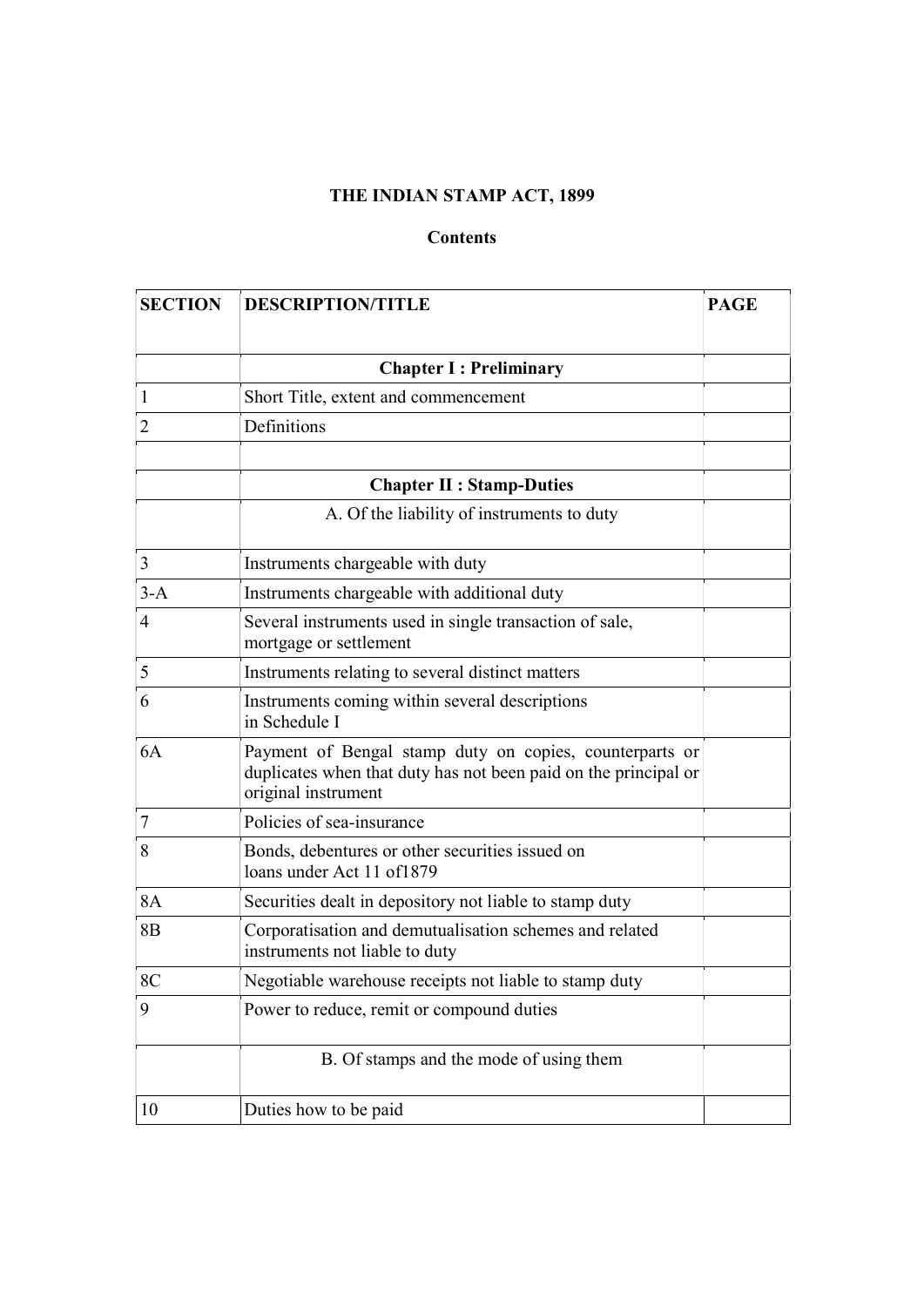| 11  | Use of adhesive stamps                                                                                      |
|-----|-------------------------------------------------------------------------------------------------------------|
| 12  | Cancellation of adhesive stamps                                                                             |
| 13  | Instruments stamped with impressed stamps how<br>to be written                                              |
| 14  | Only one instrument to be on same stamp                                                                     |
| 15  | Instrument written contrary to section 13 or 14<br>deemed unstamped                                         |
| 16  | Denoting duty                                                                                               |
|     | C. Of the time of stamping instruments                                                                      |
| 17  | Instruments executed in India                                                                               |
| 18  | Instruments other than bills and notes<br>executed out of India                                             |
| 19  | Bills and notes drawn out of India                                                                          |
| 19A | Payment of duty on certain instruments liable to increased<br>duty in Bengal under clause (bb) of section 3 |
|     | D. Of valuations for duty                                                                                   |
| 20  | Conversion of amount expressed in foreign<br>currencies                                                     |
| 21  | Stock and marketable securities how to be<br>valued                                                         |
| 22  | Effect of statement of rate of exchange or<br>average price                                                 |
| 23  | Instruments reserving interest                                                                              |
| 23A | Certain instruments connected with mortgages<br>of marketable securities to be chargeable as<br>agreements  |
| 24  | How transfer in consideration of debt, or<br>subject to future payment, etc., to be charged                 |
| 25  | Valuation in case of annuity, etc                                                                           |
| 26  | Stamp where value of subject-matter is<br>indeterminate                                                     |
| 27  | Facts affecting duty to be set forth in<br>instrument                                                       |
| 28  | Direction as to duty in case of certain                                                                     |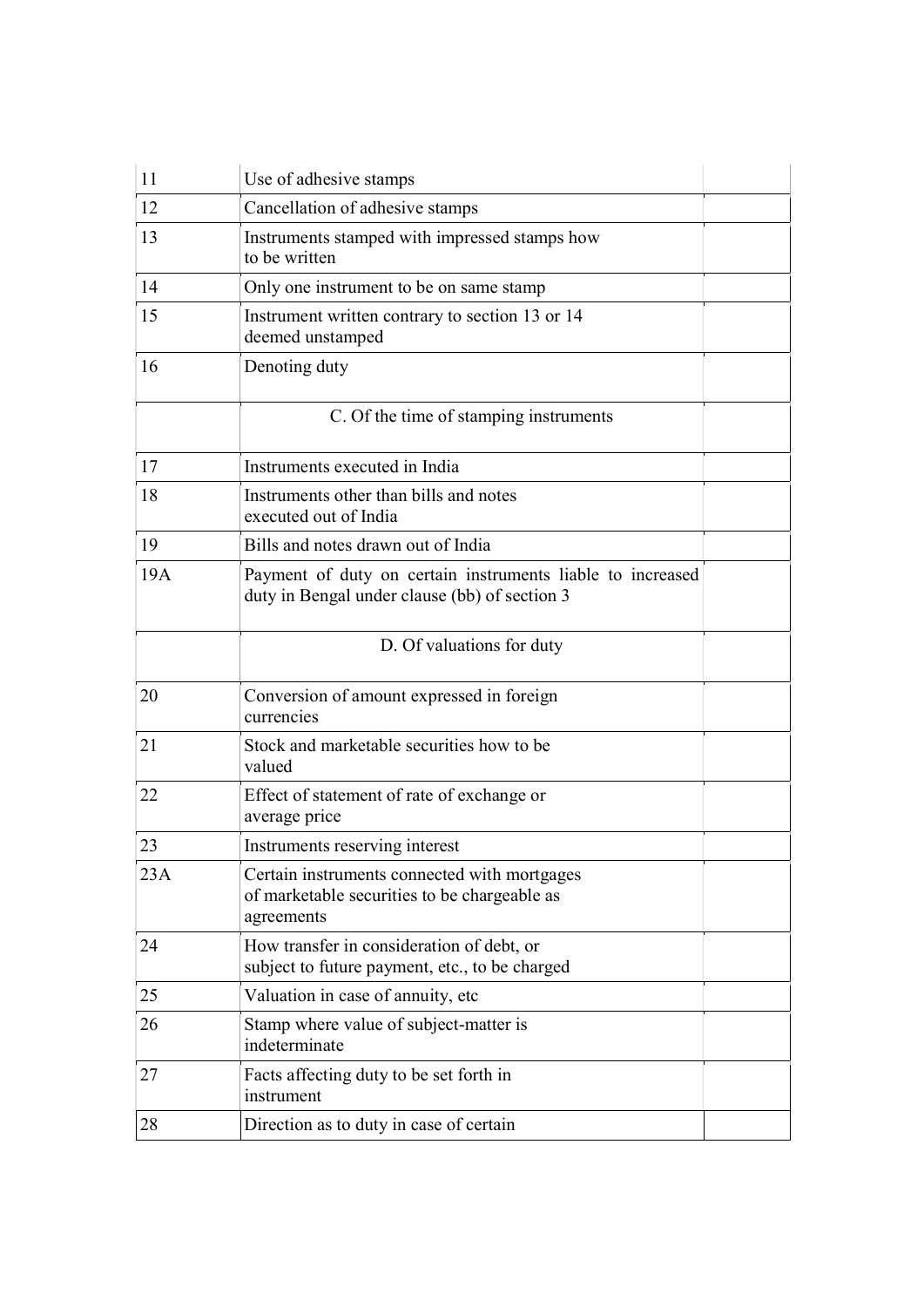|     | conveyances                                                                                      |  |
|-----|--------------------------------------------------------------------------------------------------|--|
|     | E. Duties by whom payable                                                                        |  |
| 29  | Duties by whom payable                                                                           |  |
| 29A | Application of sections 23A, 24 and 29 to instruments<br>chargeable with duty under Schedule I-A |  |
| 30  | Obligation to give receipt in certain cases                                                      |  |
|     | <b>CHAPTER III : Adjudication as to Stamps</b>                                                   |  |
| 31  | Adjudication as to proper stamps                                                                 |  |
| 32  | Certificate by Collector                                                                         |  |
|     | <b>CHAPTER IV: Instruments not Duly Stamped</b>                                                  |  |
| 33  | Examination and impounding of instruments                                                        |  |
| 34  | Special provision as to unstamped receipts                                                       |  |
| 35  | Instruments not duly stamped inadmissible in<br>evidence, etc.                                   |  |
| 36  | Admission of instrument where not to be<br>questioned                                            |  |
| 37  | Admission of improperly stamped instruments                                                      |  |
| 38  | Instruments impounded, how dealt with                                                            |  |
| 39  | Collector's power to refund penalty paid under<br>section 38, sub-section(1)                     |  |
| 40  | Collector's power to stamp instruments<br>impounded                                              |  |
| 41  | Instruments unduly stamped by accident                                                           |  |
| 42  | Endorsement of instruments on which duty has<br>been paid under section 35, 40 or 41             |  |
| 43  | Prosecution for offence against stamp-law                                                        |  |
| 44  | Persons paying duty or penalty may recover<br>same in certain cases                              |  |
| 45  | Power to revenue-authority to refund penalty<br>or excess duty in certain cases                  |  |
| 46  | non-liability for loss of instruments sent under<br>section 38                                   |  |
| 47  | Power of payer to stamp bills and promissory                                                     |  |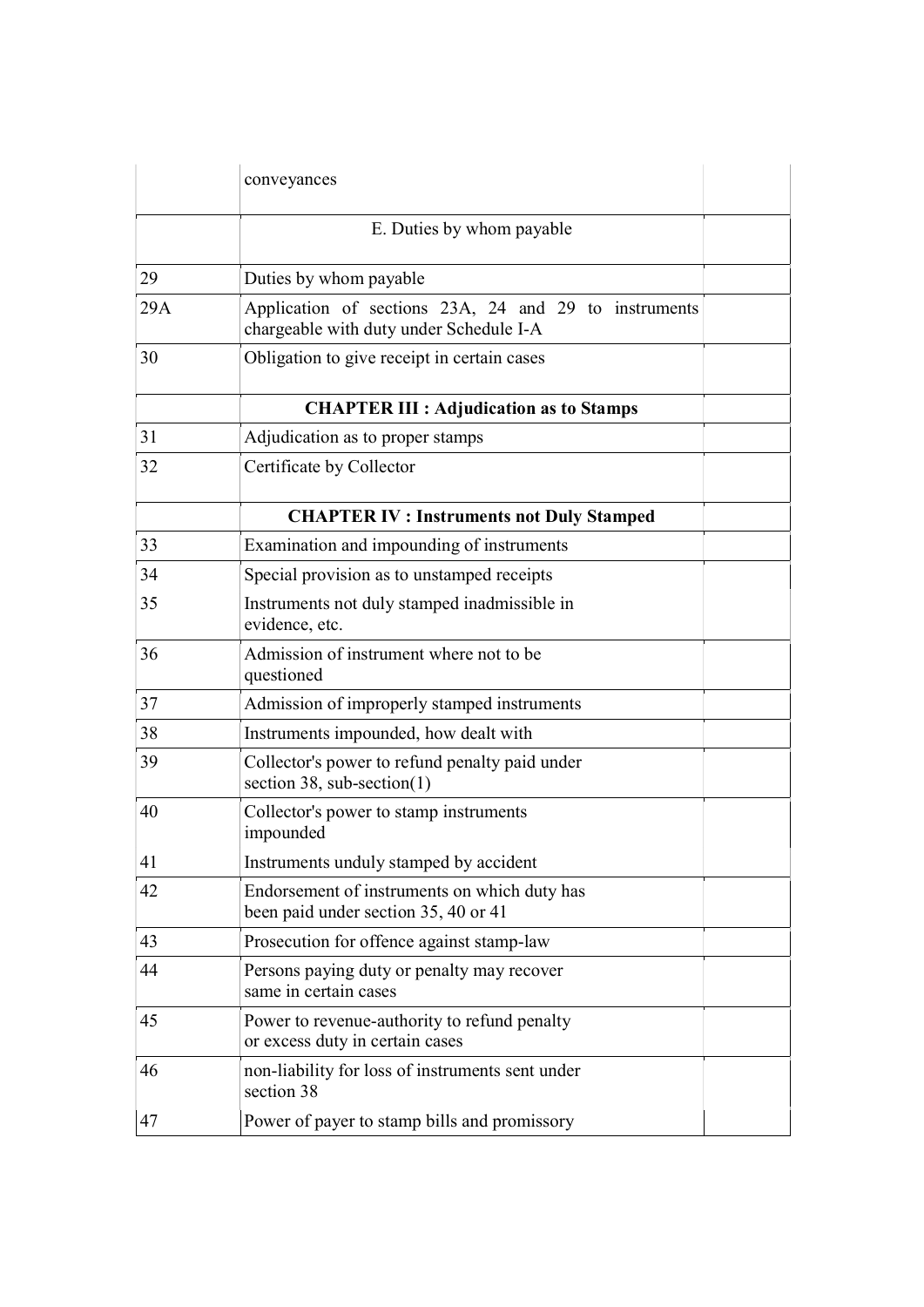|                                                          | notes received by him unstamped                                                |  |  |  |
|----------------------------------------------------------|--------------------------------------------------------------------------------|--|--|--|
| 48                                                       | Recovery of duties and penalties                                               |  |  |  |
| <b>CHAPTER V: Allowances for Stamps in Certain Cases</b> |                                                                                |  |  |  |
| 49                                                       | Allowance for spoiled stamps                                                   |  |  |  |
| 50                                                       | Application for relief under section 49 when to<br>be made                     |  |  |  |
| 51                                                       | Allowance in case of printed forms no longer<br>required by Corporations       |  |  |  |
| 52                                                       | Allowance for misused stamps                                                   |  |  |  |
| 53                                                       | Allowance for spoiled or misused stamps how to<br>be made                      |  |  |  |
| 54                                                       | Allowance for stamps not required for use                                      |  |  |  |
| $54-A$                                                   | Allowances for stamps in denominations of<br>annas                             |  |  |  |
| 54B                                                      | Allowances for Refugee Relief Stamps                                           |  |  |  |
| 55                                                       | Allowance on renewal of certain debentures                                     |  |  |  |
|                                                          | <b>CHAPTER VI: Reference and Revision</b>                                      |  |  |  |
| 56                                                       | Control of, and statement of case to, Chief<br>Controlling Revenue-authority   |  |  |  |
| 57                                                       | statement of case by Chief<br>Controlling Revenue-authority to High Court      |  |  |  |
| 58                                                       | Power of High Court to call for further<br>particulars as to case stated       |  |  |  |
| 59                                                       | Procedure in disposing of case stated                                          |  |  |  |
| 60                                                       | Statement of case by other Courts to High<br>Court                             |  |  |  |
| 61                                                       | Revision of certain decisions of Courts regarding the<br>sufficiency of stamps |  |  |  |
| <b>CHAPTER VII : Criminal Offences and Procedure</b>     |                                                                                |  |  |  |
| 62                                                       | Penalty for executing, etc., instrument not duly<br>stamped                    |  |  |  |
| 63                                                       | Penalty for failure to cancel adhesive stamp                                   |  |  |  |
| 64                                                       | Penalty for omission to comply with provisions<br>of section 27                |  |  |  |
| 65                                                       | Penalty for refusal to give receipt, and for                                   |  |  |  |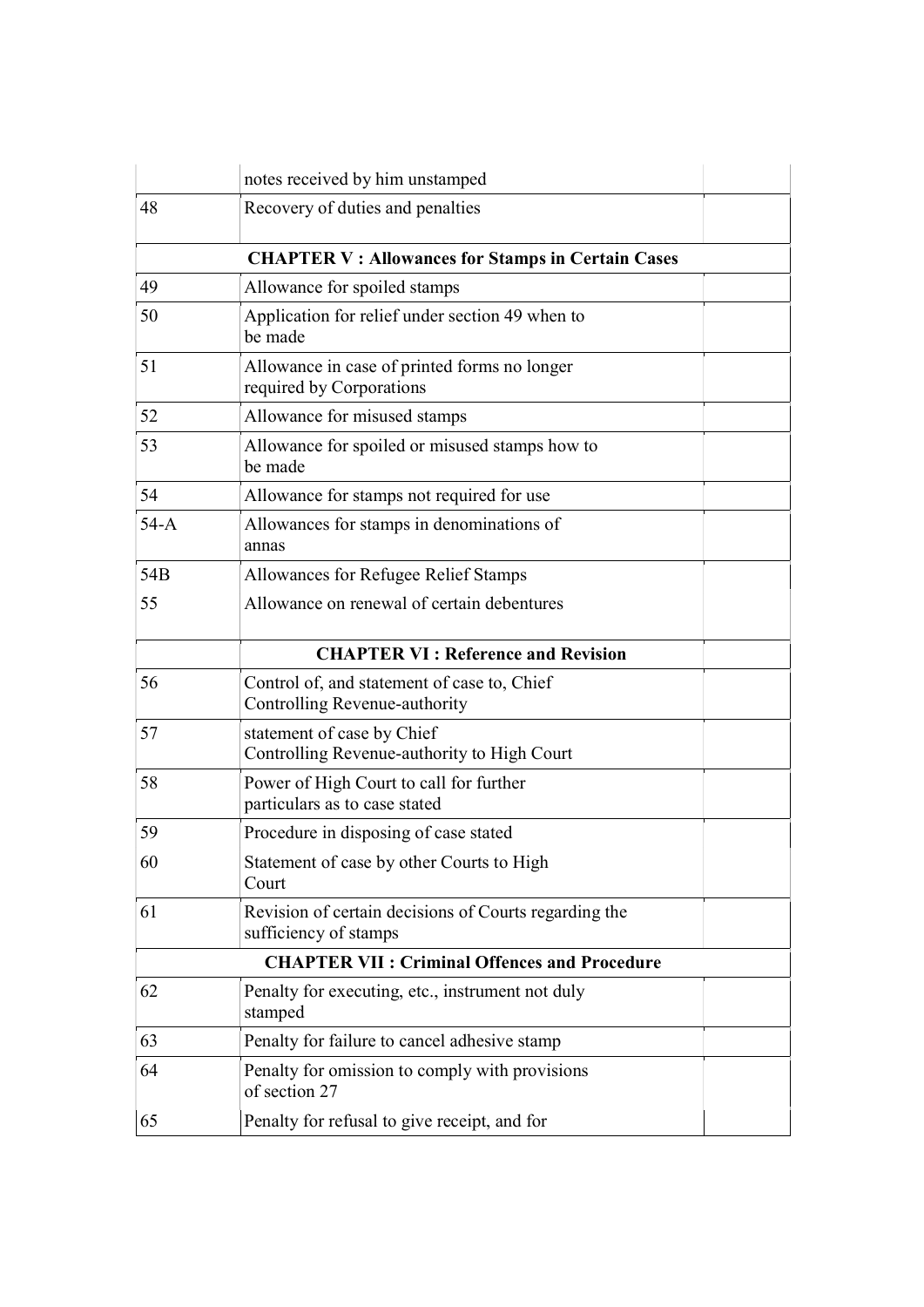|                                                        | devices to evade duty on receipts                                                           |  |
|--------------------------------------------------------|---------------------------------------------------------------------------------------------|--|
| 66                                                     | Penalty for not making out policy, or making<br>one not duly stamped                        |  |
| 67                                                     | Penalty for not drawing full number of bills or<br>marine policies purporting to be in sets |  |
| 68                                                     | Penalty for post-dating bills, and for other<br>devices to defraud the revenue              |  |
| 69                                                     | Penalty for breach of rule relating to sale of<br>stamps and for unauthorised sale          |  |
| 70                                                     | Institution and conduct of prosecutions                                                     |  |
| 71                                                     | Jurisdiction of Magistrates                                                                 |  |
| 72                                                     | Place of trial                                                                              |  |
|                                                        | <b>CHAPTER VIII : Supplemental Provisions</b>                                               |  |
| 73                                                     | Books, etc., to be open to inspection                                                       |  |
| 74                                                     | Powers to make rules relating to sale of<br>stamps                                          |  |
| 75                                                     | Power to make rules generally to carry out<br>Act                                           |  |
| 76                                                     | Publication of rules                                                                        |  |
| $76-A$                                                 | Delegation of certain powers                                                                |  |
| 77                                                     | Saving as to Court-fees                                                                     |  |
| $77-A$                                                 | Saving as to certain stamps                                                                 |  |
| 78                                                     | Act to be translated and sold cheaply                                                       |  |
| 79                                                     | Repeal                                                                                      |  |
| Schedule IA : Stamp Duty on Instruments in West Bengal |                                                                                             |  |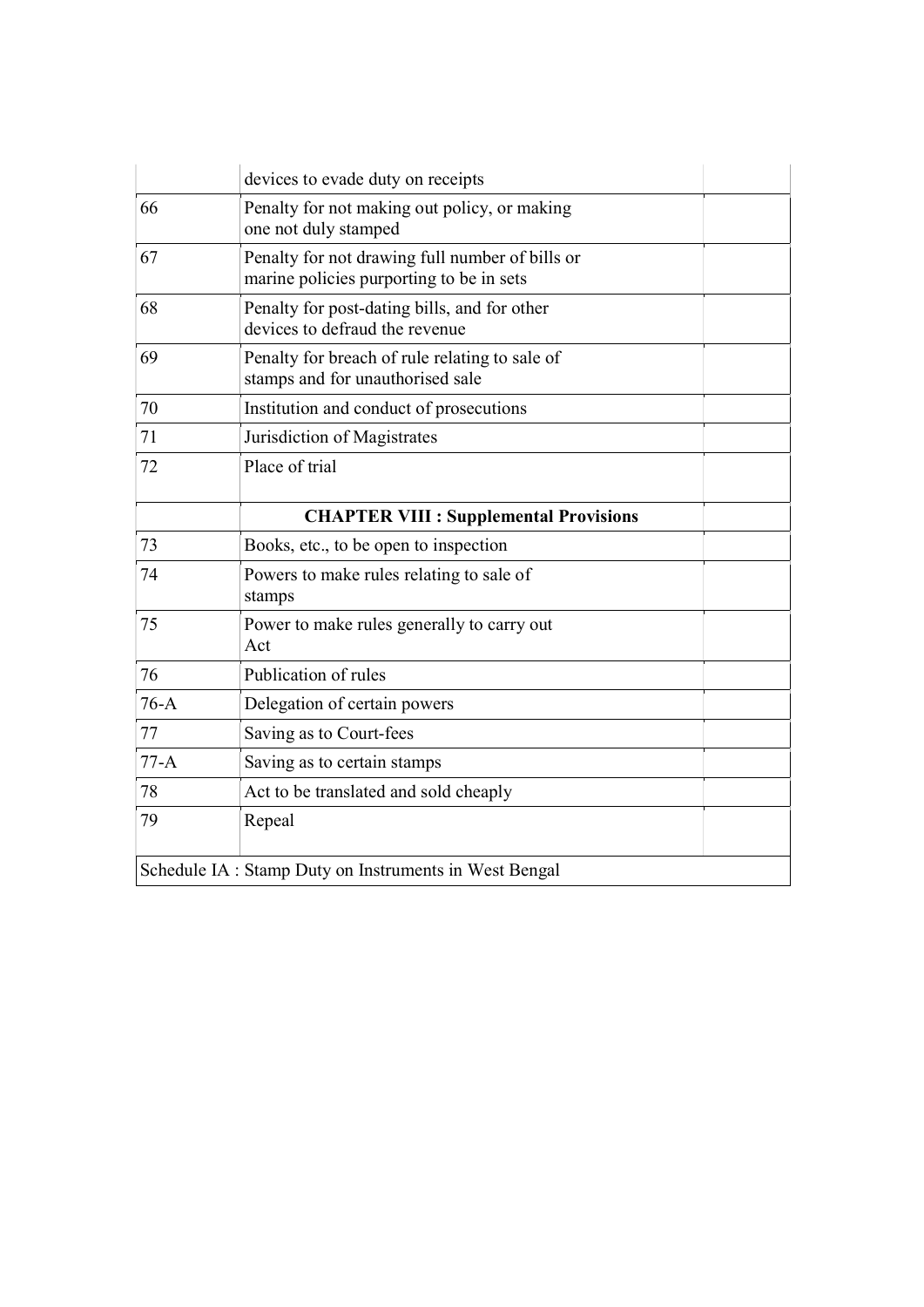#### THE INDIAN STAMP ACT, 1899

Act No. of Year: ACT NO. 2 OF 1899 Enactment Date: [27th January, 1899.] Act Objective: An Act to consolidate and amend the law relating to Stamps.

WHEREAS it is expedient to consolidate and amend the law relating to Stamps; It is hereby enacted as fallows:

#### CHAPTER I PRELIMMARY

#### 1. Short title, extent and commencement -

(1) This Act may be called the Indian Stamp Act, 1899.

(2) It extends to the whole of India except the State of Jammu and Kashmir:

Provided that it shall not apply to the territories which, immediately before the 1<sup>st</sup> November, 1956, were comprised in Part B States (excluding the State of Jammu and Kashmir) except to the extent to which the provisions of this Act reIate to rates of stamp duty in respect of the documents specified in entry 91 of List I in the Seventh Schedule to the Constitution.

2. Definitions - In this Act, unless there is something repugnant in the subject or context, -

(1) Banker. - "Banker" includes a bank and any person acting as a banker;

(2) Bill of exchange. - "Bill of exchange" means a bill of exchange as defined by the Negotiable Instruments Act, 1881, (26 of 1881) and includes also a hundi, and any other document entitling or purporting to entitle any person, whether named therein or not, to payment by any other person of, or to draw upon any other person for, any sum of money;

(3) Bill of exchange payable on demand. - "Bill of exchange payable on demand" includes -

(a) an order for the payment of any sum of money by a bill of exchange or promissory note, or for the delivery of any bill of exchange or promissory note in satisfaction of any sum of money, or for the payment of any sum of money out of any particular fund which may or may not be available, or upon any condition or contingency which may or may not be performed or happen;

(b) an order for the payment of any sum of money weekly, monthly or at any other stated period; and

(c) a letter of credit, that is to say, any instrument by which one person authorises another to give credit to the person in whose favour it is drawn;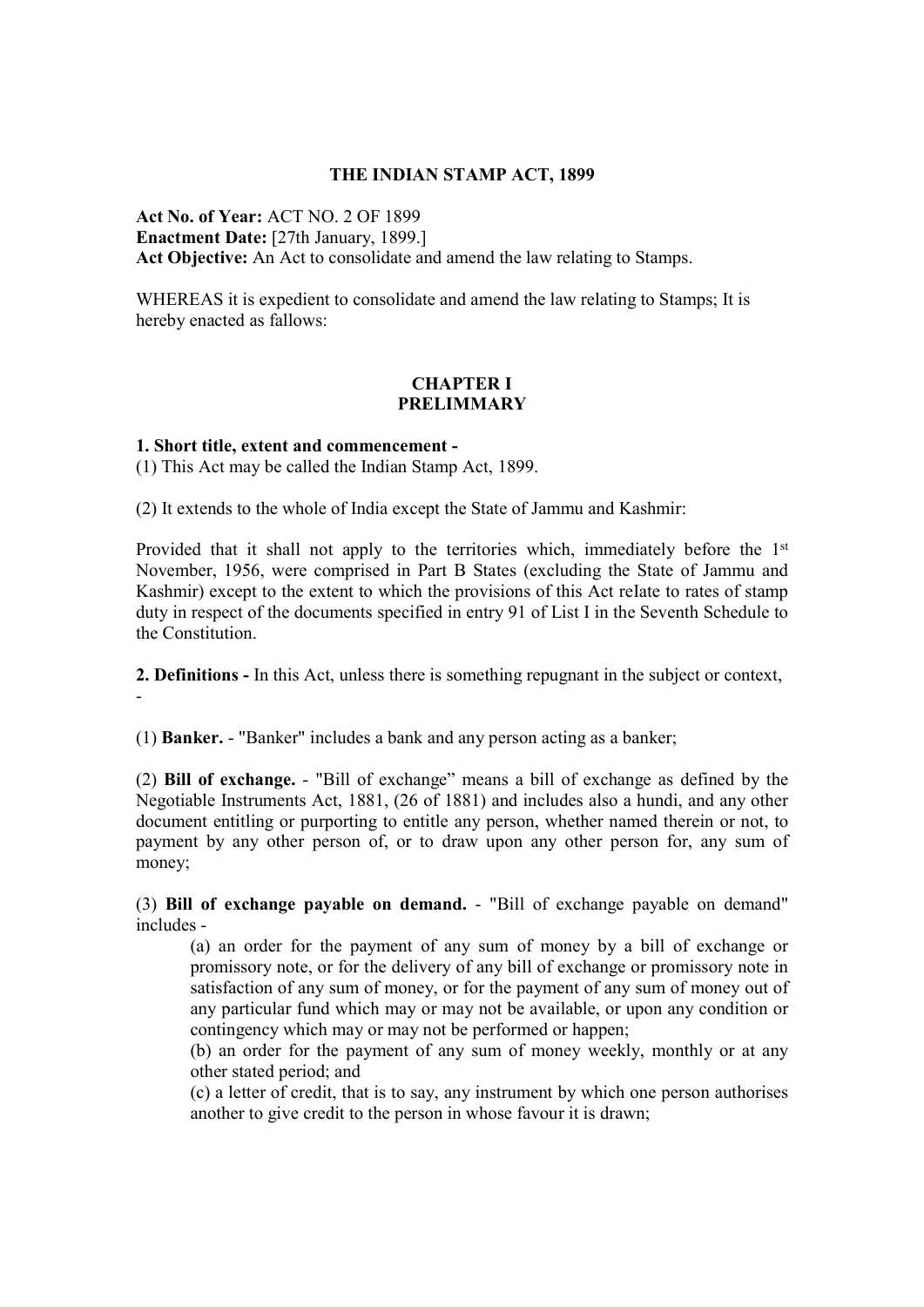(4) Bill of lading. - "Bill of lading" includes a "through bill of lading", but does not include a mate's receipt;

(5) Bond. - "Bond" includes -

(a) any instrument whereby a person obliges himself to pay money to another, on condition that the obligation shall be void if a specified act is performed, or is not performed, as the case may be;

(b) any instrument attested by a witness and not payable to order or bearer, whereby a person obliges himself to pay money to another; and

(c) any instrument so attested, whereby a person obliges himself to deliver grain or other agricultural produce to another;

(6) Chargeable. - "Chargeable" means, as applied to an instrument executed or first executed after the commencement of this Act, chargeable under this Act, and, as applied to any other instrument, chargeable under the law in force in India when such instrument was executed or, where several persons executed the instrument at different times, first executed;

(7) Cheque. - "Cheque" means a bill of exchange drawn on a specified banker and not expressed to be payable otherwise than on demand;

#### (9) Collector. - "Collector" -

(a) means, within the limits of the towns of Calcutta, Madras and Bombay, the Collector of Calcutta, Madras and Bombay, respectively and without those limits, the Collector of a district; and

(b) includes a Deputy Commissioner and any officer whom the State Government may, by notification in the Official Gazette, appointing this behalf;

(10) Conveyance. - "Conveyance" includes a conveyance on sale and every instrument and every decree of final order of any civil court or every order made by the high court under Section 394 of the Companies Act, 1956 in respect of amalgamation, merger, reconstruction or demerger of companies other than amalgamation, merger, reconstruction or demerger of two banking companies or a banking company with a nonbanking financial company, by which property, whether movable or immovable, or any estate or interest in any property is transferred to, or vested in any other person inter vivos and which is not otherwise specifically provided for by Schedule I or by Schedule I-A, as the case may be;

Provided that on and after the constitution of the National Company Law Tribunal , the expression 'High Court' shall be read as 'Tribunal'.

Explanation. - An instrument -

(i) whereby a co-owner of a property having defined share therein transfers such share or part thereof to another co-owner of the property or divides such property among co-owners; or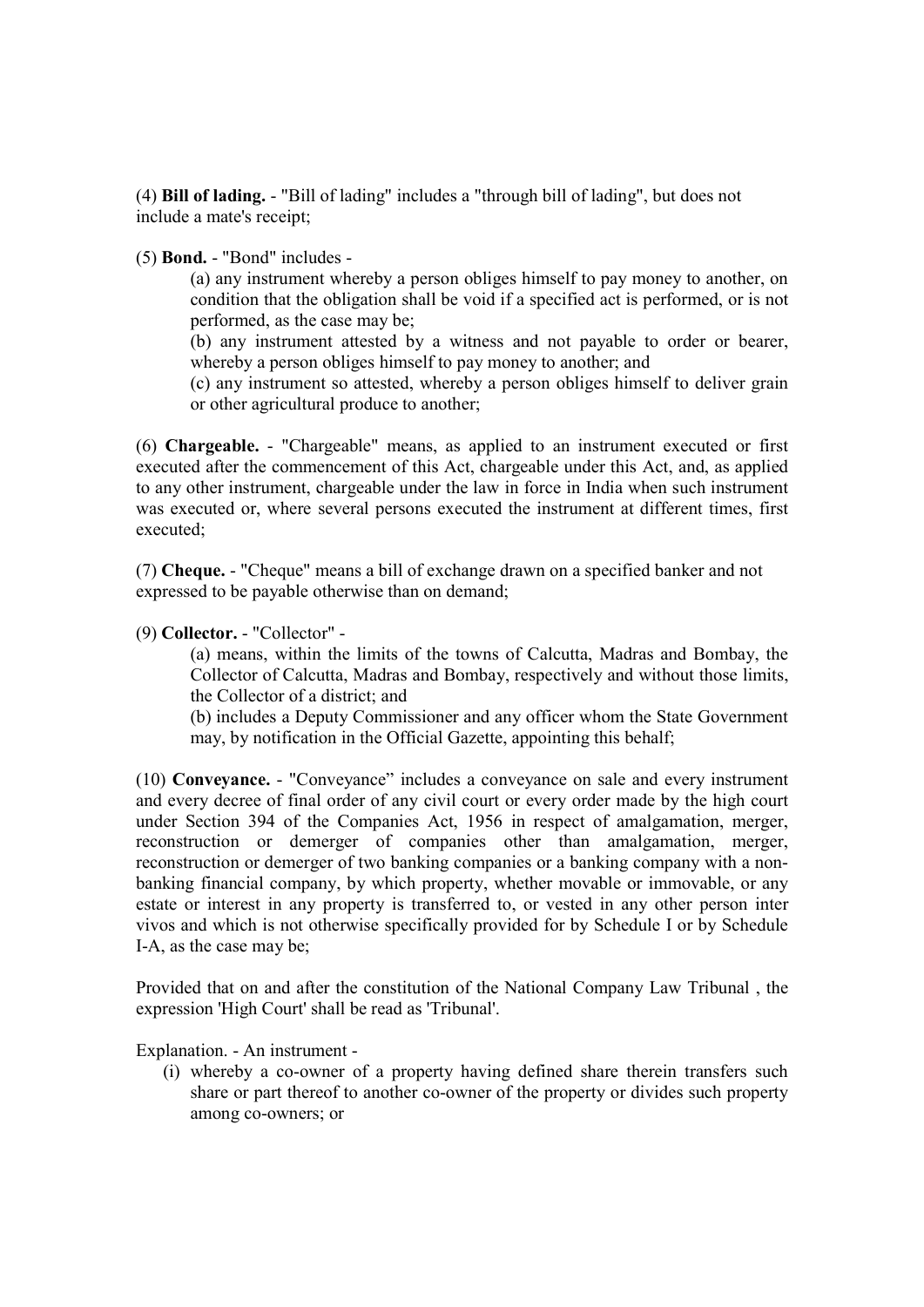(ii) whereby a partner transfer his share in the property of the partnership business to another partner or to other partners, whether separately or together with transfer of other business assets on retirement or dissolution, or whereby he contributes to the capital of the partnership firm by transferring his right and title to, or interest in, any property, is, for the purpose of this clause, an instrument by which property is transferred;

(11) Duly stamped. - "Duly stamped", as applied to an instrument, means that the instrument bears an adhesive or impressed stamp of not less than the proper amount, and that such stamp has been affixed or used in accordance with the law for the time being in force in India and includes an instrument which bears impression of stamps under subsection (3) of section 10;

(12) Executed and Execution. - "Executed" and "execution", used with reference to instruments, mean "signed" and "signature";

(12A) Collecting Government. - Omitted by Adaption of Laws Order, 1950. This clause before omission ran thus:

"Collecting Government" means -

- (a)In relation to stamp duty in respect of bills of exchange, cheques, promissory notes, bills of lading, letters of credit, policies of insurance, proxies and receipts, and in relation to any other stamp duty chargeable under this Act and falling within item 59 in List I in the Seventh Schedule to the Government of India Act, 1935, the Central Government.
- (b) Save as aforesaid, the Provincial Government.
- (13) Impressed stamp. "Impressed stamp" includes
	- (a) labels affixed and impressed by the proper officer, and
	- (b) stamps embossed or engraved on stamped paper;

(13A) India. - "India" means the territory of India excluding the State of Jammu and Kashmir;

(14) Instrument. - "Instrument" includes every document by which any right or liability is, or purports to be, created, transferred, limited, extended, extinguished or recorded;

(15) Instrument of partition. - "Instrument of partition" means any instrument whereby co-owners of any property divide or agree to divide such property in severalty, and includes -

- (i) a final order for effecting a partition passed by any revenue-authority or any Civil Court;
- (ii) an award by an arbitrator directing a partition; and
- (iii)when any partition is effected without executing any such instrument, any instrument signed by the co-owners and recording, whether by way of declaration of such partition or otherwise, the terms of such partition amongst the co-owners;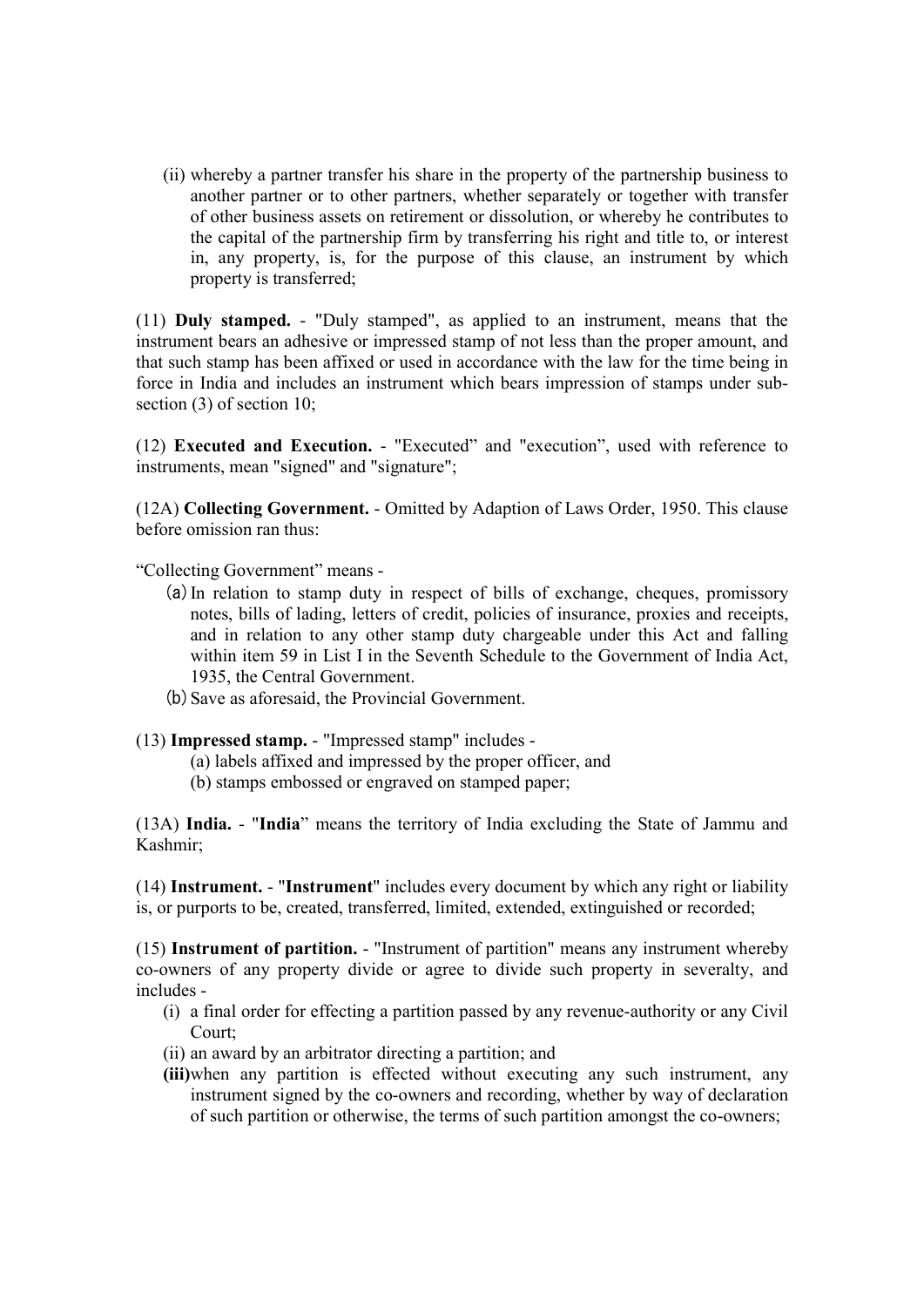(16) Lease. - "Lease" means a lease of immovable property, and includes also-

(a) a patta;

(b) a kabuliyat or other undertaking in writing, not being a counterpart of a lease, to cultivate, occupy or pay or deliver rent for, immovable property;

(c) any instrument by which tolls of any description are let;

(d) any writing on an application for a lease intended to signify that the application is granted;

(e) any agreement to lease;

(f) mining lease;

(16A) Marketable security. - "Marketable security" means a security of such a description as to be capable of being sold in any stock market in India or in the United Kingdom;

(16B) Market value. - Means, in relation to any property which is the subject-matter of an instrument, the price which such properly would have fetched or would fetch if sold in open market on he date of execution of such instrument as determined in such manner and by such authority as may be prescribed by rules made under this Act or the consideration stated in the instrument, whichever is higher;

(17) Mortgage-deed. - "Mortgage-deed" includes every instrument whereby, for the purpose of securing money advanced, or to be advanced, by way of loan, or an existing or future debt, or the performance of an engagement, one person transfers, or creates, to, or in favour of, another, a right over or in respect of specified property;

(17A) Notification. - "Notification" means a notification published in the Official Gazette;

(18) Paper. - "Paper" includes vellum, parchment or any other material on which an instrument may be written;

(19) Policy of insurance. - "Policy of insurance" includes -

(a) any instrument by which one person, in consideration of a premium, engages to indemnify another against loss, damage or liability arising from an unknown or contingent event;

(b) a life-policy, and any policy insuring any person against accident or sickness, and any other personal insurance;

(19A) Policy of group insurance. - "Policy of group insurance" means any instrument covering not less than fifty or such smaller number as the Central Government may approve, either generally or with reference to any particular case, by which an insurer, in consideration of a premium paid by an employer or by an employer and his employees jointly, engages to cover, with or without medical examination and for the sole benefit of persons other than the employer, the lives of all the employees or of any class of them,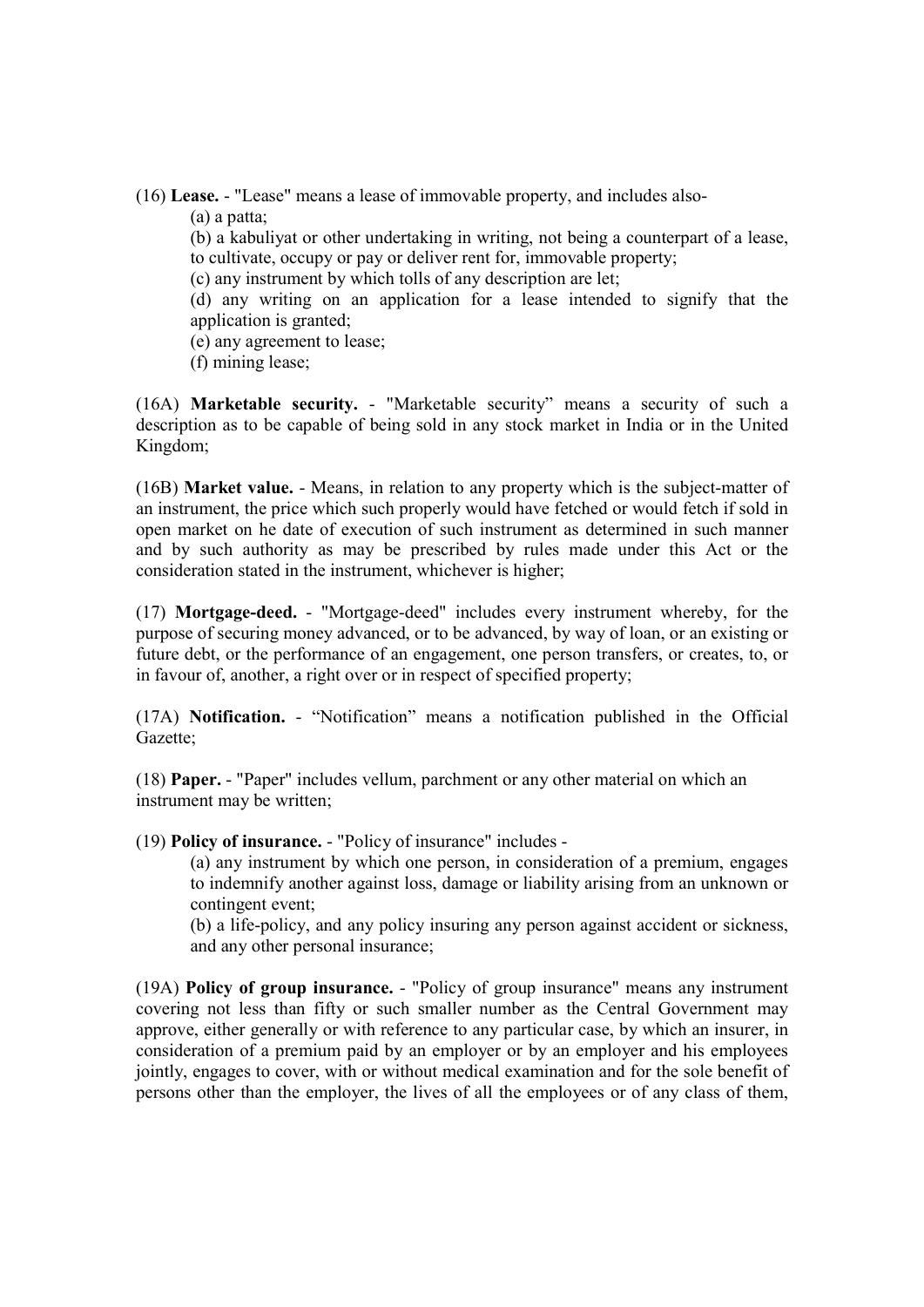determined by conditions pertaining to the employment, for amounts of insurance based upon a plan which precludes individual selection;

(20) Policy of sea-insurance or sea-policy. - "Policy of sea-insurance" or "Sea-policy" - (a) means any insurance made upon any ship or vessel (whether for marine or inland navigation), or upon the machinery, tackle or furniture of any ship or vessel, or upon any goods, merchandise or property of any description whatever on board of any ship or vessel, or upon the freight of, or any other interest which may be lawfully insured in, or relating to, any ship or vessel; and (b) includes any insurance of goods, merchandise or property for any transit

which includes, not only a sea risk within the meaning of clause (a), but also any other risk incidental to the transit insured from the commencement of the transit to the ultimate destination covered by the insurance;

where any person, in consideration of any sum of money paid or to be paid for additional freight or otherwise, agrees to take upon himself any risk attending goods, merchandise or property of any description whatever while on board of any ship or vessel, or engages to indemnify the owner of any such goods, merchandise or property from any risk, loss or damage, such agreement or engagement shall be deemed to be a contract for seainsurance;

(21) Power-of-attorney. - "Power of attorney" includes any instrument (not chargeable with a fee under the law relating to court-fees for the time being in force) empowering a specified person to act for and in the name of the person executing it;

(21A) Prescribed. - "Prescribed" means prescribed by rules made under section 75;

(22) Promissory note. - "Promissory note" means a promissory note as defined by the Negotiable Instruments Act, 1881 (26 of 1881.);

It also includes a note promising the payment of any sum of money out of any particular fund which may or may not be available, or upon any condition or contingency which may or may not be performed or happen;

(23) Receipt. - "Receipt" includes any note, memorandum or writing -

(a) whereby any money or any bill of exchange, cheque or promissory note is acknowledged to have been received, or

(b) whereby any other moveable property is acknowledged to have been received in satisfaction of a debt, or

(c) whereby any debt or demand, or any part of a debt or demand, is acknowledged to have been satisfied or discharged, or

(d) which signifies or imports any such acknowledgment,

and whether the same is or is not signed with the name of any person;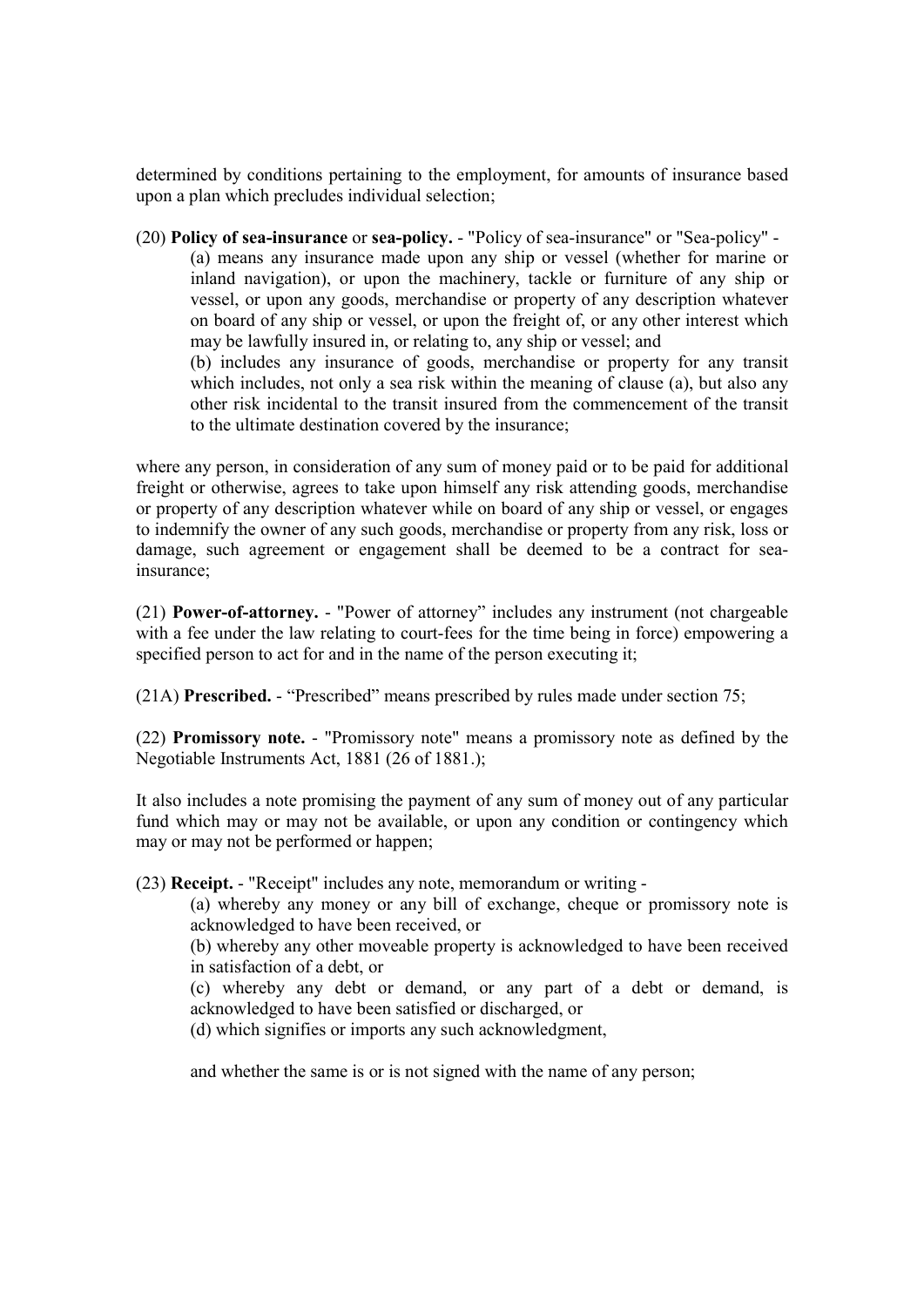(24) Settlement. - "Settlement" means any non-testamentary disposition, in writing, of movable or immovable property made -

(a) in consideration of marriage,

(b) for the purpose of distributing property of the settler among his family or those for whom he desires to provide, or for the purpose of providing for some person dependent on him, or

(c) for any religious or charitable purpose; and includes an agreement in writing to make such a disposition and, where any such disposition has not been made in writing, any instrument recording, whether by way of declaration of trust or otherwise, the terms of any such disposition;

(25) Soldier. - "Soldier" includes any person below the rank of non commissioned officer who is enrolled under the Indian Army Act, 1911 (8 of 1911.);

(26) Stamp. - "Stamp" means any mark, seal or endorsement by any agency or person duly authorised by the State Government, and includes an adhesive or impressed stamp, for the purpose of duty chargeable under this Act.

## CHAPTER II STAMP-DUTIES

#### A. Of the Liability of Instruments to Duty

3. Instruments chargeable with duty - Subject to the provisions of this Act and the exemptions contained in Schedule I, the following instruments shall be chargeable with duty of the amount indicated in that Schedule as the proper duty therefor, respectively, that is to say—

(a) every instrument mentioned in that Schedule which, not having been previously executed by any person, is executed in India on or after the first day of July, 1899;

(b) every bill of exchange payable otherwise than on demand or promissory note drawn or made out of India on or after that day and accepted or paid, or presented for acceptance or payment, or endorsed, transferred or otherwise negotiated, in India and

(c) every instrument (other than a bill of exchange, or promissory note) mentioned in that Schedule, which, not having been previously executed by any person, is executed out of India on or after that day, relates to any property situate, or to any matter or thing done or to be done, in India and is received in India:

Provided that no duty shall be chargeable in respect of—

(1) any instrument executed by, or on behalf of, or in favour of, the Government in cases where, but for this exemption, the Government would be liable to pay the duty chargeable in respect of such instrument;

(2) any instrument for the sale, transfer or other disposition, either absolutely or by way of mortgage or otherwise, of any ship or vessel, or any part, interest, share or property of or in any ship or vessel registered under the Merchant Shipping Act, 1894, (57 and 58), or under Act 19 of 1838, or the Indian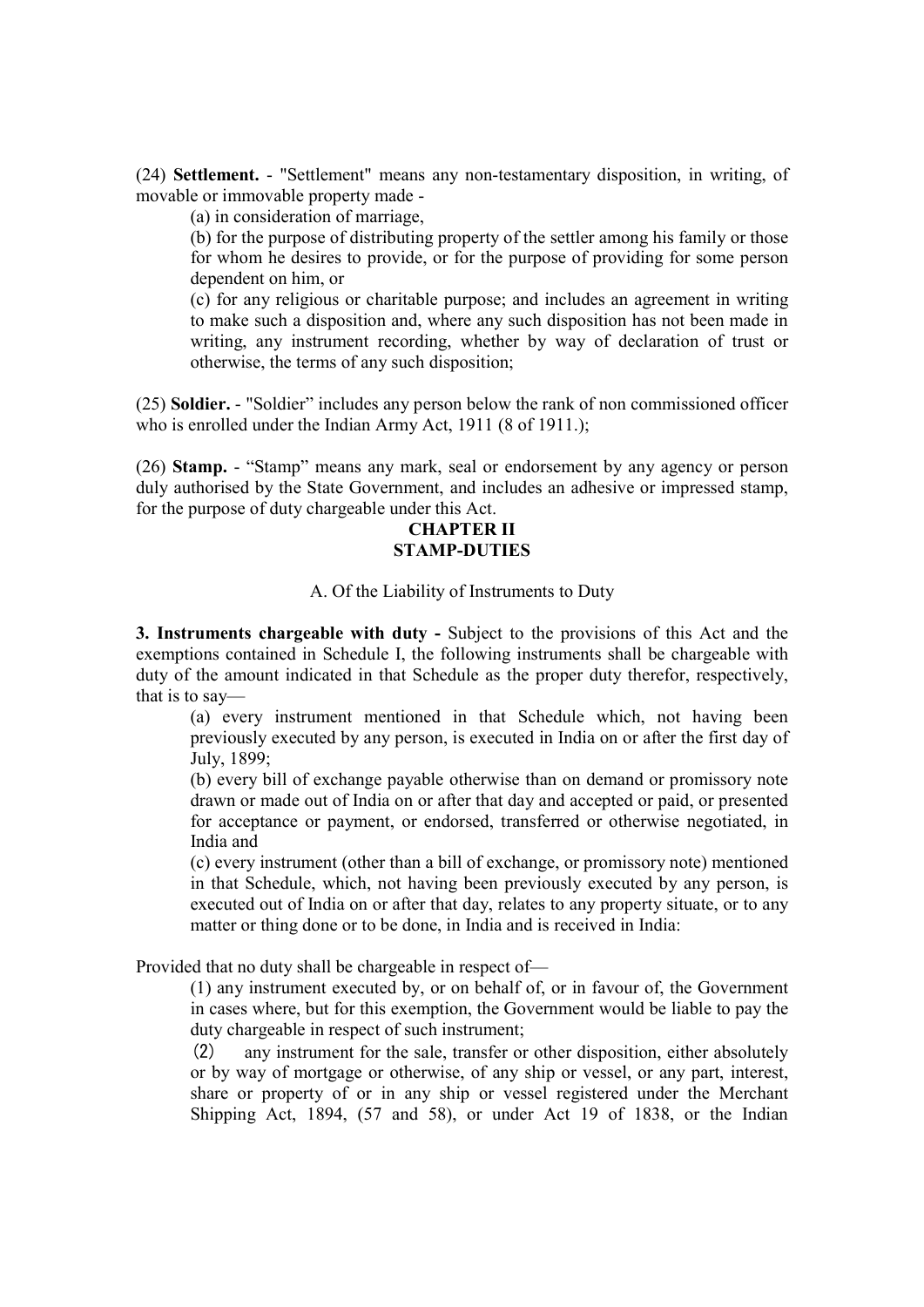Registration of Ships Act, 1841 (Vict., c. 60. 10 of 1841) as amended by subsequent Acts.

(3)any instrument executed by, or on behalf of, or in favour of, the Developer, or Unit, or in connection with the carrying out of purposes of the Special Economic Zone;

Explanation. - For the purposes of this clause , the expressions "Developer", Special Economic Zone" and "Unit" shall have meanings respectively assigned to them in clauses (g), (za), and (zc) of section 2 of the Special Economic Zones Act, 2005 (28 of 2005);

Provided also that except as otherwise expressly provided in this Act, and not withstanding anything contained in clauses (a), (b) or (c) of this section or in Schedule I, the amount indicated in Schedule I-A to this Act shall, subject to the exemptions contained in that Schedule, be the duty chargeable under this Act on the following instruments mentioned in clauses (aa) and (bb) of this proviso, as the proper duty therefor respectively:

(aa) every instrument mentioned in Schedule I-A as chargeable with duty under that Schedule, which, not having been previously executed by any person, is executed in Bengal on or after the first date of April, 1922; and

(bb) every instrument mentioned in Schedule I-A as chargeable with duty under that Schedule, which, not having been previously executed by any person, is executed out of Bengal on or after the first day of April, 1922 and relates to any property situated, or to any matter or thing done or to be done in Bengal, and is is received in West Bengal.

3-A. Instruments chargeable with additional duty – Repealed by the Refugee Relief taxes Abolition Act, 1973 (13 of 1973), section 2, w.e.f. 01.04.1973.

4. Several instruments used in single transaction of sale, mortgage or settlement – (1) Where, in the case of any sale, mortgage or settlement, several instruments are employed for completing the transaction, the principal instrument only shall be chargeable with the duty prescribed in Schedule I or in Schedule I-A, as the case may be, for the conveyance, mortgage or settlement, and each of the other instruments shall be chargeable with a duty of one rupee if the principal instrument be chargeable with the duty prescribed in Schedule I, or with a duty of two rupees, if the principal instrument be chargeable with the duty prescribed in Schedule I-A, instead of the duty (if any) prescribed for such other instrument in Schedule I or in Schedule I-A, as the case may be .

(2) The parties may determine for themselves, which of the instrument so employed shall, for the purposes of sub-section (1), be deemed to be the principal instrument:

Provided that the duty chargeable on the instrument so determined shall be the highest duty which would be chargeable in respect of any of the said instruments employed.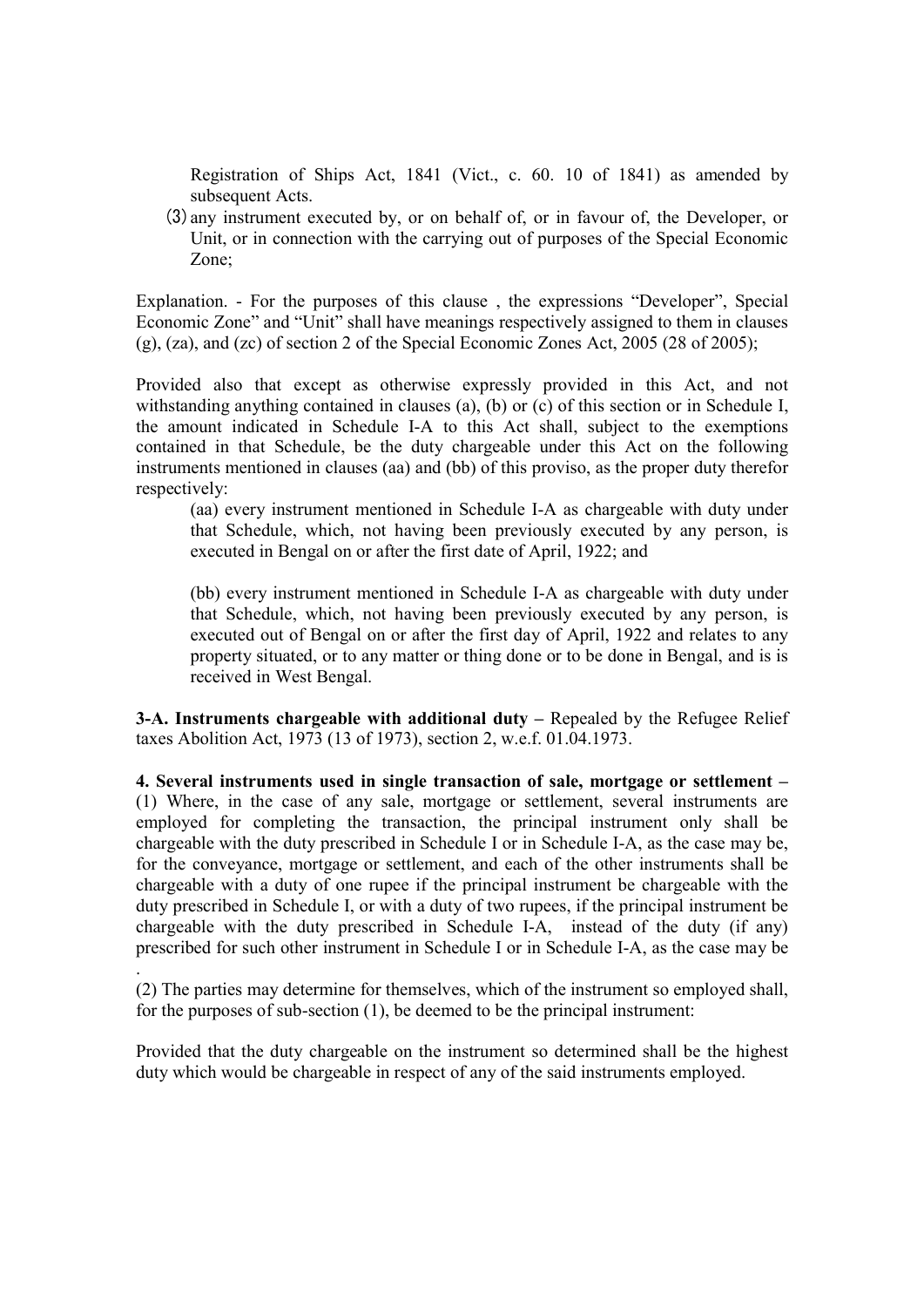5. Instruments relating to several distinct matters – Any instrument comprising or relating to several distinct matters shall be chargeable with the aggregate amount of the duties with which separate instruments, each comprising or relating to one of such matters, would be chargeable under this Act.

6. Instruments coming within several descriptions in Schedule –Subject to the provisions of the last preceding section, an instrument so framed as to come within two or more of the descriptions in Schedule I or in Schedule I-A, as the case may be, shall, when the duties chargeable thereunder are different, be chargeable only with the highest of such duties:

Provided that nothing in this Act contained shall rendered chargeable with duty exceeding two rupees - a counterpart or duplicate of any instrument chargeable with duty and in respect of which the proper duty has been paid, unless it falls within the provisions of section 6A.

6A. Payment of Bengal stamp duty on copies, counterparts or duplicates when that duty has not been paid on the principal or original instrument  $-(1)$  Notwithstanding anything contained in section 4 or 6 or in any other law, unless it is proved that the duty chargeable under the Bengal Stamp (Amendment) Act, 1922, or the Indian Stamp (Bengal Amendment) Act, 1935, has been paid -

- (a) on the principal or original instrument, as the case may be, or
- (b) in accordance with the provisions of this section,

the duty chargeable on an instrument of sale, mortgage or settlement other than a principal instrument or on a counterpart, duplicate or copy of any instrument shall, if the principal or original instrument would, when received in West Bengal, have been chargeable, under the Bengal Stamp (Amendment) Act, 1922, or the Indian Stamp (Bengal Amendment) Act, 1935, with a higher rate of duty, be the duty with which the principal or original instrument would have been chargeable under section 19A.

(2) Notwithstanding anything contained in any law, no instrument, counterpart, duplicate or copy chargeable with duty under this section shall be received in evidence as properly stamped unless the duty chargeable under this section has been paid thereon:

Provided that a Court before which any such instrument, counterpart, duplicate or copy is produced, may, in its discretion, permit the duty chargeable under this section to be paid thereon, and may then receive it in evidence.

7. Policies of sea-insurance – Where any sea-insurance is made for or upon a voyage and also for time, or to extend to or cover any time beyond thirty days after the ship shall have arrived at her destination and been there moored at anchor, the policy shall be charged with duty as a policy for or upon a voyage, and also with duty as a policy for time.

8. Bonds, debentures or other securities issued on loans under Act 11 of  $1879 - (1)$ Notwithstanding anything in this Act, any local authority raising a loan under the provisions of the Local Authorities Loan Act, 1879 (11 of 1879), or of any other law for the time being in force, by the issue of bonds, debentures or other securities, shall, in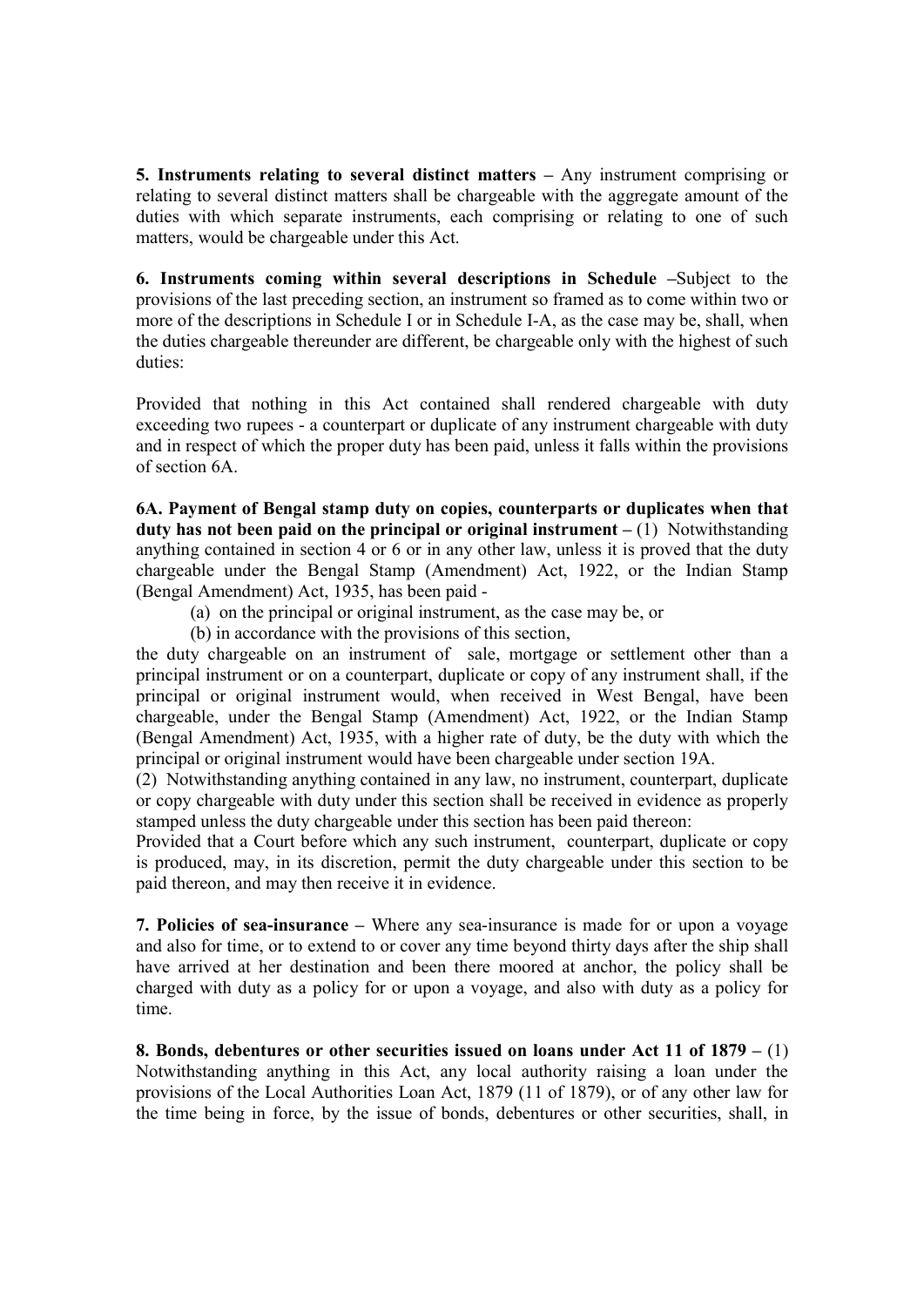respect of such loan, be chargeable with a duty of one per centum on the total amount of the bonds, debentures or other securities issued by it, and such bonds, debentures or other securities need not be stamped, and shall not be chargeable with any further duty on renewal, consolidation, sub-division or otherwise.

(2) The provisions of sub-section (1) exempting certain bonds, debentures or other securities from being stamped and from being chargeable with certain further duty shall apply to the bonds, debentures or other securities of all outstanding loans of the kind mentioned therein, and all such bonds, debentures or other securities shall be valid, whether the same are stamped or not:

Provided that nothing herein contained shall exempt the local authority which has issued such bonds, debentures or other securities from the duty chargeable in respect thereof prior to the twenty-sixth day of March, 1897, when such duty has not already been paid or remitted by order issued by the Central Government.

(3) In the case of willful neglect to pay the duty required by this section, the local authority shall be liable to forfeit to the Government a sum equal to ten per centum upon the amount of duty payable, and a like penalty for every month after the first month during which the neglect continues.

8-A. Securities dealt in depository not liable to stamp duty  $- (1)$  Notwithstanding anything contained in this Act or any other law for the time being in force,–

(a) an issuer, by the issue of securities to one or more depositories, shall, in respect of such issue, be chargeable with duty on the total amount of security issued by it and such securities need not be stamped:

(b) where an issuer issues certificate of security under sub-section (3) of section 14 of the Depositories Act, 1996, on such certificate duty shall be payable as is payable on the issue of duplicate certificate under this Act;

(c) the transfer of–

(i) registered ownership of securities from a person to a depository or from a depository to a beneficial owner;

(ii) beneficial ownership of securities, dealt with by a depository;

(iii) beneficial ownership of units, such units being units of a Mutual Fund including units of the Unit Trust of India established under sub-section (1) of section 3 of the Unit Trust of India Act, 1963, dealt with by a depository,

shall not be liable to duty under this Act or any other law for the time being in force.

Explanation 1. – For the purposes of this section, the expressions "beneficial ownership", "depository" and "issuer" shall have the meanings respectively assigned to them in clauses (a), (e) and (f) of sub-section (1) of section 2 of the Depositories Act, 1996.

Explanation 2. – For the purposes of this section, the expression "securities" shall have the meaning assigned to it in clause (h) of section 2 of the Securities Contracts (Regulation) Act, 1956.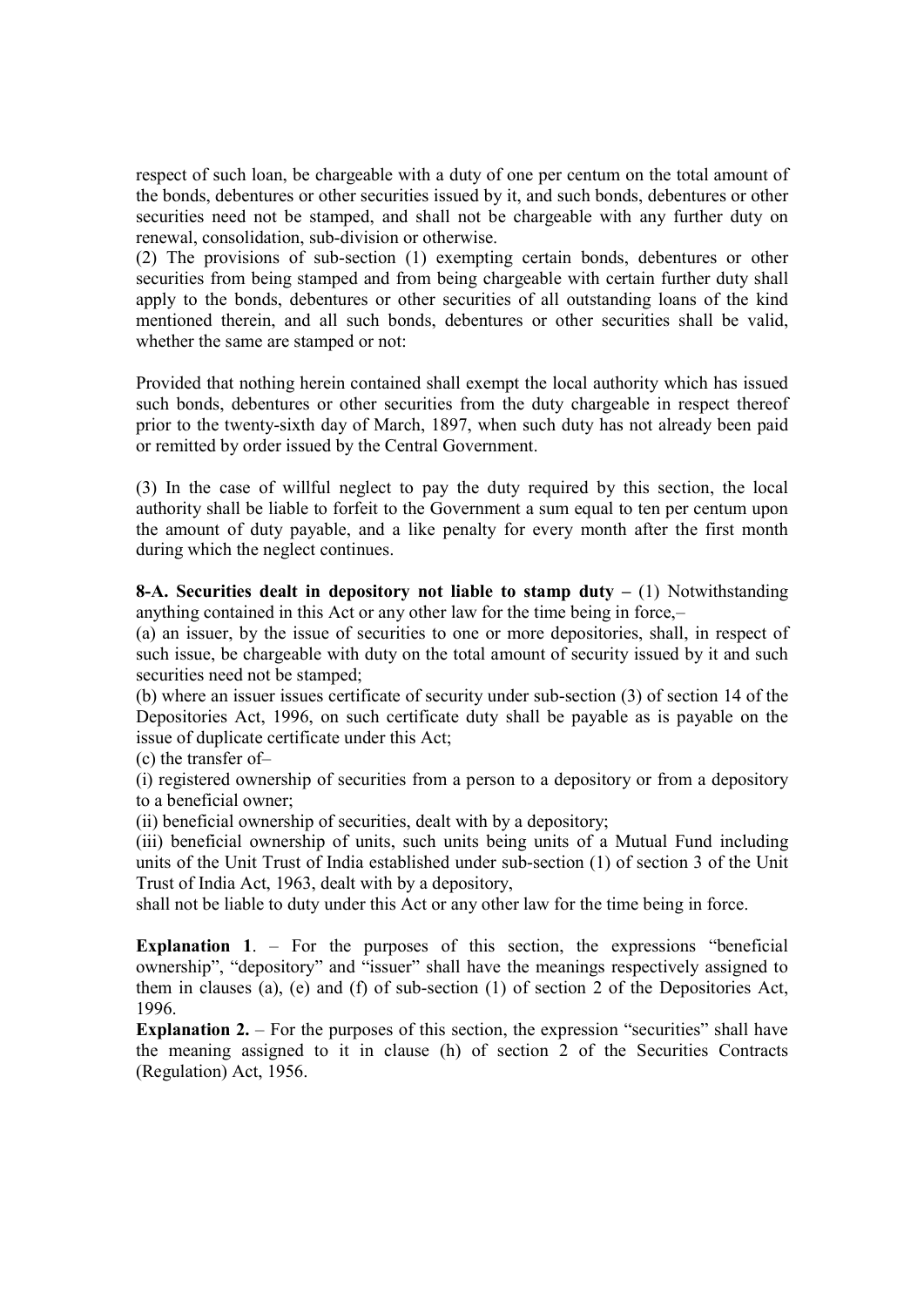8-B. Corporatisation and demutualisation schemes and related instruments not liable to duty – Notwithstanding anything contained in this Act or any other law for the time being in force,-

(a) a scheme for corporatisation or demutualisation, or both of a recognised stock exchange; or

(b) any instrument, including an instrument of, or relating to, transfer of any property, business, asset whether movable or immovable, contract, right, liability and obligaijon, for the purpose of, or in connection with, the corporatisation or demutualisation, or both of a recognised stock exchange pursuant to a scheme, as approved by the Securities and Exchange Board of India under sub-section (2) of section 4B of the Securities Contracts (Regulation) Act, 1956,

shall not be liable to duty under this Act or any other law for the time being in force.

Explanation.-For the purposes of this section,-

(a) the expressions "corporatisation", "demutualisation" and "scheme" shall have the meanings respectively assigned to them in clauses (aa), (ab) and (ga) of section 2 of the Securities Contracts (Regulation) Act, 1956;

(b) "Securities and Exchange Board of India" means the Securities and Exchange Board of India established under section 3 of the Securities and Exchange Board of India Act, 1992.

8-C. Negotiable warehouse receipts not liable to stamp duty – Notwithstanding anything contained in this Act, negotiable warehouse receipts shall not be liable to stamp duty.

**9. Power to reduce, remit or compound duties –** (1) The Government may, by rule or order published in the Official Gazette,-

(a) reduce or remit, whether prospectively or retrospectively, in the whole or any part of the territories under its the duties with which any instruments or any particular class of instruments, or any of the instruments belonging to such class, or any instruments when executed by or in favour of any particular class of persons, or by or in favour of any members of such class, are chargeable, and

(b) provide for the composition or consolidation of duties in the case of issues by any incorporated company or other body corporate or of transfers (where there is a single transferee, whether incorporated or not) of debentures, bonds or other marketable securities.

In this section the expression "the Government" means,-

(a) in relation to stamp-duty in respect of bills of exchange, cheques, promissory notes, bills of lading, letters of credit, policies of insurance, transfer of shares, debentures, proxies and receipts, and in relation to any other stamp-duty chargeable under this Act and falling within entry 96 in List I in the Seventh Schedule to the Constitution, the Central Government;

(b) save as aforesaid, the State Government.

B. Of Stamps and the Mode of Using Them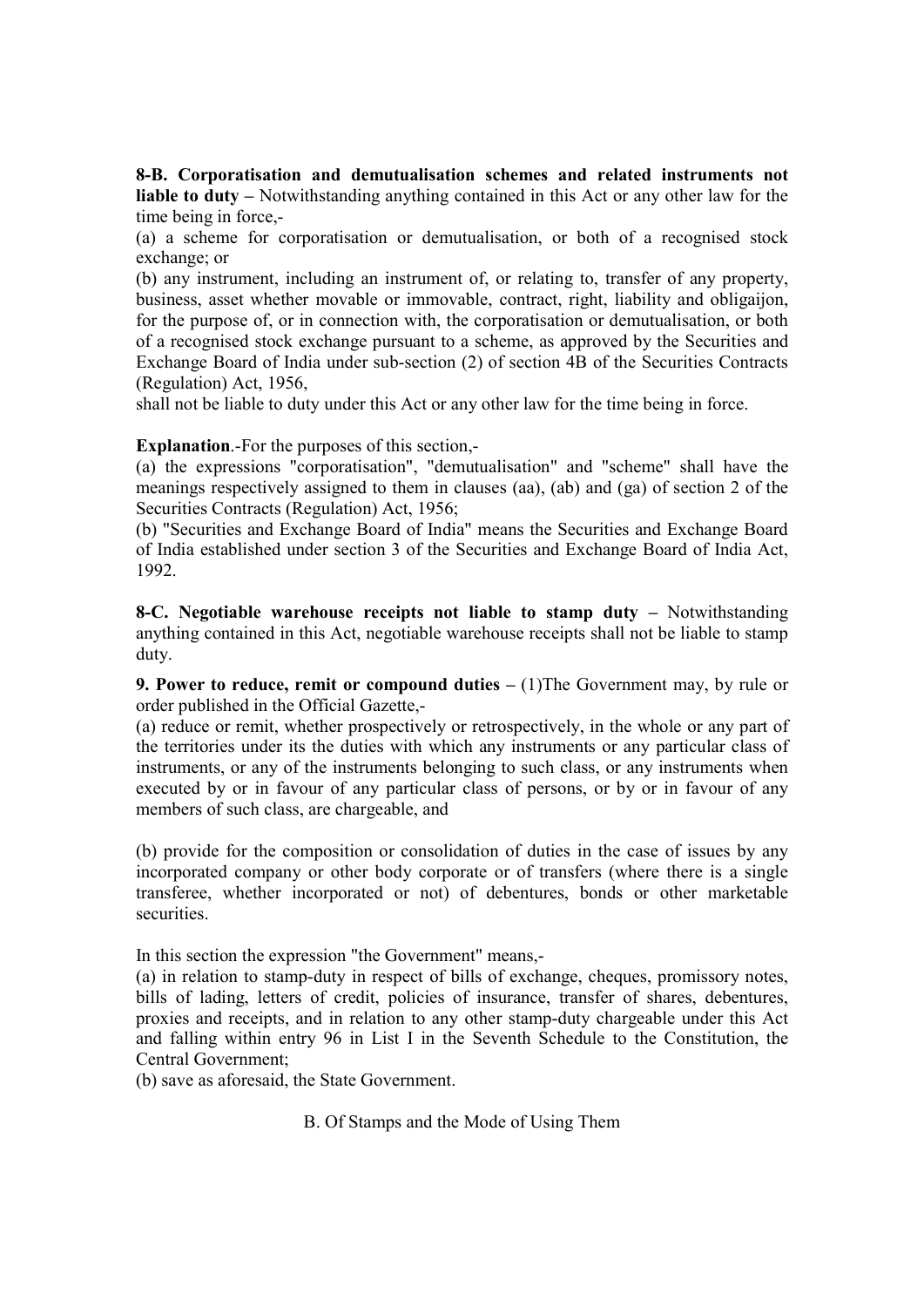10. Duties how to be paid  $- (1)$  Except as otherwise expressly provided in this Act, all duties with which any instruments are chargeable shall be paid, and such payment shall be indicated on such instruments, by means of stamp -

(a) according to the provisions herein contained; or

(b) when no such provision is applicable thereto--as the State Government may by rule direct.

(2) The rules made under sub-section (1) may, among other matters, regulate, -

(a) in the case of each kind of instrument--the description of stamps which may be used;

(b) in the case of instruments stamped with impressed stamps - the number of stamps which may be used;

(c) in the case of bills of exchange or promissory notes - the size of the paper on which they are written.

(3) Subject to the rules made under clause (b) of sub-section (1), the State Government may, by notification, specify the instrument on which duty may be paid by using machine for making impression indicating the value of stamp-duty paid.

(4) The Chief Controlling Revenue Authority or any other officer empowered by the State Government in this behalf, may, by notification, authorise any person, body, organisation, Treasury, or Banking Treasury including post offices and banks, to sue machine for making impressions indicating the value of stamp-duty paid, for and purpose of sub-section (3).

11. Use of adhesive stamps – The following instruments may be stamped with adhesive stamps, namely: -

(a) instruments chargeable with a duty not exceeding ten naye paise, except parts of bills of exchange payable otherwise than on demand and drawn in sets;

(b) bills of exchange and promissory notes drawn or made out of India;

(c) entry as an advocate, vakil or attorney on the roll of a High Court;

(d) notarial acts; and

(e) transfers by endorsement of shares in any incorporated company or other body corporate.

12. Cancellation of adhesive stamps  $- (1)$  (a) Whoever affixes any adhesive stamp to any instrument chargeable with duty which has

been executed by any person shall, when affixing such stamp, cancel the same so that it cannot be used again; and

(b) whoever executes any instrument on any paper bearing an adhesive stamp shall, at the time of execution, unless such stamp has been already cancelled in manner aforesaid, cancel the same so that it cannot be used again.

(2) Any instrument bearing an adhesive stamp which has not been cancelled so that it cannot be used again, shall, so far as such stamp is concerned, be deemed to be unstamped.

(3) The person required by sub-section (1) to cancel an adhesive stamp may cancel it by writing on or across the stamp his name or initials or the name or initials of his firm with the true date of his so writing, or in any other effectual manner.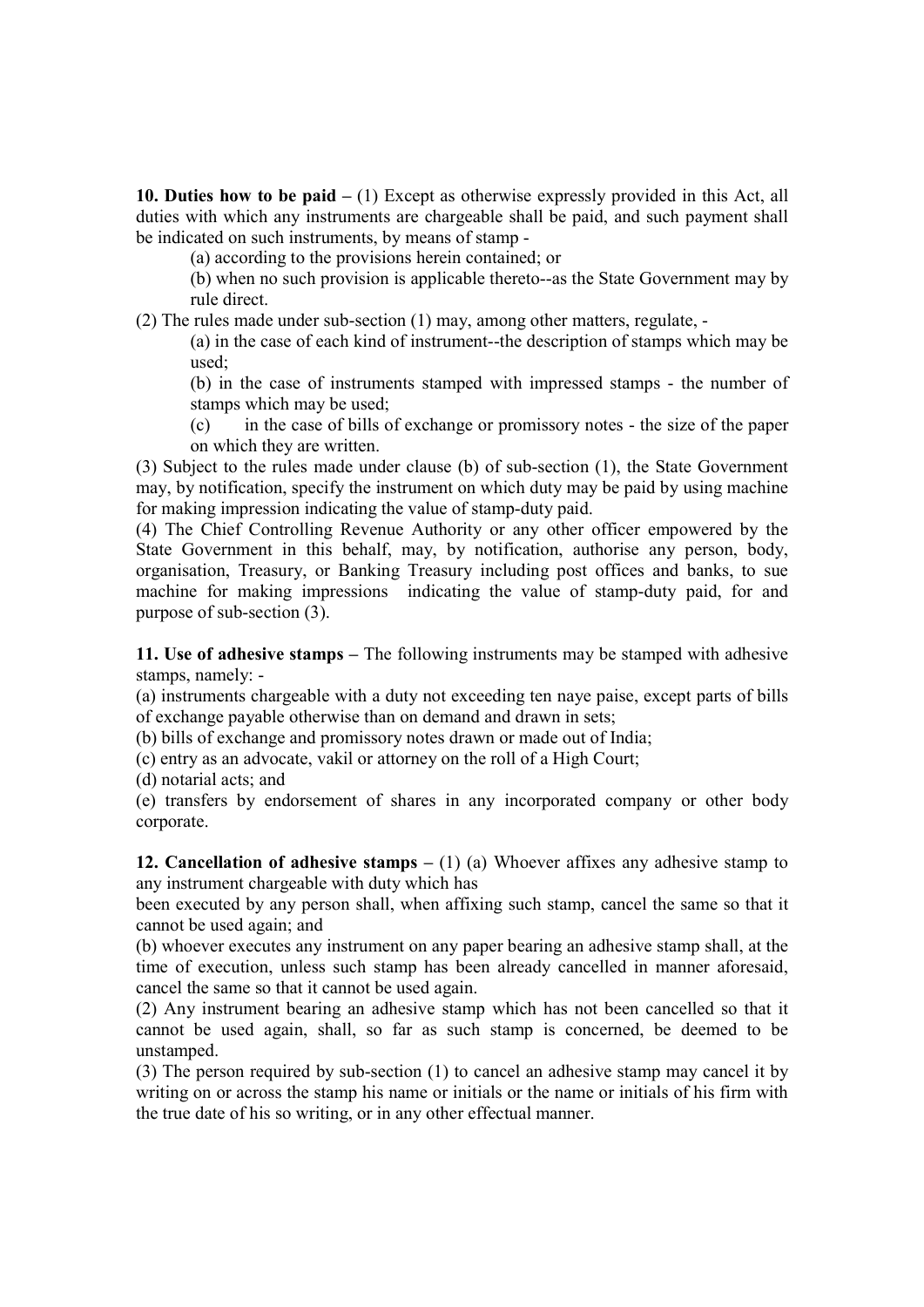13. Instruments stamped with impressed stamps how to be written – Every instrument written upon paper stamped with an impressed stamp shall be written in such manner that the stamp may appear on the face of the instrument and cannot be used for or applied to any other instrument.

14. Only one instrument to be on same stamp – No second instrument chargeable with duty shall be written upon a piece of stamped paper upon which an instrument chargeable with duty has already been written:

Provided that nothing in this section shall prevent any endorsement which is duly stamped or is not chargeable with duty being made upon any instrument for the purpose of transferring any right created or evidenced thereby, or of acknowledging the receipt of any money or goods the payment or delivery of which is secured thereby.

15. Instrument written contrary to section 13 or 14 deemed unstamped – Every instrument written in contravention of section 13 or section 14 shall be deemed to be unstamped.

16. Denoting duty – Where the duty with which an instrument is chargeable, or its exemption from duty, depends in any manner upon the duty actually paid in respect of another instrument, the payment of such last mentioned duty shall, if application is made in writing to the Collector for that purpose, and on production of both the instruments, be denoted upon such first-mentioned instrument by endorsement under the hand of the Collector or in such other manner (if any) as the State Government may by rule prescribe.

C. Of the Time of Stamping Instruments

17. Instruments executed in India – All instruments chargeable with duty and executed by any person in India shall be stamped before or at the time of execution.

## 18. Instruments other than bills and notes executed out of India –

(1) Every instrument chargeable with duty executed only out of India, and not being a bill of exchange or promissory note, may be stamped within three months after it has been first received in India.

(2) Where any such instrument cannot, with reference to the description of stamp prescribed therefor, be duly stamped by a private person, it may be taken within the said period of three months to the Collector, who shall stamp the same, in such manner as the State Government may by rule prescribe, with a stamp of such value as the person so taking such instrument may require and pay for.

19. Bills and notes drawn out of India – The first holder in India of any bill of exchange payable otherwise than on demand, or promissory note drawn or made out of India shall, before he presents the same for acceptance or payment, or endorses, transfers or otherwise negotiates the same in India, affix thereto the proper stamp and cancel the same: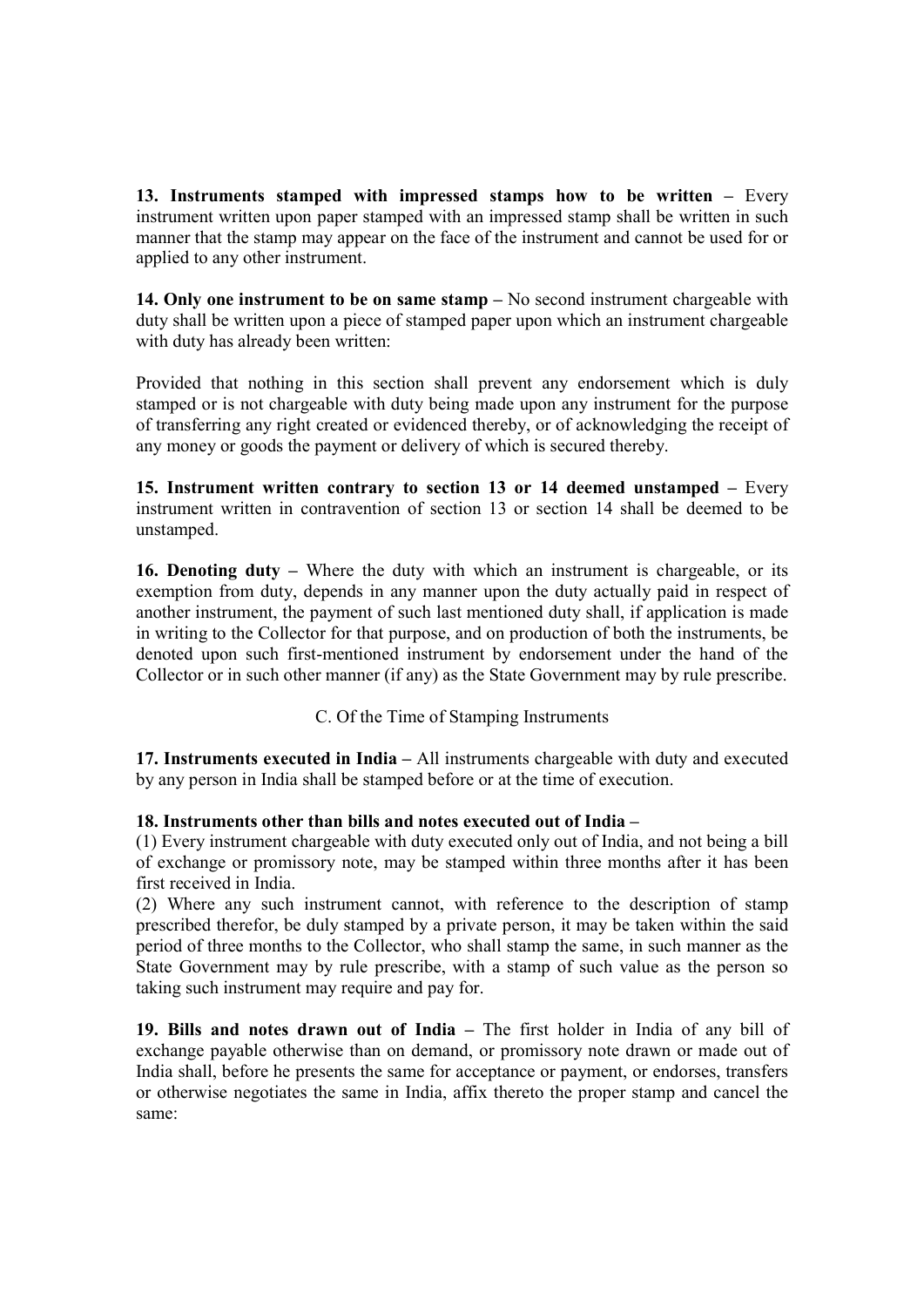Provided that—

(a) if, at the time any such bill of exchange or note comes into the hands of any holder thereof in India, the proper adhesive stamp is affixed thereto and cancelled in manner prescribed by section 12, and such holder has no reason to believe that such stamp was affixed or

cancelled otherwise than by the person and at the time required by this Act, such stamp shall, so far as relates to such holder, be deemed to have been duly affixed and cancelled; (b) nothing contained in this proviso shall relieve any person from any penalty incurred by him for omitting to affix or cancel a stamp.

19A. Payment of duty on certain instruments liable to increased duty in Bengal under clause (bb) of section 3. – Where any instrument has become chargeable in any part of the territories to which this Act applies other than West Bengal with duty under this Act or under ant other law for the time being in force in any part of the said territories and thereafter becomes chargeable with a higher rate of duty in West Bengal under clause (bb) of the first proviso to section 3 -

- $(i)$  nothwithstanding anything contained in the first proviso to section 3, the amount of duty chargeable on such instrument shall be the amount chargeable on it under Schedule I-A less the amount of duty, if any, already paid on it in the said territories.
- (ii) In addition to the stamps, if any, already affixed thereto, such instrument shall be stamped with the stamps necessary for the payment of the amount of duty chargeable on it under clause (i) in the same manner and at the same time and by the same persons as though such instrument were an instrument received in the said territories for the first time at the time when it became chargeable with the higher duty.

## D. Of Valuations for Duty

20. Conversion of amount expressed in foreign currencies  $- (1)$  Where an instrument is chargeable with ad valorem duty in respect of any money expressed in any currency other than that of India, such duty shall be calculated on the value of such money in the currency of India according to the current rate of exchange on the day of the date of the instrument.

(2) The Central Government may, from time to time, by notification in the Official Gazette, prescribe a rate of exchange for the conversion of British or any foreign currency into the currency of India for the purposes of calculating stamp-duty, and such rate shall be deemed to be the current rate for the purposes of sub-section (1).

21. Stock and marketable securities how to be valued – Where an instrument is chargeable with ad valorem duty in respect of any stock or of any marketable or other security, such duty shall be calculated on the value of such stock or security according to the average price or the value thereof on the day of the date of the instrument.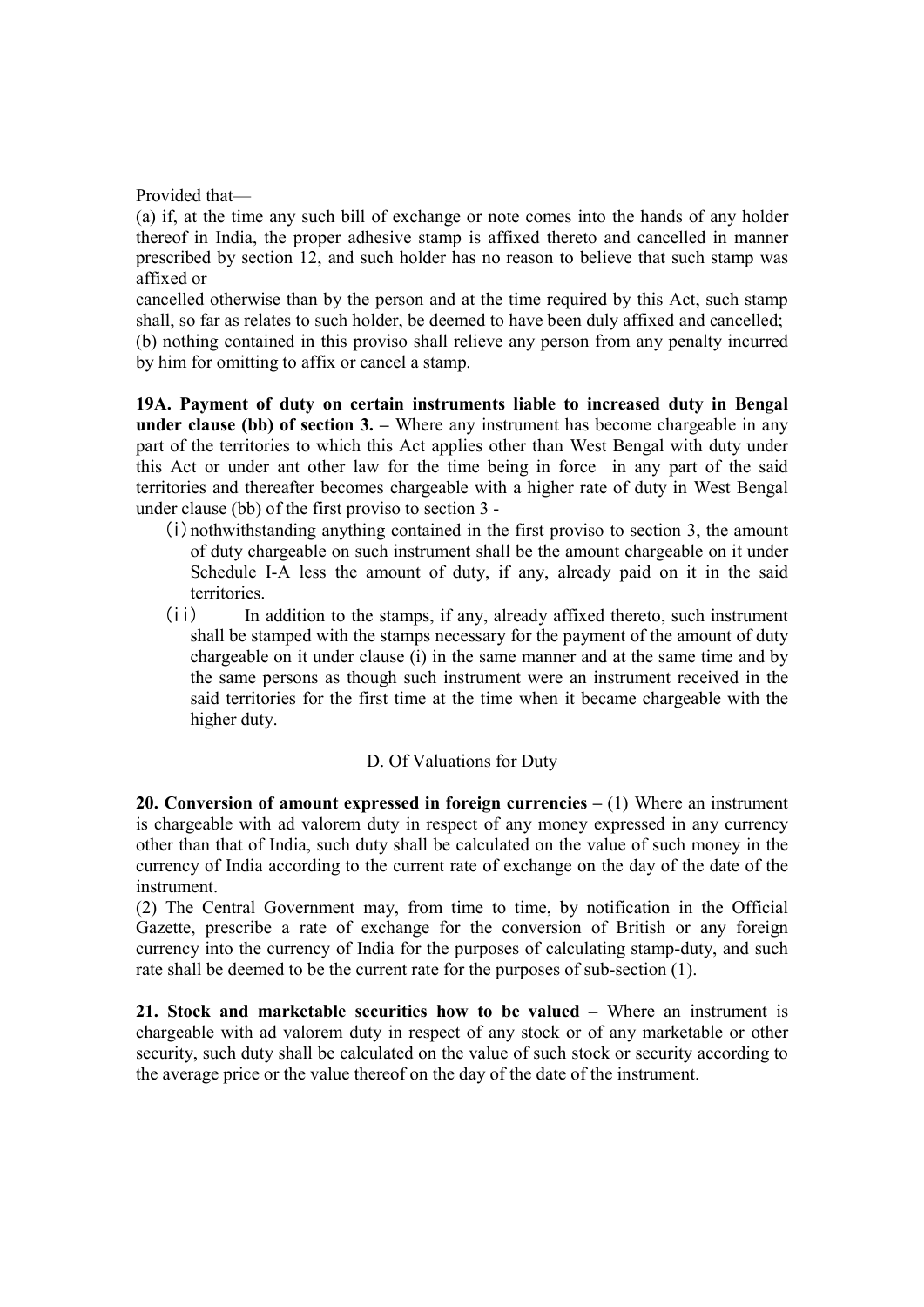22. Effect of statement of rate of exchange or average price – Where an instrument contains a statement of current rate of exchange, or average price, as the case may require, and is stamped in accordance with such statement, it shall, so far as regards the subject matter of such statement, be presumed, until the contrary is proved, to be duly stamped.

23. Instruments reserving interest – Where interest is expressly made payable by the terms of an instrument, such instrument shall not be chargeable with duty higher than that with which it would have been chargeable had no mention of interest been made therein.

### 23A. Certain instruments connected with mortgages of marketable securities to be **chargeable as agreements** – (1) Where an instrument (not being a promissory note or bill of exchange) -

(a) is given upon the occasion of the deposit of any marketable security by way of security for money advanced or to be advanced by way of loan, or for an existing or future debt, or

(b) makes redeemable or qualifies a duly stamped transfer, intended as a security, of any marketable security, it shall be chargeable with duty as if it were an agreement or memorandum of an agreement chargeable with duty under Article No. 5 (c) of Schedule I.

(2) A release or discharge of any such instrument shall only be chargeable with the like duty.

## 24. How transfer in consideration of debt, or subject to future payment, etc., to be charged –

Where any property is transferred to any person in consideration, wholly or in part, of any debt due to him, or subject either certainly or contingently to the payment or transfer of any money or stock, whether being or constituting a charge or incumbrance upon the property or not, such debt, money or stock is to be deemed the whole or part, as the case may be, of the consideration in respect whereof the transfer is chargeable with ad valorem duty:

Provided that nothing in this section shall apply to any such certificate of sale as is mentioned in Article No. 18 of Schedule I.

Explanation --In the case of a sale of property subject to a mortgage or other incumbrance, any unpaid mortgage-money or money charged, together with the interest (if any) due on the same, shall be deemed to be part of the consideration for the sale:

Provided that, where property subject to a mortgage is transferred to the mortgagee, he shall be entitled to deduct from the duty payable on the transfer the amount of any duty already paid in respect of the mortgage.

# **Illustrations**

(1) A owes B Rs. 1,000. A sells a property to B, the consideration being Rs. 500 and the release of the previous debt of Rs. 1,000. Stamp-duty is payable on Rs. 1,500.

(2) A sells a property to B for Rs. 500/- which is subject to a mortgage to C for Rs. 1,000/- and unpaid interest Rs. 200. Stamp-duty is payable on Rs. 1,700/-.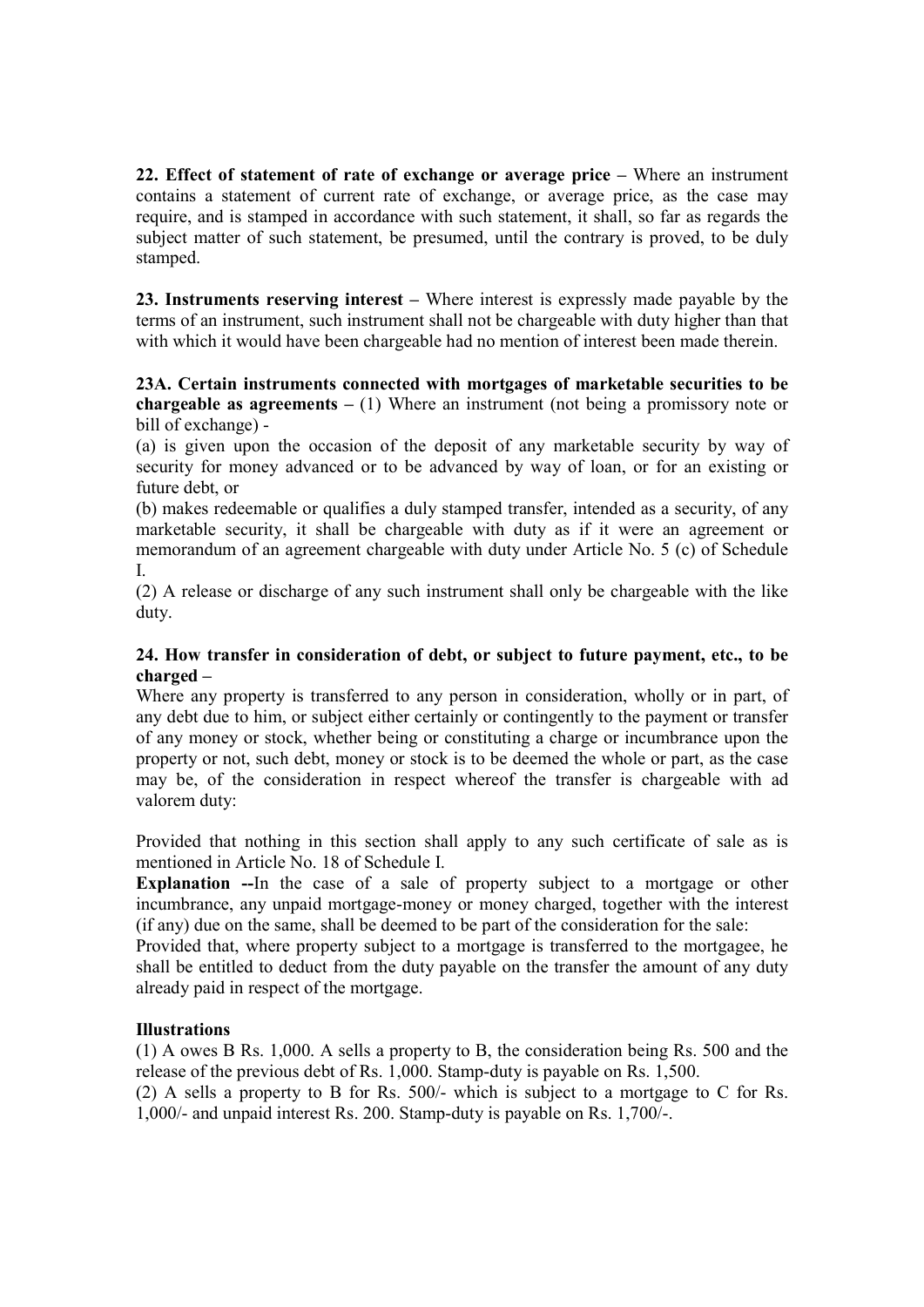(3) A mortgages a house of the value of Rs. 10,000/- to B for Rs. 5,000/-. B afterwards buys the house from A. Stamp-duty is payable on Rs. 10,000/- less the amount of stampduty already

paid for the mortgage.

25. Valuation in case of annuity, etc. – Where an instrument is executed to secure the payment of an annuity or other sum payable periodically, or where the consideration for a conveyance is an annuity or other sum payable periodically, the amount secured by such instrument or the consideration for such conveyance, as the case may be, shall, for the purposes of this Act, be deemed to be—

(a) where the sum is payable for a definite period so that the total amount to be paid can be previously ascertained--such total amount;

(b) where the sum is payable in perpetuity or for an indefinite time not terminable with any life in being at the date of such instrument or conveyance--the total amount which, according to the terms of such instrument or conveyance, will or may be payable during the period of twenty years calculated from the date on which the first payment becomes due; and

(c) where the sum is payable for an indefinite time terminable with any life in being at the date of such instrument or conveyance--the maximum amount which will or may be payable as aforesaid during the period of twelve years calculated from the date on which the first payment becomes due.

26. Stamp where value of subject matter is indeterminate – Where the amount or value of the subject-matter of any instrument chargeable with ad- valorem duty cannot be, or (in the case of an instrument executed before the commencement of this Act) could not have been, ascertained at the date of its execution or first execution, nothing shall be claimable under such instrument more than the highest amount or value for which, if stated in an instrument of the same description, the stamp actually used would, at the date of such execution, have been sufficient:

Provided that, in the case of the lease of a mine in which royalty or a share of the produce is received as the rent or part of the rent, it shall be sufficient to have estimated such royalty or the value of such share, for the purpose of stamp-duty, -

(a) when the lease has been granted by or on behalf of the Government, at such amount or value as the Collector may, having regard to all the circumstances of the case, have estimated as likely to be payable by way of royalty or share to the Government under the lease, or

(b) When the lease has been granted by any other person, at twenty thousand rupees a year; and the whole amount of such royalty or share, whatever it may be, shall be claimable under such lease:

Provided also that, where proceedings have been taken in respect of an instrument under section 31 of 41, the amount certified by the Collector shall be deemed to be the stamp actually used at the date of execution.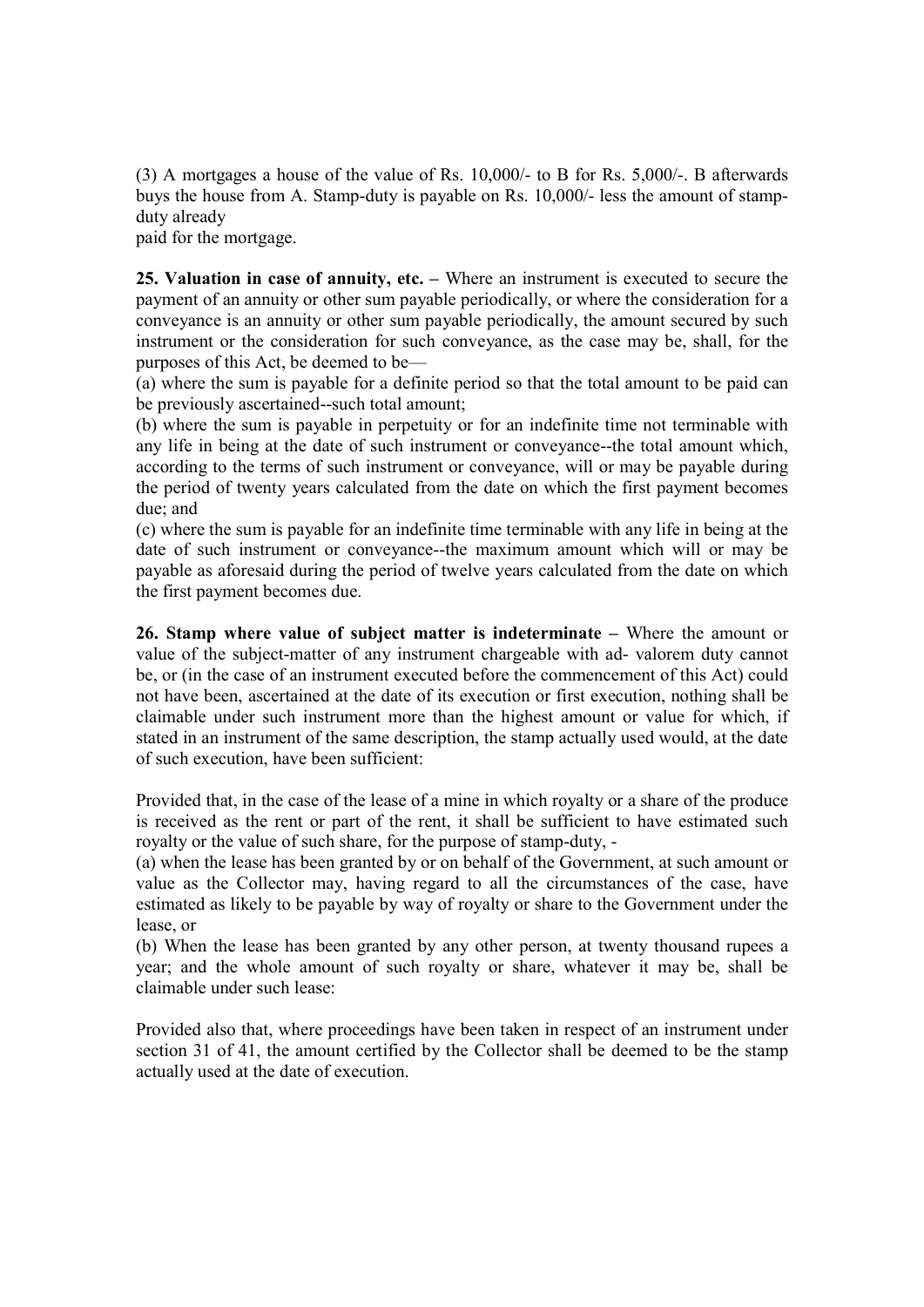27. Facts affecting duty to be set forth in instrument  $- (1)$  The market value and the consideration (if any) for, any property and all other facts and circumstances affecting the chargeability of any instrument with duty, or the amount of the duty with which it is chargeable, shall be fully and truly set forth therein.

(2) In case of instruments relating to immovable property chargeable with an ad valorem duty on the market value of the property, and not on the consideration set forth therein, the instrument shall fully and truly set forth the annual land revenue in the case of revenue paying land, the annual rental or gross assets, if any, in case of other immovable property, the local rates, municipal or other taxes, if any, to which such property may be subject, and any other particulars which may be prescribed by rules made under this Act.

28. Direction as to duty in case of certain convevances  $- (1)$  Where any property has been contracted to be sold for one consideration for the whole, and is conveyed to the purchaser in separate parts by different instruments, the consideration shall be apportioned in such manner as the parties think fit, provided that a distinct consideration for each separate part is set forth in the conveyance relating thereto, and such conveyance shall be chargeable with ad valorem duty in respect of such distinct consideration.

(2) Where property contracted to be purchased for one consideration for the whole, by two or more persons jointly, or by any person for himself and others, or wholly for others, is conveyed in parts by separate instruments to the persons by or for whom the same was purchased, for distinct parts of the consideration, the conveyance of each separate part shall be chargeable with ad valorem duty in respect of the distinct part of the consideration therein specified.

(3) Where a person, having contracted for the purchase of any property but not having obtained a conveyance thereof, contracts to sell the same to any other person and the property is in consequence conveyed immediately to the sub-purchaser, the conveyance shall be chargeable with ad valorem duty in respect of the consideration for the sale by the original purchaser to the sub-purchaser.

(4) Where a person, having contracted for the purchase of any property but not having obtained a conveyance thereof, contracts to sell the whole, or any part thereof, to any other person or persons, and the property is in consequence conveyed by the original seller to different persons in parts, the conveyance of each part sold to a sub- purchaser shall be chargeable with ad valorem duty in respect only of the consideration paid by such sub-purchaser, without regard to the amount or value of the original consideration; and the conveyance of the residue (if any) of such property to the original purchaser shall be chargeable with ad valorem duty in respect only of the excess of the original consideration over the aggregate of the considerations paid by the sub-purchaser: Provided that the duty on such last-mentioned conveyance shall in no case be less than two rupees.

(5) Where a sub-purchaser takes an actual conveyance of the interest of the person immediately selling to him, which is chargeable with ad valorem duty in respect of the consideration paid by him and is duly stamped accordingly, any conveyance to be afterwards made to him of the same property by the original seller shall be chargeable with a duty equal to that which would be chargeable on a conveyance for the consideration obtained by such original seller, or, where such duty would exceed five rupees, with a duty of five rupees.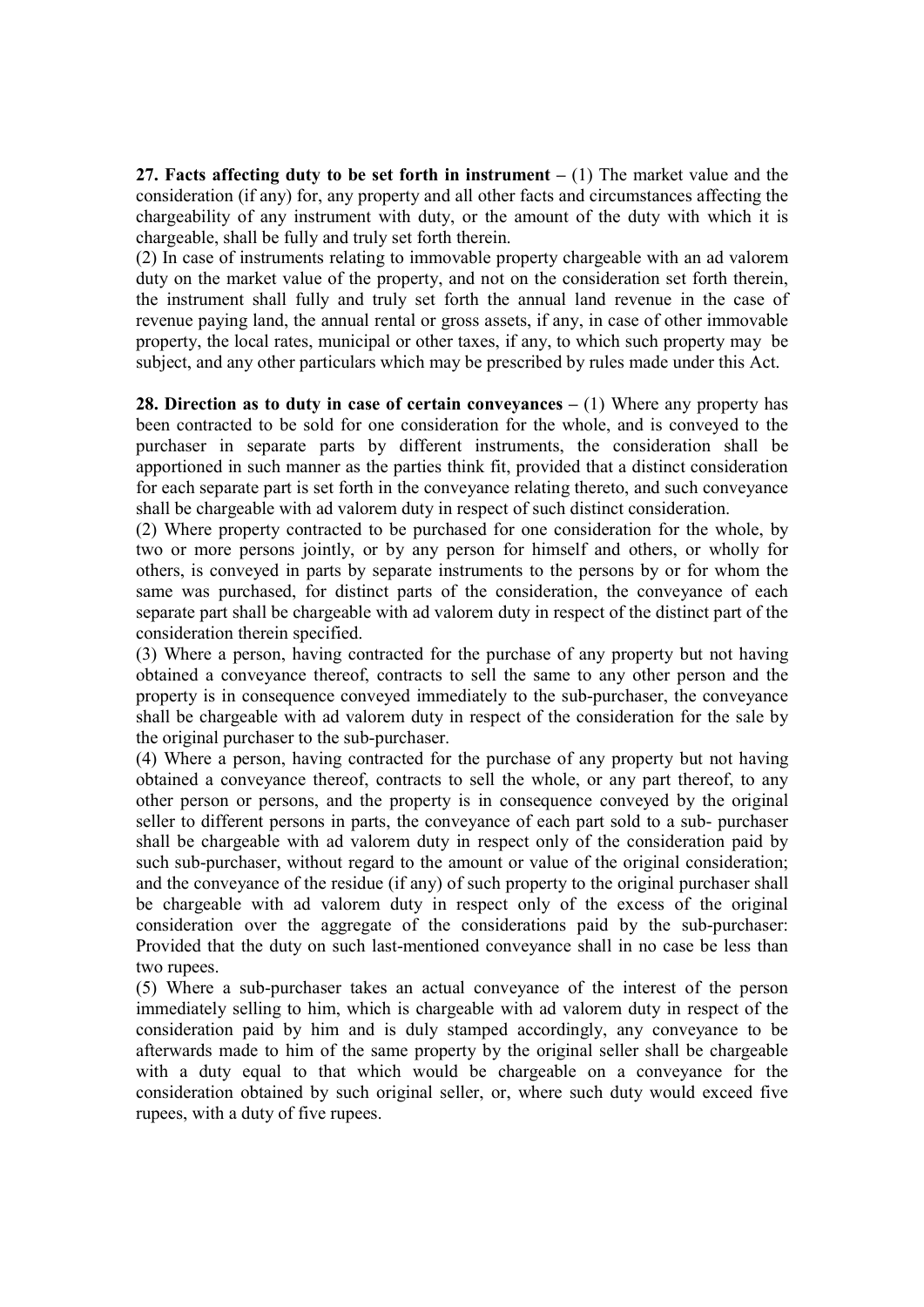#### E. Duty by Whom Payable

29. Duties by whom payable – In the absence of an agreement to the contrary, the expense of providing the proper stamp shall be borne, -

(a) in the case of any instrument described in any of the following articles of Schedule I, namely:

No. 2 (Administration Bond),

No. 6 (Agreement relating to Deposit of Title- deeds, Pawn or Pledge),

No. 13 (Bill of exchange),

No. 15 (Bond),

No. 16 (Bottomry Bond),

No. 26 (Customs Bond),

No. 27 (Debenture),

No. 32 (Further charge),

No. 34 (Indemnity Bond),

No. 40 (Mortgage-deed),

No. 49 (Promissory-note),

No. 55 (Release),

No. 56 (Respondentia Bond),

No. 57 (Security Bond or Mortgage-deed),

No. 58 (Settlement),

No. 62 (a) (Transfer of shares, in an incorporated Company or other

body corporate),

No. 62 (b) (Transfer of debentures, being marketable securities, whether the debenture is liable to duty or not, except debentures provided for by section 8),

No. 62 (c) (Transfer of any interest secured by a bond, mortgage-deed or policy of insurance), -

by the person drawing, making or executing such instrument;

(b) in the case of a policy of insurance other than fire-insurance - by the person effecting the insurance;

(bb) in the case of a policy of fire-insurance - by the person issuing the policy;

(c) in the case of a conveyance (including a re-conveyance of mortgaged property) – by

the grantee; in the case of a lease or agreement to lease - by the lessee or intended lessee;

(d) in the case of a counterpart of a lease - by the lessor;

(e) in the case of an instrument of exchange - by the parties in equal shares;

(f) in the case of a certificate of sale - by the purchaser of the property to which such certificate relates; and

(g) in the case of an instrument of partition - by the parties thereto in proportion to their respective shares in the whole property partitioned, or when the partition is made in execution of an order passed by a Revenue-authority or Civil Court or arbitrator, in such proportion as such authority, Court or arbitrator directs.

(h) in the case of any instrument not specified in clauses (a) to  $(g)$  - by the person drawing, making or executing such instrument.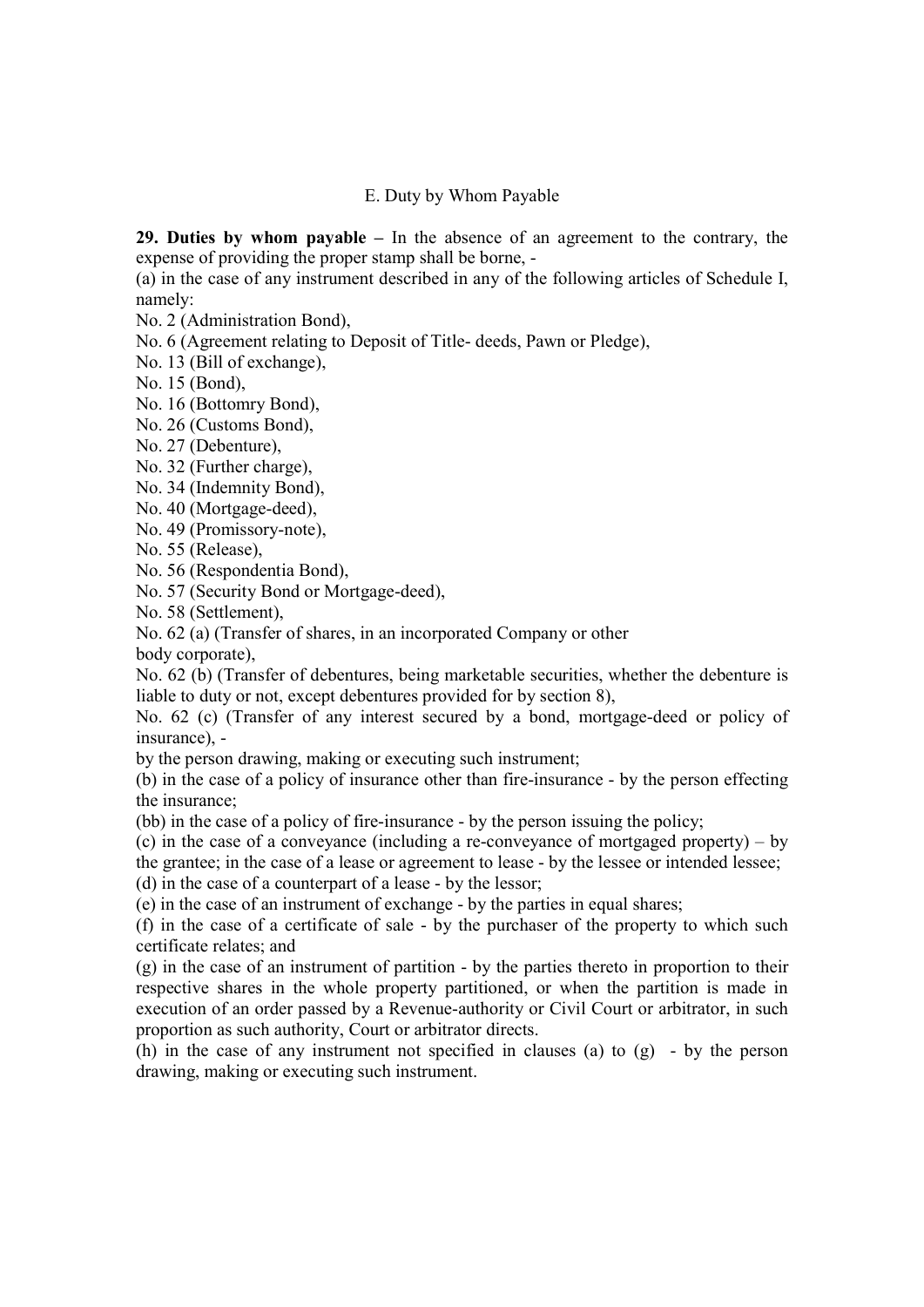29A. Application of sections 23A, 24 and 29 to instruments chargeable with duty under Schedule I-A. – In applying sections 23A, 24 and 29 to any instrument chargeable with a higher rate of duty under the Bengal Stamp (Amendment) Act, 1922 or the Indian Stamp (Bengal Amendment) Act, 1935, the references in those sections to the several articles in Schedule I shall be deemed to be references to the corresponding articles in Schedule I-A.

30. Obligation to give receipt in certain cases – Any person receiving any money exceeding twenty rupees in amount, or any bill of exchange, cheque or promissory note for an amount exceeding twenty rupees, or receiving in satisfaction or part satisfaction of a debt any movable property exceeding twenty rupees in value, shall, on demand by the person paying or delivering such money, bill, cheque, note or property, give a duly stamped receipt for the same.

Any person receiving or taking credit for any premium or consideration for any renewal of any contract of fire-insurance, shall, within one months after receiving or taking credit for such premium or consideration, give a duly stamped receipt for the same.

## CHAPTER III ADJUDICATION AS TO STAMPS

31. Adjudication as to proper stamp  $- (1)$  When any instrument, whether executed or not and whether previously stamped or not, is brought to the Collector, and the person bringing it applies to have the opinion of that officer as to the duty (if any) with which it is chargeable, and pays a fee of such amount (not exceeding five rupees and not less than fifty naye paise as the Collector may in each case direct, the Collector shall determine the duty (if any) with which, in his judgment, the instrument is chargeable.

(2) For this purpose the Collector may require to be furnished with an abstract of the instrument, and also with such affidavit or other evidence as he may deem necessary to prove that all the facts and circumstances affecting the chargeability of the instrument with duty, or the amount of the duty with which it is chargeable, are fully and truly set forth therein, and may refuse to proceed upon any such application until such abstract and evidence have been furnished accordingly:

Provided that—

(a) no evidence furnished in pursuance of this section shall be used against any person in any civil proceeding, except in an inquiry as to the duty with which the instrument to which it relates is chargeable; and

b) every person by whom any such evidence is furnished shall, on payment of the full duty with which the instrument to which it relates is chargeable, be relieved from any penalty which he may have incurred under this Act by reason of the omission to state truly in such instrument any of the facts or circumstances aforesaid.

**32. Certificate by Collector –** (1) When an instrument brought to the Collector under section 31, is, in his opinion, one of a description chargeable with duty, and - (a) the Collector determines that it is already fully stamped, or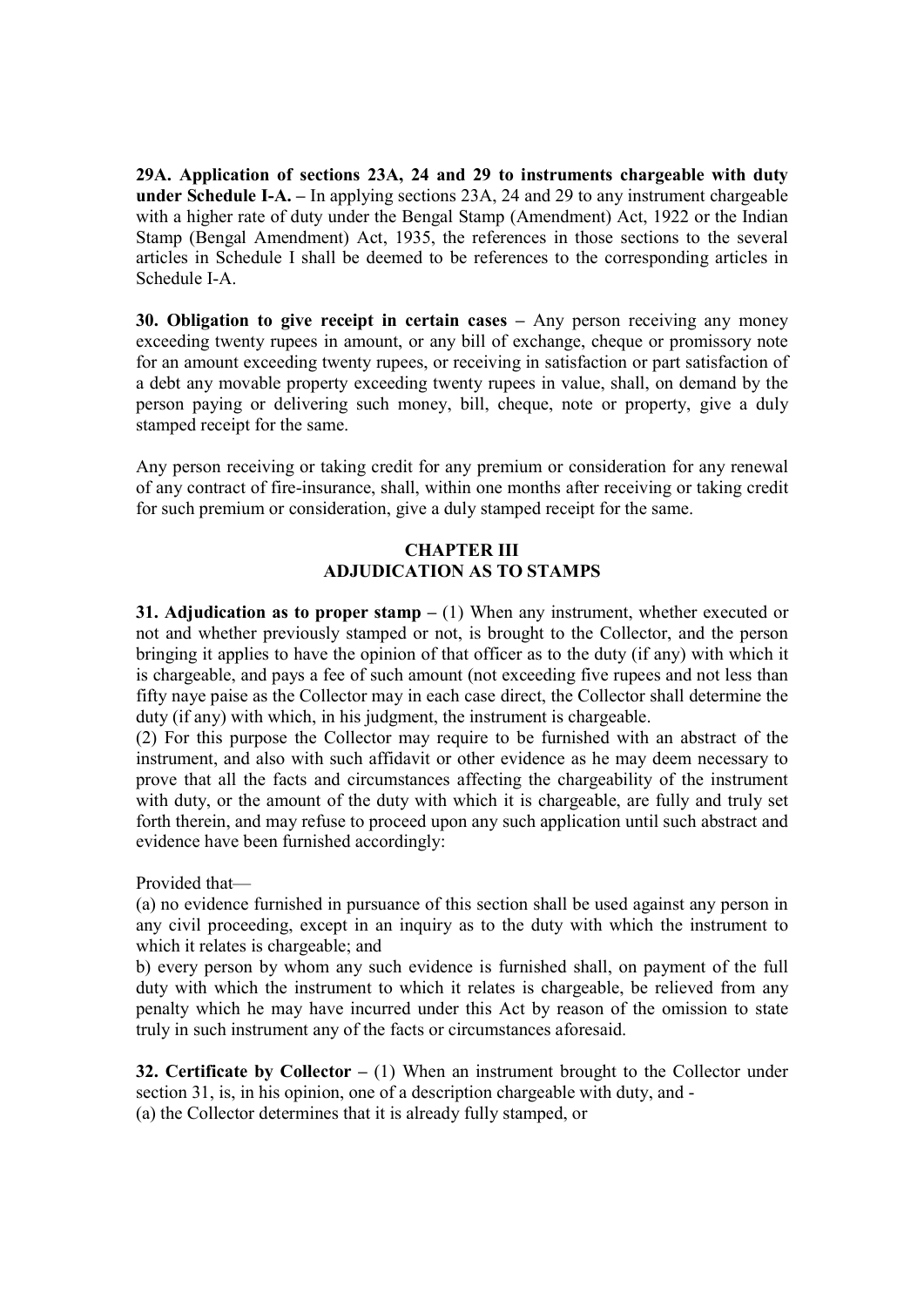(b) the duty determined by the Collector under section 31, or such a sum as, with the duty already paid in respect of the instrument, is equal to the duty so determined, has been paid, the Collector shall certify by endorsement on such instrument that the full duty (stating the amount) with which it is chargeable has been paid.

(2) When such instrument is, in his opinion, not chargeable with duty, the Collector shall certify in manner aforesaid that such instrument is not so chargeable.

(3) Any instrument upon which an endorsement has been made under this section, shall be deemed to be duly stamped or not chargeable with duty, as the case may be; and, if chargeable with duty, shall be receivable in evidence or otherwise, and may be acted upon and registered as if it had been originally duly stamped:

Provided that nothing in this section shall authorise the Collector to endorse —

(a) any instrument other than an instrument chargeable with a duty under clause (bb) of the first proviso to section 3, executed or first executed in India and brought to him after the expiration of one month from the date of its execution or first execution, as the case may be;

(b) any instrument executed or first executed out of India and brought to him after the expiration of three months after it has been first received in India;

(c) any instrument chargeable with a duty not exceeding ten naye paise or any bill of exchange or promissory note, when brought to him, after the drawing or execution thereof, on paper not duly stamped; or

(d) any instrument chargeable with duty under clause (bb) of the first proviso to section 3, and brought to him after the expiration of three months of the date on which it is first received in West Bengal.

#### CHAPTER IV INSTRUMENTS NOT DULY STAMPED

33. Examination and impounding of instruments  $- (1)$  (a) Every person having by law or consent of parties authority to receive evidence, and every person in charge of a public office, except an officer of police, before whom any instrument, chargeable, in his opinion, with duty, is produced or comes in the performance of his functions, shall, if it appears to him that such instrument is not duly stamped, impound the same.

(b) Notwithstanding anything contained in section 31, but without prejudice to the provisions of clause (a) of this sub-section, the Collector, before whom any instrument us brought under section 31 for determining the duty with which the instrument is chargeable, shall, if it appears to him that such instrument is not duly stamped, impound the same:

Provided that nothing contained in this clause shall be deemed to authorise the Collector to impound any instrument which has not been executed but is brought to him under section 31 for determining the duty with which the instrument is chargeable or any instrument which he is authorised to endorse under section 32.

(2) For that purpose every such person shall examine every instrument so chargeable and so produced or coming before him in order to ascertain whether it is stamped with a stamp of the value and description required by the law in force in India when such instrument was executed or first executed: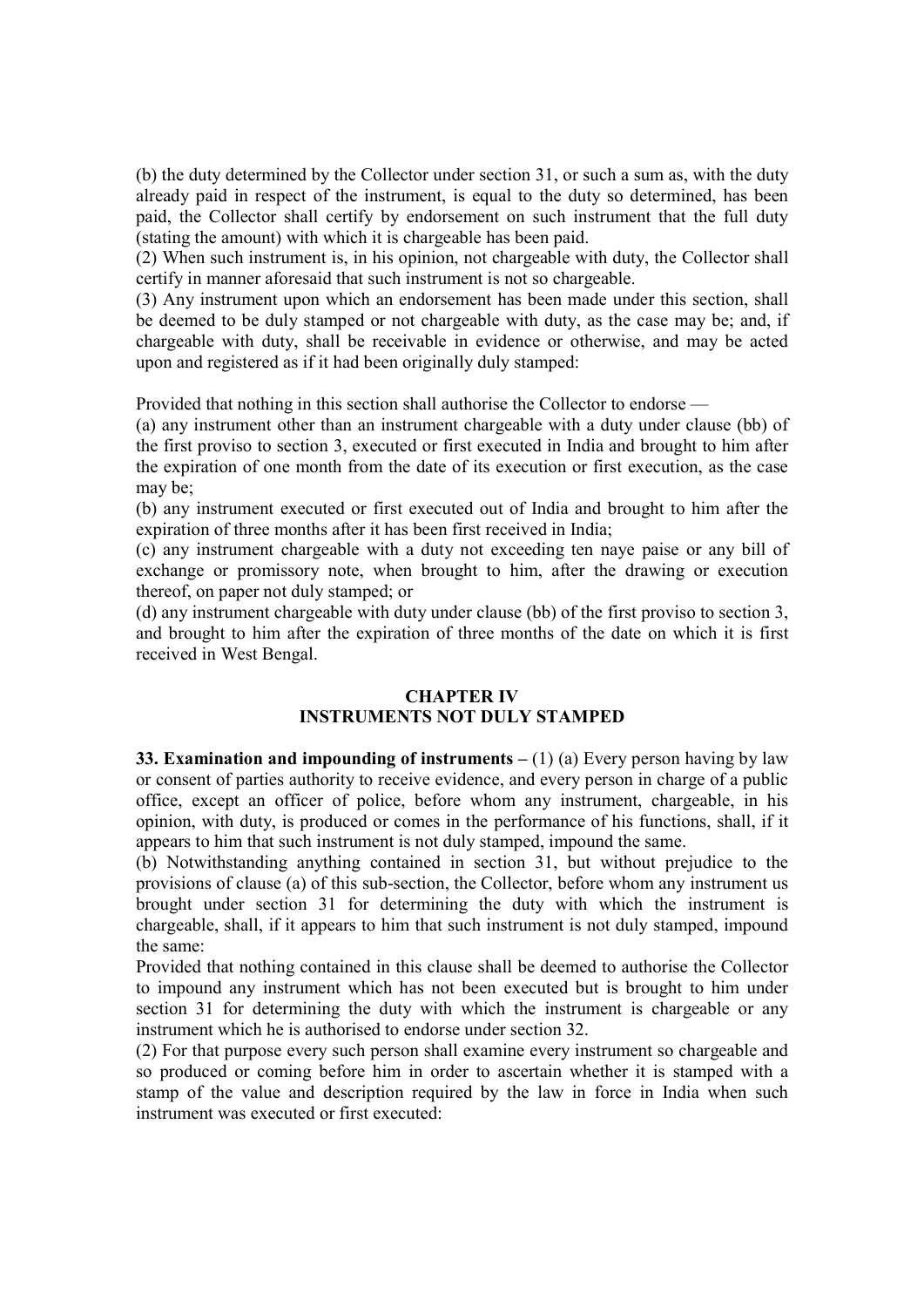Provided that—

(a) nothing herein contained shall be deemed to require any Magistrate or Judge of a Criminal Court to examine or impound, if he does not think fit so to do, any instrument coming before him in the course of any proceeding other than a proceeding under Chapter XII or Chapter XXXVI of the Code of Criminal Procedure, 1898 (5 of 1898.);

(b) in the case of a Judge of a High Court, the duty of examining and impounding any instrument under this section may be delegated to such officer as the Court appoints in this behalf.

(3) For the purposes of this section, in cases of doubt, - (a) the State Government may determine what offices shall be deemed to be public offices; and (b) the State Government may determine who shall be deemed to be persons in charge of public offices.

(4) Where deficiency in duty is noticed from the copy of any instrument, the Collector may, suo motu or on a reference from any Court or from the Commissioners of Divisions or from any officer authorised by the Board of Revenue in that behalf, call for the original instrument for the purpose of satisfying himself as to the adequacy of the duty paid thereon, and the instrument so produced before the Collector shall be deemed to have been produced or come before him in the performance of his functions.

(5) In case the instrument is not produced within the period specified by the Collector, he may require payment of deficit stamp duty, if any, together with penalty under section 40 on the copy of the instrument:

Provided that no action under this sub-section shall be taken after a period of four years from the date of execution of the instrument.

34. Special provision as to unstamped receipts – Where any receipt chargeable with a duty not exceeding ten naye paise is tendered to or produced before any officer unstamped in the course of the audit of any public account, such officer may in his discretion, instead of impounding the instrument, require a duly stamped receipt to be substituted therefor.

## 35. Instruments not duly stamped inadmissible in evidence, etc. –

No instrument chargeable with duty shall be admitted in evidence for any purpose by any person having by law or consent of parties authority to receive evidence, or shall be acted upon, registered or authenticated by any such person or by any public officer, unless such instrument is duly stamped:

## Provided that—

(a) any such instrument not being an instrument chargeable with a duty not exceeding ten naye paise only, or a bill of exchange or promissory note, shall, subject to all just exceptions, be admitted in evidence on payment of the duty with which the same is chargeable, or, in the case of an instrument insufficiently stamped, of the amount required to make up such duty, together with a penalty of five rupees, or, when ten times the amount of the proper duty or deficient portion thereof exceeds five rupees, of a sum equal to ten times such duty or portion;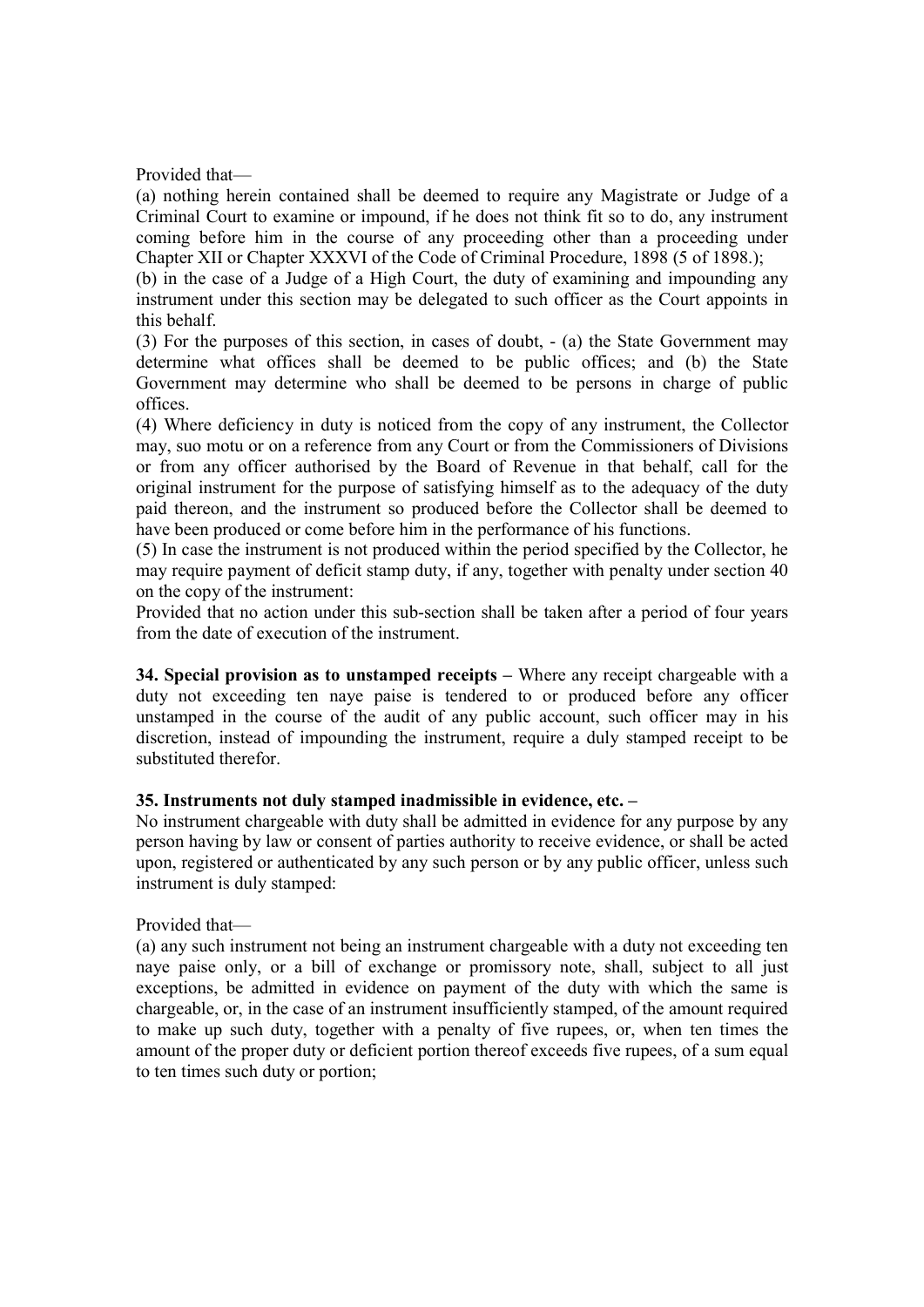(b) where any person from whom a stamped receipt could have been demanded, has given an unstamped receipt and such receipt, if stamped, would be admissible in evidence against him, then such receipt shall be admitted in evidence against him on payment of a penalty of one rupee by the person tendering it;

(c) where a contract or agreement of any kind is effected by correspondence consisting of two or more letters and any one of the letters bears the proper stamp, the contract or agreement shall be deemed to be duly stamped;

(d) nothing herein contained shall prevent the admission of any instrument in evidence in any proceeding in a Criminal Court, other than a proceeding under Chapter XII or Chapter XXXVI of the Code of Criminal Procedure, 1898; (5 of 1898.)

(e) nothing herein contained shall prevent the admission of any instrument in any Court when such instrument has been executed by or on behalf of the Government, or where it bears the certificate of the Collector as provided by section 32 or any other provision of this Act.

36. Admission of instrument where not to be questioned – Where an instrument has been admitted in evidence, such admission shall not, except as provided in section 61, be called in question at any stage of the same suit or proceeding on the ground that the instrument has not been duly stamped.

37. Admission of improperly stamped instruments – The State Government may make rules providing that, where an instrument bears a stamp of sufficient amount but of improper description, it may, on payment of the duty with which the same is chargeable, be certified to be duly stamped, and any instrument so certified shall then be deemed to have been duly stamped as from the date of its execution.

**38. Instruments impounded how dealt with**  $- (1)$  When the person impounding an instrument under section 33 has by law or consent of parties authority to receive evidence and admits such instrument in evidence upon payment of a penalty as provided by section 35 or of duty as provided by section 37, he shall sent to the Collector an authenticated copy of such instrument, together with a certificate in writing, stating the amount of duty and penalty levied in respect thereof, and shall send such amount to the Collector, or to such person as he may appoint in this behalf.

(2) In every other case, the person so impounding an instrument shall send it in original to the Collector.

39. Collector's power to refund penalty paid under section 38, sub-section  $(1) - (1)$ When a copy of an instrument is sent to the Collector under section 38, sub-section (1), he may, if he thinks fit, refund any portion of the penalty in excess of five rupees which has been paid in respect of such instrument.

(2) When such instrument has been impounded only because it has been written in contravention of section 13 or section 14, the Collector may refund the whole penalty so paid.

40. Collector's power to stamp instruments impounded  $-$  (1) When the Collector impounds any instrument under section 33, or receives any instrument sent to him under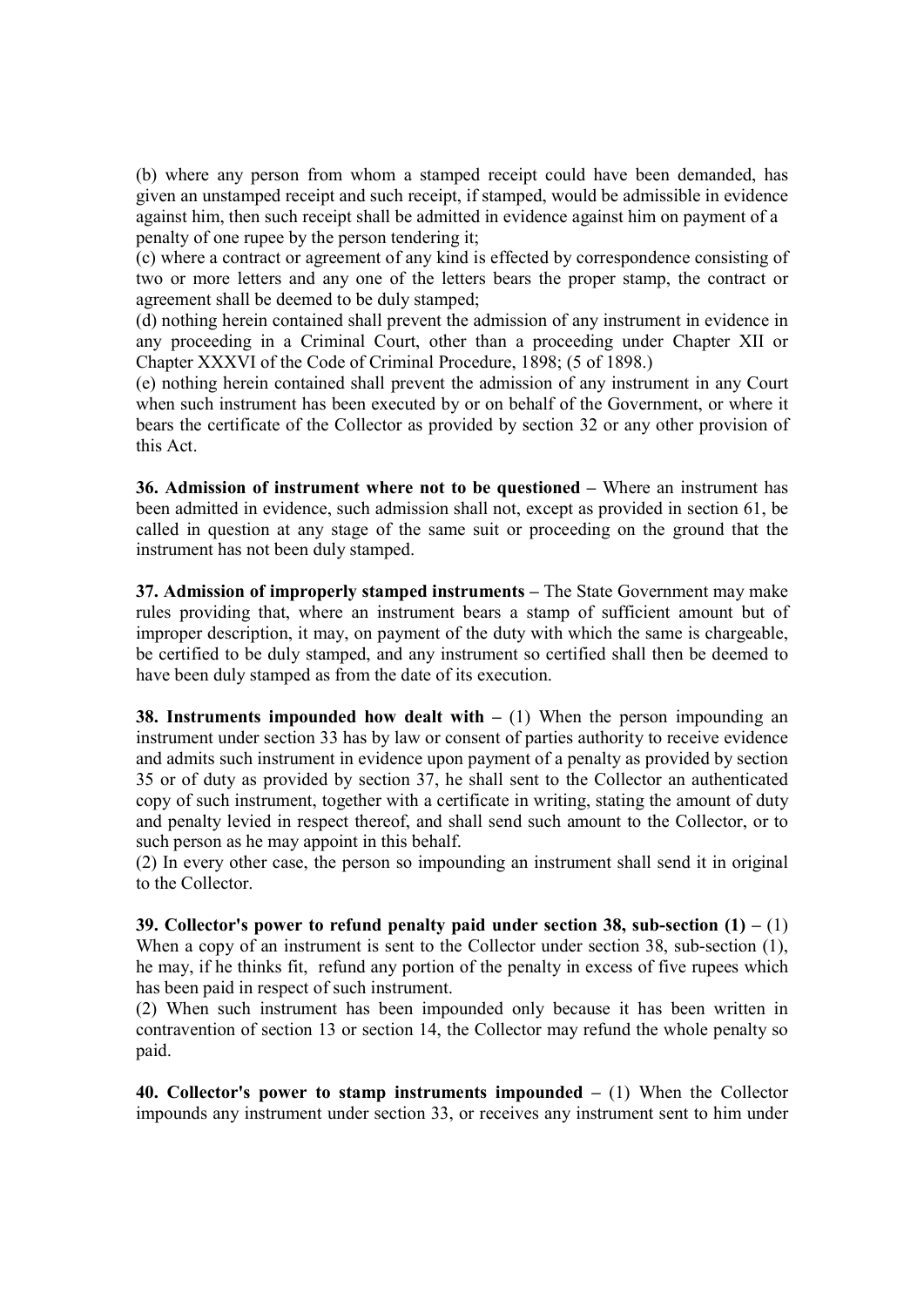section 38, sub-section (2), not being an instrument chargeable with a duty not 174 exceeding ten naye paise only or a bill of exchange or promissory note, he shall adopt the following procedure:

(a) if he is of opinion that such instrument is duly stamped or is not chargeable with duty, he shall certify by endorsement thereon that it is duly stamped, or that it is not so chargeable, as the case may be;

(b) if he is of opinion that such instrument is chargeable with duty and is not duly stamped, he shall require the payment of the proper duty or the amount required to make up the same, together with a penalty of five rupees; or, if he thinks fit, an amount not exceeding ten times the amount of the proper duty or of the deficient portion thereof, whether such amount exceeds or falls short of five rupees:

Provided that, when instrument has been impounded only because it has been written in contravention of section 13 or section 14, the Collector may, if he thinks fit, remit the whole penalty prescribed by this section.

(2) Every certificate under clause (a) of sub-section (1) shall, for the purposes of this Act, be conclusive evidence of the matters stated therein.

(3) Where an instrument has been sent to the Collector under section 38, sub-section (2), the Collector shall, when he has dealt with it as provided by this section, return it to the impounding officer.

41. Instruments unduly stamped by accident – If any instrument chargeable with duty and not duly stamped, not being an instrument chargeable with a duty not exceeding the naye paise only or a bill or exchange or promissory note, is produced by any person of his own motion before the Collector within one year from the date of its execution or first execution, and such person brings to the notice of the Collector the fact that such instrument is not duly stamped and offers to pay to the Collector the amount of the proper duty, or the amount required to make up the same, and the Collector is satisfied that the omission to duly stamp such instrument has been occasioned by accident, mistake or urgent necessity, he may, instead of proceeding under sections 33 and 40 receive such amount and proceed as next hereinafter prescribed.

42. Endorsement of instruments on which duty has been paid under section 35, 40 or  $41 - (1)$  When the duty and penalty (if any) leviable in respect of any instrument have been paid under section 35, section 40 or section 41, the person admitting such instrument in evidence or the Collector, as the case may be, shall certify by endorsement thereon that the proper duty or, as the case may be, the proper duty and penalty (stating the amount of each) have been levied in respect thereof, and the name and residence of the person paying them.

(2) Every instrument so endorsed shall thereupon be admissible in evidence, and may be registered and acted upon and authenticated as if it had been duly stamped, and shall be delivered on his application in this behalf to the person from whose possession it came into the hands of the officer impounding it, or as such person may direct:

Provided that—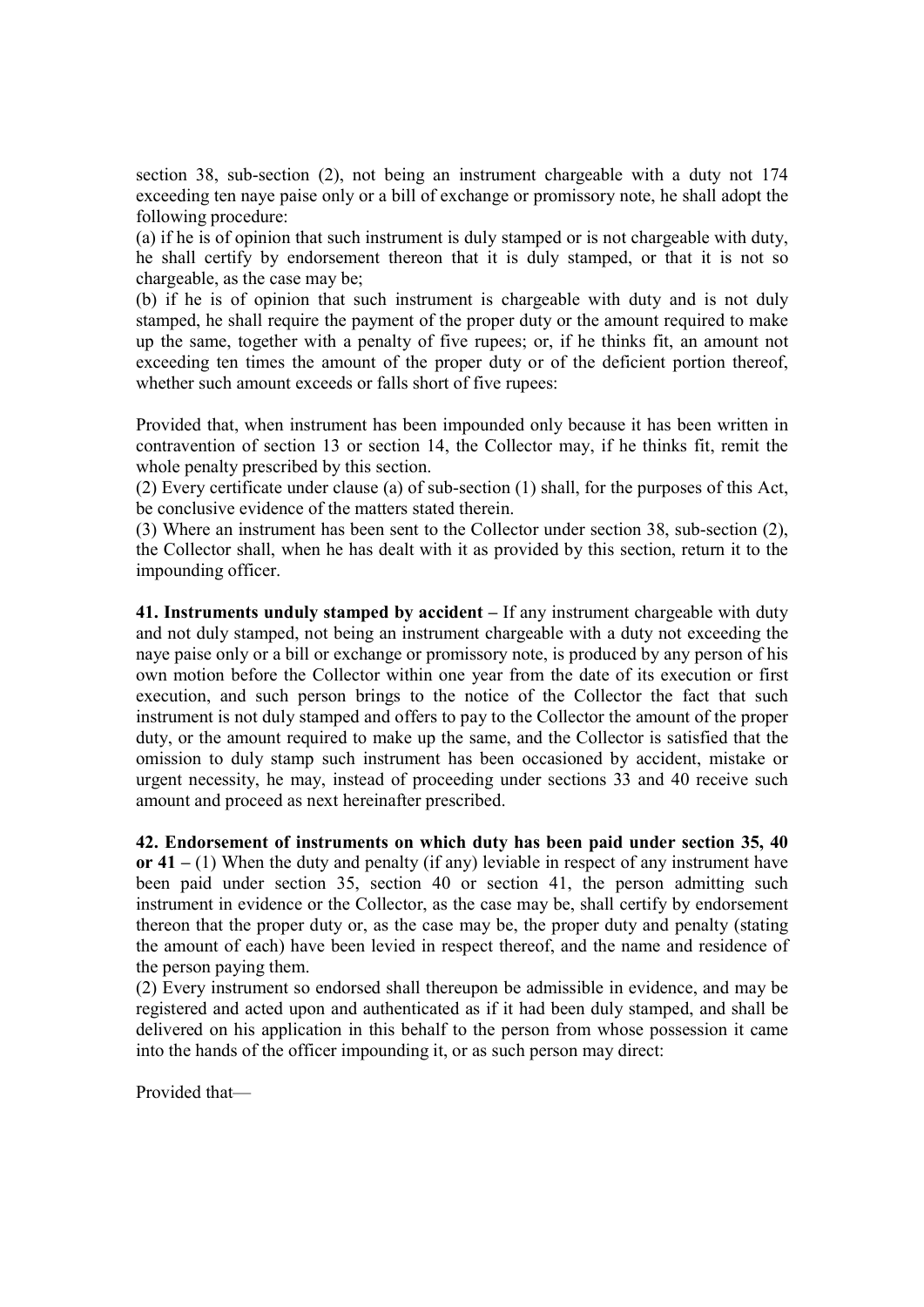(a) no instrument which has been admitted in evidence upon payment of duty and a penalty under section 35, shall be so delivered before the expiration of one month from the date of such impounding, or if the Collector has certified that its further detention is necessary and has not cancelled such certificate;

(b) nothing in this section shall affect the Code of Civil Procedure, section 144, clause 3.

43. Prosecution for offence against Stamp-law – The taking of proceedings or the payment of a penalty under this Chapter in respect of any instrument shall not bar the prosecution of any person who appears to have committed an offence against the Stamplaw in respect of such instrument: Provided that no such prosecution shall be

instituted in the case of any instrument in respect of which such a penalty has been paid, unless it appears to the Collector that the offence was committed with an intention of evading payment of the proper duty.

44. Persons paying duty or penalty may recover same in certain cases  $- (1)$  When any duty or penalty has been paid under section 35, section 37, section 40 or section 41, by any person in respect of an instrument, and, by agreement or under the provisions of section 29 or any other enactment in force at the time such instrument was executed, some other person was bound to bear the expense of providing the proper stamp for such instrument, the first-mentioned person shall be entitled to recover from such other person the amount of the duty or penalty so paid.

(2) For the purpose of such recovery, any certificate granted in respect of such instrument under this Act shall be conclusive evidence of the matters therein certified.

(3) Such amount may, if the Court thinks fit, be included in any order as to costs in any suit or proceeding to which such persons are parties and in which such instrument has been tendered in evidence. If the Court does not include the amount in such order, no further proceedings for the recovery of the amount shall be maintainable.

45. Power to revenue-authority to refund penalty or excess duty in certain cases – (1) Where any penalty is paid under section 35 or section 40, the Chief Controlling Revenue-authority may, upon application in writing made within one year from the date of the payment, refund such penalty wholly or in part.

(2) Where, in the opinion of the Chief Controlling Revenue- authority, stamp-duty in excess of that which is legally chargeable has been charged and paid under section 35 or section 40, such authority may, upon application in writing made within three months of the order charging the same, refund the excess.

46. Non-liability for loss of instruments sent under section  $38 - (1)$  If any instrument sent to the Collector under section 38, sub-section (2), is lost, destroyed or damaged during transmission, the person sending the same shall not be liable for such loss, destruction or damage.

(2) When any instrument is about to be so sent, the person from whose possession it came into the hands of the person impounding the same may require a copy thereof to be made at the expense of such first-mentioned person and authenticated by the person impounding such instrument.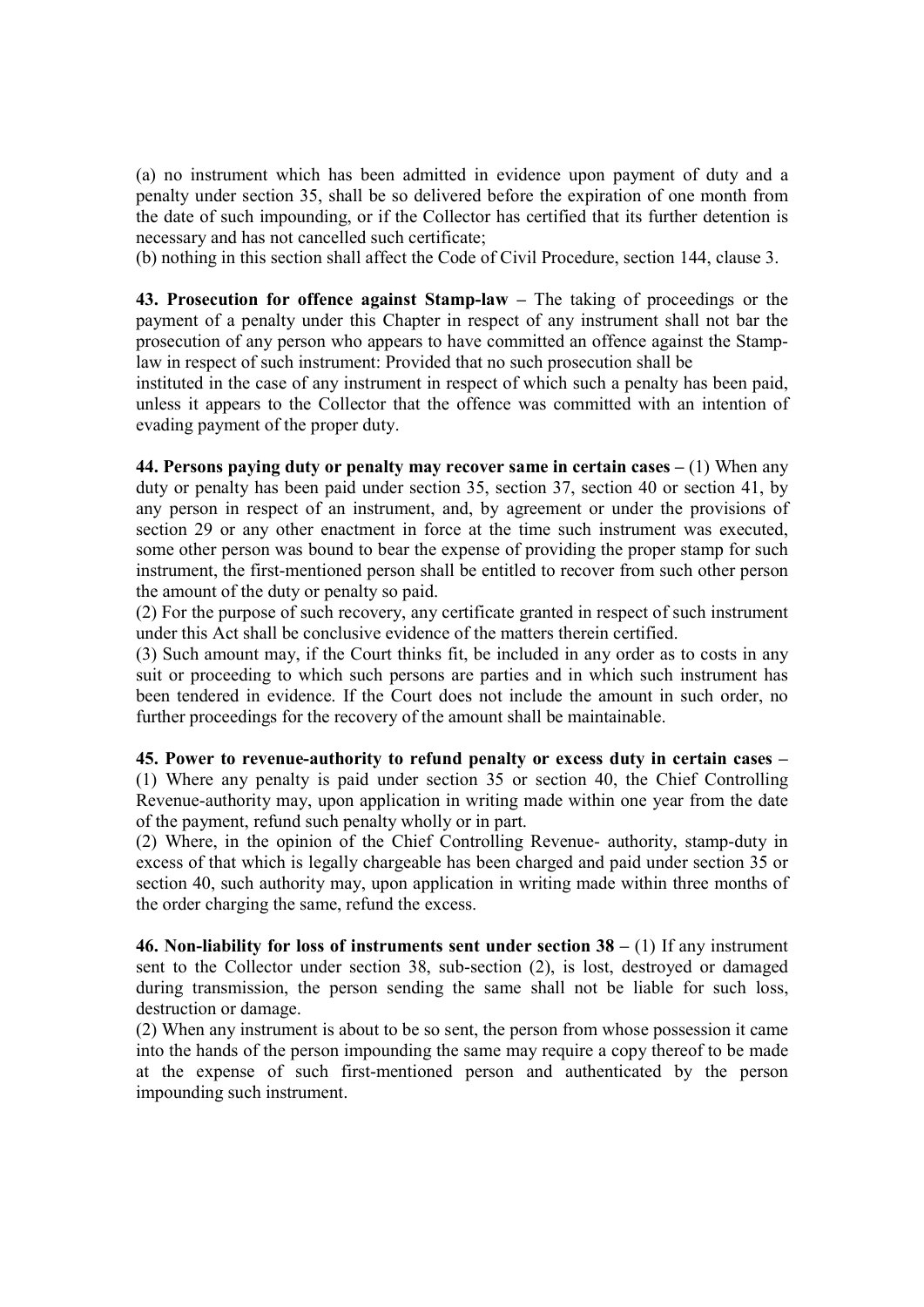47. Power of payer to stamp bills and promissory notes received by him unstamped – When any bill of exchange or promissory note chargeable with a duty not exceeding ten naye paise is presented for payment unstamped, the person to whom it is so presented may affix thereto the necessary adhesive stamp, and, upon cancelling the same in manner hereinbefore provided, may pay the sum payable upon such bill or note, and may charge the duty against the person who ought to have paid the same, or deduct it from the sum payable as aforesaid, and such bill or note shall, so far as respects the duty, be deemed good and valid: Provided that nothing herein contained shall relieve any person from any penalty or proceeding to which he may be liable in relation to such bill or note.

47A. Instruments of convevance, etc., under-valued, how to be dealt with  $- (1)$ Where the registering officer appointed under the Registration Act, 1908 (16 of 1908), has, while registering any instrument of -

(a) agreement or memorandum of any agreement relating to a sale or lease-cum-sale of immovable property,

(b) conveyance,

(c) exchange of property,

(d) gift,

(e) partition,

(f) power-of-attorney-

(i) when given for consideration to sell any immovable property, or

(ii) in such other cases referred to in article 48 of Schedule IA, where proper stamp duty is payable on the basis of market value,

(g) settlement,

(ga) lease, including an under-lease or a sub-lease and any agreement to let or sub-let for a period exceeding thirty years,

(h) transfer of lease by way of assignment,

reason to believe that the market value of the property which is the subject-matter of any such instrument has not been truly set forth in the instrument presented for registration, he may, after receiving such instrument, ascertain the market value of the property which is the subject matter of such instrument in the manner prescribed and compute the proper stamp duty chargeable on the market value so ascertained and thereafter he shall, notwithstanding anything to the contrary contained in the Registration Act, 1908, in so far as it relates to registration, keep registration of such instrument in abeyance till the condition referred to in sub-section (2) or subsection (7), as the case may be, is fulfilled by the concerned person.

(2) Where the market value of the property which is the subject-matter of an instrument has been ascertained and the proper duty chargeable thereon has been computed under sub-section (1), the registering officer shall, in the manner prescribed, send to the concerned person a notice calling upon him to make payment of the deficit amount of stamp duty within such time as may be prescribed, and if such person makes payment of such deficit amount of stamp duty in the prescribed manner, the registering officer shall register the instrument.

(3) Where the concerned person does not make payment of the stamp duty as required under subsection (2) within the time specified in the notice issued under that sub-section, the registering authority shall refer the matter to such authority and in such manner as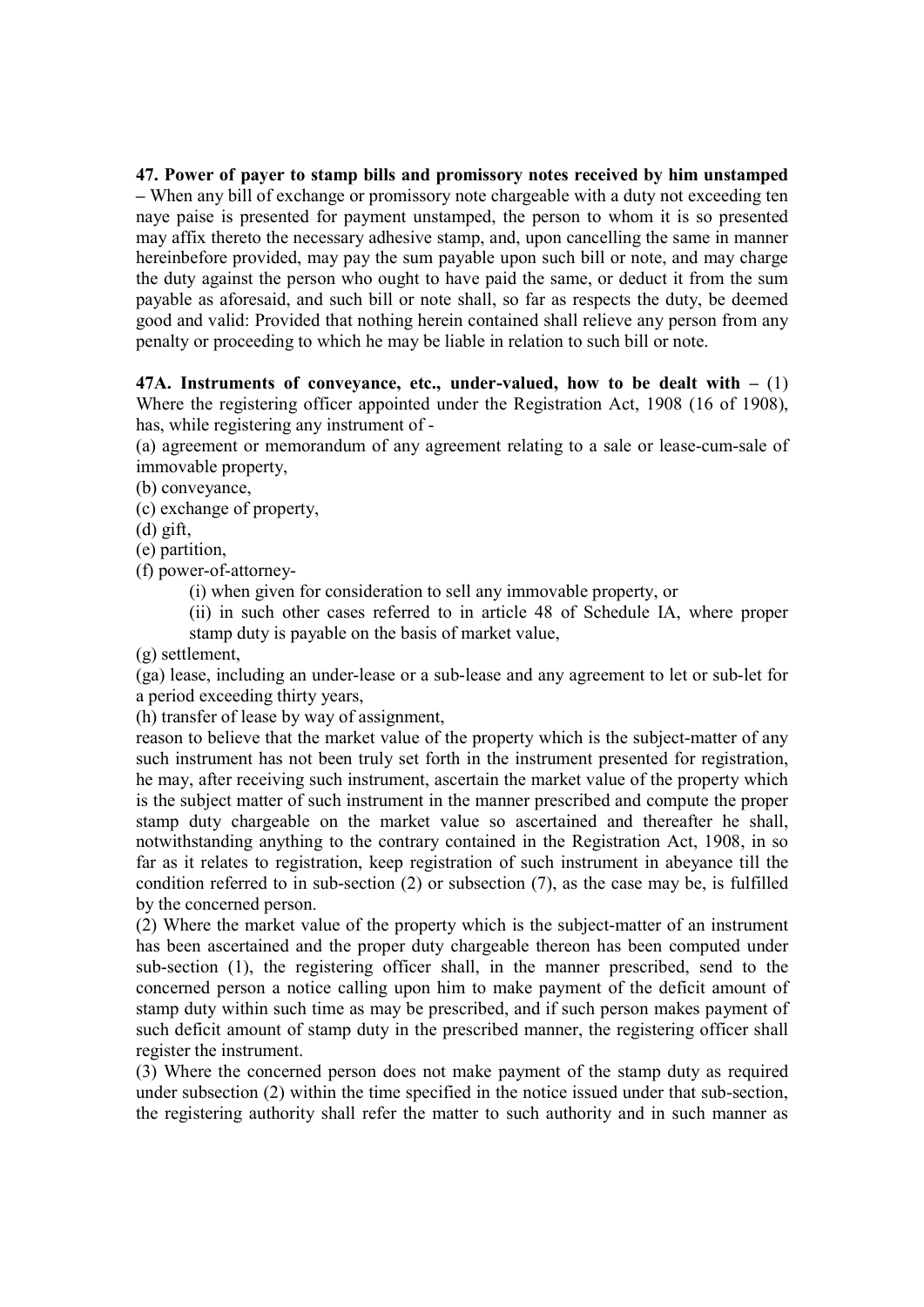may be prescribed for determination of the market value of the property which is the subject-matter of such instrument and the proper stamp duty payable thereon:

Provided that if the concerned person, before receipt of any communication from such authority intimating him the market value of the property which is the subject-matter of the instrument and the proper stamp duty payable thereon determined by such authority, makes payment of the deficit amount of stamp duty as ascertained by the registering officer, such registering officer shall accept such payment, register the instrument and intimate the matter to such authority in the manner prescribed.

(4) After the registering officer issues a notice under sub-section (2) in respect of any instrument referred to in clause (b), clause (c), clause (d), clause (e) or clause (g) of subsection (1), which has been presented before him for registration prior to the coming into force of the Indian Stamp (West Bengal Amendment) Act, 1998, and if the concerned person makes payment of the deficit amount of stamp duty within the time specified in such notice, he shall register such instrument:

Provided that where such instrument has been so registered under this sub-section, any reference that has been made to the authority referred to in sub-section (3) in respect of determination of the market value of the property which is the subject-matter of the instrument shall be deemed to have been withdrawn and the registering officer shall intimate the matter to such authority in such manner as may be prescribed.

(5) on receipt of a reference under sub-section (3), the authority specified under that subsection shall, after giving the parties concerned in respect of the instrument referred to in sub-section (1) a reasonable opportunity of being heard and after holding an enquiry in such manner as may be prescribed, determine the market value of the property which is the subject-matter of the instrument and the proper stamp duty payable thereon, and shall thereafter issue a notice in the manner prescribed directing the concerned person to make payment of such deficit amount of stamp duty within such time as may be prescribed.

(6) Where the concerned person does not make payment of the deficit amount of stamp duty within the time specified in the notice issued under sub-section (5), such person shall be liable to pay an interest at the rate of one per centum for each British Calendar month of default from the first day of such month following the month in which such person was required to make payment of such deficit amount of stamp duty under subsection (5) up to the month preceding the month of full payment of such duty, subject to a maximum of rupees twenty thousand.

(7) Where the concerned person makes payment, in the manner prescribed, of the deficit amount of stamp duty determined under sub-section (5) together with interest, if any, charged under sub-section (6), the registering officer shall, upon furnishing by the concerned person a copy of receipted challan or bank draft in proof of such payment, register the instrument within such time as may be prescribed.

(8) (a) The authority referred to in sub-section (3) may, on receipt of any information or otherwise, suo motu within five years from the date of registration of any instrument, where such instrument was registered on the basis of the market value which was set forth in the instrument or which was ascertained by the registering officer referred to in sub-section (1), call for and examine any such instrument and any other document relating thereto for the purpose of satisfying himself as to the correctness of the market value of the property which is the subject-matter of such instrument and which was set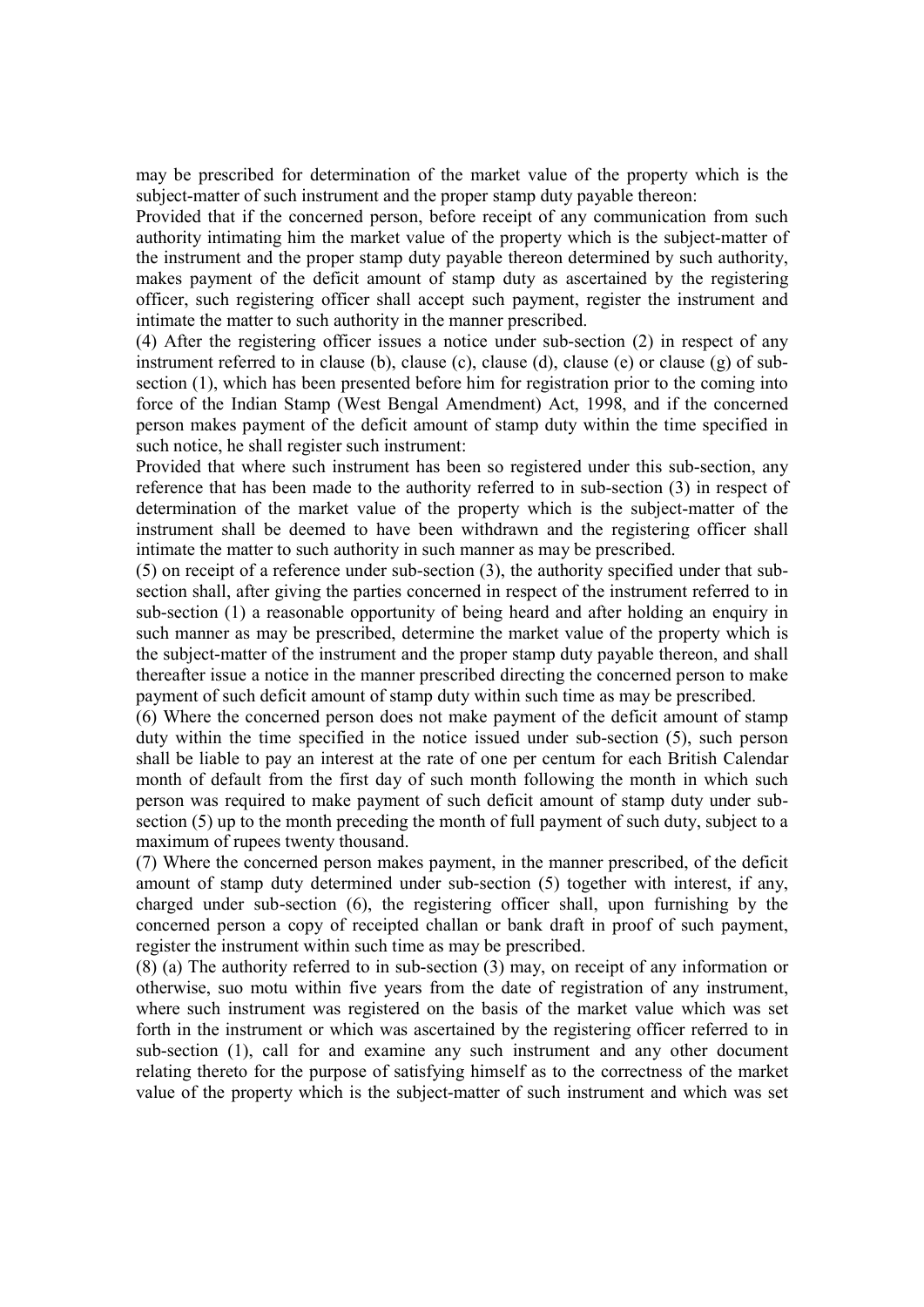forth in the instrument or which was ascertained under subsection (2) and the stamp duty payable thereon.

(b) If, after such examination, the authority referred to in clause (a) has reasons to believe that the market value of the property which is the subject-matter of such instrument has not been truly set forth in the instrument or correctly ascertained under sub-section (2), he may, after giving the parties concerned in the instrument a reasonable opportunity of being heard, determine the market value of the property which is the subject-matter of such instrument and the amount of stamp duty chargeable thereon in the manner referred to in sub-section (5), and the difference in the amount of stamp duty, if any, between the stamp duty so determined by him and the stamp duty already paid by the concerned person shall be required to be paid by him in the prescribed manner:

Provided that nothing in this shall apply to -

(a) any instrument referred to in clause (b), clause (c), clause (d), clause (e), or clause  $(g)$ or clause (ga) of sub-section (1) registered before the 31<sup>st</sup> day of January, 1994, or

(b) any instrument referred to in clause (a), clause (f), or clause (h) of sub-section (1) registered before the coming into force of the Indian Stamp (West Bengal Amendment) Act, 1998.

(9) Notwithstanding anything contained elsewhere in this section or section 47B, no interest shall be payable in such cases, under such circumstances, and subject to such conditions, if any, as may be prescribed.

Explanation. - For the purposes of this section, section 47B and section 47C, "concerned person" shall mean the person who is liable to bear the stamp duty under section 29.

47B. Appeal – (1) Any concerned person aggrieved by any order passed under subsection (5), or sub-section (8), of section 47A determining the market value may, in the prescribed manner, prefer an appeal to such appellate authority as may be prescribed within sixty days from the date of receipt of such order or such further period as may be allowed by the said authority for cause shown to his satisfaction.

(2) Subject to such rules or procedure as may be prescribed, the appellate authority shall dispose of any appeal preferred before him under sub-section (1) in the prescribed manner.

(3) Where the appellate authority modifies the amount of stamp duty determine under sub-section (5), or sub-section (8), of section 47A and the modified amount of such stamp duty is higher than the stamp duty already paid by the concerned person, he shall pay interest at the rate specified in sub-section (6) of section 47A on the modified amount of such stamp duty from the month in which he was liable to pay interest under sub-section (6) up to the month preceding the month of payment of such modified amount of stamp duty.

47C. Suo motu revision by the Chief Controlling Revenue Authority  $- (1)$ Subject to such rules as may be prescribed and for reasons to be recorded in writing, the Chief Controlling Revenue Authority may, on his own motion, pass an order revising any order passed by any authority under section 47A or section 47B.

(2) No order under sub-section (1), which is likely to affect the person concerned adversely, shall be passed without giving such person a reasonable opportunity of being heard.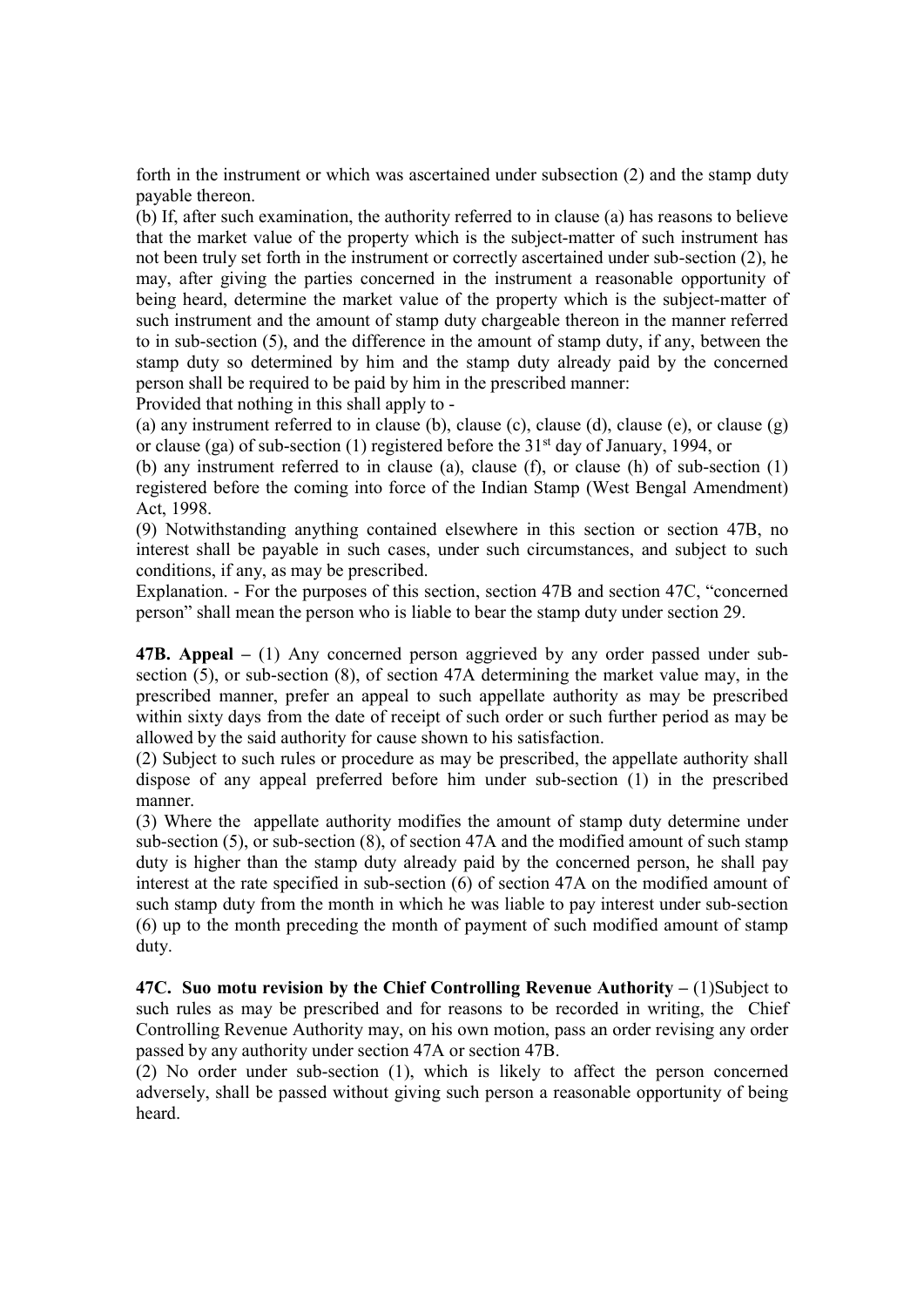(3) Any order passed by the Chief Controlling Revenue Authority under sub-section (1) shall be final and shall not be called in question in any Civil Court or before any other authority.

48. Recovery of duties and penalties – All duties, penalties and other sums required to be paid under this Chapter may be recovered by the Collector by distress and sale of the movable property of the person from whom the same are due, or by any other process for the time being in force for the recovery of arrears of land-revenue.

## CHAPTER V ALLOWANCES FOR STAMPS IN CERTAIN CASES

49. Allowance for spoiled stamps – Subject to such rules as may be made by the State Government as to the evidence to be required, or the enquiry to be made, the Collector may, on application made within the period prescribed in section 50, and if he is satisfied as to the facts, make allowance for impressed stamps spoiled in the cases hereinafter mentioned, namely:

(a) the stamp on any paper inadvertently and undesignedly spoiled, obliterated or by error in writing or any other means rendered unfit for the purpose intended before any instrument written thereon is executed by any person;

(b) the stamp on any document which is written out wholly or in part, but which is not signed or executed by any party thereto;

(c) in the case of bills of exchange payable otherwise than on demand or promissory notes—

(1) the stamp on any such bill of exchange signed by or on behalf of the drawer which has not been accepted or made use of in any manner whatever or delivered out of his hands for any purpose other than by way of tender for acceptance: provided that the paper on which any such stamp is impressed does not bear any signature intended as or for the acceptance of any bill of exchange to be afterwards written thereon:

(2) the stamp on any promissory note signed by or on behalf of the maker which has not been made use of in any manner whatever or delivered out of his hands:

(3) the stamp used or intended to be used for any such bill of exchange or promissory note signed by, or on behalf of, the drawer thereof, but which from any omission or error has been spoiled or rendered useless, although the same, being a bill of exchange may have been presented for acceptance or accepted or endorsed, or, being a promissory note, may have been delivered to the payee:

Provided that another completed and duly stamped bill of exchange or promissory note is produced identical in every particular, except in the correction of such omission or error as aforesaid, with the spoiled bill, or note;

(d) the stamp used for an instrument executed by any party thereto which—

(1) has been afterwards found to be absolutely void in law from the beginning;

(2) has been afterwards found unfit, by reason of any error or mistake therein, for the purpose originally intended;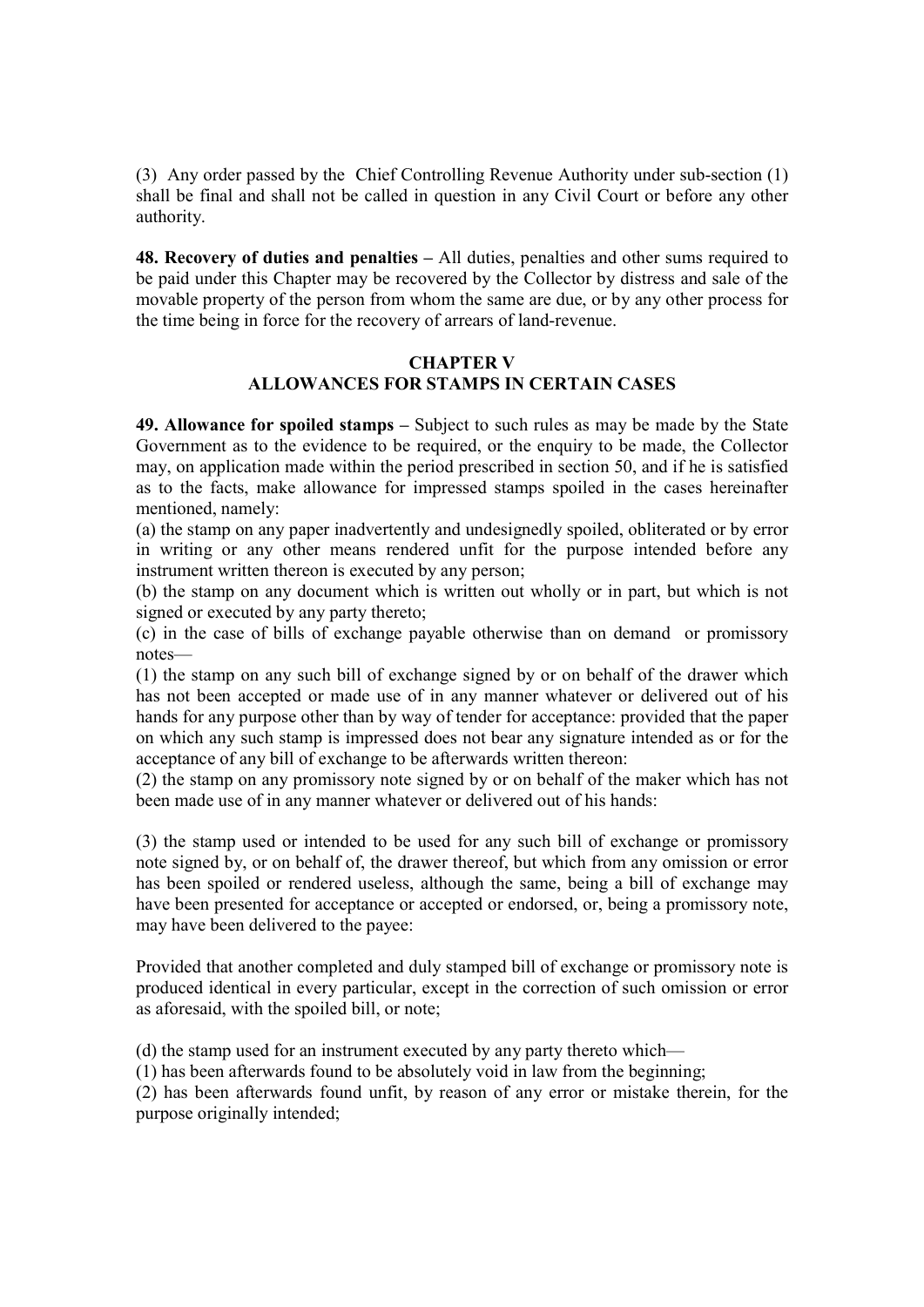(3) by reason of the death of any person by whom it is necessary that it should be executed, without having executed the same, or of the refusal of any such person to execute the same, cannot be completed so as to effect the intended transaction in the form proposed;

(4) for want of the execution thereof by some material party, and his inability or refusal to sign the same, is in fact incomplete and insufficient for the purpose for which it was intended;

(5) by reason of the refusal of any person to act under the same, or to advance any money intended to be thereby secured, or by the refusal or non-acceptance of any office thereby granted, totally fails of the intended purpose;

(6) becomes useless in consequence of the transaction intended to be thereby effected being effected by some other instrument between the same parties and bearing a stamp of not less value;

(7) is deficient in value and the transaction intended to be thereby effected has been effected by some other instrument between the same parties and bearing a stamp of not less value;

(8) is inadvertently and undesignedly spoiled, and in lieu whereof another instrument made between the same parties and for the same purpose is executed and duly stamped:

Provided that, in the case of an executed instrument, no legal proceeding has been commenced in which the instrument could or would have been given or offered in evidence and that the instrument is given up to be cancelled.

Explanation -- The certificate of the Collector under section 32 that the full duty with which an instrument is chargeable has been paid is an impressed stamp within the meaning of this section.

50. Application for relief under section 49 when to be made – The application for relief under section 49 shall be made within the following periods, that is to say, -

(1) in the cases mentioned in clause (d) (5), within two months of the date of the instrument;

(2) in the case of a stamped paper on which no instrument has been executed by any of the parties thereto, within six months after the stamp has been spoiled;

(3) in the case of a stamped paper in which an instrument has been executed by any of the parties thereto, within six months after the date of the instrument, or, if it is not dated, within six months after the execution thereof by the person by whom it was first or alone executed:

Provided that, -

(a) when the spoiled instrument has been for sufficient reasons sent out of India, the application may be made within six months after it has been received back in India;

(b) when, from unavoidable circumstances, any instrument for which another instrument has been substituted, cannot be given up to be cancelled within the aforesaid period, the application may be made within six months after the date of execution of the substituted instrument.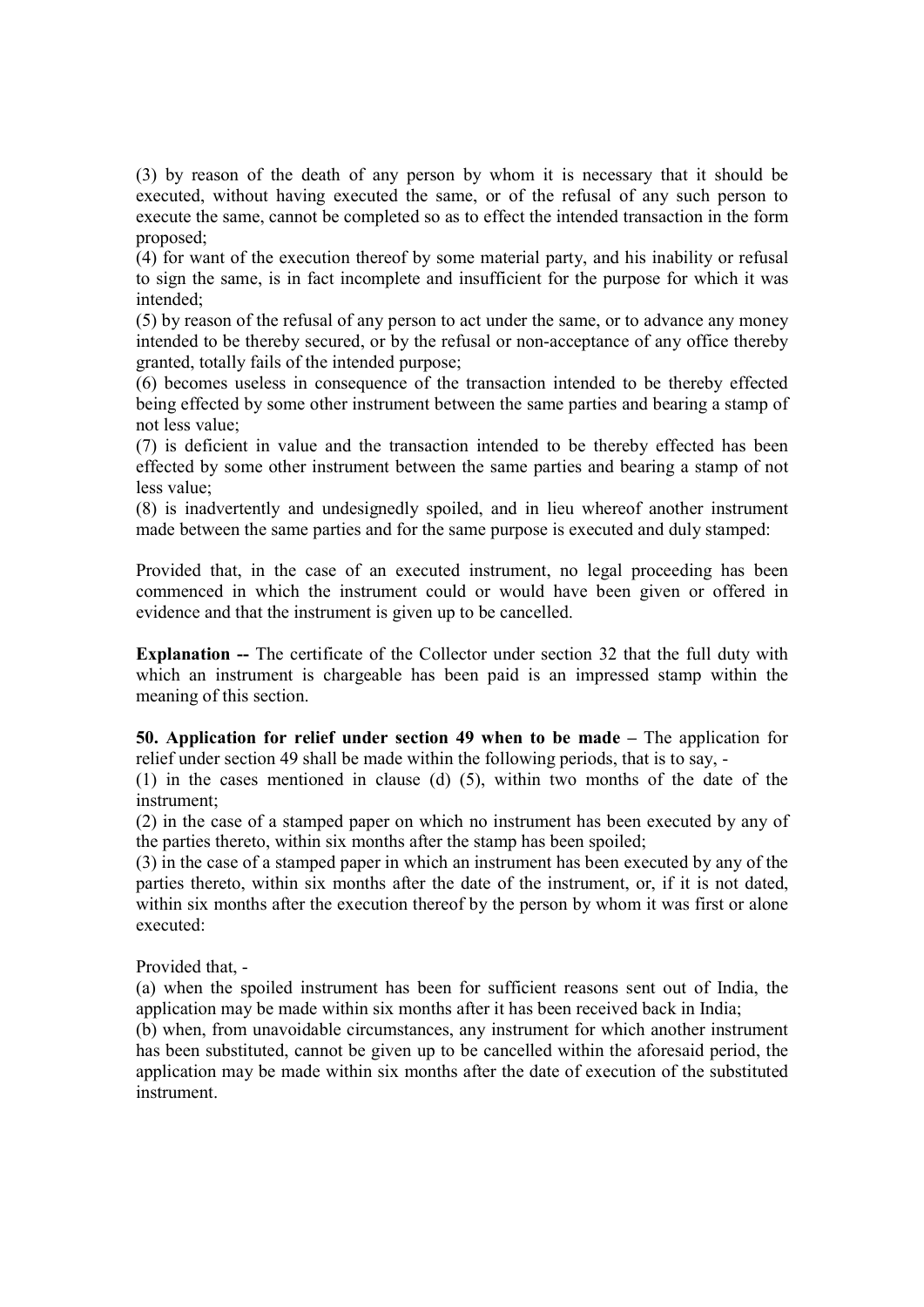51. Allowance in case of printed forms no longer required by corporations – The Chief Controlling Revenue-authority or the Collector if empowered by the Chief Controlling Revenue-authority in this behalf may, without limit of time, make allowance for stamped papers used for printed forms of instruments by any banker or by any incorporated company or other body corporate, if for any sufficient reason such forms have ceased to be required by the said banker, company or body corporate: provided that such authority is satisfied that the duty in respect of such stamped papers has been duly paid.

52. Allowance for misused stamps  $-$  (a) When any person has inadvertently used for an instrument chargeable with duty, a stamp of a description other than that prescribed for such instrument by the rules made under this Act, or a stamp of greater value than was necessary, or has inadvertently used any stamp for an instrument not chargeable with any duty; or

(b) when any stamp used for an instrument has been inadvertently rendered useless under section 15, owing to such instrument having been written in contravention of the provisions of section 13;

the Collector may, on application made within six months after the date of the instrument, or, if it is not dated, within six months after the execution thereof by the person by whom it was first or alone executed, and upon the instrument, if chargeable with duty, being restamped with the proper duty, cancel and allow as spoiled the stamp so misused or rendered useless.

53. Allowance for spoiled or misused stamps how to be made – In any case in which allowance is made for spoiled or misused stamps, the Collector may give in lieu thereof - (a) other stamps of the same description and value; or

(b) if required and he thinks fit, stamps of any other description to the same amount in value; or

(c) at his discretion, the same value in money, deducting ten naye paise for each rupee or fraction of a rupee.

54. Allowance for stamps not required for use – When any person is possessed of a stamp or stamps which have not been spoiled or rendered unfit or useless for the purpose intended, but for which he has no immediate use, the Collector shall repay to such person the value of such stamp or stamps in money, deducting ten naye paise for each rupee or portion of a rupee, upon such person delivering up the same to be cancelled, and proving to the Collector's satisfaction—

(a) that such stamp or stamps were purchased by such person with a bona fide intention to use them; and

(b) that he has paid the full price thereof; and

(c) that they were so purchased within the period of six months next preceding the date on which they were so delivered:

Provided that, where the person is a licensed vendor of stamps, the Collector may, if he thinks fit, make the repayment of the sum actually paid by the vendor without any such deduction as aforesaid.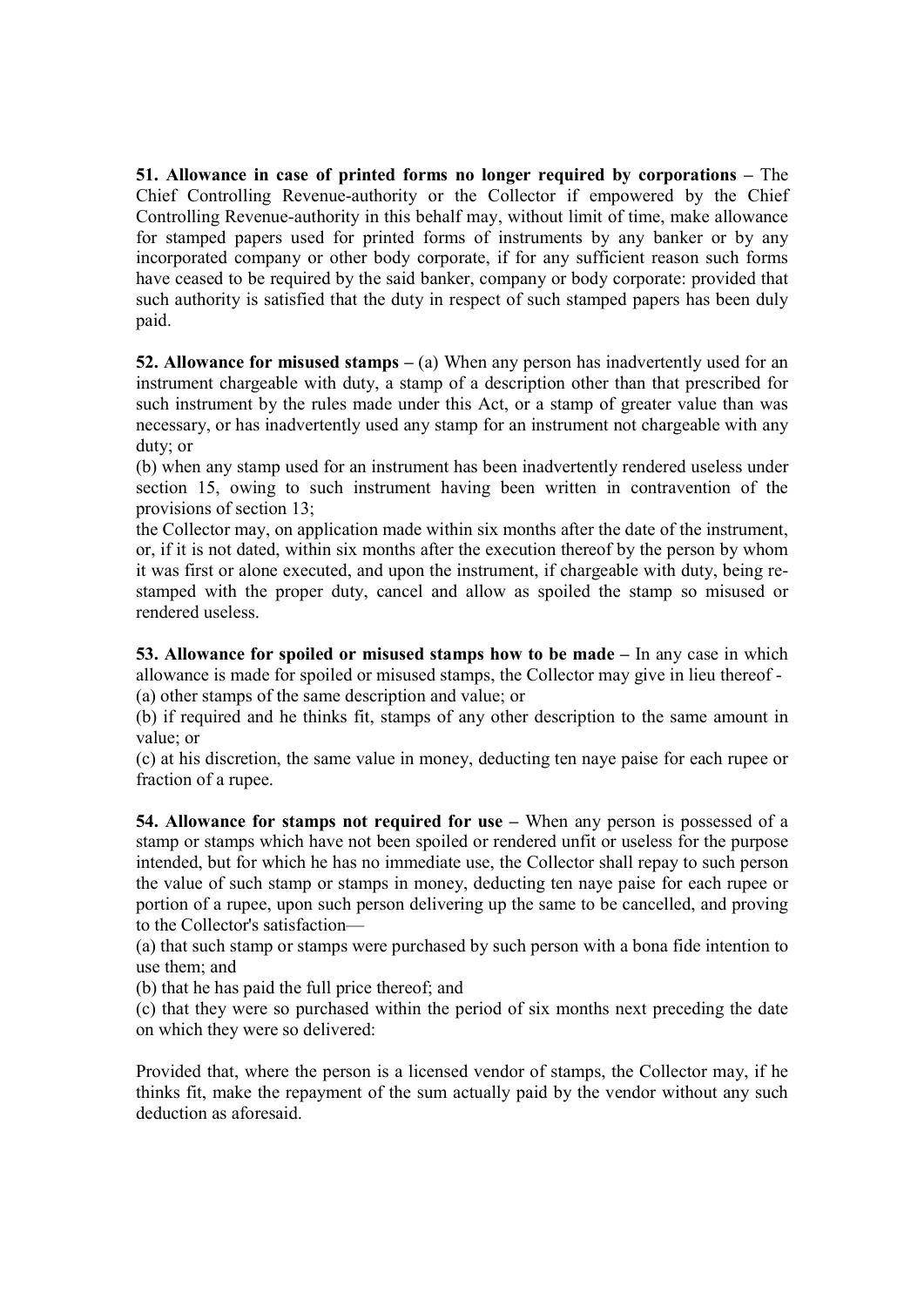54A. Allowances for stamps in denominations of annas – Notwithstanding anything contained in section 54, when any person is possessed of a stamp or stamps in any denominations, other than in denominations of annas four or multiples thereof and such stamp or stamps has or have not been spoiled, the Collector shall repay to such person the value of such stamp or stamps in money calculated in accordance with the provisions of subsection (2) of section 14 of the Indian Coinage Act, 1906, (3 of 1906.) upon such person delivering up, within six months from the commencement of the Indian Stamp (Amendment) Act, 1958, (19 of 1958.) such stamp or stamps to the Collector.

54B. Allowances for Refugee Relief stamps – Notwithstanding anything contained in section 54, when any person is possessed of stamps bearing the inscription "Refugee Relief" (being stamps issued in pursuance of section 3A before its omission) and such stamps have not been spoiled, the Collector shall, upon such person delivering up, within six months from the commencement of the Refugee Relief Taxes (Abolition) Act, 1973 (3 of 1973), such stamps to the Collector, refund to such person the value of such stamps in money or give in lieu thereof other stamps of the same value:

Provided that the State Government may, with a view to facilitating expeditious disposal of claims for such refunds, specify, in such manner, as it deems fit, any other procedure, which may also be followed for claiming such refunds.

55. Allowance on renewal of certain debentures – When any duly stamped debenture is renewed by the issue of a new debenture in the same terms, the Collector shall, upon application made within one month, repay to the person issuing such debenture, the value of the stamp on the original or on the new debenture, whichever shall be less:

Provided that the original debenture is produced before the Collector and cancelled by him in such manner as the State Government may direct.

Explanation -- A debenture shall be deemed to be renewed in the same terms within the meaning of this section notwithstanding the following changes:

(a) the issue of two or more debentures in place of one original debenture, the total amount secured being the same;

(b) the issue of one debenture in place of two or more original debentures, the total amount secured being the same;

(c) the substitution of the name of the holder at the time of renewal for the name of the original holder; and

(d) the alteration of the rate of interest or the dates of payment thereof.

## CHAPTER VI REFERENCE AND REVISION

56. Control of, and statement of case to, Chief Controlling Revenue-authority – (1) The powers exercisable by a Collector under Chapter IV and Chapter V and under clause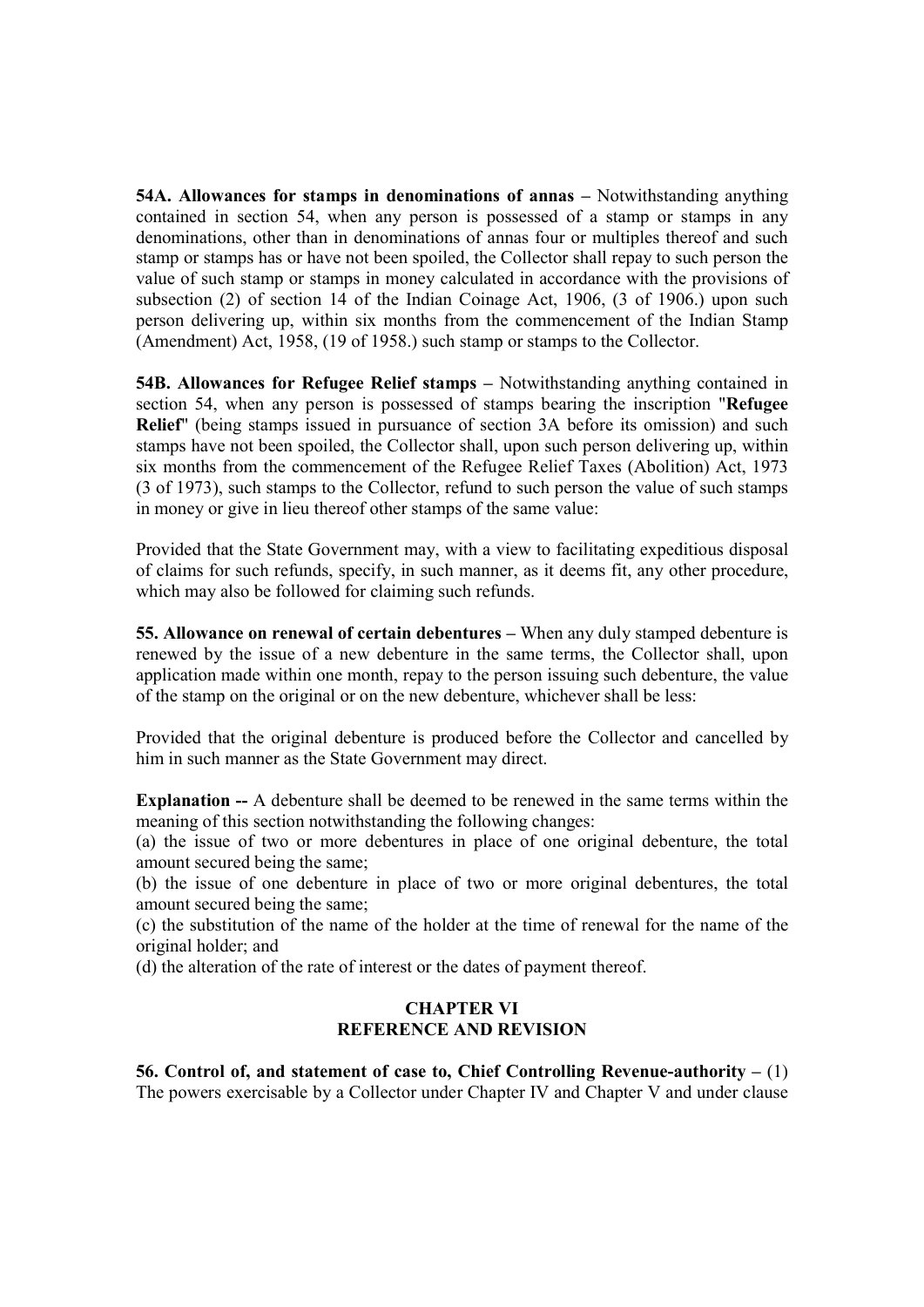(a) of the first proviso to section 26 shall in all cases be subject to the control of the Chief Controlling Revenue-authority.

(2) If any Collector, acting under section 31, section 40 or section 41, feels doubt as to the amount of duty with which any instrument is chargeable, he may draw up a statement of the case, and refer it, with his own opinion thereon, for the decision of the Chief Controlling Revenue-authority.

(3) Such authority shall consider the case and send a copy of its decision to the Collector, who shall proceed to assess and charge the duty (if any) in conformity with such decision.

57. Statement of case by Chief-Controlling Revenue-authority to High Court – (1) The Chief Controlling Revenue-authority may state any case referred to it under section 56, sub-section (2), or otherwise coming to its notice, and refer such case, with its own opinion thereon, -

(a) if it arises in a State, to the High Court for that State;

(b) if it arises in the Union territory of Delhi, to the High Court of Delhi;

(c) if it arises in the Union territory of Arunachal Pradesh or Mizoram, to the Gauhati High Court (the High Court of Assam, Nagaland, Meghalaya, Manipur and Tripura);

(d) if it arises in the Union territory of the Andaman and Nicobar Islands, to the High Court at Calcutta; and

(e) if it arises in the Union territory of the Lakshadweep to the High Court of Kerala.

(ee) if it arises in the Union territory of Chandigarh, to the High Court of Punjab and Haryana.

(2) Every such case shall be decided by not less than three Judges of the High Court, to which it is referred, and in case of difference the opinion of the majority shall prevail.

58. Power of High Court to call for further particulars as to case stated – If the High Court is not satisfied that the statements contained in the case are sufficient to enable it to determine the questions raised thereby, the Court may refer the case back to the Revenue-authority by which it was stated, to make such additions thereto or alterations therein as the Court may direct in that behalf.

59. Procedure in disposing of case stated  $- (1)$  The High Court, upon the hearing of any such case, shall decide the questions raised thereby, and shall deliver its judgment thereon containing the grounds on which such decision is founded.

(2) The Court shall send to the Revenue-authority by which the case was stated, a copy of such judgment under the seal of the Court and the signature of the Registrar; and the Revenue-authority shall, on receiving such copy, dispose of the case conformably to such judgment.

60. Statement of case by other Courts to High Court  $- (1)$  If any Court, other than a Court mentioned in section 57, feels doubt as to the amount of duty to be paid in respect of any instrument under proviso (a) to section 35, the Judge may draw up a statement of the case and refer it, with his own opinion thereon, for the decision of the High Court to which, if he were the Chief Controlling Revenue- authority, he would, under section 57, refer the same.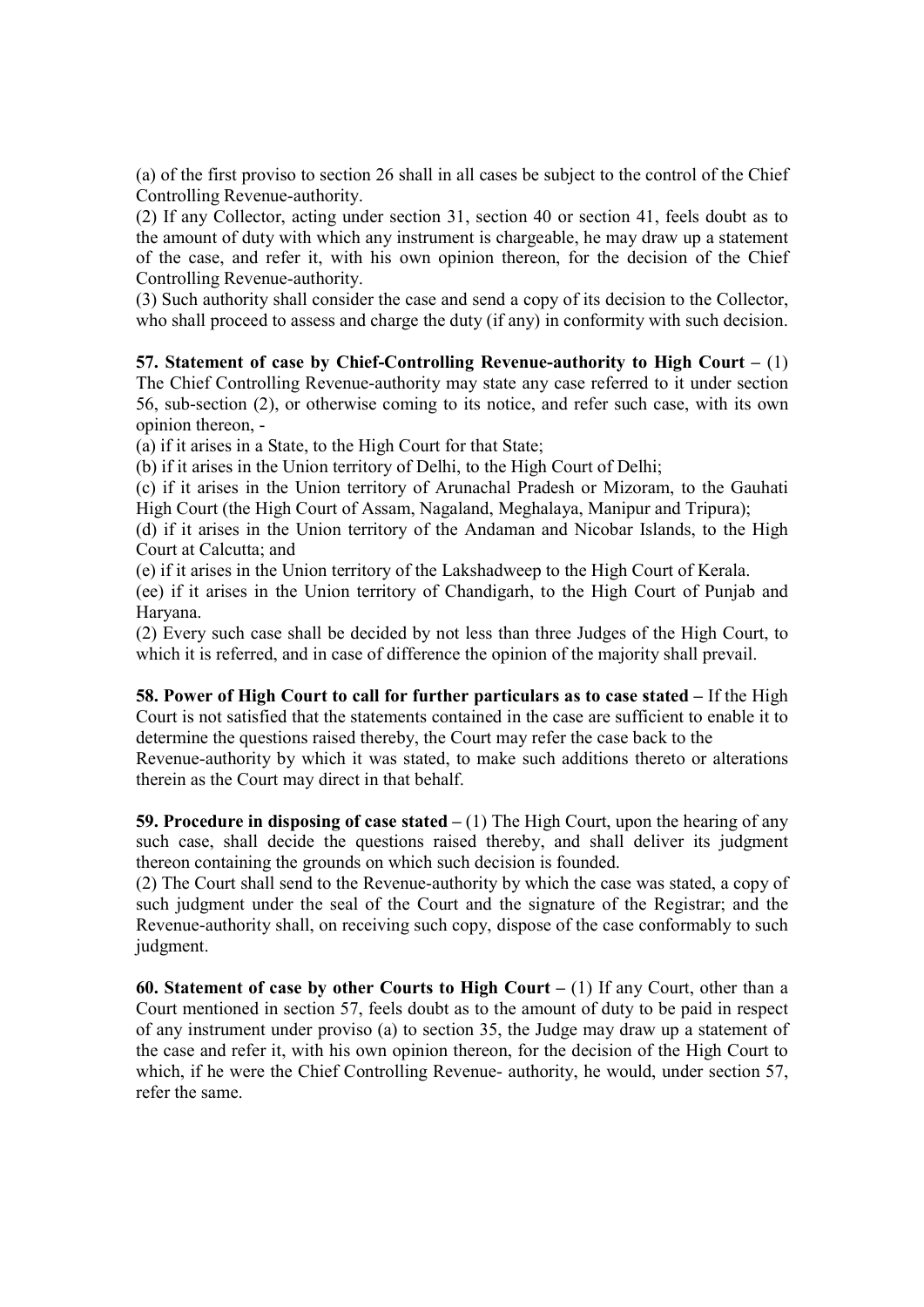(2) Such Court shall deal with the case as if it had been referred under section 57, and send a copy of its judgment under the seal of the Court and the signature of the Registrar to the Chief Controlling Revenue-authority and another like copy to the Judge making the reference, who shall, on receiving such copy, dispose of the case conformably to such judgment.

(3) References made under sub-section (1), when made by a Court subordinate to a District Court, shall be made through the District Court, and, when made by any subordinate Revenue Court, shall be made through the Court immediately superior.

61. Revision of certain decisions of Courts regarding the sufficiency of stamps  $- (1)$ When any Court in the exercise of its civil or revenue jurisdiction or any Criminal Court in any proceeding under Chapter XII or Chapter XXXVI of the Code of Criminal Procedure, 1898,

(5 of 1898.) makes any order admitting any instrument in evidence as duly stamped or as not requiring a stamp, or upon payment of duty and a penalty under section 35, the Court to which appeals lie from, or references are made by, such first-mentioned Court may, of its own motion or on the application of the Collector, take such order into consideration.

(2) If such Court, after such consideration, is of opinion that such instrument should not have been admitted in evidence without the payment of duty and penalty under section 35, or without the payment of a higher duty and penalty than those paid, it may record a declaration to that effect, and determine the amount of duty with which such instrument is chargeable, and may require any person in whose possession or power such instrument then is, to produce the same, and may impound the same when produced.

(3) When any declaration has been recorded under sub-section (2), the Court recording the same shall send a copy thereof to the Collector, and, where the instrument to which it relates has been impounded or is otherwise in the possession of such Court, shall also send him such instrument.

(4) The Collector may thereupon, notwithstanding anything contained in the order admitting such instrument in evidence, or in any certificate granted under section 42, or in section 43, prosecute any person for any offence against the Stamp-law which the Collector considers him to have committed in respect of such instrument: Provided that-- (a) no such prosecution shall be instituted where the amount (including duty and penalty) which, according to the determination of such Court, was payable in respect of the instrument under section 35, is paid to the Collector, unless he thinks that the offence was committed with an intention of evading payment of the proper duty; (b) except for the purposes of such prosecution, no declaration made under this section shall affect the validity of any order admitting any instrument in evidence, or of any certificate granted under section 42.

## CHAPTER VII CRIMINAL OFFENCES AND PROCEDURE

## 62. Penalty for executing, etc., instrument not duly stamped  $- (1)$  Any person--

(a) drawing, making, issuing, endorsing or transferring, or signing otherwise than as a witness, or presenting for acceptance or payment, or accepting, paying or receiving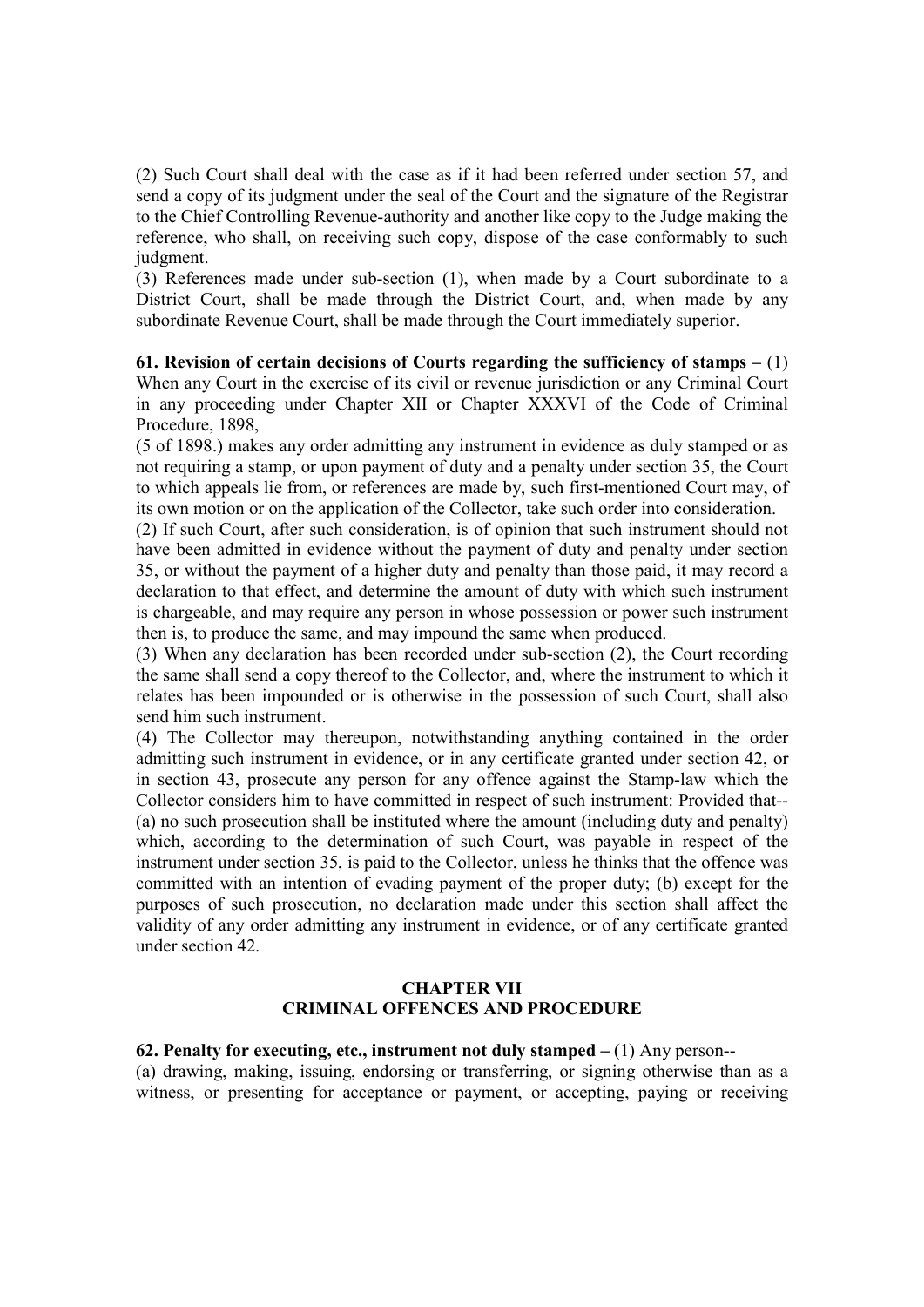payment of, or in any manner negotiating, any bill of exchange payable otherwise than on demand, or promissory note without the same being duly stamped; or

(b) executing or signing otherwise than as a witness any other instrument chargeable with duty without the same being duly stamped; or

(c) voting or attempting to vote under any proxy not duly stamped; shall for every such offence be punishable with fine which may extend to five hundred rupees; Provided that,when any penalty has been paid in respect of any instrument under section 35, section 40 or section 61, the amount of such penalty shall be allowed in reduction of the fine (if any) subsequently imposed under this section in respect of the same instrument upon the person who paid such penalty.

(2) If a share-warrant is issued without being duly stamped, the company issuing the same, and also every person who, at the time when it is issued, is the managing director or secretary or other principal officer of the company, shall be punishable with fine which may extend to five hundred rupees.

63. Penalty for failure to cancel adhesive stamp – Any person required by section 12 to cancel an adhesive stamp, and failing to cancel such stamp in manner prescribed by that section, shall be punishable with fine which may extend to one hundred rupees.

## 64. Penalty for omission to comply with provisions of section 27 –

Any person who, with intent to defraud the Government, -

(a) executes any instrument in which all the facts and circumstances required by section 27 to be set forth in such instrument are not fully and truly set forth; or

(b) being employed or concerned in or about the preparation of any instrument, neglects or omits fully and truly to set forth therein all such facts and circumstances; or

(c) does any other act calculated to deprive the Government of any duty or penalty under this Act;

shall be punishable with fine which may extend to five thousand rupees.

## 65. Penalty for refusal to give receipt, and for devices to evade duty on receipts – Any person who, -

(a) being required under section 30 to give a receipt, refuses or neglects to give the same; or

(b) with intent to defraud the Government of any duty, upon a payment of money or delivery of property exceeding twenty rupees in amount or value, gives a receipt for an amount or value not exceeding twenty rupees, or separates or divides the money or property paid or delivered;

shall be punishable with fine which may extend to one hundred rupees.

## 66. Penalty for not making out policy, or making one not duly stamped – Any person who—

(a) receives, or takes credit for, any premium or consideration for any contract of insurance and does not, within one 186 month after receiving, or taking credit for, such premium or consideration, make out and execute a duly stamped policy of such insurance; or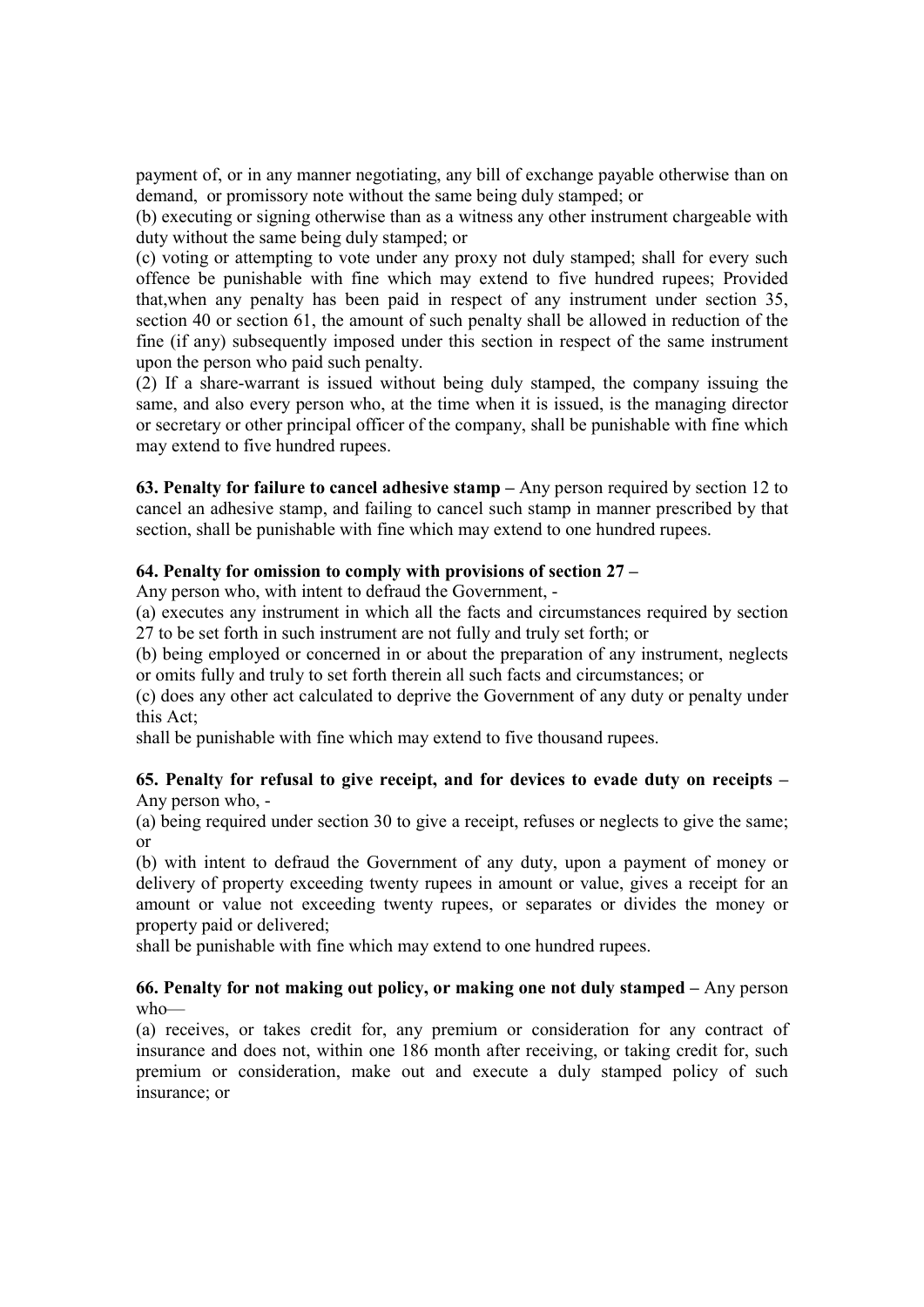(b) makes, executes or delivers out any policy which is not duly stamped, or pays or allows in account, or agrees to pay or allow in account, any money upon, or in respect of, any such policy;

shall be punishable with fine which may extend to two hundred rupees.

67. Penalty for not drawing full number of bills or marine policies purporting to be in sets – Any person drawing or executing a bill of exchange payable otherwise than on demand or a policy of marine insurance purporting to be drawn or executed in a set of two or more, and not at the same time drawing or executing on paper duly stamped the whole number of bills or policies of which such bill or policy purports the set to consist, shall be punishable with fine which may extend to one thousand rupees.

# 68. Penalty for post-dating bills, and for other devices to defraud the revenue  $-$  Any person who, -

(a) with intent to defraud the Government of duty, draws, makes or issues any bill of exchange or promissory note bearing a date subsequent to that on which such bill or note is actually drawn or made; or

(b) knowing that such bill or note has been so post-dated, endorses, transfers, presents for acceptance or payment, or accepts, pays or receives payment of, such bill or note, or in any manner negotiates the same; or

(c) with the like intent, practises or is concerned in any act, contrivance or device not specially provided for by this Act or any other law for the time being in force; shall be punishable with fine which may extend to one thousand rupees.

#### 69. Penalty for breach of rule relating to sale of stamps and for unauthorised sale – (a) Any person appointed to sell stamps who disobeys any rule made under section 74; and

(b) any person not so appointed who sells or offers for sale any stamp (other than a ten naye paise or five naye paise adhesive stamp); shall be punishable with imprisonment for a term which may extend to six months, or with fine which may extend to five hundred rupees, or with both.

70. Institution and conduct of prosecutions  $- (1)$  No prosecution in respect of any offence punishable under this Act or any Act hereby repealed shall be instituted without the sanction of the Collector or such other officer as the State Government generally, or the Collector specially, authorises in that behalf.

(2) The Chief Controlling Revenue-authority, or any officer generally or specially authorised by it in this behalf, may stay any such prosecution or compound any such offence.

(3) The amount of any such composition shall be recoverable in the manner provided by section 48.

71. Jurisdiction of Magistrates – No Magistrate other than a Presidency Magistrate or a Magistrate , whose powers are not less than those of a Magistrate of the second class, shall try any offence under this Act.

72. Place of trial – Every such offence committed in respect of any instrument may be tried in any district or presidency town in which such instrument is found as well as in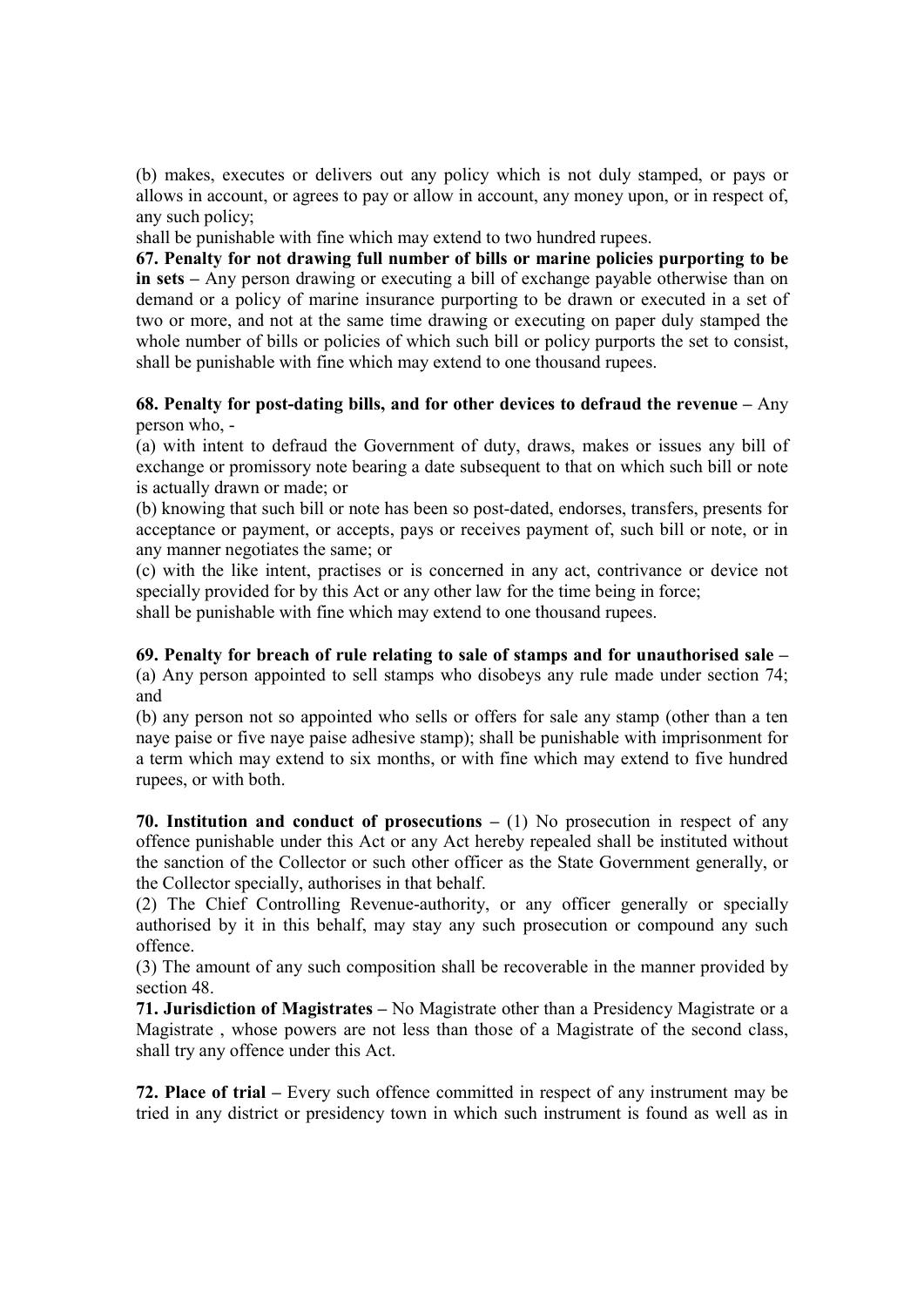any district or Presidency town in which such offence might be tried under the Code of Criminal Procedure for the time being in force.

#### CHAPTER VIII SUPPLEMENTAL PROVISIONS

#### 73. Books, etc., to be open to inspection -

Every public officer having in his custody any registers, books, records, papers, documents or proceedings, the inspection whereof may tend to secure any duty, or to prove or lead to the discovery of any fraud or omission in relation to any duty, shall at all reasonable times permit any person authorised in writing by the Collector to inspect for such purpose the registers, books, papers, documents and proceedings, and to take such notes and extracts as he may deem necessary, without fee or charge.

74. Powers to make rules relating to sale of stamps – The State Government may make rules for regulating -

(a) the supply and sale of stamps and stamped papers,

- (b) the persons by whom alone such sale is to be conducted, and
- (c) the duties and remuneration of such persons:

Provided that such rules shall not restrict the sale of ten naye paise or five naye paise adhesive stamps.

75. Power to make rules generally to carry out Act – The State Government may make rules to carry out generally the purposes of this Act, and may by such rules prescribe the fines, which shall in no case exceed five hundred rupees, to be incurred on breach thereof.

**76. Publication of rules** – (1) All rules made under this Act shall be published in the Official Gazette.

(2) All rules published as required by this section shall, upon such publication, have effect as if enacted by this Act.

76A. Delegation of certain powers – The State Government may, by notification in the Official Gazette, delegate -

(a) all or any of the powers conferred on it by sections  $2(9)$ ,  $33(3)(b)$ ,  $70(1)$ ,  $74$  and  $78$ to the Chief Controlling Revenue-authority; and

(b) all or any of the powers conferred on the Chief Controlling Revenue-authority by sections 45 (1), (2), 56 (1) and 70 (2) to such subordinateRevenue-authority as may be specified in the notification. for "The Local Government may, by notification in the local Official Gazette".

77. Saving as to court-fees – Nothing in this Act contained shall be deemed to affect the duties chargeable under any enactment for the time being in force relating to court-fees.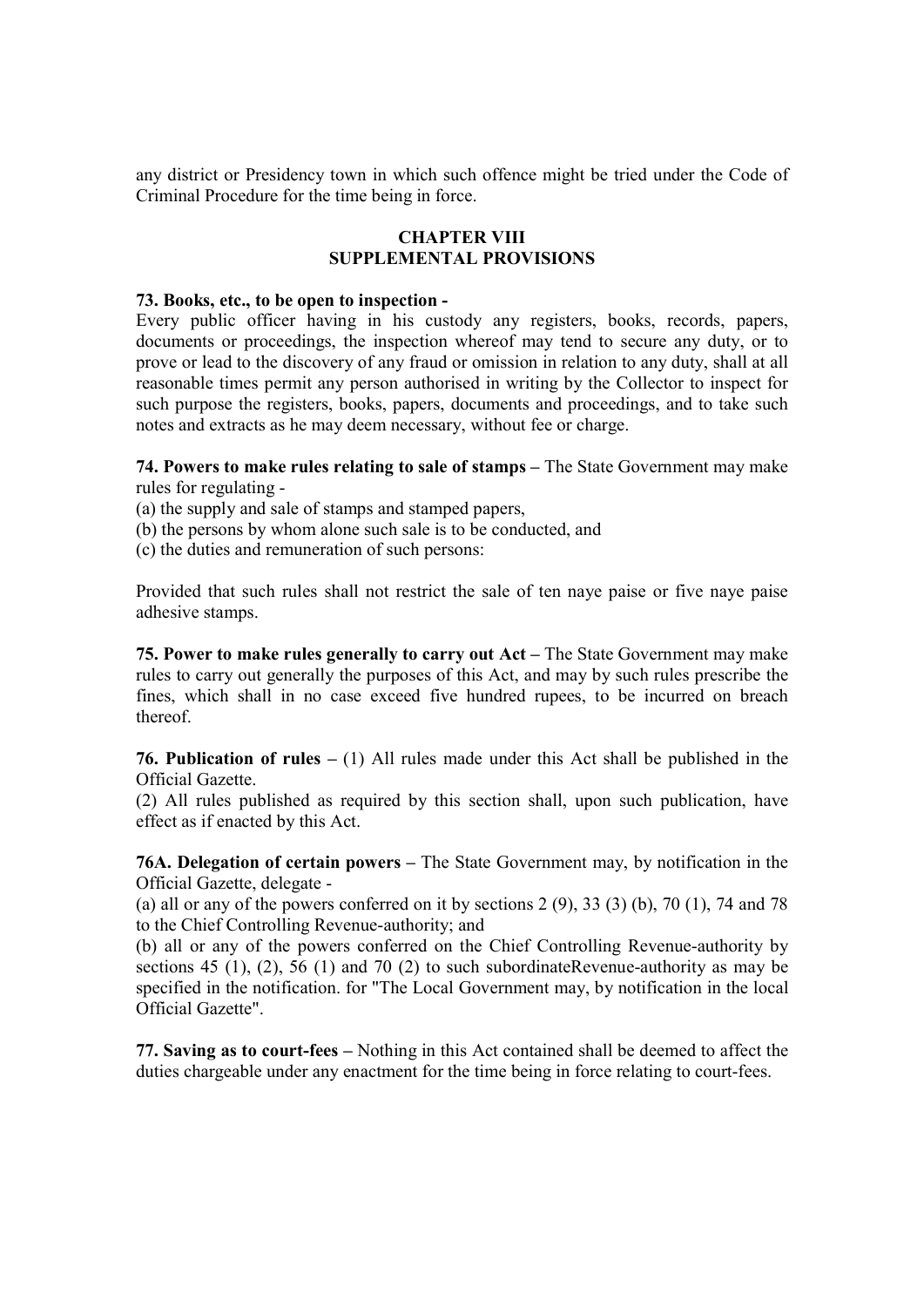77A. Saving as to certain stamps – All stamps in denominations of annas four or multiples thereof shall be deemed to be stamps of the value of twenty-five naye paise or, as the case may be, multiples thereof and shall, accordingly, be valid for all the purposes of this Act.

78. Act to be translated and sold cheaply – Every State Government shall make provision for the sale of translations of this Act in the principal vernacular languages of the territories administered by it at a price not exceeding twenty-five naye paise per copy.

79. Repeal. Rep. by the Repealing and Amending Act, 1914 (10 of 1914), s. 3 and Sch. II.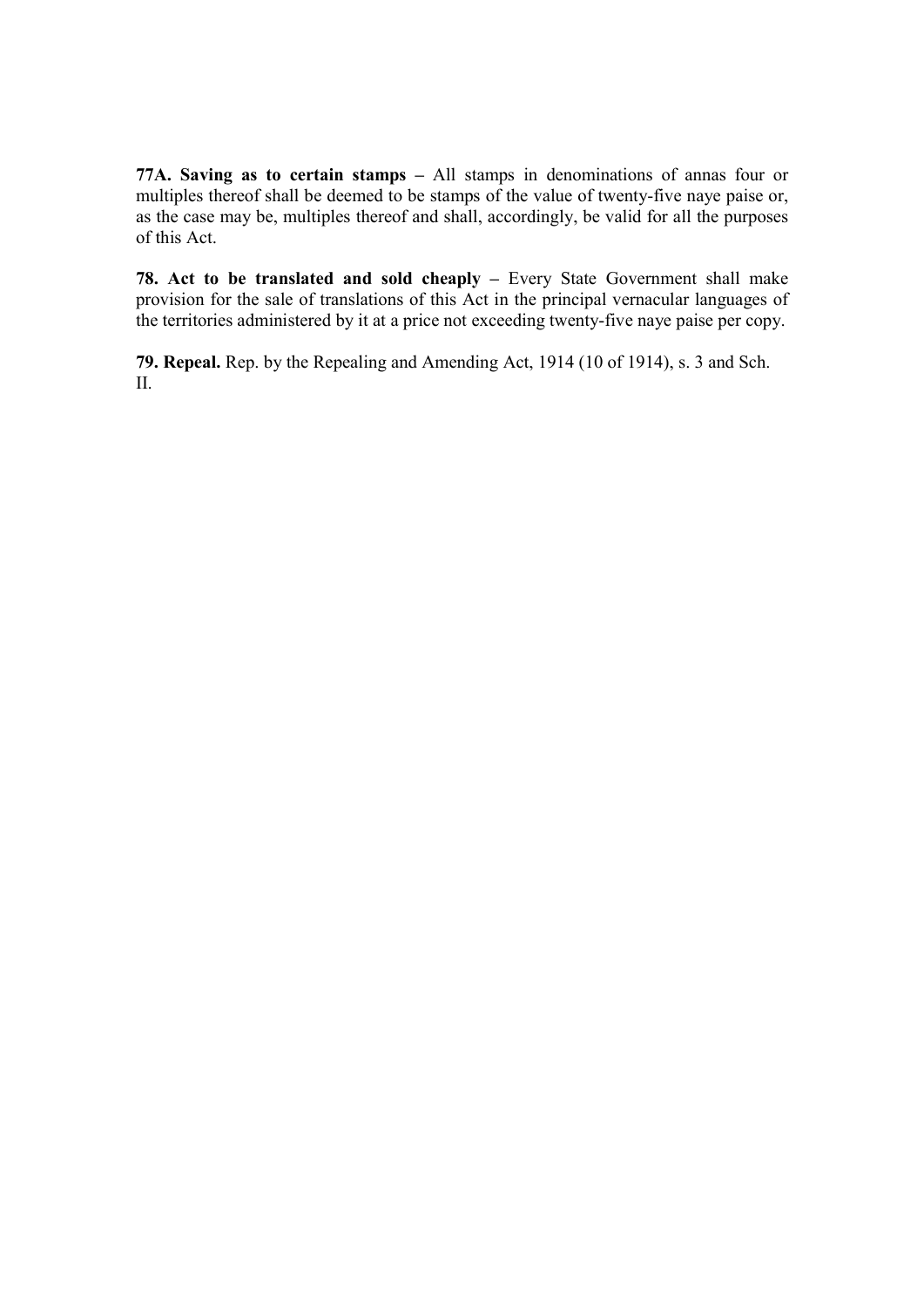# SCHEDULE IA STAMP-DUTY ON INSTRUMENTS IN WEST BENGAL

| <b>Description of Instruments</b>                                                                                                                                                                                                                                                                                                                                                                                                                                                                                                                                                                                                                                                                                                                     | <b>Proper Stamp-duty</b> |
|-------------------------------------------------------------------------------------------------------------------------------------------------------------------------------------------------------------------------------------------------------------------------------------------------------------------------------------------------------------------------------------------------------------------------------------------------------------------------------------------------------------------------------------------------------------------------------------------------------------------------------------------------------------------------------------------------------------------------------------------------------|--------------------------|
| <b>1. ACKNOWLEDGMENT</b> of a debt exceeding Twenty paise.<br>twenty rupees in amount or value, written or signed<br>by, or on behalf of, a debtor in order to supply<br>evidence of such debt in any book (other than a<br>banker's passbook) or on a separate piece of paper<br>when such book or paper is left in the creditor's<br>possession:<br>Provided that such acknowledgment does not<br>contain any promise to pay the debt or any<br>stipulation to pay interest or to deliver any goods or<br>including<br>property, but<br>not<br>other<br>an<br>acknowledgment relating to bills of exchange,<br>cheques, promissory notes, bills of lading, letters of<br>credit, policies of insurance, shares, debentures,<br>proxies or receipts. |                          |
| 2. ADMINISTRATION-BOND including a bond<br>given under section 6 of the Government Savings<br>Banks Act, 1873 (5 of 1873.), or section 291 or<br>section 375 or section 376 of the Indian Succession<br>Act, $1925-$                                                                                                                                                                                                                                                                                                                                                                                                                                                                                                                                  |                          |
| (a) where the amount does not exceed Rs. $1,000$ The same duty as a Bond (No.15)                                                                                                                                                                                                                                                                                                                                                                                                                                                                                                                                                                                                                                                                      | for such amount.         |
| (b) in any other case                                                                                                                                                                                                                                                                                                                                                                                                                                                                                                                                                                                                                                                                                                                                 | Rupees fifty.            |
| 3. ADOPTION-DEED that<br>is<br>to<br>say,<br>instrument (other than a will) recording an adoption<br>or conferring or purporting to confer an authority to<br>adopt.                                                                                                                                                                                                                                                                                                                                                                                                                                                                                                                                                                                  | any Rupees fifty.        |
| <b>ADVOCATE</b> . See entry as an Advocate (No. 30).                                                                                                                                                                                                                                                                                                                                                                                                                                                                                                                                                                                                                                                                                                  |                          |
| 4. AFFIDAVIT, including an affirmation or Rupees ten.<br>declaration in the case of persons by law allowed to<br>affirm or declare instead of swearing.<br>Exemptions<br>Affidavit or declaration in writing when made -<br>(a) as a condition of enlistment under the Army<br>Act, 1950 (46 of 1950);<br>(b) for the immediate purpose of being filed or<br>used in any court or before the officer of any<br>Court; or                                                                                                                                                                                                                                                                                                                              |                          |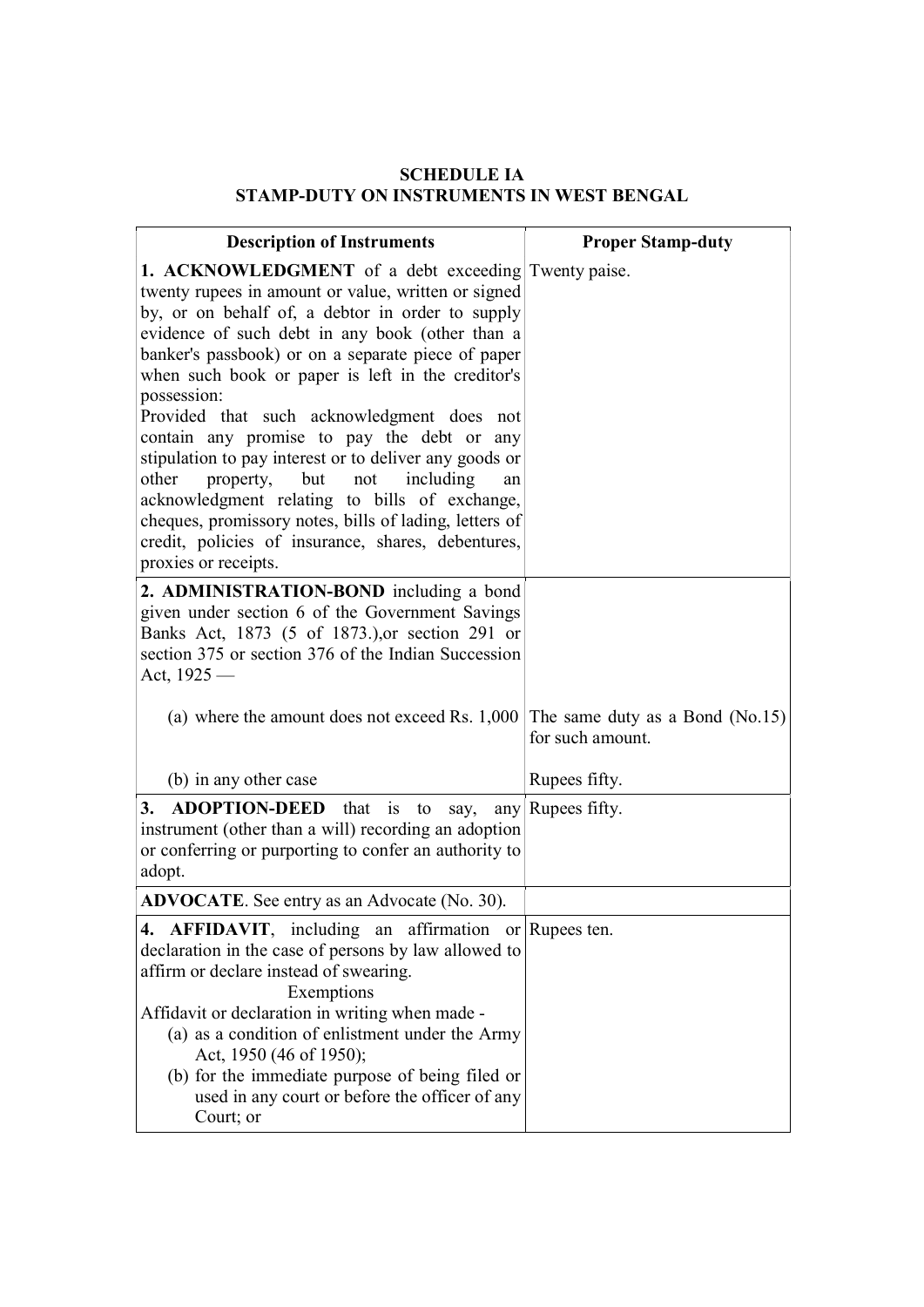| (c) for the sole purpose of enabling any person                                                                                                    |                                                                                                                                                                                                                                                                                                                                                                                                                 |
|----------------------------------------------------------------------------------------------------------------------------------------------------|-----------------------------------------------------------------------------------------------------------------------------------------------------------------------------------------------------------------------------------------------------------------------------------------------------------------------------------------------------------------------------------------------------------------|
| to receive any pension or charitable<br>allowance.                                                                                                 |                                                                                                                                                                                                                                                                                                                                                                                                                 |
| 5. AGREEMENT OR MEMORANDUM OF AN<br><b>AGREEMENT—</b>                                                                                              |                                                                                                                                                                                                                                                                                                                                                                                                                 |
| (a) if relating to the sale of a bill of exchange;                                                                                                 | Fifty paise.                                                                                                                                                                                                                                                                                                                                                                                                    |
| $(b)(i)$ if relating to the sale of a Government<br>security;                                                                                      | Subject to a maximum rupees fifty,<br>twenty-five<br>paise<br>for<br>every<br>Rs.10000 or part thereof, of the<br>value of the security.                                                                                                                                                                                                                                                                        |
| (ii) if relating to the sale of a share in an Fifty paise for every Rs.5000 or<br>other<br>body<br>incorporated company<br><b>or</b><br>corporate; | part thereof, of the value of the<br>share.                                                                                                                                                                                                                                                                                                                                                                     |
| (c) if relating to storing of agricultural produce<br>in Cold Storage;                                                                             | 1000<br>Rupees one for<br>every<br>kilograms of agricultural produce<br>or part thereof.                                                                                                                                                                                                                                                                                                                        |
| (d) if relating to sale or lease-cum-sale of<br>immovable property;                                                                                | The same duty as Conveyance<br>(No. 23) for the market value.                                                                                                                                                                                                                                                                                                                                                   |
|                                                                                                                                                    | Provided that in case of agreement<br>relating to sale or assignment or<br>lease-cum-sale<br>for<br>flats<br><b>or</b><br>apartments or units which<br>are<br>under construction<br>be<br>to<br><sub>or</sub><br>constructed, the stamp-duty shall<br>be charges at the rate of two per<br>centum of the market value of the<br>property subject to fulfillment of<br>conditions as mentioned in article<br>23. |
|                                                                                                                                                    | Explanation.- For the<br>flats<br><b>or</b><br>apartments or units whose plan has<br>been sanctioned within the period<br>from the $1st$ day of January, 2015<br>to the date of effect of this section,<br>the above provision shall, mutatis<br>mutandis, apply at the time of<br>registration of such agreement,<br>subject to the condition that the<br>final<br>shall<br>be<br>conveyance                   |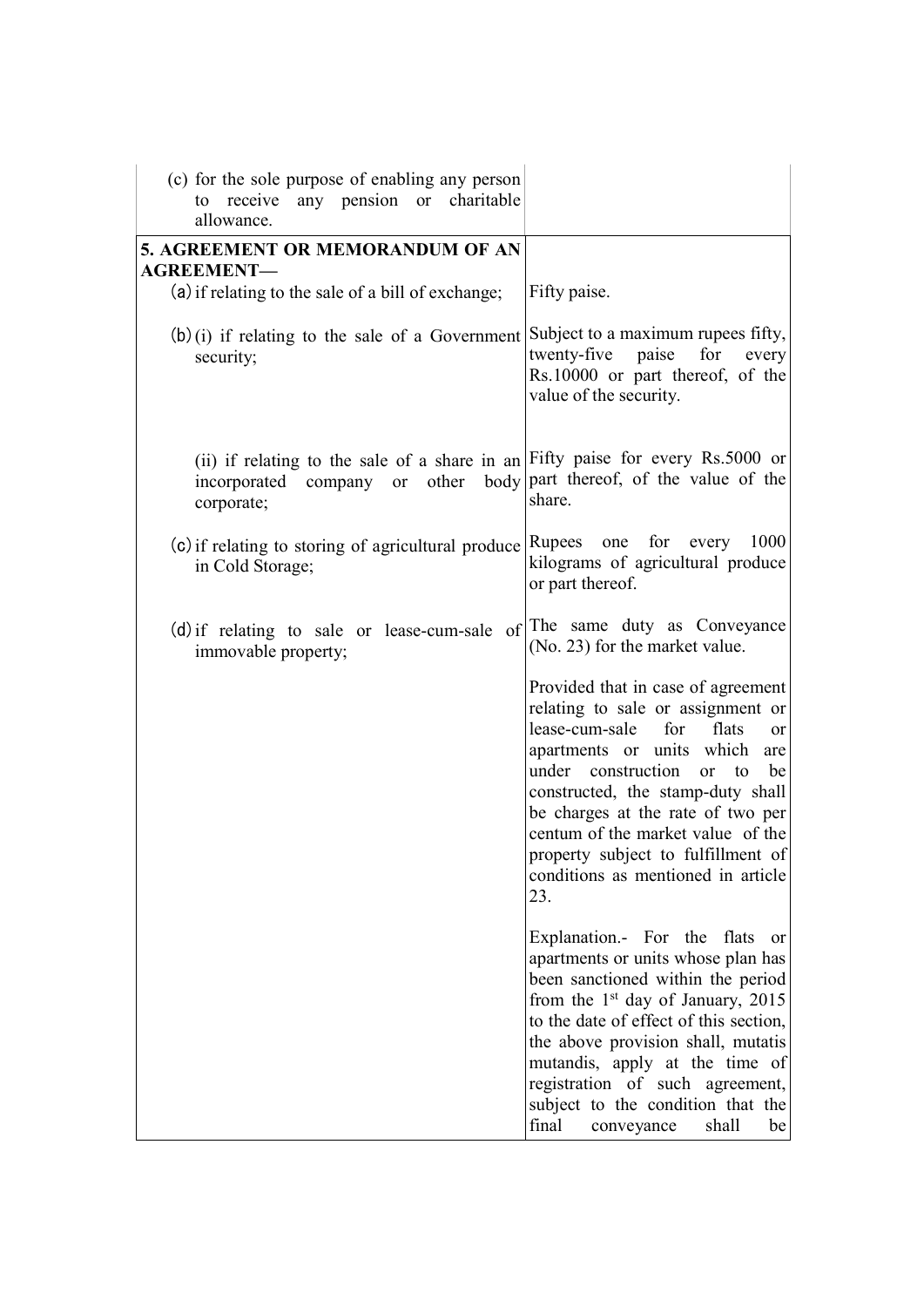|                                                                                                                                                                                                                                                                                                                                                                        | completed within the $31st$ day of<br>January, 2019. |
|------------------------------------------------------------------------------------------------------------------------------------------------------------------------------------------------------------------------------------------------------------------------------------------------------------------------------------------------------------------------|------------------------------------------------------|
| (e) if relating to matters not otherwise provided<br>for, except matters relating to<br>cheques,<br>promissory notes, bills of lading, letters of<br>credit, policies of insurance, transfer of<br>shares, debentures, proxies or receipts.                                                                                                                            | Rupees ten.                                          |
| (f) if relating to an agreement giving authority<br>to a promoter or developer, by whatever<br>name called, for construction on, or sale of,<br>or transfer (in any manner whatsoever) of,<br>any immovable property -                                                                                                                                                 | Rupees five thousand.                                |
| (i) where the market value of the property<br>does not exceed rupees thirty lakh;                                                                                                                                                                                                                                                                                      | Rupees seven thousand.                               |
| (ii) where the market value of the property<br>exceeds rupees thirty lakh but does not<br>exceed rupees sixty lakh;                                                                                                                                                                                                                                                    |                                                      |
| (iii) where the market value of the property<br>exceeds rupees sixty lakh but does not<br>exceed rupees one crore;                                                                                                                                                                                                                                                     | Rupees ten thousand.<br>Rupees twenty thousand.      |
| (iv) where the market value of the property<br>exceeds rupees one crore but<br>does not<br>exceed rupees one and half crore;                                                                                                                                                                                                                                           |                                                      |
| (v) where the market value of the property<br>exceeds rupees one and half crore but does<br>not exceed rupees three crore;                                                                                                                                                                                                                                             | Rupees forty thousand.                               |
| (vi) where the market value of the property<br>exceeds rupees three crore;                                                                                                                                                                                                                                                                                             | Rupees seventy-five thousand.                        |
| Explanation.- The expression "Agreement"<br><b>or</b><br>Memorandum of an Agreement", if relating to a<br>sale shall include an agreement to sell or any<br>memorandum or acknowledgment in relation to<br>transfer or deliver of possession of immovable<br>property with an intent to transfer right, interest in,<br>or title to, such property at any future date. |                                                      |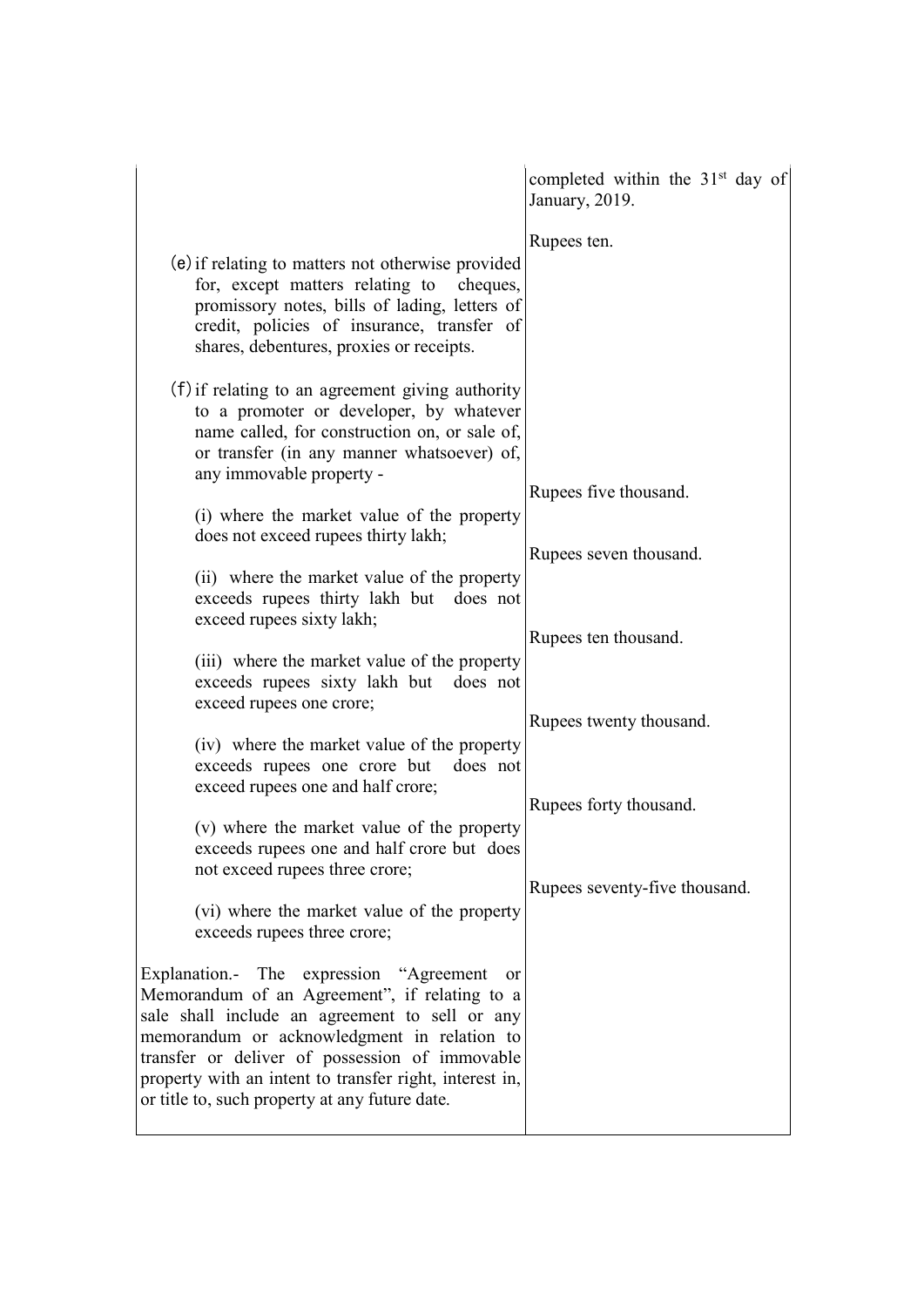| Exemptions:<br>Agreement or Memorandum of Agreement —<br>(a) for or relating to the sale of goods or<br>merchandise exclusively, not being a note or<br>memorandum chargeable under No. 43;<br>$(b)$ made in the form of tenders to the<br>Government of India for, or relating to, any<br>loan. |                                  |
|--------------------------------------------------------------------------------------------------------------------------------------------------------------------------------------------------------------------------------------------------------------------------------------------------|----------------------------------|
| <b>AGREEMENT TO LEASE.</b> See Lease (No. 35).                                                                                                                                                                                                                                                   |                                  |
| <b>6. AGREEMENT RELATING TO DEPOSIT</b><br>OF TITLE-DEEDS, PAWN OR PLEDGE, that is<br>to say, any instrument evidencing an agreement<br>relating to $-$                                                                                                                                          |                                  |
| (1) the deposit of title-deeds or instruments<br>constituting or being evidence of the title to<br>any property whatever (other than<br>a<br>marketable security),                                                                                                                               |                                  |
| (2) the pawn or pledge of movable property,<br>where such deposit, pawn or pledge has<br>been made by way of security for the<br>repayment of money advanced or to be<br>advanced by way of loan or an existing or<br>future debt -                                                              |                                  |
| (a) if such loan or debt is repayable on Rupees ten for every Rs.1000 or<br>demand or more than three months from part thereof, of the amount of loan.<br>the date of the instrument evidencing the<br>agreement;                                                                                |                                  |
| (b) if such loan or debt is repayable not Half the duty payable under sub-<br>more than three months from the date of clause (a)<br>such instrument.                                                                                                                                             |                                  |
| 7. APPOINTMENT IN EXECUTION OF A Rupees fifty.<br><b>POWER</b> , whether of trustees or of property,<br>movable or immovable, where made by any writing<br>not being a will.                                                                                                                     |                                  |
| 8. APPRAISEMENT OR VALUATION made<br>otherwise than under an order of the Court in the<br>course of a suit -<br>$(a)$ where the amount does not exceed Rs.1,000                                                                                                                                  | The same duty as a Bottomry Bond |
|                                                                                                                                                                                                                                                                                                  | (No. 16) for such amount.        |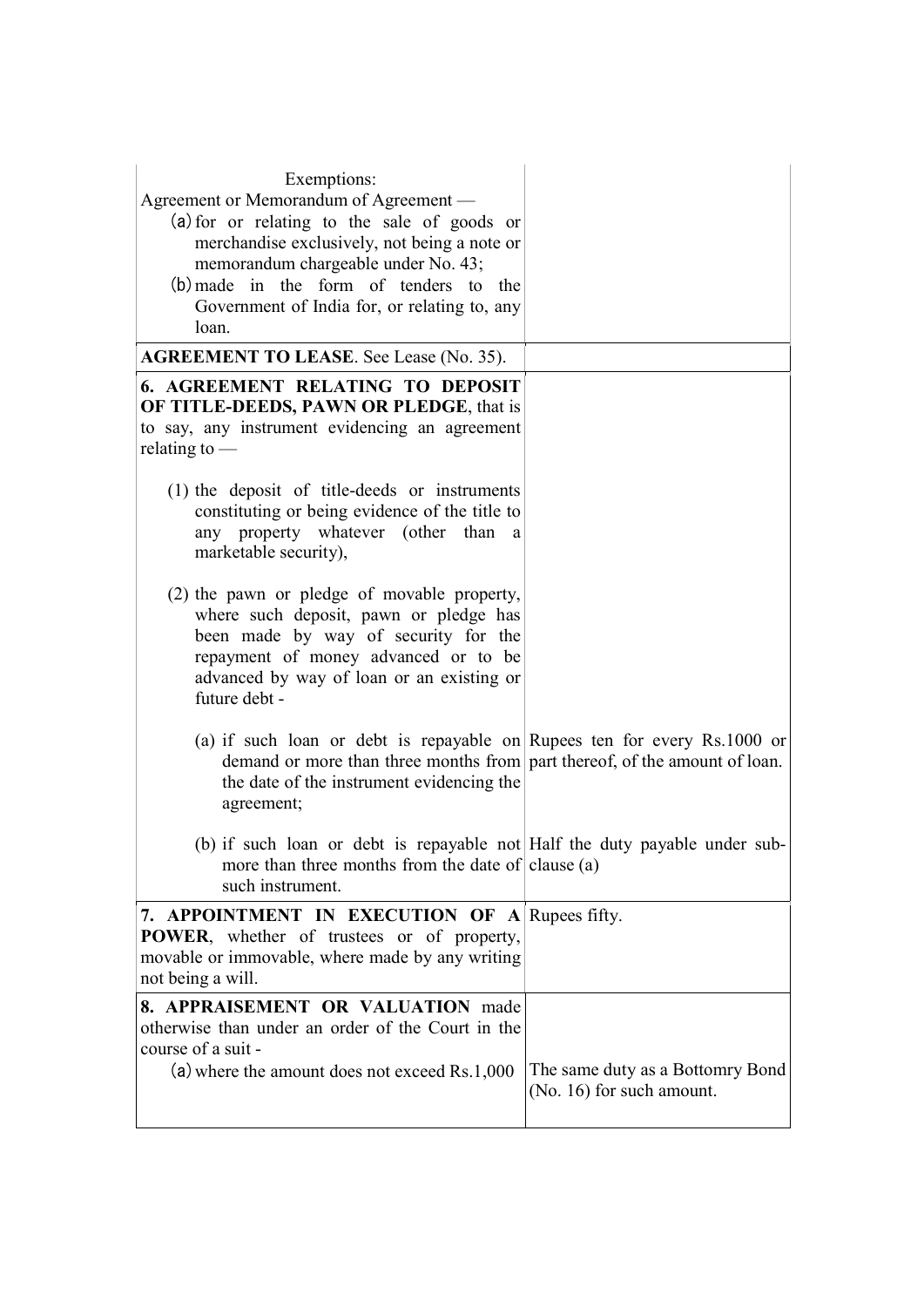| $(b)$ in any other case.                                                                                                                                                                                                                                                                                           | Rupees fifty. |
|--------------------------------------------------------------------------------------------------------------------------------------------------------------------------------------------------------------------------------------------------------------------------------------------------------------------|---------------|
| Exemptions:<br>(a) Appraisement or valuation made for the<br>information of one party only, and not being<br>in any manner obligatory between parties<br>either by agreement or operation of law.<br>(b) Appraisement of crops for the purpose of<br>ascertaining the amount to be given to a<br>landlord as rent. |               |
| 9. Apprenticeship deed, including every writing Rupees fifteen.<br>relating to the service or tuition of any apprentice,<br>clerk or servant placed with any master to learn any<br>profession, trade or employment, not being Articles<br>of Clerkship (No. 11).                                                  |               |
| 10. ARTICLES OF ASSOCIATION OF<br>$\mathbf{A}$                                                                                                                                                                                                                                                                     |               |
| <b>COMPANY -</b><br>(a) where the nominal share capital does not Rupees one hundred and fifty.<br>exceed on lakh of rupees;                                                                                                                                                                                        |               |
| (b) where the nominal share capital exceeds on Rupees three hundred.<br>lakh of rupees.                                                                                                                                                                                                                            |               |
| Exemptions:<br>Articles of any association not formed for<br>profit and registered under section 26 of the<br>Companies Act, 1956 (1 of 1956).                                                                                                                                                                     |               |
| See also Memorandum of Association of a<br>Company (No. 39).                                                                                                                                                                                                                                                       |               |
| 11. ARTICLES OF CLERKSHIP or contract Rupees two hundred and fifty.<br>whereby any person first becomes bound to serve as<br>a clerk in connection with his admission as an<br>attorney in any High Court.                                                                                                         |               |
| <b>ASSIGNMENT.</b><br>See Conveyance<br>(No.<br>$(23)$ ,<br>Transfer (No. 62), and Transfer of Lease (No. 63),<br>as the case may be.                                                                                                                                                                              |               |
| <b>ATTORNEY</b> . See Entry as an Attorney (No. 30),<br>and Power of Attorney (No. 48).                                                                                                                                                                                                                            |               |
| <b>AUTHORITY TO ADOPT.</b> See Adoption Deed<br>$(No.3)$ .                                                                                                                                                                                                                                                         |               |
| 12. AWARD, that is to say, any decision in writing<br>by an arbitrator or umpire, not being an award                                                                                                                                                                                                               |               |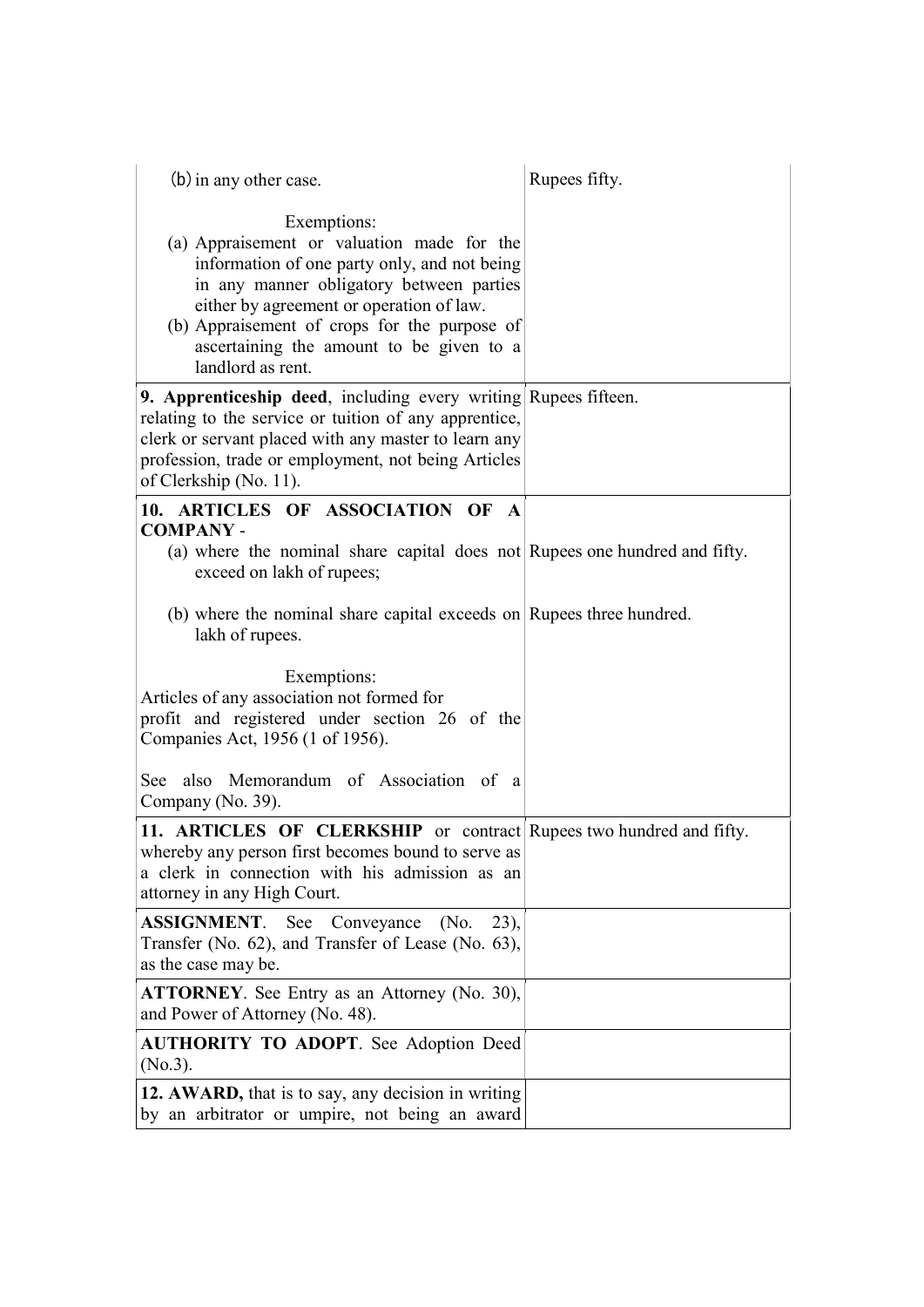| directing a partition, on a<br>reference made otherwise than by an order of the<br>Court in the course of a suit -                                                                                                                      |                        |
|-----------------------------------------------------------------------------------------------------------------------------------------------------------------------------------------------------------------------------------------|------------------------|
| (a) where the amount of value of the property to The same duty as a Bond (No. 15)<br>which the award relates as set forth in such for such amount.<br>award does not exceed Rs. 1,000;                                                  |                        |
| (b) if it exceeds Rs.1000 but does not exceed Rupees fifty.<br>Rs.5000;                                                                                                                                                                 |                        |
| and for every additional Rs.1000 or part thereof in Rupee one subject to a maximum<br>excess of Rs.5000                                                                                                                                 | of rupees one hundred. |
| 13. BILL OF EXCHANGE as defined by section<br>$2(2)$ , not being a bond, bank-note or currency note-<br>$(a)$ .<br>(b) where payable otherwise than on demand -<br>(i) Where payable not more than three<br>months after date or sight- |                        |
| if the amount of the bill or note does not<br>exceed Rs. 500;                                                                                                                                                                           |                        |
| if it exceeds Rs.500 but does not exceed Rs.<br>1,000;                                                                                                                                                                                  |                        |
| and for every additional Rs. 1,000 or part<br>thereof in excess of Rs. $1,000$ ;                                                                                                                                                        |                        |
| (ii) where payable more than three months<br>but not more than six months after date or<br>sight -                                                                                                                                      |                        |
| if the amount of the bill does not exceed Rs.<br>500;                                                                                                                                                                                   |                        |
| if it exceeds Rs. 500 but does not exceed Rs.<br>1,000;                                                                                                                                                                                 |                        |
| and for every additional Rs. 1,000 or part<br>thereof in excess of Rs. 1,000;                                                                                                                                                           |                        |
| (iii) where payable more than six months<br>but not more than nine months after date or<br>$sight -$                                                                                                                                    |                        |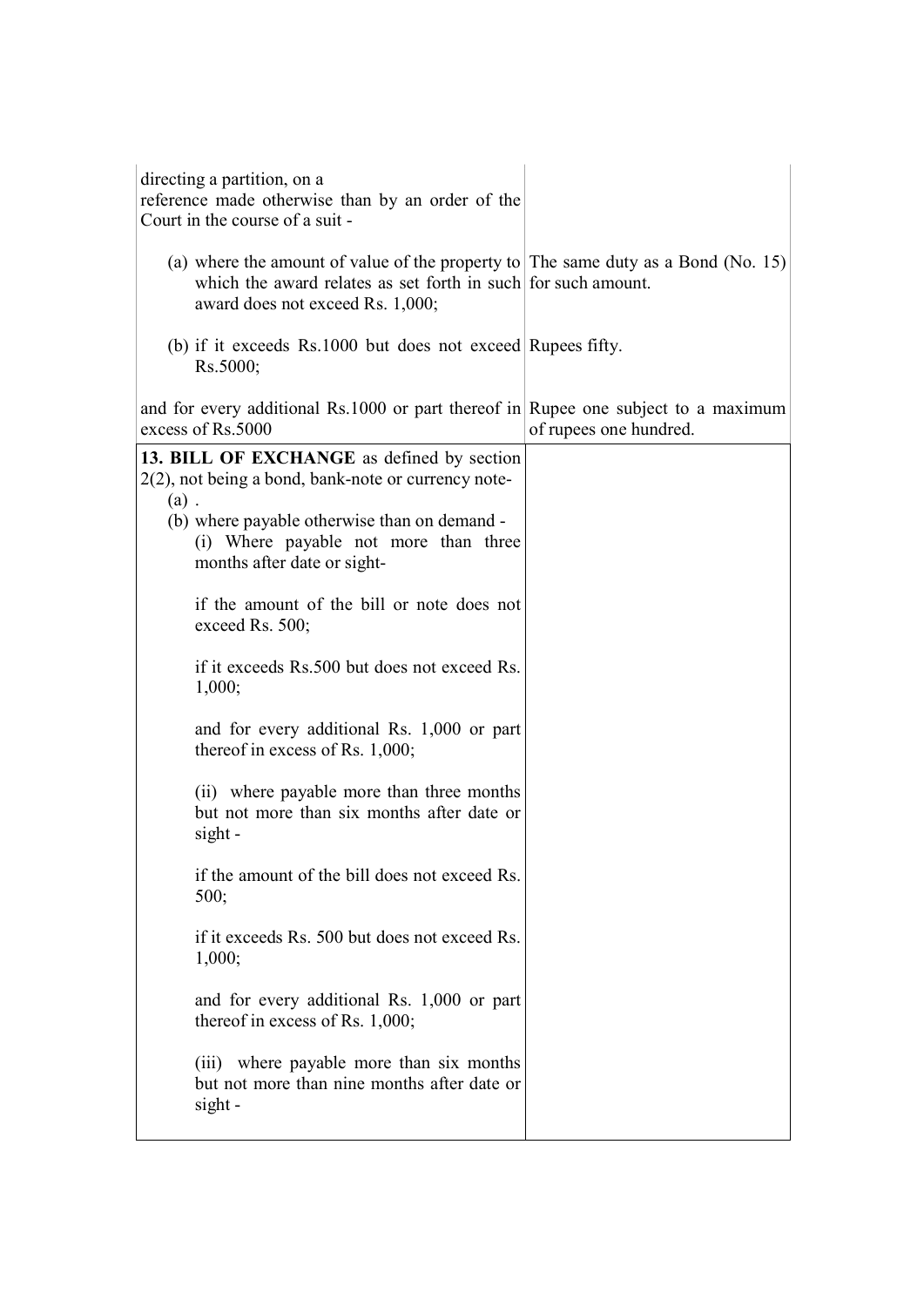|         | if the amount of the bill or note does not<br>exceed Rs. 500;                                                                                       |                                                                                                                        |
|---------|-----------------------------------------------------------------------------------------------------------------------------------------------------|------------------------------------------------------------------------------------------------------------------------|
|         | if it exceeds Rs. 500 but does not exceed Rs.<br>1,000;                                                                                             |                                                                                                                        |
|         | and for every additional Rs. 1,000 or part<br>thereof in excess of Rs. $1,000$ ;                                                                    |                                                                                                                        |
|         | (iv) where payable more than nine months<br>but not more than one year after date or<br>sight -                                                     |                                                                                                                        |
|         | if the amount of the bill does not exceed Rs.<br>500;                                                                                               |                                                                                                                        |
|         | if it exceeds Rs. 500 but does not exceed Rs.<br>1,000;                                                                                             |                                                                                                                        |
|         | and for every additional Rs. 1,000 or part<br>thereof in excess of Rs. $1,000$ ;                                                                    |                                                                                                                        |
|         | (c) where payable at more than one year after<br>date or sight -                                                                                    |                                                                                                                        |
|         | if the amount of the bill does not exceed Rs.<br>500;                                                                                               |                                                                                                                        |
|         | if it exceeds Rs. 500 but does not exceed Rs.<br>1,000;                                                                                             |                                                                                                                        |
|         | and for every additional Rs. 1,000 or part<br>thereof in excess of Rs. 1,000.                                                                       |                                                                                                                        |
|         | <b>14. BILL OF LADING</b> (including a through bill of One rupee.                                                                                   |                                                                                                                        |
| lading) |                                                                                                                                                     |                                                                                                                        |
|         |                                                                                                                                                     | N.B. - If a bill of lading is drawn<br>in parts, the proper stamps thereof<br>must be borne by each one of the<br>set. |
|         |                                                                                                                                                     |                                                                                                                        |
|         |                                                                                                                                                     |                                                                                                                        |
|         | Exemptions:<br>(a) Bill of lading when the goods therein<br>described are received at a place within the<br>limits of any port as defined under the |                                                                                                                        |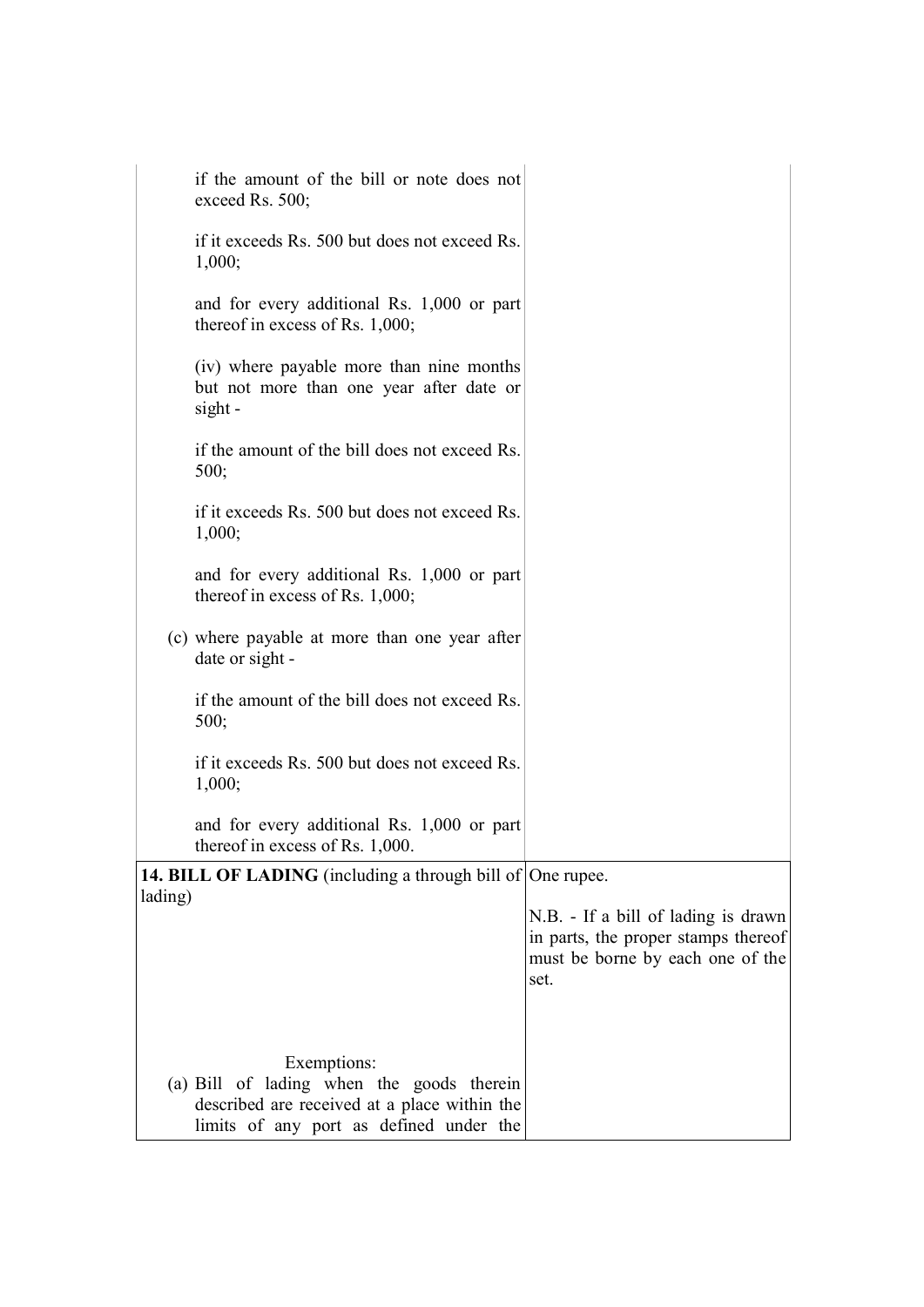| Indian Ports Act, 1908 (XV of 1908), and<br>are to be delivered at another place within<br>the limits of the same port.<br>(b) Bill of lading when executed out of lndia<br>and relating to property to be delivered in<br>lndia. |  |
|-----------------------------------------------------------------------------------------------------------------------------------------------------------------------------------------------------------------------------------|--|
| <b>15. BOND</b> [as defined by section $2(5)$ ], not being a<br>debenture (No. 27) and not<br>being otherwise provided for by this Act,<br>or by the Court Fees Act, 1970:                                                        |  |
| where the amount or value secured does not exceed Rupees two.<br>Rs.50;                                                                                                                                                           |  |
| where it exceeds Rs.50 and does not exceed Rs.100; Rupees four.                                                                                                                                                                   |  |
| where it exceeds Rs.100 and does not exceed Rupees eight.<br>Rs.200;                                                                                                                                                              |  |
| where it exceeds Rs.200 and does not exceed Rupees twelve.<br>Rs.300;                                                                                                                                                             |  |
| where it exceeds Rs.300 and does not exceed Rupees sixteen.<br>Rs.400;                                                                                                                                                            |  |
| where it exceeds Rs.400 and does not exceed Rupees twenty.<br>Rs.500;                                                                                                                                                             |  |
| where it exceeds Rs.500 and does not exceed Rupees twenty-four.<br>Rs.600;                                                                                                                                                        |  |
| where it exceeds Rs.600 and does not exceed Rupees twenty-eight.<br>Rs.700;                                                                                                                                                       |  |
| where it exceeds Rs.700 and does not exceed Rupees thirty-two.<br>Rs.800;                                                                                                                                                         |  |
| where it exceeds Rs.800 and does not exceed Rupees thirty-six.<br>Rs.900;                                                                                                                                                         |  |
| where it exceeds Rs.900 and does not exceed Rupees forty.<br>Rs.1000;                                                                                                                                                             |  |
| and for every Rs. 500 or part thereof in excess of Rupees twenty.<br>Rs. 1,000.                                                                                                                                                   |  |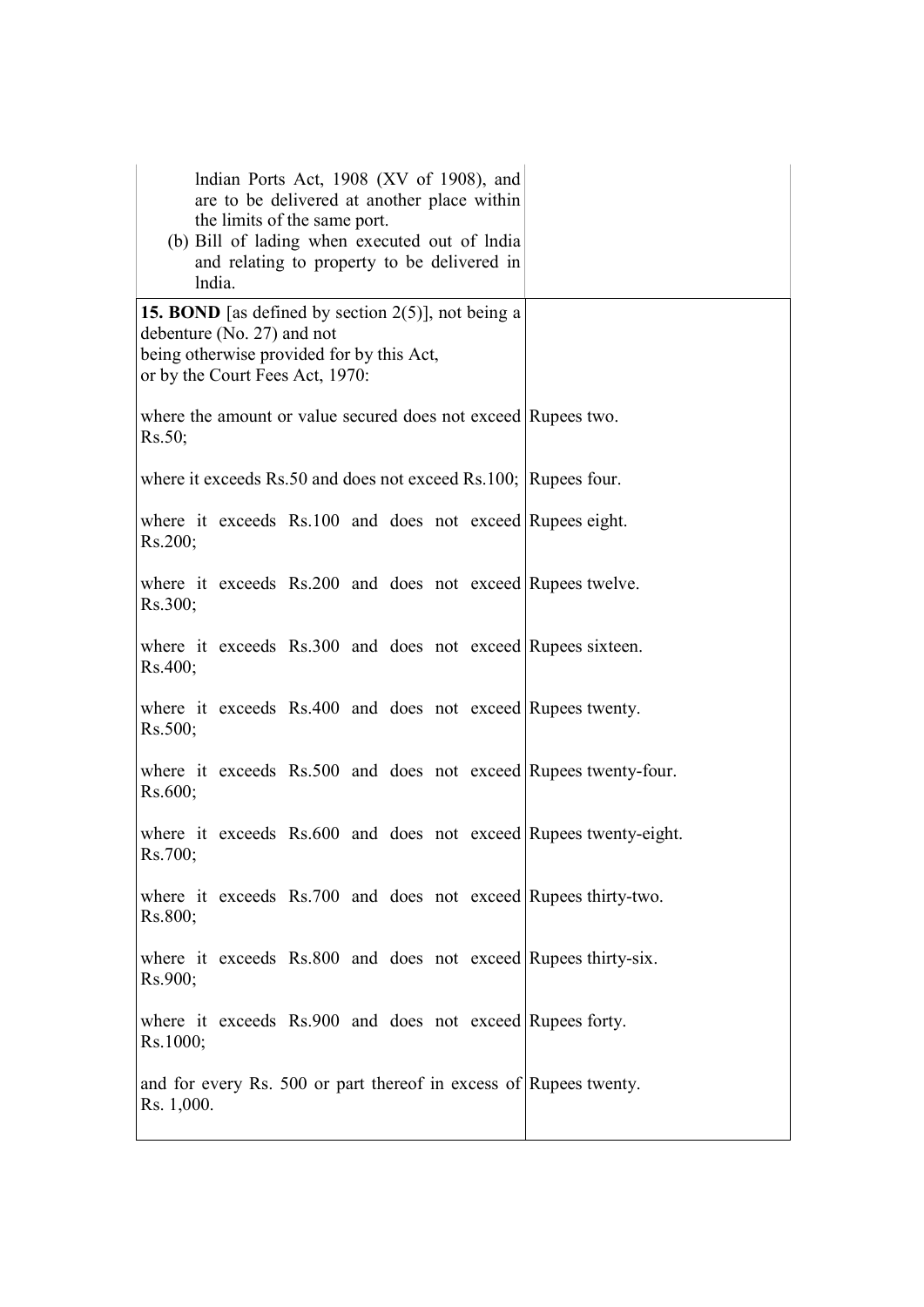| See Administration Bond (NO.2) Bottomry Bond<br>(No. 16) Customs Bond (No.26), Indemnity Bond<br>(No.34), Respondentia Bond (No.56), Security<br>Bond (No. 57).                                                                                                                                                                                                                                                                                                                                          |  |
|----------------------------------------------------------------------------------------------------------------------------------------------------------------------------------------------------------------------------------------------------------------------------------------------------------------------------------------------------------------------------------------------------------------------------------------------------------------------------------------------------------|--|
| Exemptions:<br>Bond, when executed by-<br>(a) headmen nominated under rules framed in<br>accordance with the Bengal Irrigation Act,<br>1876 (Bengal Act II of 1876), section 99, for<br>the due performance of their duties under<br>that Act:<br>(b) any person for the purpose of guaranteeing<br>that the local income derived from private<br>subscriptions to a charitable dispensary or<br>hospital or any other object of public utility<br>shall not be less than a specified sum per<br>mensem. |  |
| <b>16. BOTTOMRY BOND</b> , that is to say, any The same duty as a Bond (No. 15)<br>instrument whereby the master of a seagoing ship for the same amount.<br>borrows money on the security of the ship to enable<br>him to preserve the ship or prosecute her voyage.                                                                                                                                                                                                                                     |  |
| 17. CANCELLATION - Instrument of (including Rupees twenty-five.<br>any instrument by which any instrument previously<br>executed is cancelled), if attested and not otherwise<br>provided for.                                                                                                                                                                                                                                                                                                           |  |
| See also Release (No. 55), Revocation of Settlement<br>(No. 58B), Surrender of Lease (No.61), Revocation<br>of Trust (No. 64B).                                                                                                                                                                                                                                                                                                                                                                          |  |
| 18. CERTIFICATE OF SALE (in respect of each The same duty as a Conveyance<br>property put up as a separate lot and sold), granted (No. 23) for a consideration equal<br>to the purchaser of any property sold by public to the amount of purchase money<br>auction by a Civil or Revenue Court, or Collector or only.<br>other Revenue Officer.                                                                                                                                                          |  |
| 19. CERTIFICATE OR OTHER DOCUMENT,<br>evidencing the right or title otherwise than by<br>transfer, of the holder thereof, or any other person,<br>either-                                                                                                                                                                                                                                                                                                                                                |  |
| $(a)$ to any share, scrip or stock in or of any Sixty paise.<br>incorporated company or other<br>body<br>corporate, or to become proprietor of share,<br>scrip or stock in or of any such company or                                                                                                                                                                                                                                                                                                     |  |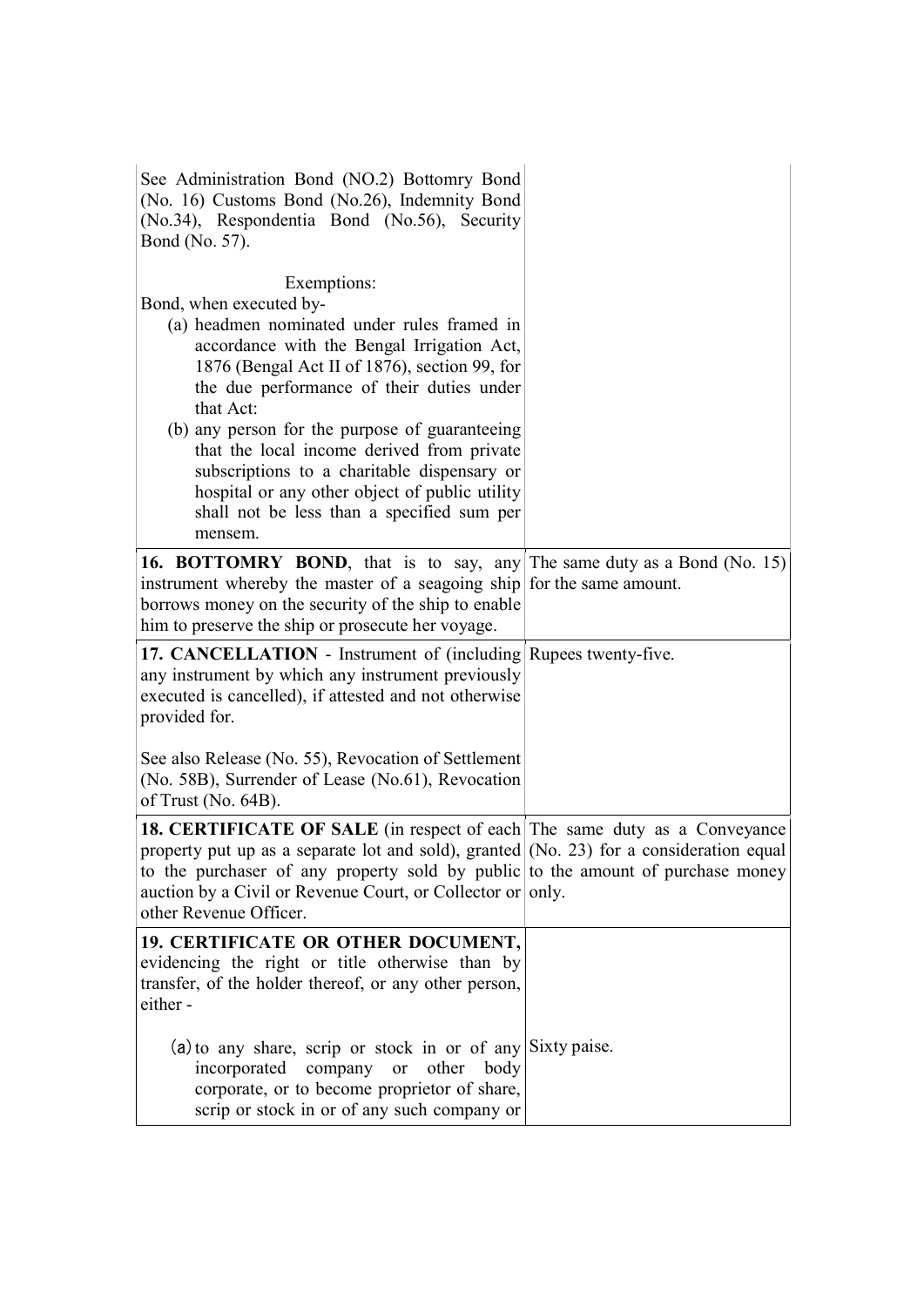| body;                                                                                                                                                                                                                                                                                                                                                                                                                                                                  |                                                                                                                                                                                                                                                                                                                                                                                                                                                                                                                                                                                       |
|------------------------------------------------------------------------------------------------------------------------------------------------------------------------------------------------------------------------------------------------------------------------------------------------------------------------------------------------------------------------------------------------------------------------------------------------------------------------|---------------------------------------------------------------------------------------------------------------------------------------------------------------------------------------------------------------------------------------------------------------------------------------------------------------------------------------------------------------------------------------------------------------------------------------------------------------------------------------------------------------------------------------------------------------------------------------|
| (b) to any fixed deposit in any incorporated Rupee one for every Rs.1000 or<br>company or other body corporate or other part thereof, of the amount of<br>lending institution.                                                                                                                                                                                                                                                                                         | deposit taken.                                                                                                                                                                                                                                                                                                                                                                                                                                                                                                                                                                        |
| 20. CHARTER-PARTY, that is to say, any Rupees five.<br>instrument (except an agreement for the hire of a<br>tug-steamer), whereby a vessel or some specified<br>principal part thereof is let for the specified<br>purposes of the charterer, whether it includes a<br>penalty clause or not.                                                                                                                                                                          |                                                                                                                                                                                                                                                                                                                                                                                                                                                                                                                                                                                       |
| 21.                                                                                                                                                                                                                                                                                                                                                                                                                                                                    |                                                                                                                                                                                                                                                                                                                                                                                                                                                                                                                                                                                       |
| 22. COMPOSITION-DEED, that is to say, any Rupees fifty.<br>instrument executed by a debtor, whereby he<br>conveys his property for the benefit of his creditors,<br>or whereby payment of a composition or dividend<br>on their debts is secured to the creditors, or whereby<br>provisions is made for the continuance of the<br>business, under the supervision<br>debtor's<br>of<br>inspectors or under letters of licence, for the benefit<br>of<br>his creditors. |                                                                                                                                                                                                                                                                                                                                                                                                                                                                                                                                                                                       |
| See also Letter of Licence (No.38)                                                                                                                                                                                                                                                                                                                                                                                                                                     |                                                                                                                                                                                                                                                                                                                                                                                                                                                                                                                                                                                       |
| <b>23. CONVEYANCE</b> [as defined by section $2(10)$ ],<br>not being a conveyance under No.23A and not<br>being transfer charged or exempted under No. 62.                                                                                                                                                                                                                                                                                                             | (a) Six per centum of the<br>market value, in case the<br>value<br>of<br>market<br>the<br>property does not exceed<br>rupees one crore, and seven<br>per centum of the market<br>value, in case the market<br>value of the property<br>exceeds rupees one crore,<br>when the property<br><b>1S</b><br>situated in the areas to<br>which<br>the<br>Kolkata<br>Improvement Act, 1911, or<br>Howrah Improvement Act,<br>1956, extends.<br>(b) Six per centum of the<br>market value, in case the<br>market value<br>of<br>the<br>property does not exceed<br>rupees one crore, and seven |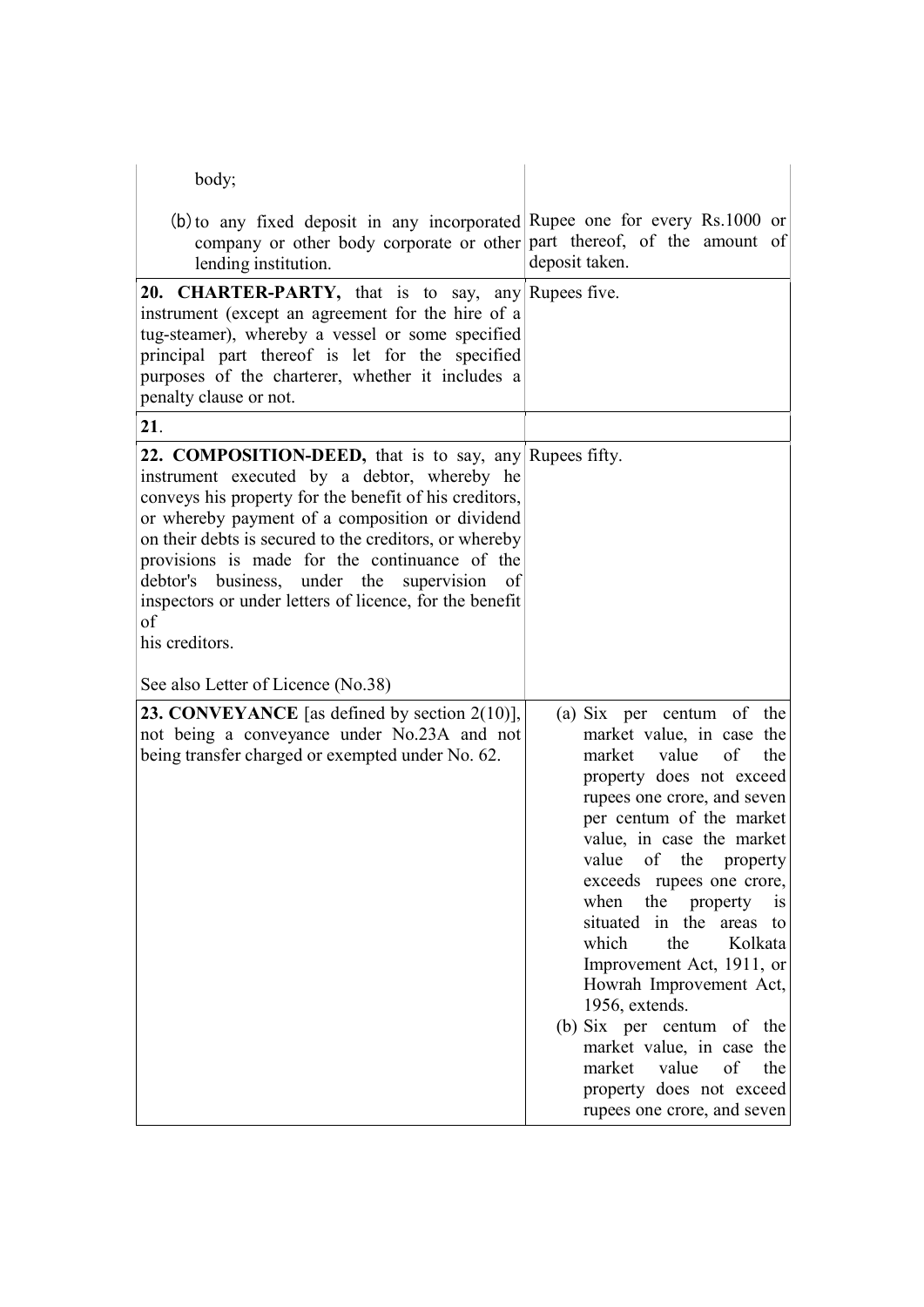| value, in case the market                                                                                                                                                                                                                                                                                                                                                                                                                                                                                                                                                                                                                                                                                                                                                                                                                                                                                                       |
|---------------------------------------------------------------------------------------------------------------------------------------------------------------------------------------------------------------------------------------------------------------------------------------------------------------------------------------------------------------------------------------------------------------------------------------------------------------------------------------------------------------------------------------------------------------------------------------------------------------------------------------------------------------------------------------------------------------------------------------------------------------------------------------------------------------------------------------------------------------------------------------------------------------------------------|
|                                                                                                                                                                                                                                                                                                                                                                                                                                                                                                                                                                                                                                                                                                                                                                                                                                                                                                                                 |
| value<br>of the property                                                                                                                                                                                                                                                                                                                                                                                                                                                                                                                                                                                                                                                                                                                                                                                                                                                                                                        |
| exceeds rupees one crore,                                                                                                                                                                                                                                                                                                                                                                                                                                                                                                                                                                                                                                                                                                                                                                                                                                                                                                       |
| when<br>the property is                                                                                                                                                                                                                                                                                                                                                                                                                                                                                                                                                                                                                                                                                                                                                                                                                                                                                                         |
| situated in the areas of any                                                                                                                                                                                                                                                                                                                                                                                                                                                                                                                                                                                                                                                                                                                                                                                                                                                                                                    |
| Municipal Corporation or                                                                                                                                                                                                                                                                                                                                                                                                                                                                                                                                                                                                                                                                                                                                                                                                                                                                                                        |
| Municipality or a notified                                                                                                                                                                                                                                                                                                                                                                                                                                                                                                                                                                                                                                                                                                                                                                                                                                                                                                      |
| other than<br>those<br>area                                                                                                                                                                                                                                                                                                                                                                                                                                                                                                                                                                                                                                                                                                                                                                                                                                                                                                     |
| included in clause (a).                                                                                                                                                                                                                                                                                                                                                                                                                                                                                                                                                                                                                                                                                                                                                                                                                                                                                                         |
| (c) Five per centum of the                                                                                                                                                                                                                                                                                                                                                                                                                                                                                                                                                                                                                                                                                                                                                                                                                                                                                                      |
| market value, in case the                                                                                                                                                                                                                                                                                                                                                                                                                                                                                                                                                                                                                                                                                                                                                                                                                                                                                                       |
| of<br>value<br>market<br>the                                                                                                                                                                                                                                                                                                                                                                                                                                                                                                                                                                                                                                                                                                                                                                                                                                                                                                    |
| property does not exceed                                                                                                                                                                                                                                                                                                                                                                                                                                                                                                                                                                                                                                                                                                                                                                                                                                                                                                        |
|                                                                                                                                                                                                                                                                                                                                                                                                                                                                                                                                                                                                                                                                                                                                                                                                                                                                                                                                 |
| rupees one crore, and six                                                                                                                                                                                                                                                                                                                                                                                                                                                                                                                                                                                                                                                                                                                                                                                                                                                                                                       |
| per centum of the market                                                                                                                                                                                                                                                                                                                                                                                                                                                                                                                                                                                                                                                                                                                                                                                                                                                                                                        |
| value, in case the market                                                                                                                                                                                                                                                                                                                                                                                                                                                                                                                                                                                                                                                                                                                                                                                                                                                                                                       |
| of the property<br>value                                                                                                                                                                                                                                                                                                                                                                                                                                                                                                                                                                                                                                                                                                                                                                                                                                                                                                        |
| exceeds rupees one crore,                                                                                                                                                                                                                                                                                                                                                                                                                                                                                                                                                                                                                                                                                                                                                                                                                                                                                                       |
| when<br>the<br>property<br>$\overline{\text{is}}$                                                                                                                                                                                                                                                                                                                                                                                                                                                                                                                                                                                                                                                                                                                                                                                                                                                                               |
| situated in the areas other                                                                                                                                                                                                                                                                                                                                                                                                                                                                                                                                                                                                                                                                                                                                                                                                                                                                                                     |
| than those included<br>$\left  \text{in} \right $                                                                                                                                                                                                                                                                                                                                                                                                                                                                                                                                                                                                                                                                                                                                                                                                                                                                               |
| clause (a) or caluse (b).                                                                                                                                                                                                                                                                                                                                                                                                                                                                                                                                                                                                                                                                                                                                                                                                                                                                                                       |
| Provided that in any case when an<br>agreement relating to sale is<br>executed and registered with the ad<br>valorem stamp-duty required under<br>the proviso to article $5(d)$ and in<br>furtherance of such agreement -<br>(a) if the final conveyance is made<br>within four years from the date of<br>agreement or within two years<br>from the date of<br>completion/occupancy certificate<br>(a) Assignment of copyright by entry made issued by appropriate authority or<br>from the date of procurement of<br>under the Copyright Act, 1957 (14 of 1957),<br>electric connection, whichever is<br>earlier, in favour of the original<br>Partnership<br>purchaser or in favour of the<br>member(s) of his/her family, the<br>market value of the property as<br>assessed at the time of registration<br>of such agreement shall be treated<br>as the market value of the property<br>for the purpose of determination of |
|                                                                                                                                                                                                                                                                                                                                                                                                                                                                                                                                                                                                                                                                                                                                                                                                                                                                                                                                 |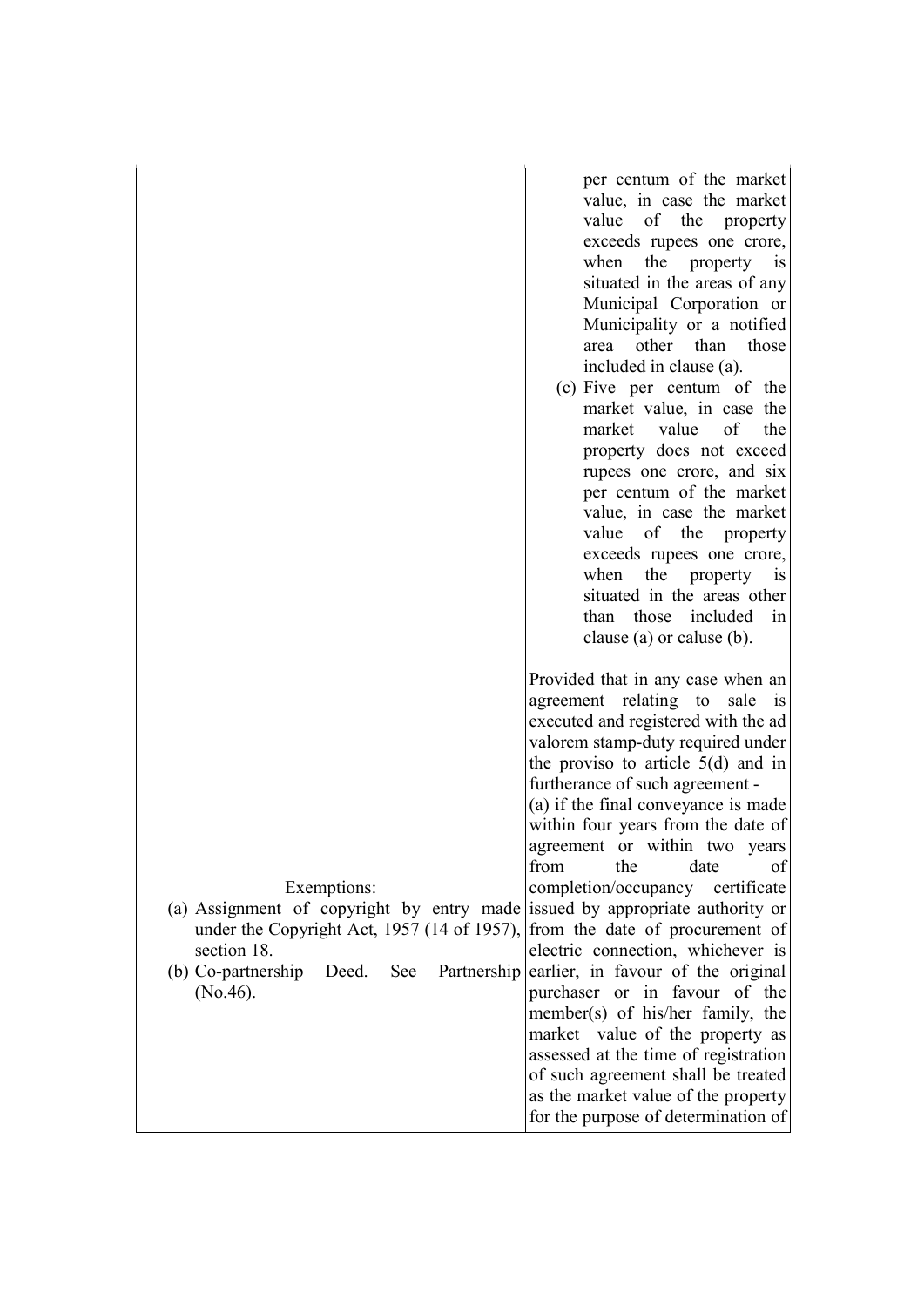|                                                                                                                                                                                                                                                                                                                                                                                                                     | chargeability at the time<br>of<br>registration of the final conveyance<br>and the stamp-duty to be paid on<br>such conveyance shall be the<br>between<br>difference<br>the<br>duty<br>payable and the duty already paid<br>under the proviso to article $5(d)$ at<br>the time of registration of the<br>agreement<br><b>or</b><br>rupees<br>ten,<br>whichever the greater;                                                                                                                                                                                                                                  |
|---------------------------------------------------------------------------------------------------------------------------------------------------------------------------------------------------------------------------------------------------------------------------------------------------------------------------------------------------------------------------------------------------------------------|--------------------------------------------------------------------------------------------------------------------------------------------------------------------------------------------------------------------------------------------------------------------------------------------------------------------------------------------------------------------------------------------------------------------------------------------------------------------------------------------------------------------------------------------------------------------------------------------------------------|
|                                                                                                                                                                                                                                                                                                                                                                                                                     | (b) if the final conveyance is made,<br>beyond the time limit as specified<br>in clause (a), in favour of the<br>original purchaser or in favour of<br>the member(s) of his/her family,<br>the market value of the property<br>shall be reassessed at the time of<br>registration of such conveyance<br>and the stamp-duty to be paid on<br>such conveyance shall be the<br>difference<br>between<br>the<br>duty<br>payable and the duty already paid<br>under the proviso to article $5(d)$ at<br>the time of registration of the<br>agreement<br>rupees<br>ten,<br><sub>or</sub><br>whichever the greater: |
|                                                                                                                                                                                                                                                                                                                                                                                                                     | Provided further that the above<br>provisions shall not be applicable,<br>if the final conveyance is made in<br>favour of any person or persons<br>other than the original purchaser or<br>the member(s) of his/her family.                                                                                                                                                                                                                                                                                                                                                                                  |
|                                                                                                                                                                                                                                                                                                                                                                                                                     | Explanation.- For the purpose of<br>this<br>article,<br>the<br>expression<br>"member of a family" shall have<br>the same meaning as defined in<br>article 33.                                                                                                                                                                                                                                                                                                                                                                                                                                                |
| <b>CONVEYANCE,</b><br>23A.<br>in<br>respect<br>amalgamation, merger, reconstruction, or demerger $(No. 23)$ on the aggregate of the<br>of companies, other than amalgamation, merger, market value of the shares issued<br>reconstruction, or demerger, of two banking or<br>companies or a banking company with a non- otherwise, and the<br>banking financial company, executed on the basis consideration paid - | of The same duty as a Conveyance<br>allotted,<br>in<br>exchange<br><b>or</b><br>amount<br>of                                                                                                                                                                                                                                                                                                                                                                                                                                                                                                                 |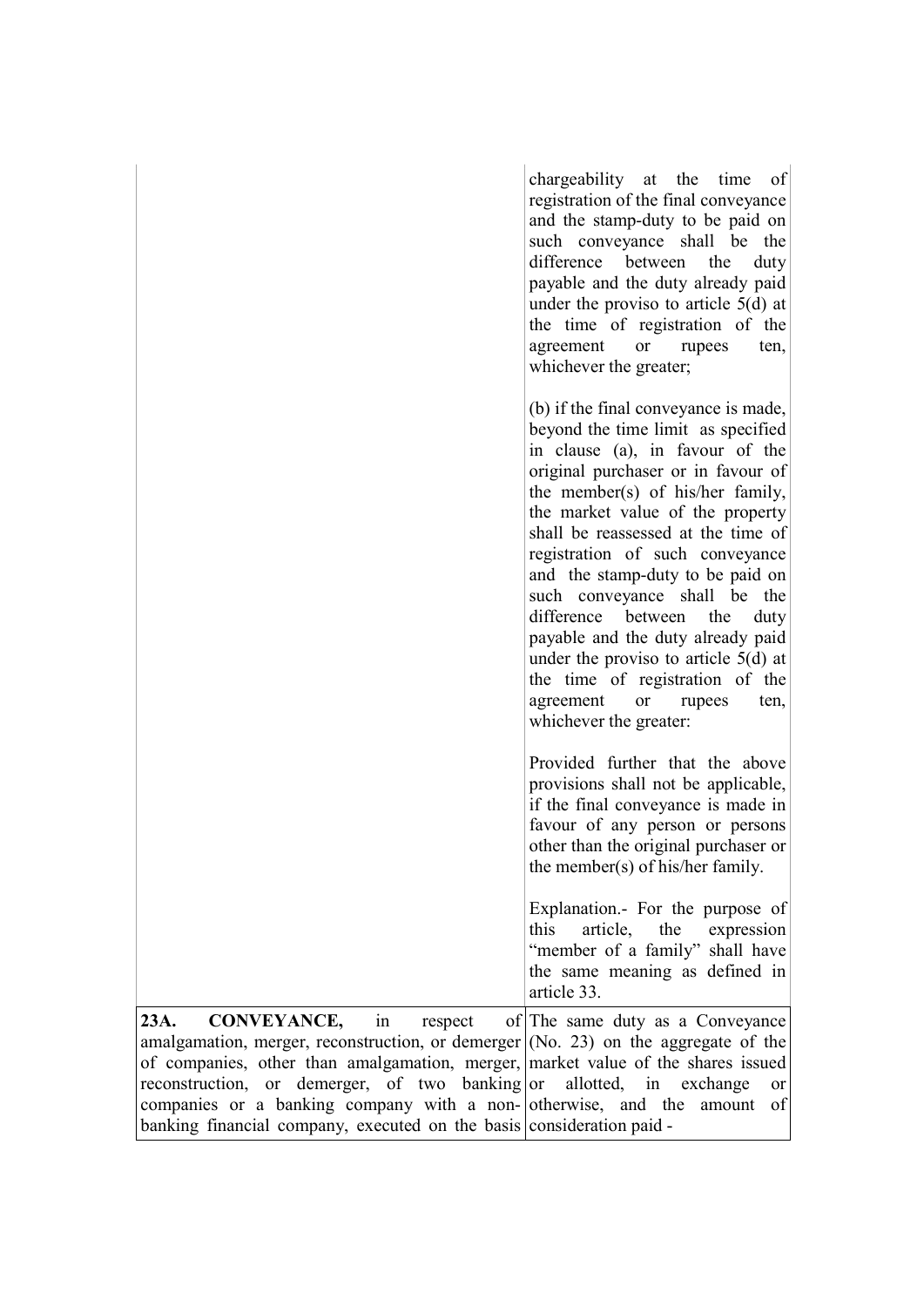| of decree or final order of any Civil Court or every<br>order made by the Tribunal under section 394 of the | (a) by the transferee company,<br>for such amalgamation or |
|-------------------------------------------------------------------------------------------------------------|------------------------------------------------------------|
| Companies Act, 1956 (1 of 1956), as defined by                                                              | merger:                                                    |
| section $2(10)$ , not being a transfer charged or Provided that the amount of such                          |                                                            |
| exempted under No.62, on the market value of the duty chargeable under this article                         |                                                            |
| property which is the subject-matter of the shall not exceed -                                              |                                                            |
| conveyance, when the property of the transferor $(I)$ an amount equal to two per                            |                                                            |
| company located in the State of West Bengal is centum of the true market value of                           |                                                            |
| transferred to the transferee company by way of the immovable property located                              |                                                            |
| such amalgamation, merger, reconstruction, or within the State of West Bengal of                            |                                                            |
| demerger of companies under the decree or final the transferor company, or                                  |                                                            |
| order of any Civil Court or every order of the $(i)$ an amount equal to half per                            |                                                            |
| Tribunal under section 394 of the Companies Act, centum of the aggregate of the                             |                                                            |
| 1956;                                                                                                       | market value of the shares issued                          |
|                                                                                                             | allotted, in exchange<br><b>or</b><br>or                   |
| Provided that on and after the constitution of the otherwise, and the                                       | amount of                                                  |
| National Company Law Tribunal, the expression                                                               | consideration<br>paid<br>by<br>such                        |
| 'High Court' shall be read as 'Tribunal'.                                                                   | transferor company, for<br>such                            |
|                                                                                                             | amalgamation,                                              |
|                                                                                                             |                                                            |
|                                                                                                             | whichever is higher.                                       |
|                                                                                                             |                                                            |
|                                                                                                             | (b) by the resulting company,                              |
|                                                                                                             | for such reconstruction or                                 |
|                                                                                                             | demerger:                                                  |
|                                                                                                             | Provided<br>that<br>of<br>1n<br>case                       |
|                                                                                                             | reconstruction or demerger, the                            |
|                                                                                                             | amount of such duty chargeable                             |
|                                                                                                             | under this item shall not exceed -                         |
|                                                                                                             | (I) an amount equal to two per                             |
|                                                                                                             | centum of the true market value of                         |
|                                                                                                             | the immovable property located                             |
|                                                                                                             | within the State of West Bengal of                         |
|                                                                                                             | the transferor company, or                                 |
|                                                                                                             | (ii) an amount equal to half per                           |
|                                                                                                             | centum of the aggregate of the                             |
|                                                                                                             | market value of the shares issued                          |
|                                                                                                             | allotted, to the<br>resulting<br><sub>or</sub>             |
|                                                                                                             | company and the<br>amount of                               |
|                                                                                                             | consideration<br>paid<br>for<br>such                       |
|                                                                                                             | demerger,                                                  |
|                                                                                                             | whichever is higher                                        |
| 24. COPY OR EXTRACT certified to be a                                                                       |                                                            |
| true copy or extract, by or by order of any public                                                          |                                                            |
| officer and not chargeable under the law for the                                                            |                                                            |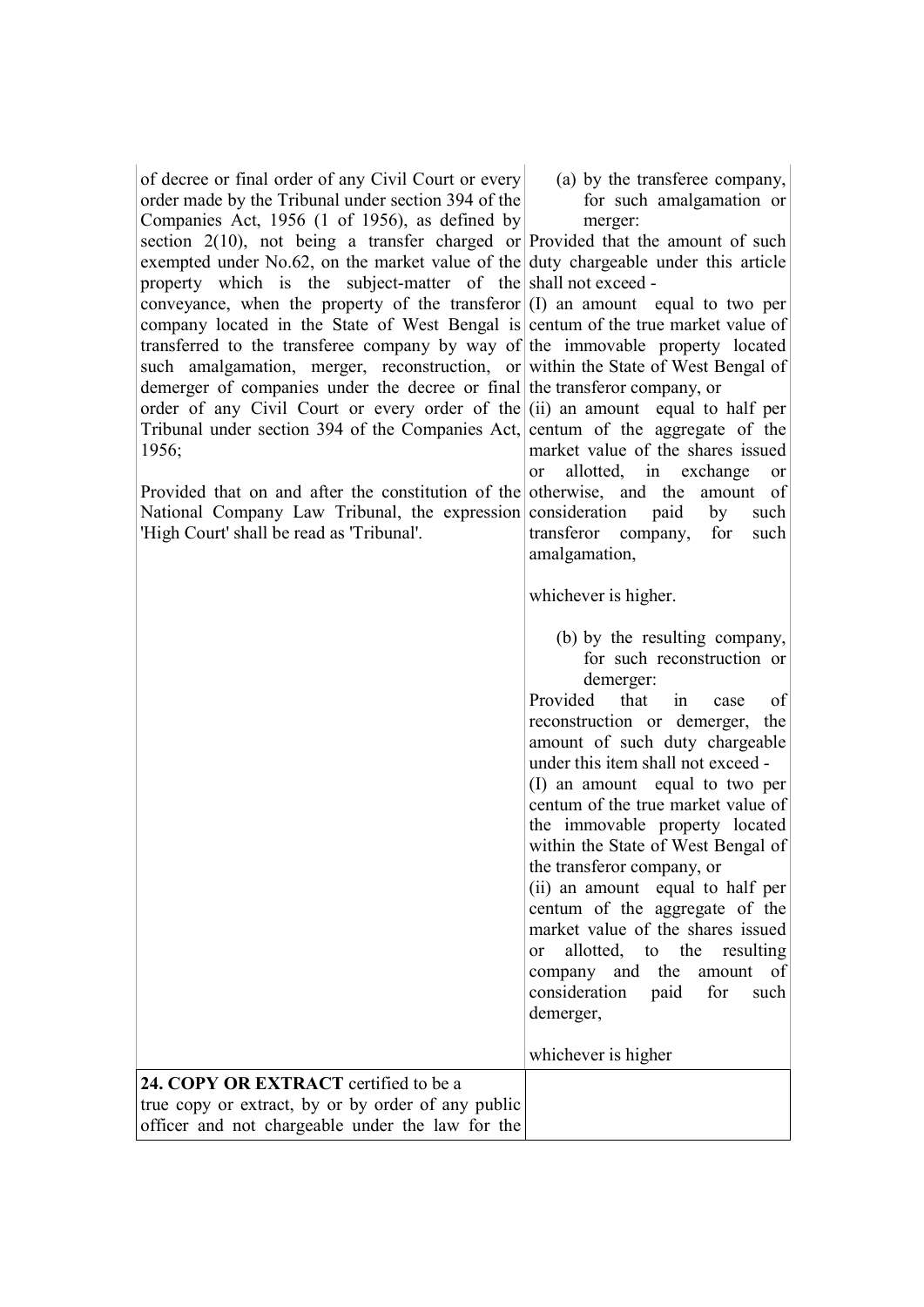| time being in force relating to court-fees -                                                                                                                                                                                                                                                                                       |                                                                                                         |
|------------------------------------------------------------------------------------------------------------------------------------------------------------------------------------------------------------------------------------------------------------------------------------------------------------------------------------|---------------------------------------------------------------------------------------------------------|
| if the original was not chargeable Rupees ten.<br>(i)<br>with duty, or if the duty with which it was<br>chargeable does not exceed one rupee;                                                                                                                                                                                      |                                                                                                         |
| in any other case no falling within Rupees ten.<br>(i)<br>the provisions of section 6A.                                                                                                                                                                                                                                            |                                                                                                         |
| Exemptions:<br>(a) Copy of any paper which a public officer is<br>expressly required by law to make or furnish<br>for record in any public office or for any<br>public purpose.<br>(b) Copy of, or extract from, any register<br>relating to births, baptisms, namings,<br>dedications, marriages, divorces, deaths or<br>burials. |                                                                                                         |
| 25. COUNTERPART OR DUPLICATE of any<br>instrument chargeable with duty and in respect of<br>which the proper duty has been paid -                                                                                                                                                                                                  |                                                                                                         |
| (a) if the duty with which the original The same duty as is payable on the                                                                                                                                                                                                                                                         |                                                                                                         |
| instrument is chargeable does not exceed original.<br>two rupees;                                                                                                                                                                                                                                                                  |                                                                                                         |
| (b) in any other case not falling within the Rupees five.<br>provisions of section 6A.                                                                                                                                                                                                                                             |                                                                                                         |
| Exemption:<br>Counterpart of any lease granted to a cultivator,<br>when such lease is exempted from duty.                                                                                                                                                                                                                          |                                                                                                         |
| 26. CUSTOMS BOND -<br>(a) where the amount does not exceed Rs. The same duty as a Bottomry Bond<br>1,000;                                                                                                                                                                                                                          | $(No. 16)$ for such.                                                                                    |
|                                                                                                                                                                                                                                                                                                                                    | Rupees fifty.                                                                                           |
| (b) in any other case<br>27. DEBENTURE (whether a mortgage debenture                                                                                                                                                                                                                                                               | $0.05\%$ per year of the face value of                                                                  |
| or not), being a marketable security transferable -<br>(a) by endorsement or by a separate instrument<br>of transfer;                                                                                                                                                                                                              | the debenture, subject to the<br>maximum of 0.25% or rupees<br>twenty-five lakhs whichever is<br>lower. |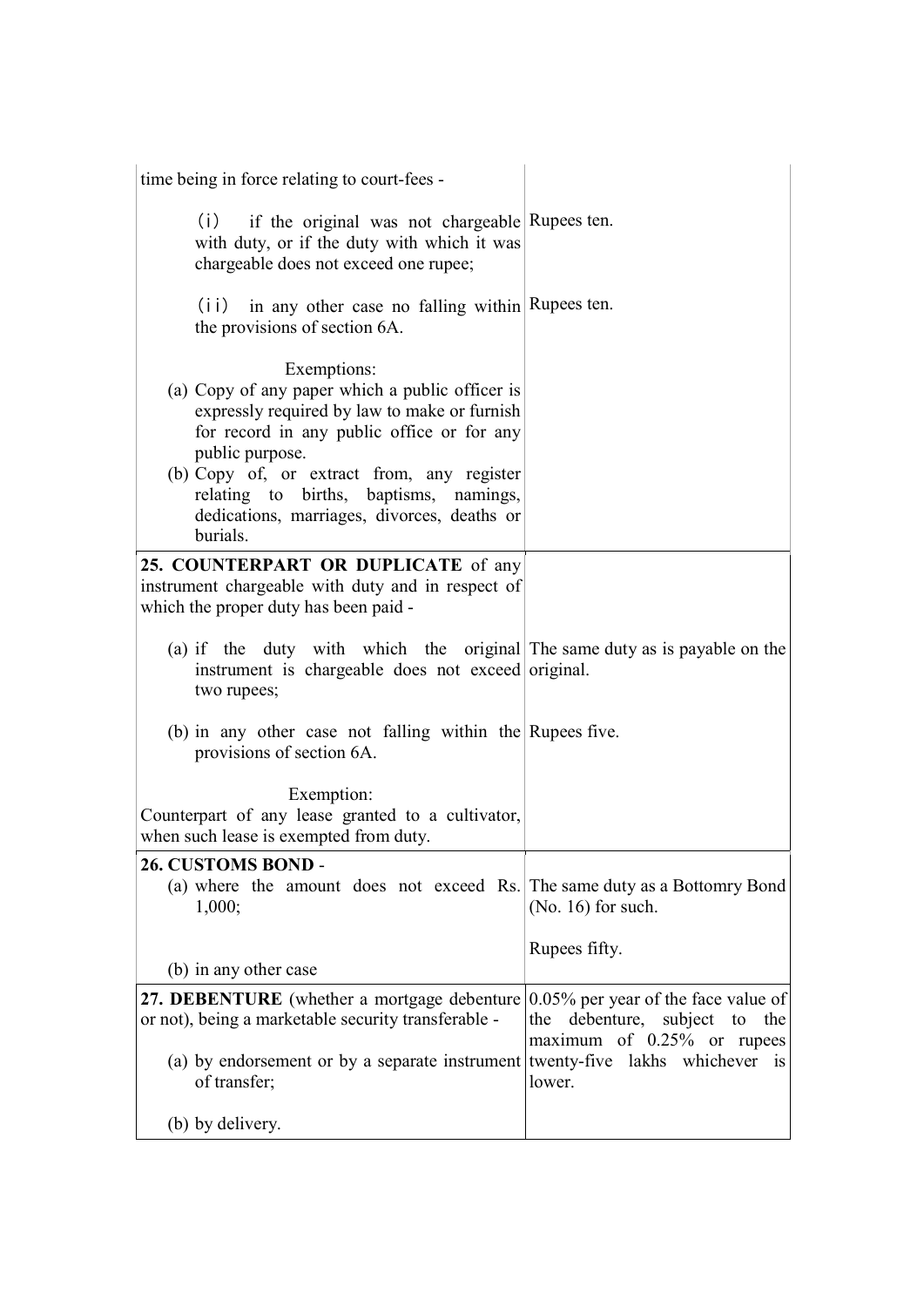| Explanation - The term "Debenture" includes any<br>interest coupons attached but the amount of such<br>coupons shall not be included in estimating the<br>duty.                                                                                                                                                                                                                                                                                                                                                          |  |
|--------------------------------------------------------------------------------------------------------------------------------------------------------------------------------------------------------------------------------------------------------------------------------------------------------------------------------------------------------------------------------------------------------------------------------------------------------------------------------------------------------------------------|--|
| Exemption:<br>A debenture issued by an incorporated company or<br>other body corporate in terms of a registered<br>mortgage-deed, duly stamped in respect of the full<br>amount of debentures to be issued thereunder,<br>whereby the company or body borrowing makes<br>over, in whole or in part, their property to trustees<br>for the benefit of the debenture holders:                                                                                                                                              |  |
| Provided that the debentures so issued are expressed<br>to be issued in terms of the said mortgage-deed.                                                                                                                                                                                                                                                                                                                                                                                                                 |  |
| <b>DECLARATION OF ANY TRUST.</b> See Trust<br>(No. 64).                                                                                                                                                                                                                                                                                                                                                                                                                                                                  |  |
| 28. DELIVERY ORDER IN RESPECT OF Rupee one.<br>GOODS, that is to say, any instrument entitling any<br>person therein named, or his assigns or the holder<br>thereof, to the delivery of any goods lying in any<br>dock or port, or in any warehouse in which goods<br>are stored or deposited on rent or hire, or upon any<br>wharf, such instrument being signed by or on behalf<br>of the owner of such goods, upon the sale or<br>transfer of the property therein, when such goods<br>exceed in value twenty rupees. |  |
| <b>DEPOSIT OF TITLE-DEEDS.</b> See Agreement<br>relating to Deposit of Title-Deeds, Pawn or Pledge<br>(No.6).                                                                                                                                                                                                                                                                                                                                                                                                            |  |
| <b>DISSOLUTION</b><br>OF<br>PARTNERSHIP.<br>See<br>Partnership (No. 46).                                                                                                                                                                                                                                                                                                                                                                                                                                                 |  |
| 29. DIVORCE - Instrument of, that is to say, any Rupees fifty.<br>instrument by which any person<br>effects the dissolution of his marriage.                                                                                                                                                                                                                                                                                                                                                                             |  |
| <b>DOWER</b> - Instrument of. See<br>Settlement (No. 58).                                                                                                                                                                                                                                                                                                                                                                                                                                                                |  |
| <b>DUPLICATE.</b> See Counterpart (No. 25).                                                                                                                                                                                                                                                                                                                                                                                                                                                                              |  |
| 30. ENTRY AS AN ATTORNEY ON THE Rupees five hundred.<br><b>ROLL OF THE HIGH COURT at Calcutta under</b><br>any law for the time being in force.                                                                                                                                                                                                                                                                                                                                                                          |  |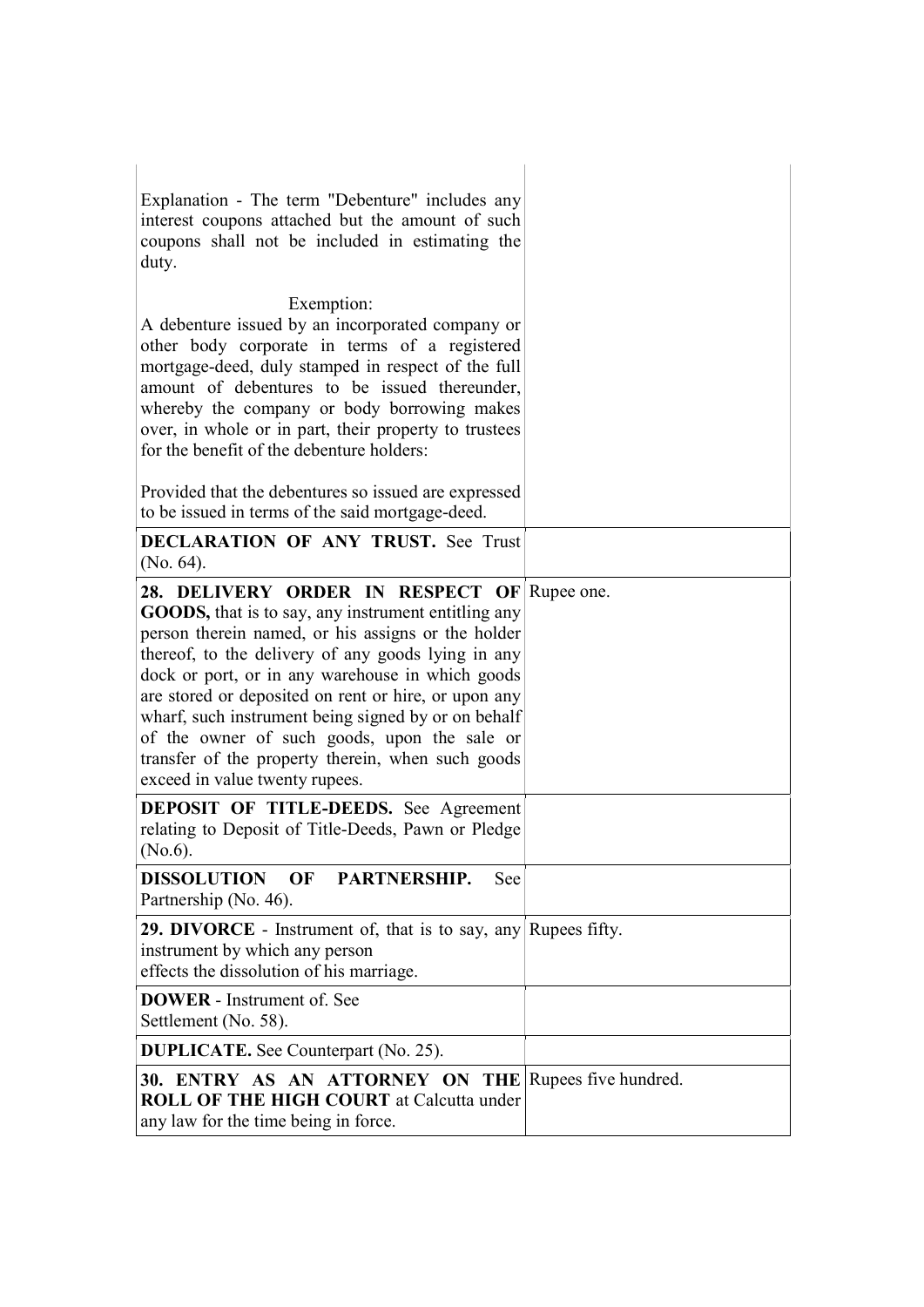| Exemption:<br>Entry as an attorney on the roll of the High Court at<br>Calcutta when he has previously been enrolled as<br>such in any other High Court.                                      |                                                                                                                                                                                                                                       |
|-----------------------------------------------------------------------------------------------------------------------------------------------------------------------------------------------|---------------------------------------------------------------------------------------------------------------------------------------------------------------------------------------------------------------------------------------|
| 31. EXCHANGE OF PROPERTY - Instrument The same duty as a Conveyance<br>of.                                                                                                                    | (No. 23) on the market value of the<br>property of the greatest value.                                                                                                                                                                |
| <b>EXTRACT.</b> See Copy of Extract (No. 24).                                                                                                                                                 |                                                                                                                                                                                                                                       |
| 32. FURTHER CHARGE - Instrument of, that is<br>to say, any instrument imposing a further charge on<br>mortgaged property -                                                                    |                                                                                                                                                                                                                                       |
| (a) when the original mortgage is one of the The same duty as a Conveyance<br>description referred to in clause (a)<br>Article No. 40 (that is, with possession).                             | of $(No. 23)$ for a consideration equal<br>to the amount of the further charge<br>secured by such instrument.                                                                                                                         |
| (b) when such mortgage is one of the<br>description referred to in clause (b) of<br>Article No. 40 (that is, without possession) -                                                            |                                                                                                                                                                                                                                       |
| (i) if at the time of execution of the The same duty as a Conveyance<br>instrument of further charge, possession of<br>the property is given, or agreed to be given<br>under such instrument; | (No. 23) for a consideration equal<br>to the total amount of the charge<br>(including the original mortgage<br>and any further charge already<br>made) less the duty already paid on<br>such original mortgage and further<br>charge. |
| (ii) if possession is not so given.                                                                                                                                                           | Rupees ten for every Rs.500 or<br>part thereof for the amount secured<br>by such deed, subject to maximum<br>of Rs.100000.                                                                                                            |
| 33. GIFT - Instrument of, not being a Settlement<br>(No. 58) or Will or Transfer (No. 62) -                                                                                                   |                                                                                                                                                                                                                                       |
| (i) when made to a member of a family;                                                                                                                                                        | One half of one per centum of the<br>value of the property<br>market<br>which is the subject-matter of the<br>Gift.<br>The same duty as a Conveyance                                                                                  |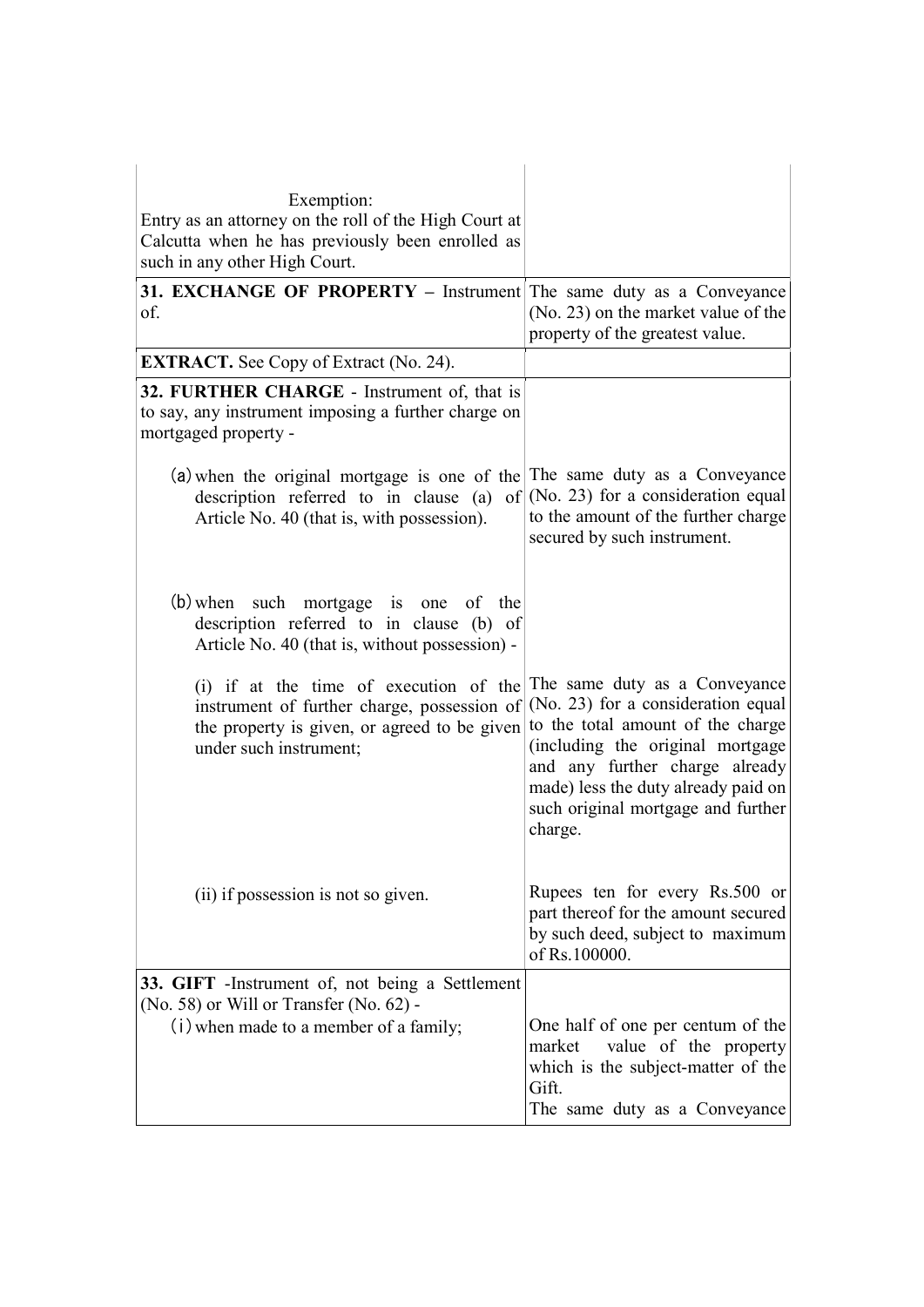| (i i)<br>when made to any other person.                                                                                                                                         | (No. 23) on the market value of the<br>property which is the subject-<br>matter of the Gift.                                                                                                                                                                                                     |
|---------------------------------------------------------------------------------------------------------------------------------------------------------------------------------|--------------------------------------------------------------------------------------------------------------------------------------------------------------------------------------------------------------------------------------------------------------------------------------------------|
|                                                                                                                                                                                 | Explanation. - For the purpose of<br>this Article, member of a family<br>shall mean parent, spouse, son,<br>daughter (married,<br>unmarried,<br>widowed or divorcee), sons's wife,<br>grandson, grand-daughter, brother<br>sister (married, unmarried,<br><sub>or</sub><br>widowed or divorcee). |
| HIRING AGREEMENT OR AGREEMENT<br>FOR SERVICE. See Agreement.                                                                                                                    |                                                                                                                                                                                                                                                                                                  |
| 34. INDEMNITY-BOND                                                                                                                                                              | The same duty as a Security Bond<br>(No. 57) for the same amount.                                                                                                                                                                                                                                |
| <b>INSPECTORSHIP-DEED.</b> See Composition-deed<br>$(No. 22)$ .                                                                                                                 |                                                                                                                                                                                                                                                                                                  |
| <b>INSURANCE.</b> See Policy of Insurance (No.47).                                                                                                                              |                                                                                                                                                                                                                                                                                                  |
| 35. LEASE, including an under-lease or sub-lease<br>and any agreement to let or sub-let -<br>(a) where by such lease the rent is fixed and no<br>premium is paid or delivered - |                                                                                                                                                                                                                                                                                                  |
| (i) where the lease purports to be for a term The same duty as a Bottomry Bond<br>not exceeding one year;                                                                       | (No. 16) for the whole amount<br>paid, payable or deliverable under<br>such lease.                                                                                                                                                                                                               |
| (ii) where the lease purports to be for a term The same duty as a Conveyance<br>of exceeding one year but not exceeding ten $(No. 23)$ for a consideration equal<br>years;      | to twice the amount or value of the<br>average annual rent reserved.                                                                                                                                                                                                                             |
| (iii) where the lease purports to be for a term The same duty as a Conveyance<br>of exceeding ten year but not exceeding $(No. 23)$ for a consideration equal<br>thirty years;  | to three times the amount or value<br>the<br>οf<br>annual<br>average<br>rent<br>reserved.                                                                                                                                                                                                        |
| (iv) where the lease purports to be for a term The same duty as a Conveyance                                                                                                    |                                                                                                                                                                                                                                                                                                  |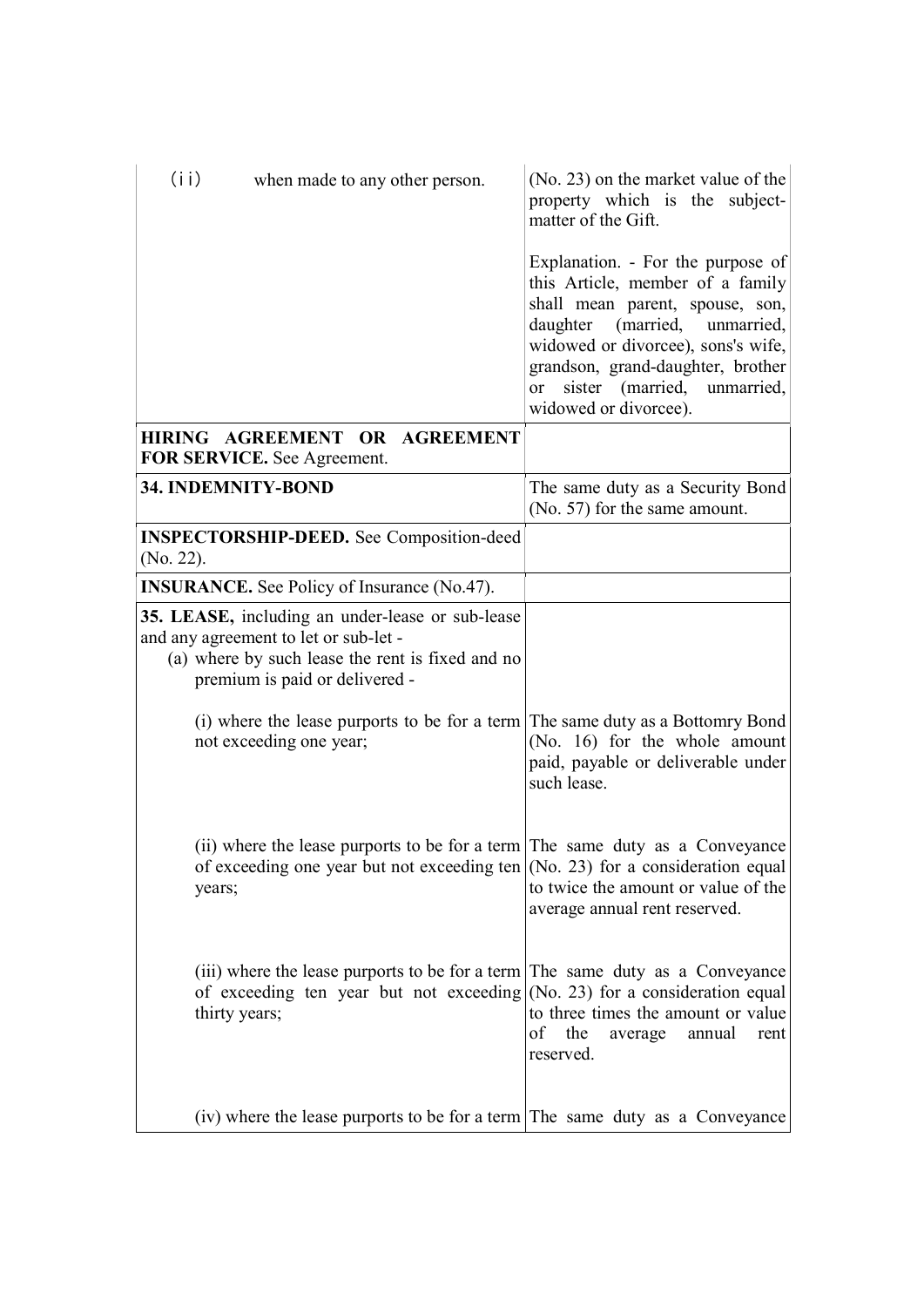| exceeding thirty years and for any term $(No. 23)$ on the market value of the<br>renewed.                                                                                                                                                                  | property which is the subject-<br>matter of the lease.                                                                                                                                                                                                                           |
|------------------------------------------------------------------------------------------------------------------------------------------------------------------------------------------------------------------------------------------------------------|----------------------------------------------------------------------------------------------------------------------------------------------------------------------------------------------------------------------------------------------------------------------------------|
| (b) where such lease is granted for a fine or<br>premium, or for money advanced, or for<br>security charges advanced, and where no<br>rent is reserved -                                                                                                   |                                                                                                                                                                                                                                                                                  |
| (i) where the lease purports to be for a term The same duty as a Conveyance<br>not exceeding thirty years;                                                                                                                                                 | (No. 23) for a consideration equal<br>to the amount or the value of such<br>fine<br>or premium or money<br>advanced, or security charges<br>advanced, as set forth in the lease.                                                                                                 |
| (ii) where the lease purports to be for a term The same duty as a Conveyance<br>exceeding thirty years and for any term $(No. 23)$ on the market value of the<br>renewed or in perpetuity or where no term is property which is the subject-<br>mentioned. | matter of the lease.                                                                                                                                                                                                                                                             |
| (c) where such lease is granted for a fine or<br>premium, or for money advanced, or for<br>development charges advanced, or for<br>security charges advanced, in addition to<br>rent reserved -                                                            |                                                                                                                                                                                                                                                                                  |
| (i) where the lease purports to be for a term The same duty as a Conveyance<br>not exceeding thirty years;                                                                                                                                                 | (No. 23) for a consideration equal<br>to the amount or value of such fine<br>or premium or advanced as set<br>forth in such lease, in addition to<br>the duty which would have been<br>payable on such lease, if no fine or<br>premium or advance had been paid<br>or delivered. |
| (ii) where the lease purports to be for a term The stamp duty as Conveyance<br>exceeding thirty years and for any term<br>renewed or in perpetuity or where no term is<br>mentioned.                                                                       | (No. 23) on the market value of the<br>property which is the subject-<br>matter of the lease or an aggregate<br>of stamp duties as a Conveyance                                                                                                                                  |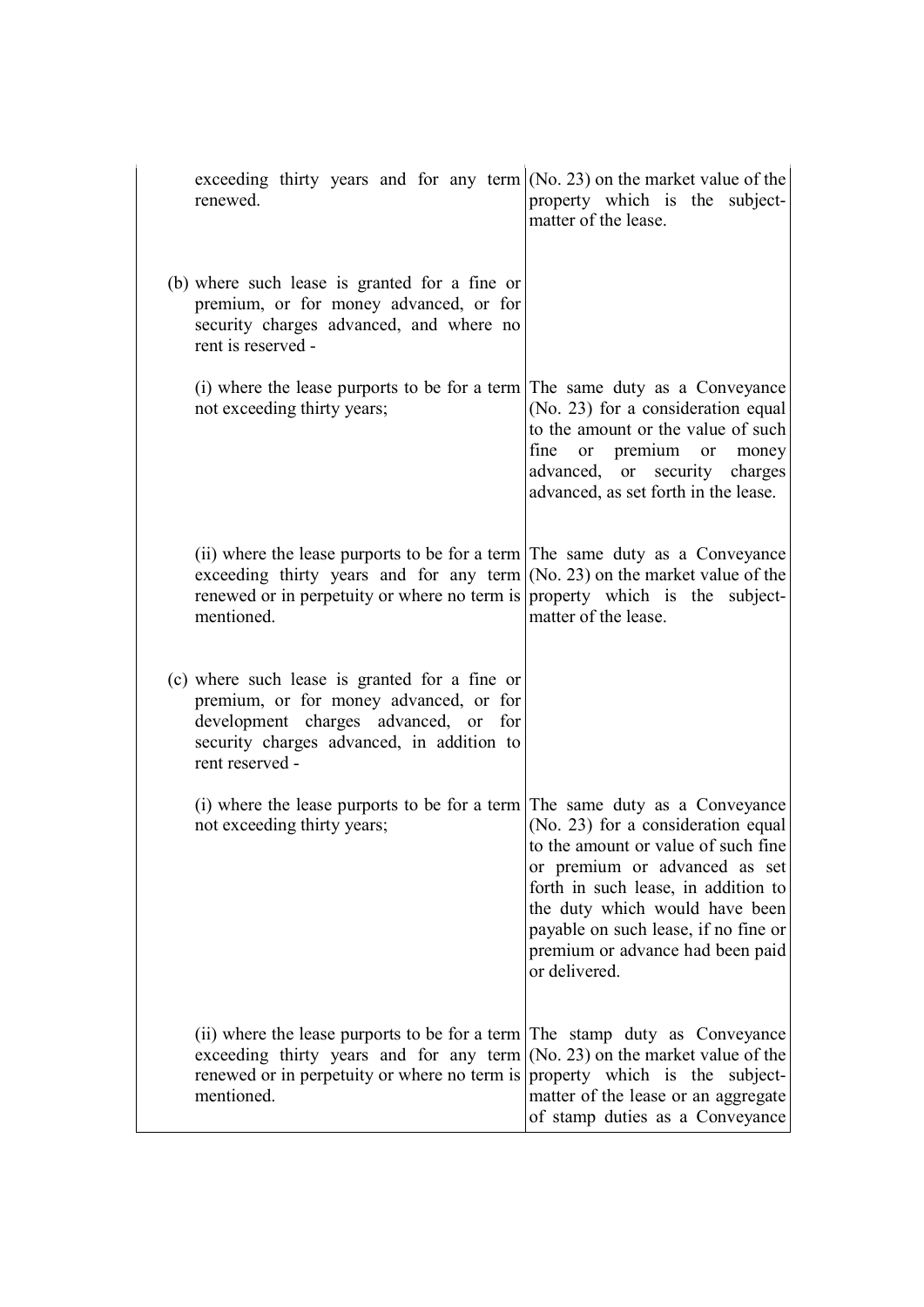|                                                                                                                                                                                                                                                                                                                                                                                                                                                                                                                                                                                                                                                 | $(No. 23)$ on rent (three times of the<br>average annual rent) and premium<br>or money advanced or security<br>charges advanced, whichever is<br>higher: |
|-------------------------------------------------------------------------------------------------------------------------------------------------------------------------------------------------------------------------------------------------------------------------------------------------------------------------------------------------------------------------------------------------------------------------------------------------------------------------------------------------------------------------------------------------------------------------------------------------------------------------------------------------|----------------------------------------------------------------------------------------------------------------------------------------------------------|
| Exemptions:<br>(a) Lease, executed in the case of a cultivator executed, the duty on such lease<br>and for the purposes of cultivation shall not exceed rupees ten.<br>(including a lease of trees for the production<br>of food or drink), without the payment or<br>delivery of any fine or premium, when a<br>definite term is expressed and such term<br>does not exceed one year, or when the<br>average annual rent reserved does not<br>exceed one hundred rupees.<br>In this exemption, a lease for the purposes of<br>cultivation shall include a lease of lands for<br>cultivation together with a homestead or<br>tank.<br>$(b)$ --- | Provided that in any case, when an<br>agreement for a lease is stamped or<br>a lease in pursuance of such<br>agreement is<br>subsequently                |
| Explanation I. - When a lease undertakes to pay any<br>recurring charge, such as Government revenue, the<br>landlord's share of cesses or the owner's share of<br>municipal rates or taxes which is by lae recoverable<br>from the lessor, the amount so agreed to be paid by<br>the lessee shall be deemed to be part of the rent.                                                                                                                                                                                                                                                                                                             |                                                                                                                                                          |
| Explanation II. - The expressions "the lease<br>purports to be for a term" and "for any term<br>renewed" referred to in terms of $(a)(iv)$ or $b(ii)$ or<br>c(ii) shall include not only the period stated in the<br>lease document but shall also be deemed to be the<br>sum of such stated period and all previous or<br>subsequent periods immediately preceding<br><b>or</b><br>succeeding the stated period respectively without<br>any break for which the lessee and the lessor<br>remained the same.                                                                                                                                    |                                                                                                                                                          |
| Explanation III. - The stamp-duty chargeable on<br>market value of the lease for a term exceeding thirty<br>and for any term renewed, shall be the<br>years,                                                                                                                                                                                                                                                                                                                                                                                                                                                                                    |                                                                                                                                                          |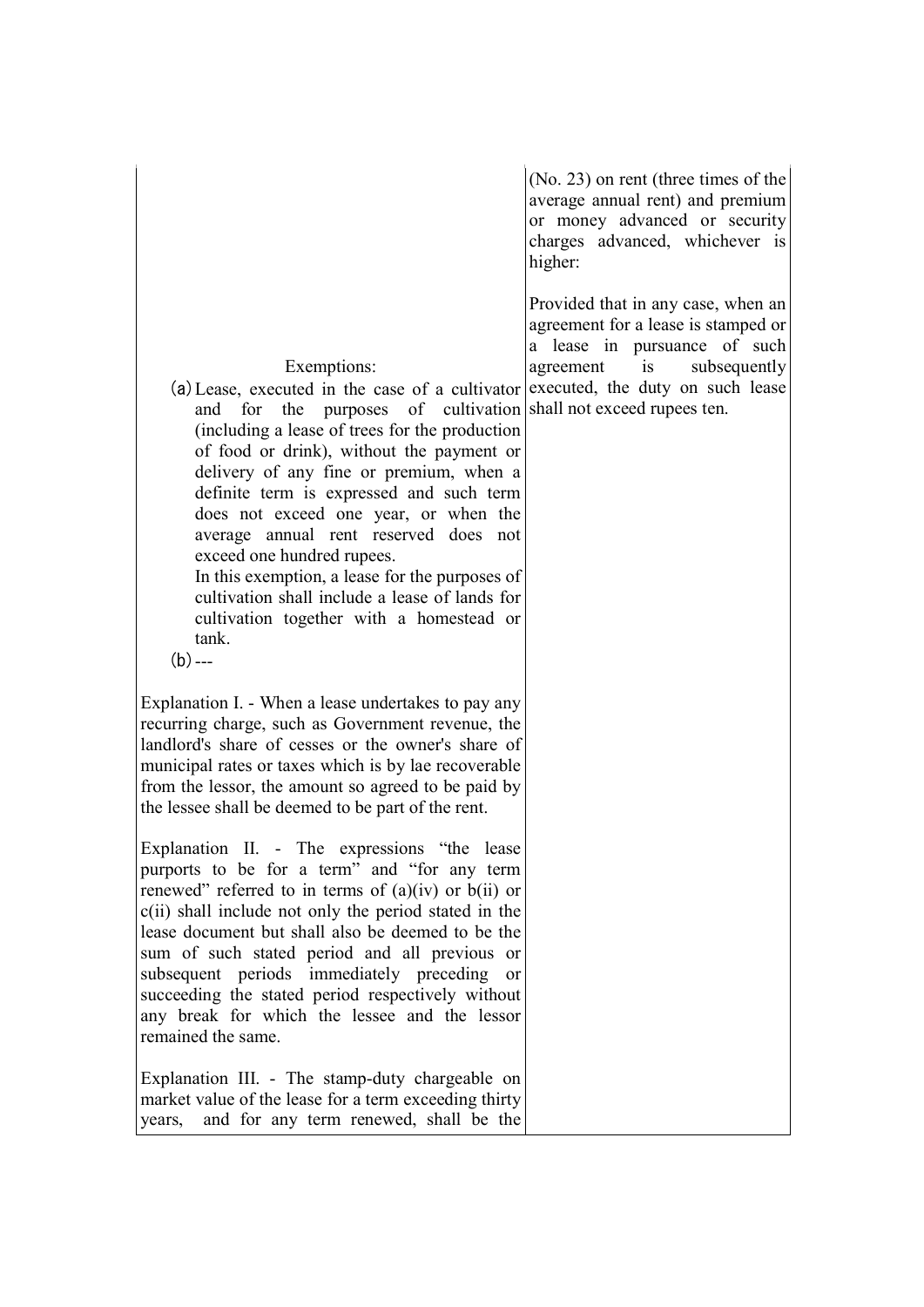| amount of stamp-duty less stamp-duty already paid<br>for all previous period immediately preceding the<br>stated period without a break for which the lessee<br>and lessor remained the same.                                                               |                       |
|-------------------------------------------------------------------------------------------------------------------------------------------------------------------------------------------------------------------------------------------------------------|-----------------------|
| Explanation IV. - The expression "or for security<br>charges advanced" referred to in items (b) and (c) of<br>article 35, shall mean non-refundable security<br>charges or deposits only.                                                                   |                       |
| 36. LETTER OF ALLOTMENT OF SHARES in Sixty paise.<br>any company or proposed company, or in respect of<br>any loan to be raised by any company or proposed<br>company.                                                                                      |                       |
| See also Certificate or other Document (No.19)                                                                                                                                                                                                              |                       |
| 37. LETTER OF CREDIT, that is to say, any One rupee.<br>instrument by which one person authorizes another<br>to give credit to the person in whose favour it is<br>drawn.                                                                                   |                       |
| LETTER OF GUARANTEE. See Agreement<br>$(No.5)$ .                                                                                                                                                                                                            |                       |
| <b>38. LETTER OF LICENCE,</b> that is to say, any Rupees fifty.<br>agreement between a debtor and his creditors that<br>the latter shall, for a specified time, suspend their<br>claims and allow the debtor to carry on business at<br>his own discretion. |                       |
| See Composition-deed (No. 22)                                                                                                                                                                                                                               |                       |
| 39. MEMORANDUM OF ASSOCIATION OF A<br><b>COMPANY -</b>                                                                                                                                                                                                      |                       |
| $(a)$ if accompanied by articles of association Rupees Sixty.<br>under section 26 of the Companies Act,<br>1956 (1 of 1956);                                                                                                                                |                       |
| (b) if not so accompanied -                                                                                                                                                                                                                                 |                       |
| (i) where the nominal share capital does not Rupees two hundred.<br>exceed one lakh of rupees;                                                                                                                                                              |                       |
| (ii) where the nominal share capital exceeds<br>one lakh of rupees;                                                                                                                                                                                         | Rupees three hundred. |
| Exemption:                                                                                                                                                                                                                                                  |                       |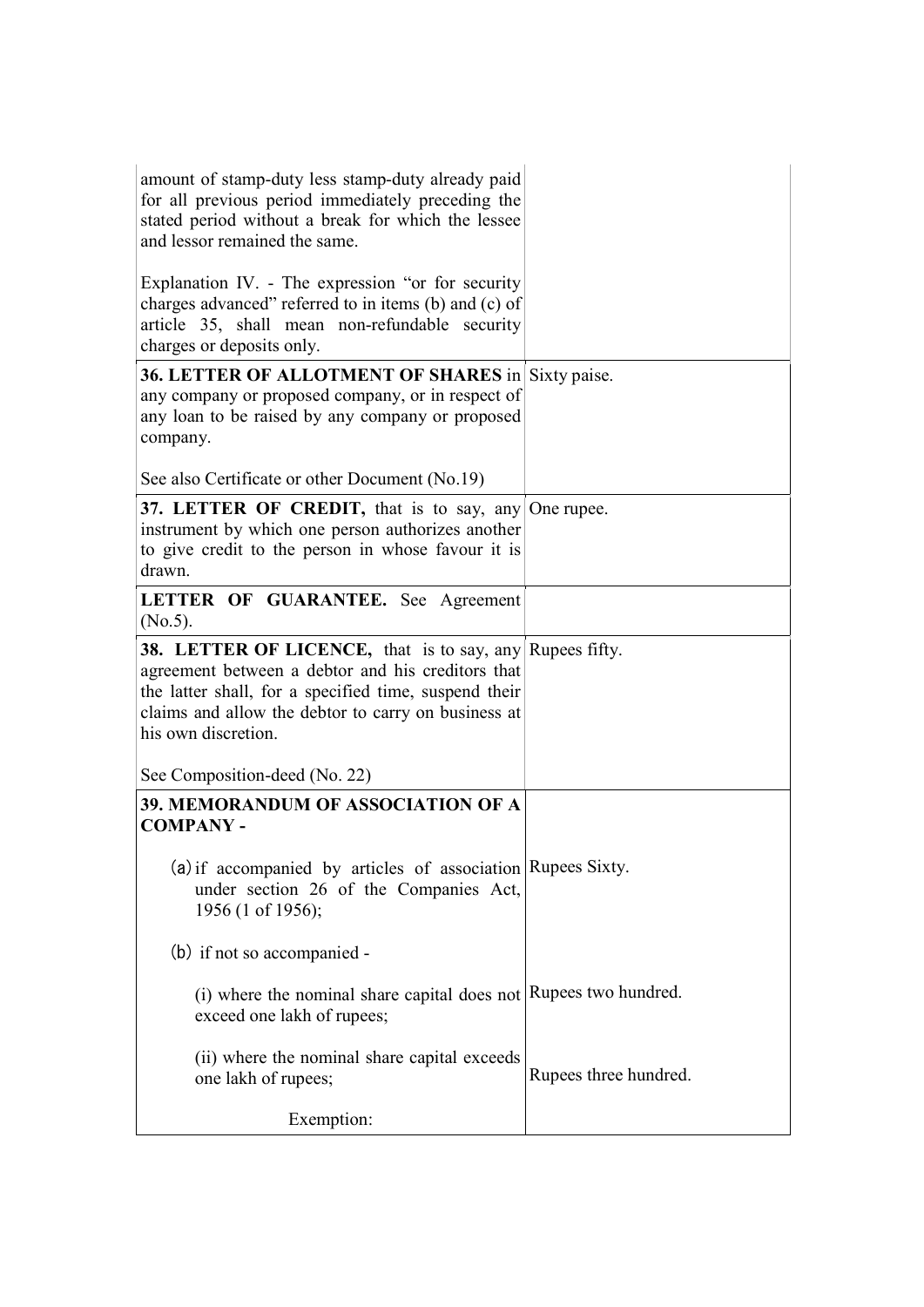| Companies Act, 1956 (6 of 1956).                                                                                                                                                                                                                                                                                                                                                                                                                   |                                                                                                              |
|----------------------------------------------------------------------------------------------------------------------------------------------------------------------------------------------------------------------------------------------------------------------------------------------------------------------------------------------------------------------------------------------------------------------------------------------------|--------------------------------------------------------------------------------------------------------------|
| 40. MORTGAGE-DEED, not being an<br>Agreement relating to Deposit<br>of Title-deeds, Pawn or Pledge<br>(No.6), Bottomry Bond (No.16),<br>Mortgage of a Crop (No.41),<br>Respondentia Bond (No.56), or<br>Security Bond (No. 57) -<br>(a) when possession of the property or any part The same duty as a Conveyance<br>of the property comprised in such deed is<br>given by the mortgagor or agreed to be to amount secured by such deed.<br>given; | $(No.23)$ for a consideration equal<br>Rupees ten for every Rs.500 or<br>part thereof for the amount secured |
| (b) when possession is not given or agreed to be<br>given as aforesaid;                                                                                                                                                                                                                                                                                                                                                                            | by such deed, subject to the<br>maximum of Rs.100000.                                                        |
| Explanation. - A mortgagor who gives to the<br>mortgagee a power-of-attorney to collect rents or a<br>lease of the property mortgaged or part thereof, is<br>deemed to give possession within the meaning of<br>this Article.                                                                                                                                                                                                                      |                                                                                                              |
| (c) when a collateral or auxiliary or additional Rupee one and fifty paise.<br>or substituted security, or by way of further<br>assurance for the above mentioned purpose<br>where the principal or primary security is<br>duly stamped -                                                                                                                                                                                                          |                                                                                                              |
| for every sum secured not exceeding Rs. 1,000;                                                                                                                                                                                                                                                                                                                                                                                                     |                                                                                                              |
| and for every Rs. 1,000 or part thereof secured in<br>excess of Rs.1,000.                                                                                                                                                                                                                                                                                                                                                                          |                                                                                                              |
| Exemptions:<br>(1) Instruments, executed by persons taking<br>advances under the Lands Improvement<br>Loans Act, 1883 (XIX of 1883), or the<br>Agriculturists' Loan Act, 1884 (12 of 1884)<br>or by their sureties as security for the                                                                                                                                                                                                             |                                                                                                              |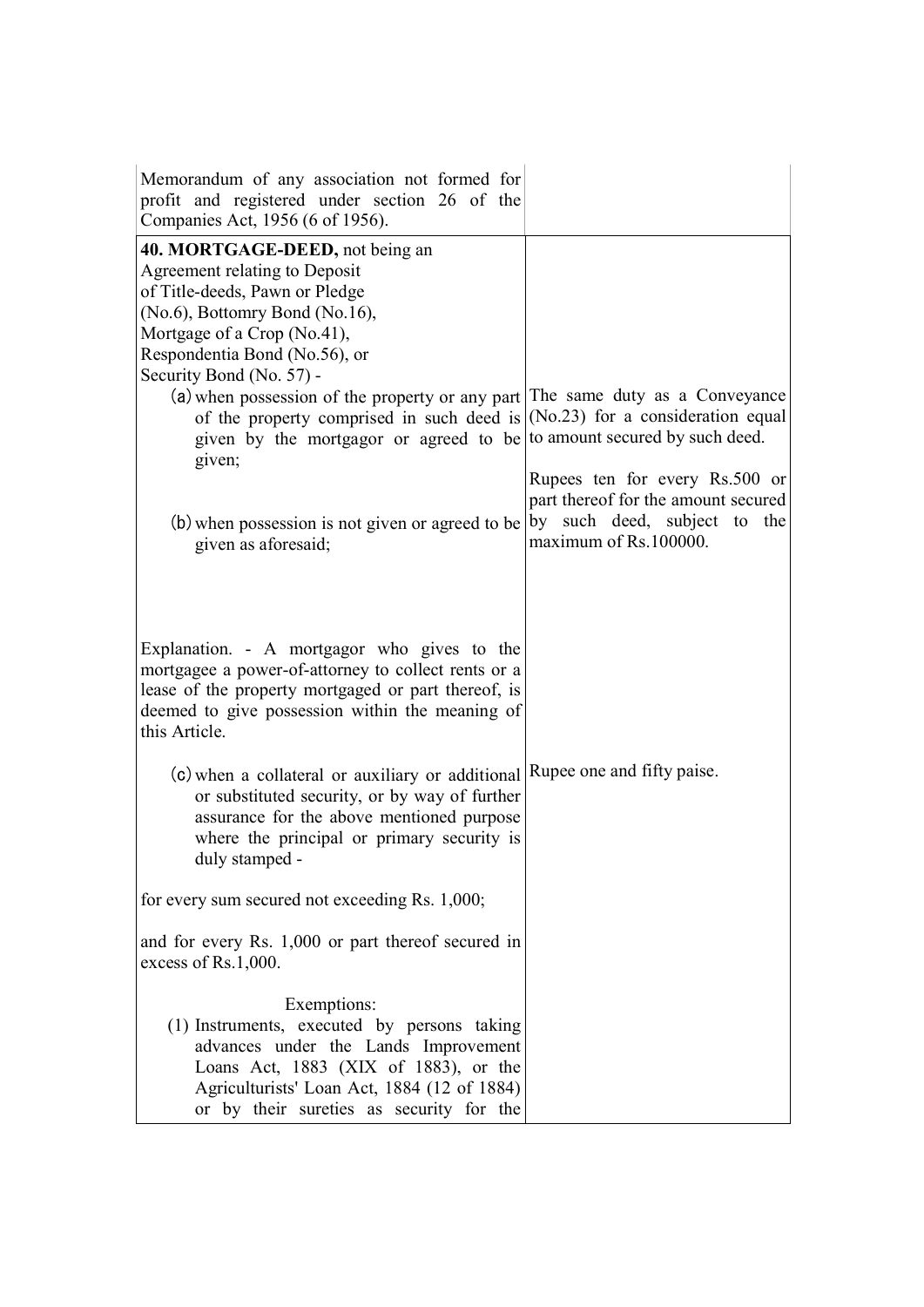| repayment of such advances.<br>(2) Letter of hypothecation accompanying a bill<br>of exchange.                                                                                                                                                                                                                     |  |
|--------------------------------------------------------------------------------------------------------------------------------------------------------------------------------------------------------------------------------------------------------------------------------------------------------------------|--|
| 41. MORTGAGE OF A CROP, including any<br>instrument evidencing an agreement to secure the<br>repayment of a loan made upon any mortgage of a<br>crop, whether the crop is or is not in existence at the<br>time of the mortgage -                                                                                  |  |
| (a) when the loan is repayable not more than<br>three months from the date of the instrument                                                                                                                                                                                                                       |  |
| for every sum secured not exceeding Twenty paise.<br>Rs.200;                                                                                                                                                                                                                                                       |  |
| and for every Rs.200 or part thereof secured Twenty paise.<br>in excess of Rs.200;                                                                                                                                                                                                                                 |  |
| (b) when the loan is repayable more than three<br>months but not more than eighteen months<br>from the date of the instrument -                                                                                                                                                                                    |  |
| for every sum secured not exceeding Forty paise.<br>Rs.100;                                                                                                                                                                                                                                                        |  |
| and for every Rs.100 or part thereof secured Forty paise.<br>in excess of Rs.100;                                                                                                                                                                                                                                  |  |
| 42. NOTARIAL ACT, that is to say, any Rupees ten.<br>endorsement,<br>note,<br>attestation,<br>instrument,<br>certificate or entry not being a Protest (No. 50)<br>made or signed by a Notary Public in the execution<br>of the duties of his office, or by any other person<br>lawfully acting as a Notary Public. |  |
| See also Protest of Bill or Note (No. 50).                                                                                                                                                                                                                                                                         |  |
| 43. NOTE OF MEMORANDUM sent by a Broker<br>or Agent to his principal intimating the purchase or<br>sale on account of such principal                                                                                                                                                                               |  |
| (a) of any goods or commodities, excluding Fifty paise for every Rs.5000 or<br>currency and interest rate relating to forward part thereof.<br>contract, exceeding in value twenty rupees;                                                                                                                         |  |
| (aa) of any goods or commodities, excluding Ten paise for every Rs.5000 or                                                                                                                                                                                                                                         |  |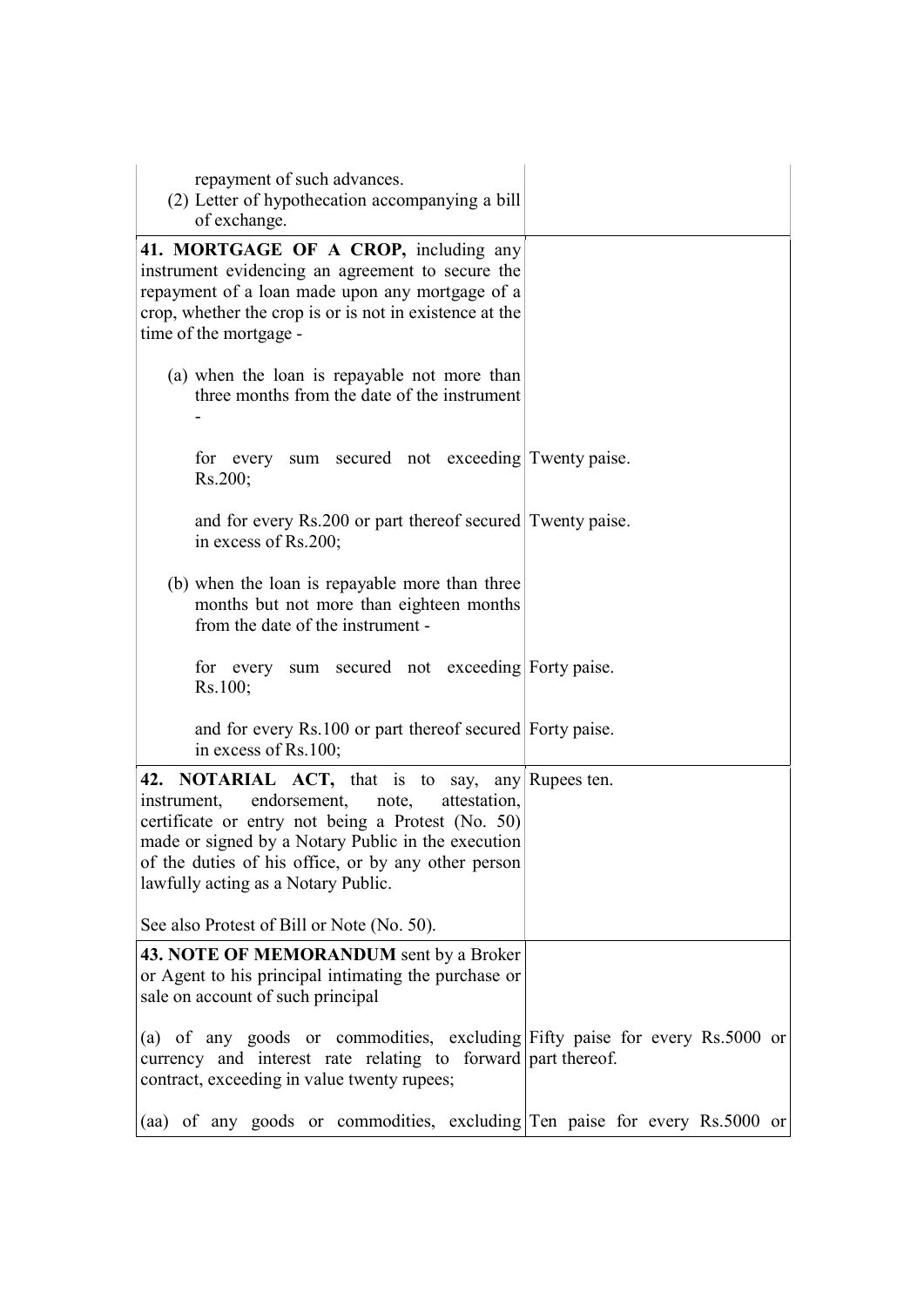| currency and interest rate relating to forward part thereof.<br>contract, exceeding in value twenty rupees but not<br>delivered;                                                                                                                                                |                                                                                                                              |
|---------------------------------------------------------------------------------------------------------------------------------------------------------------------------------------------------------------------------------------------------------------------------------|------------------------------------------------------------------------------------------------------------------------------|
| (ab) of any goods or commodities, excluding Ten paise for every Rs.5000 or<br>currency and interest rate relating to forward part thereof.<br>contract, relating to future and options trading;                                                                                 |                                                                                                                              |
| (ac) of any goods or commodities, excluding Ten paise for every Rs.5000 or<br>currency and interest rate relating to forward part thereof.<br>contract, relating to forward contract<br>of<br>commodities traded through and association or<br>otherwise;                       |                                                                                                                              |
| (ad) of currency and interest rate relating to forward One paise for every Rs.5000 or<br>contract, including futures and premium on options part thereof.<br>contract and also including all exercise and assigned<br>contracts, traded through an association or<br>otherwise; |                                                                                                                              |
| (b) of any stock or marketable security exceeding in<br>value twenty rupees but not being a Government<br>security;                                                                                                                                                             |                                                                                                                              |
| (iv) in case of delivery                                                                                                                                                                                                                                                        | Fifty paise for every Rs.5000 or<br>part thereof.                                                                            |
| (v) in case of non-delivery                                                                                                                                                                                                                                                     | Ten paise for every Rs.5000 or<br>part thereof.                                                                              |
| (vi) if relating to future and options trading                                                                                                                                                                                                                                  | Ten paise for every Rs.5000 or<br>part thereof.                                                                              |
| (vii) if relating to forward contract,<br>including futures and premium on options Ten paise for every Rs.5000 or<br>contract and also including all exercise and part thereof.<br>assigned contracts, traded through<br>an<br>association or otherwise                         |                                                                                                                              |
| (bb) of debt security including bond                                                                                                                                                                                                                                            | Fifty paise for every Rs.1,00,000                                                                                            |
| (c) of a Government security.                                                                                                                                                                                                                                                   | or part thereof.                                                                                                             |
|                                                                                                                                                                                                                                                                                 | Subject to maximum of rupees<br>fifty, fifty paise for<br>every<br>Rs.10000 or part thereof of the<br>value of the security. |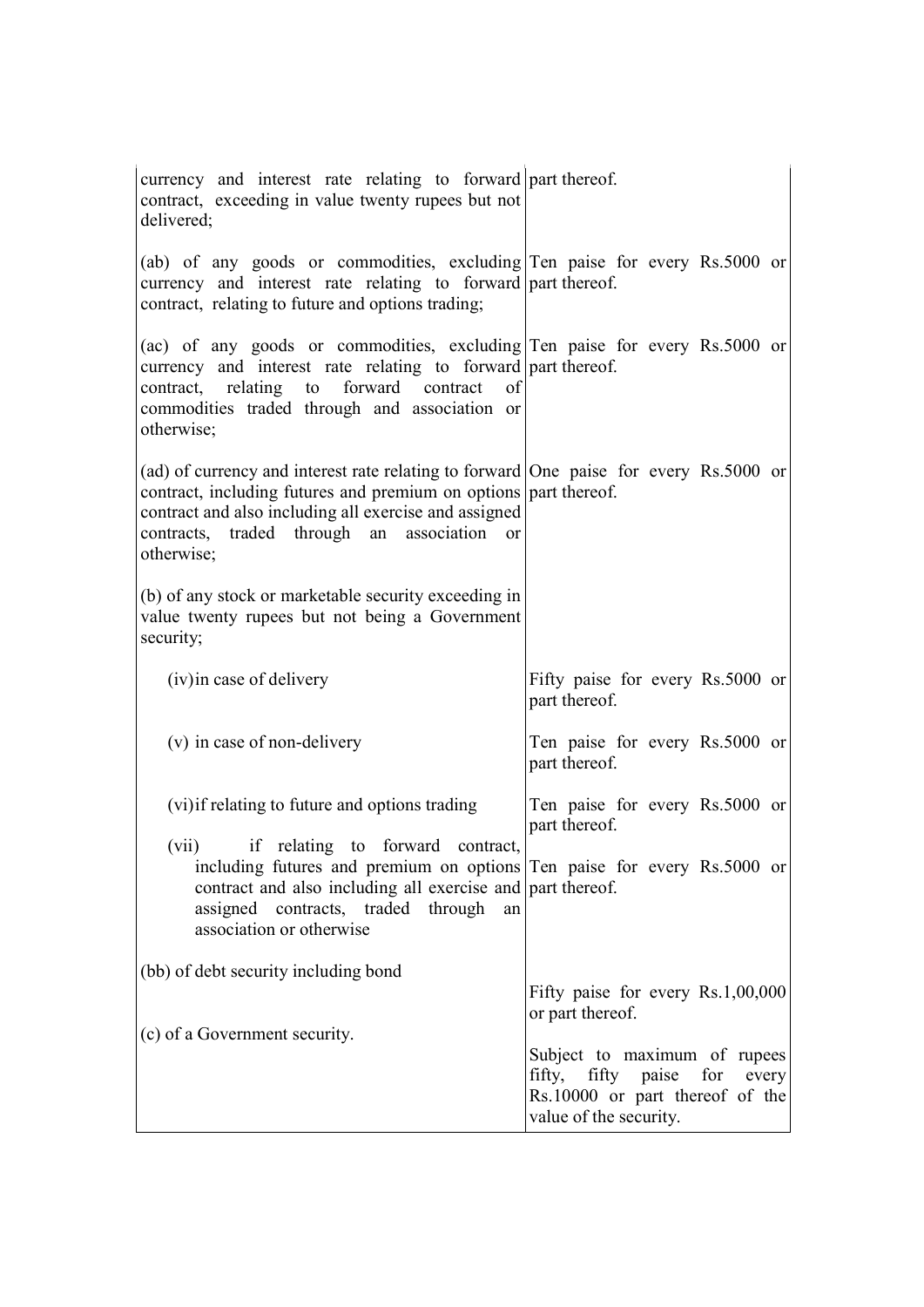| <b>43A. NOTE OR RECORD OF TRANSACTION</b><br>[Electronics or otherwise] effected by a broker or<br>agent on self account (proprietary trade) through a<br>stock exchange or the association or otherwise-                                                                                                         |                                                   |
|-------------------------------------------------------------------------------------------------------------------------------------------------------------------------------------------------------------------------------------------------------------------------------------------------------------------|---------------------------------------------------|
| (a) if relating to purchase or sale of any goods or Fifty paise for every Rs.5000 or<br>commodities, excluding currency and interest rate part thereof.<br>relating to forward contract, exceeding in value<br>twenty rupees;                                                                                     |                                                   |
| (aa) if relating to purchase or sale of any goods or Five paise for every Rs.5000 or<br>commodities, excluding currency and interest rate part thereof.<br>relating to forward contract, exceeding in value<br>twenty rupees but not delivered;                                                                   |                                                   |
| (ab) if relating to purchase or sale of any goods or Five paise for every Rs.5000 or<br>commodities, excluding currency and interest rate part thereof.<br>relating to forward contract, relating to future and<br>options trading;                                                                               |                                                   |
| (ac) if relating to purchase or sale of any goods or Five paise for every Rs.5000 or<br>commodities, excluding currency and interest rate part thereof.<br>relating to forward contract, relating to forward<br>contract of commodities traded through and<br>association or otherwise;                           |                                                   |
| (ad) if relating to purchase or sale of currency and One paise for every $Rs.5000$ or<br>interest rate relating to forward contract, including part thereof.<br>futures and premium on options contract and also<br>including all exercise and assigned contracts, traded<br>through an association or otherwise; |                                                   |
| (b) of any stock or marketable security exceeding in<br>value twenty rupees but not being a Government<br>security;                                                                                                                                                                                               |                                                   |
| (viii)<br>in case of delivery                                                                                                                                                                                                                                                                                     | Fifty paise for every Rs.5000 or<br>part thereof. |
| (ix) in case of non-delivery                                                                                                                                                                                                                                                                                      | Five paise for every Rs.5000 or<br>part thereof.  |
| (x) if relating to future and options trading                                                                                                                                                                                                                                                                     | Five paise for every Rs.5000 or<br>part thereof.  |
| (xi) if relating to forward contract, including<br>futures and premium on options contract and Five paise for every Rs.5000 or                                                                                                                                                                                    |                                                   |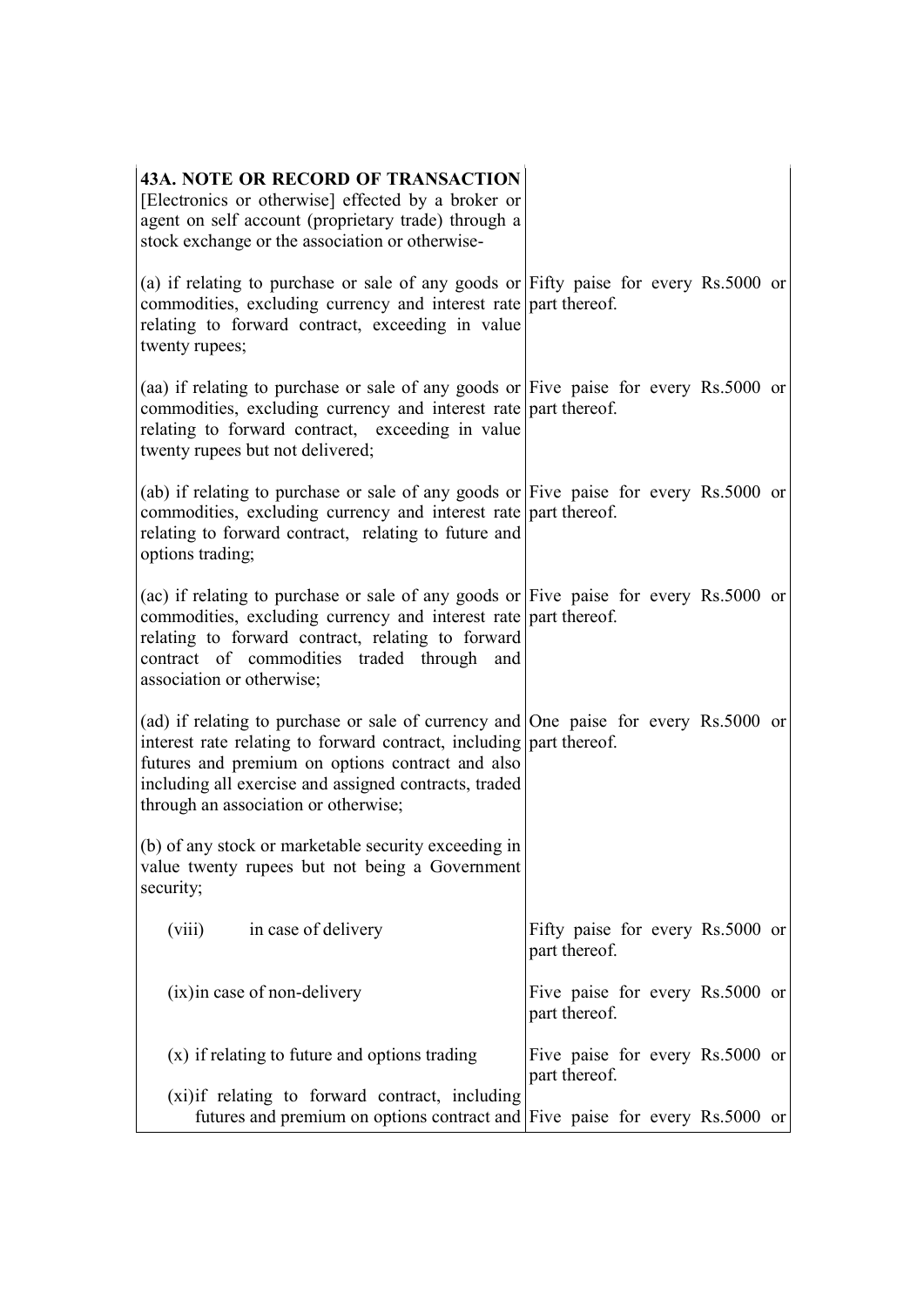| also including all exercise and assigned part thereof.<br>contracts, traded through an association or<br>otherwise                                                                                                                                                                                                                      |                                                                                                                                 |
|-----------------------------------------------------------------------------------------------------------------------------------------------------------------------------------------------------------------------------------------------------------------------------------------------------------------------------------------|---------------------------------------------------------------------------------------------------------------------------------|
| (bb) of debt security including bond                                                                                                                                                                                                                                                                                                    | Fifty paise for every Rs.1,00,000<br>or part thereof.                                                                           |
| (c) of a Government security.                                                                                                                                                                                                                                                                                                           | Subject to maximum of rupees<br>for<br>fifty, fifty paise<br>every<br>Rs.10000 or part thereof of the<br>value of the security. |
| 44. NOTE OF PROTEST BY THE MASTER Rupees ten.<br><b>OF A SHIP</b> – See also Protest by the Master of a<br>Ship (No. 51).                                                                                                                                                                                                               |                                                                                                                                 |
| <b>45. PARTITION</b> - Instrument of [as defined by One half of one per centum of the<br>section $2(15)$ ].                                                                                                                                                                                                                             | market value of the separated share<br>or shares of the property.                                                               |
|                                                                                                                                                                                                                                                                                                                                         | $N.B. -$                                                                                                                        |
| <b>46. PARTNERSHIP -</b><br>A. Instrument of -                                                                                                                                                                                                                                                                                          |                                                                                                                                 |
| (a) where the capital of the partnership does not Rupees twenty.<br>exceed Rs.500;                                                                                                                                                                                                                                                      |                                                                                                                                 |
| (b) where the capital of the partnership exceeds Rupees fifty.<br>Rs.500 but does not exceed Rs.10,000;                                                                                                                                                                                                                                 |                                                                                                                                 |
| (c) where the capital of the partnership exceeds<br>Rs.10,000 but does not exceed Rs.50,000;                                                                                                                                                                                                                                            | Rupees one hundred.                                                                                                             |
| (d) where the capital of the partnership exceeds<br>Rs.50,000.                                                                                                                                                                                                                                                                          | Rupees one hundred and fifty.                                                                                                   |
| B. Dissolution of -                                                                                                                                                                                                                                                                                                                     | Rupees twenty-five.                                                                                                             |
| Explanation. - Any instrument, whereby two or<br>more partnership firms or partners of such firms<br>jointly or severally enter into an agreement for<br>carrying on business or profession jointly, by way<br>of amalgamation or otherwise, shall be deemed to<br>be an instrument of partnership for the purposes of<br>this Article. |                                                                                                                                 |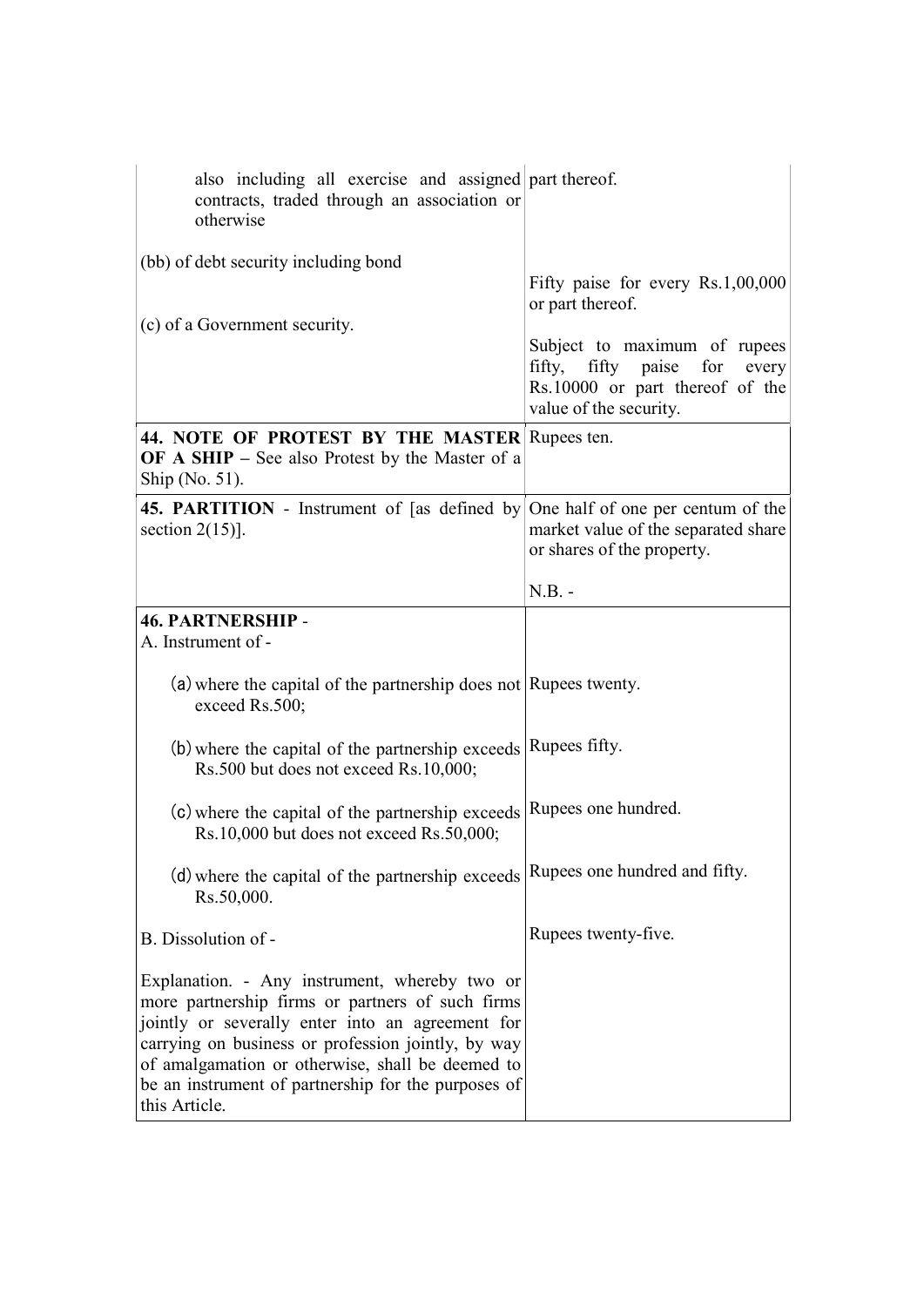| <b>47. POLICY OF INSURANCE -</b><br>A. Sea Insurance (See section 7) -                                                                                                                              | If drawn singly | If drawn in<br>duplicate for<br>each part |
|-----------------------------------------------------------------------------------------------------------------------------------------------------------------------------------------------------|-----------------|-------------------------------------------|
| (1) for or upon any voyage -                                                                                                                                                                        |                 |                                           |
| (i) where the premium or consideration does<br>not exceed the rate of one-eighth per centum<br>of the amount insured by the policy;                                                                 | Five paise.     | Five paise.                               |
| (ii) in any other case, in respect of every full<br>sum of one thousand five hundred rupees<br>and also any fractional part of one thousand<br>five hundred rupees insured by the policy;           | Five paise.     | Five paise.                               |
| $(2)$ for time -                                                                                                                                                                                    |                 |                                           |
| (iii) in respect of every full sum of one<br>thousand rupees and also any fractional part<br>of one thousand rupees insured by the policy                                                           |                 |                                           |
| where the insurance shall be made for any time not<br>exceeding six months;                                                                                                                         |                 |                                           |
| where the insurance shall be made<br>for any time exceeding six months<br>and not exceeding twelve months.                                                                                          | Ten paise.      | Ten paise.                                |
|                                                                                                                                                                                                     | Ten paise.      | Ten paise.                                |
| B. Fire-Insurance and other classes of insurance, not<br>elsewhere included in this Article, covering goods,<br>merchandise, personal effects, crops and other<br>property against loss or damage - |                 |                                           |
| (1) in respect of an original policy -                                                                                                                                                              |                 |                                           |
| (i) when the sum insured does not exceed<br>Rs. 5,000;                                                                                                                                              |                 |                                           |
| (ii) in any other case;                                                                                                                                                                             |                 |                                           |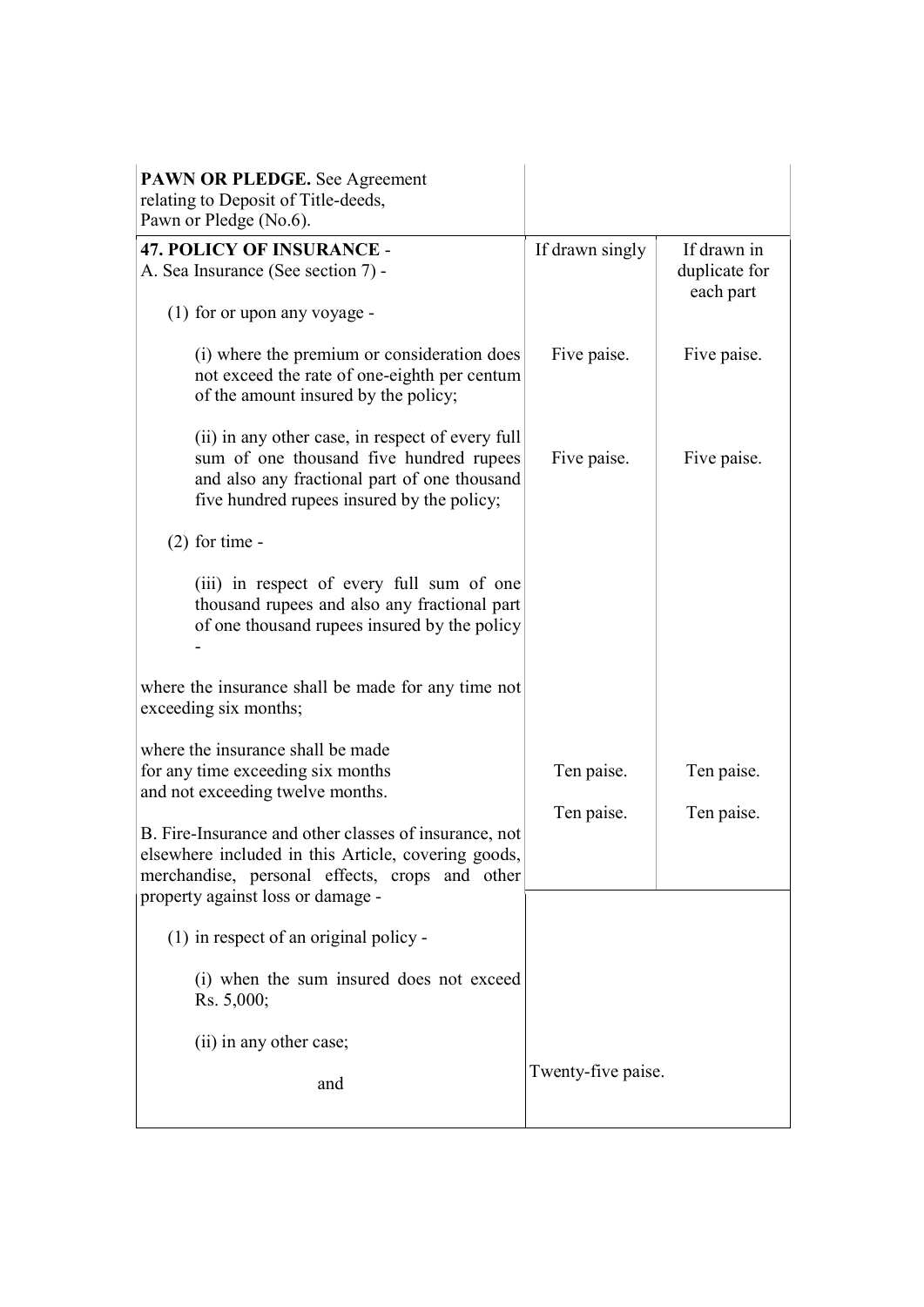| $(2)$ in respect of each receipt for any payment of Fifty paise.<br>a premium on any renewal of an original<br>policy.                                                                                                                                                                                                                                                                                                                                                                                                                                                                                                                       |                                                                                                                                                                                                                                                                                                                         |                                                                                                         |
|----------------------------------------------------------------------------------------------------------------------------------------------------------------------------------------------------------------------------------------------------------------------------------------------------------------------------------------------------------------------------------------------------------------------------------------------------------------------------------------------------------------------------------------------------------------------------------------------------------------------------------------------|-------------------------------------------------------------------------------------------------------------------------------------------------------------------------------------------------------------------------------------------------------------------------------------------------------------------------|---------------------------------------------------------------------------------------------------------|
| C. Accident And Sickness Insurance -<br>(a) against railway accident, valid for a single<br>journey only.                                                                                                                                                                                                                                                                                                                                                                                                                                                                                                                                    | chargeable under No. 53.                                                                                                                                                                                                                                                                                                | One-half of the duty payable in<br>respect of the original policy in<br>addition to the amount, if any, |
| When issued to a passenger travelling by the Five paise.<br>intermediate or the third class in any railway.                                                                                                                                                                                                                                                                                                                                                                                                                                                                                                                                  |                                                                                                                                                                                                                                                                                                                         |                                                                                                         |
| (b) in any other case - for the maximum amount<br>which may become payable in the case of<br>any single accident or sickness where such<br>amount does not exceed Rs.1000 and also<br>where such amount exceeds Rs.1,000, for<br>every Rs.1,000 or part thereof.<br>CC. Insurance by way of Indemnity against liability<br>to pay damages on account of accident to workmen<br>employed by or under the insurer or against liability<br>to pay compensation under the Workmen's<br>Compensation Act, 1923 (8 of 1923), for every Rs. Five paise.<br>100 or part thereof payable as premium.<br>D. Life Insurance or Group Insurance or other | Ten paise: Provided that in case of<br>a policy of insurance against death<br>by accident when the annual<br>premium payable does not exceed<br>Rs.2.50 per Rs.1000 the duty on<br>such instrument shall be five paise<br>for every Rs.1000 or part thereof<br>the maximum amount which may<br>become payable under it. |                                                                                                         |
| insurance not specifically provided for, except such<br>a Re-Insurance, as is described in Division E of this<br>Article -                                                                                                                                                                                                                                                                                                                                                                                                                                                                                                                   |                                                                                                                                                                                                                                                                                                                         |                                                                                                         |
| (i)<br>for every sum insured not exceeding<br>Rs.250;<br>(i)<br>for every sum insured exceeding Rs.                                                                                                                                                                                                                                                                                                                                                                                                                                                                                                                                          | If drawn singly                                                                                                                                                                                                                                                                                                         | If drawn in<br>duplicate for<br>each part                                                               |
| 250 but not exceeding Rs.500;<br>(iii) every sum insured exceeding Rs.500<br>but not exceeding Rs. 1,000 and also for                                                                                                                                                                                                                                                                                                                                                                                                                                                                                                                        | Ten paise.<br>Ten paise.                                                                                                                                                                                                                                                                                                | Five paise.                                                                                             |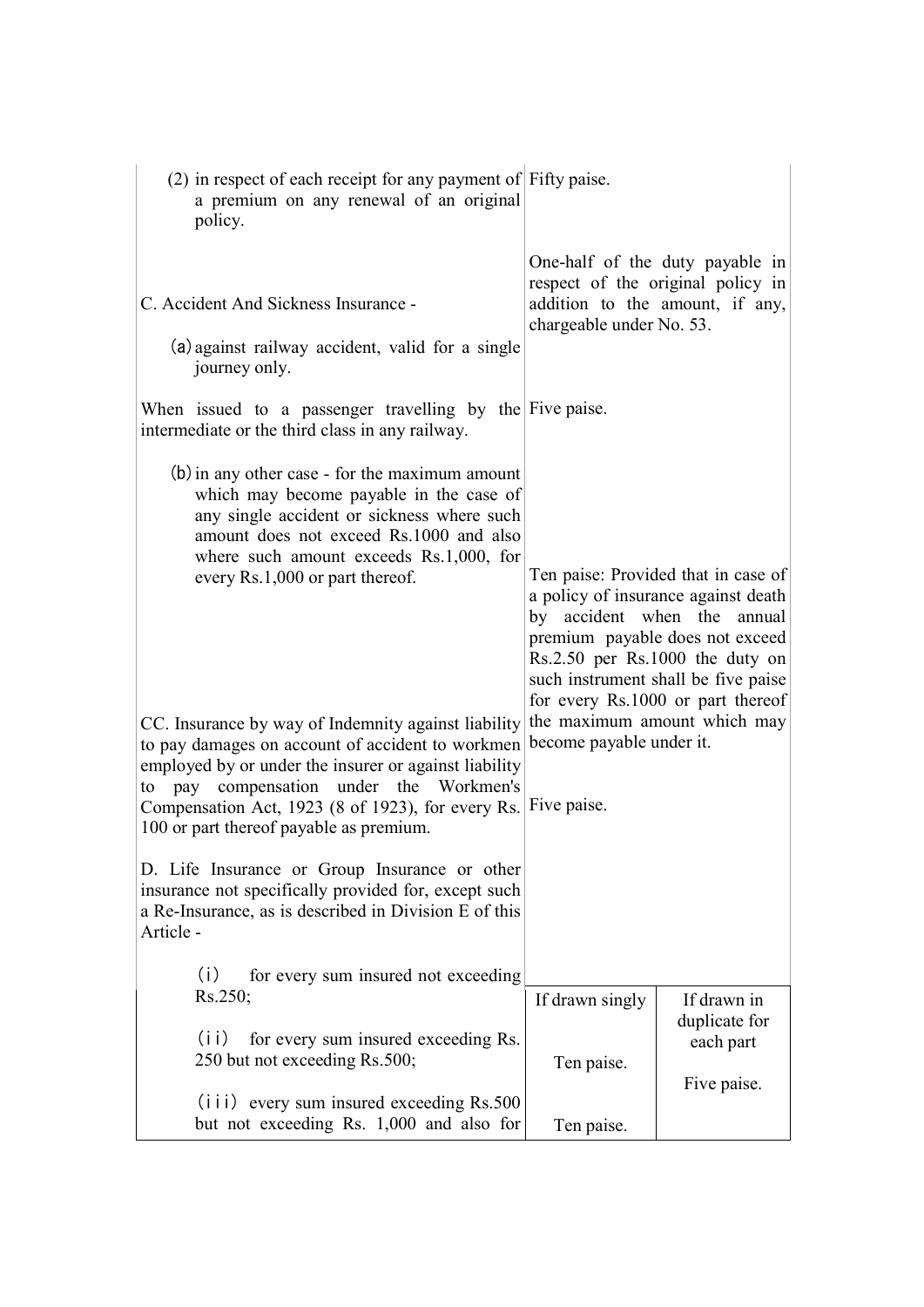| every Rs. 1,000 or part thereof in excess of<br>Rs. 1,000.                                                                                                                                                                                                                                                                                                        |                            | Five paise.                                                                                                                                                                                                                    |
|-------------------------------------------------------------------------------------------------------------------------------------------------------------------------------------------------------------------------------------------------------------------------------------------------------------------------------------------------------------------|----------------------------|--------------------------------------------------------------------------------------------------------------------------------------------------------------------------------------------------------------------------------|
| Exemption:<br>Policies of life insurance granted by the Director-<br>General of Post Offices in accordance with rules for<br>Postal Life Insurance issued under the authority of                                                                                                                                                                                  | Twenty paise.              | Ten paise.                                                                                                                                                                                                                     |
| the Central Government.<br>E. Re-Insurance by an Insurance Company, which<br>has granted a Policy of the nature specified in<br>Division A or Division B of this Article, with<br>another company by way of indemnity or guarantee                                                                                                                                | exceeds<br>the<br>insured. | N.B. - If a policy of group<br>insurance is renewed or otherwise<br>modified whereby the sum insured<br>sum previously<br>insured on which stamp duty has<br>been paid, the proper stamp must<br>be borne on the excess sum so |
| against the payment on the original insurance of a<br>certain part of the sum insured thereby.                                                                                                                                                                                                                                                                    | than fifty paise.          | One-quarter of the duty payable in<br>respect of the original insurance<br>but not less than five paise or more                                                                                                                |
| General Exemption:<br>Letter of cover or engagement to issue a policy of<br>insurance:<br>Provided that, unless such letter or engagement<br>bears the stamp prescribed by this Act for such<br>policy, nothing shall be claimable thereunder, nor<br>shall it be available for any purpose, except to<br>compel the delivery of the policy therein<br>mentioned. | multiple of five paise.    | Provided that if the total amount of<br>duty payable is not a multiple of<br>five paise, the total amount shall<br>be rounded off the next higher                                                                              |
| <b>48. POWER-OF-ATTORNEY</b><br>as defined by<br>section $2(21)$ ] not being a Proxy (No.52) -<br>(a) when executed for the sole purpose of Rupees five.<br>procuring the registration one or more<br>documents in relation to a single transaction<br>or for admitting execution of one or more<br>such documents;                                               |                            |                                                                                                                                                                                                                                |
| (b) when required in suits or proceedings under Rupees five.<br>the Presidency Small Cause Courts Act,<br>1882 (15 of 1882);                                                                                                                                                                                                                                      |                            |                                                                                                                                                                                                                                |
| (c) when authorizing one person or more to act Rupees six.<br>in a single transaction other than the case                                                                                                                                                                                                                                                         |                            |                                                                                                                                                                                                                                |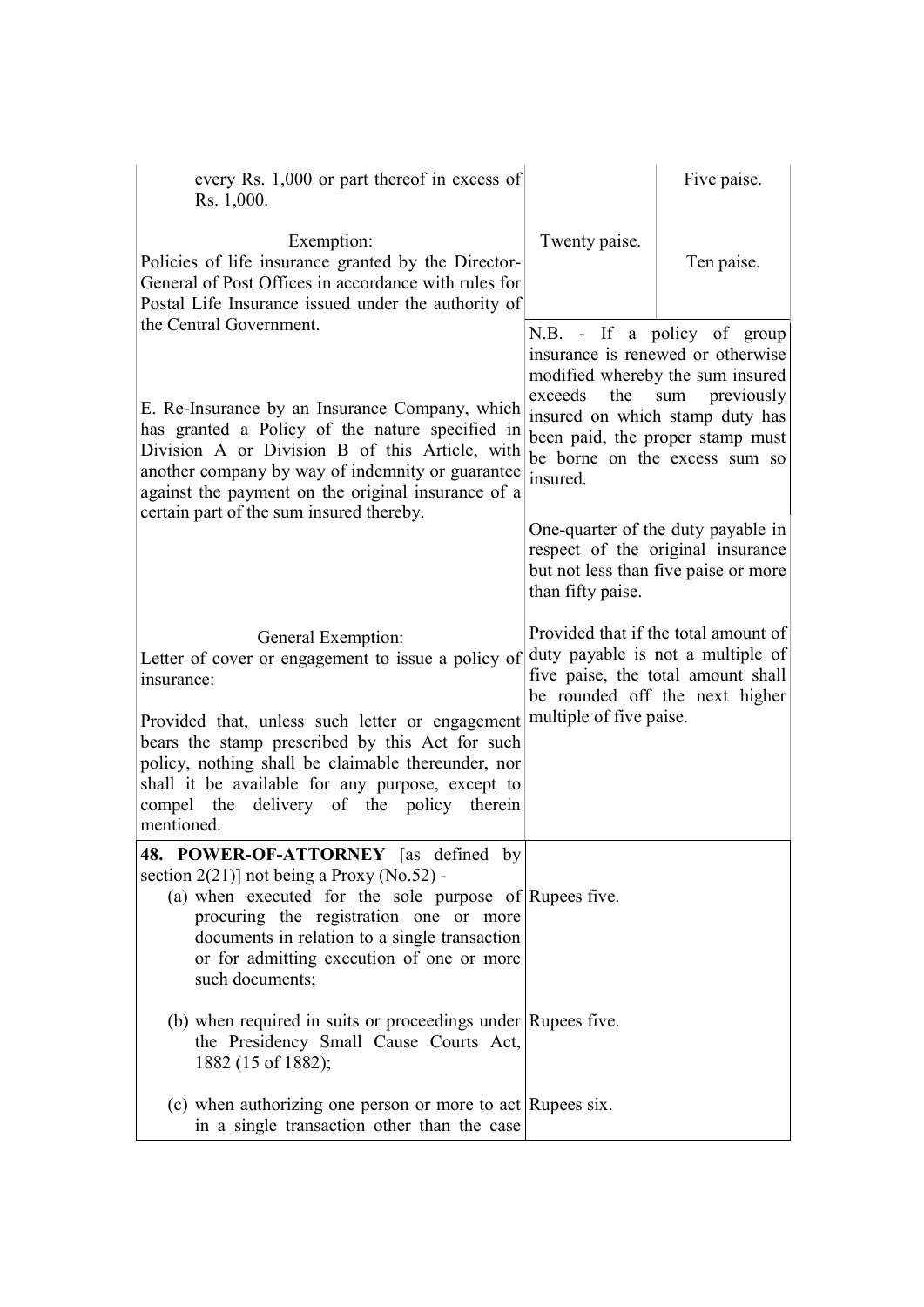| mentioned in clause (a);                                                                                                                                                                                                                 | Rupees fifty.                                                                                |
|------------------------------------------------------------------------------------------------------------------------------------------------------------------------------------------------------------------------------------------|----------------------------------------------------------------------------------------------|
| (d) when authorizing not more than five persons<br>to act jointly and severally in more than one<br>transaction or generally;                                                                                                            |                                                                                              |
| (e) when authorizing more than five but not<br>more than ten persons to act jointly and<br>severally in more than one transaction or<br>generally;                                                                                       | Rupees one hundred.                                                                          |
| (f) when given for consideration<br>authorizing the attorney to sell<br>immovable property;                                                                                                                                              | The same duty as a Conveyance<br>and $(No. 23)$ for the market value of<br>any the property. |
| (g) when given to a promoter or developer, by<br>whatever name called, for construction on,<br>or sale of, or transfer (in any manner<br>whatsoever) of, any immovable property -                                                        |                                                                                              |
| (i) where the market value of the property<br>does not exceed rupees thirty lakh;                                                                                                                                                        | Rupees five thousand.                                                                        |
| (ii) where the market value of the property<br>exceeds rupees thirty lakh but does not<br>exceed rupees sixty lakh;                                                                                                                      | Rupees seven thousand.                                                                       |
| (iii) where the market value of the property<br>exceeds rupees sixty lakh but does not<br>exceed rupees one crore;                                                                                                                       | Rupees ten thousand.                                                                         |
| (iv) where the market value of the property<br>exceeds rupees one crore but<br>does not<br>exceed rupees one and half crore;                                                                                                             | Rupees twenty thousand.                                                                      |
| (v) where the market value of the property<br>exceeds rupees one and half crore but does<br>not exceed rupees three crore;                                                                                                               | Rupees forty thousand.                                                                       |
| (vi) where the market value of the property<br>exceeds rupees three crore;                                                                                                                                                               | Rupees seventy-five thousand.                                                                |
| Explanation. - Where the proper stamp-duty is paid The same duty as a Conveyance<br>under clause (f) of Article 5 on a Promoter's or (No. 23) for the market value of<br>Developer's agreement between the same parties in the property. |                                                                                              |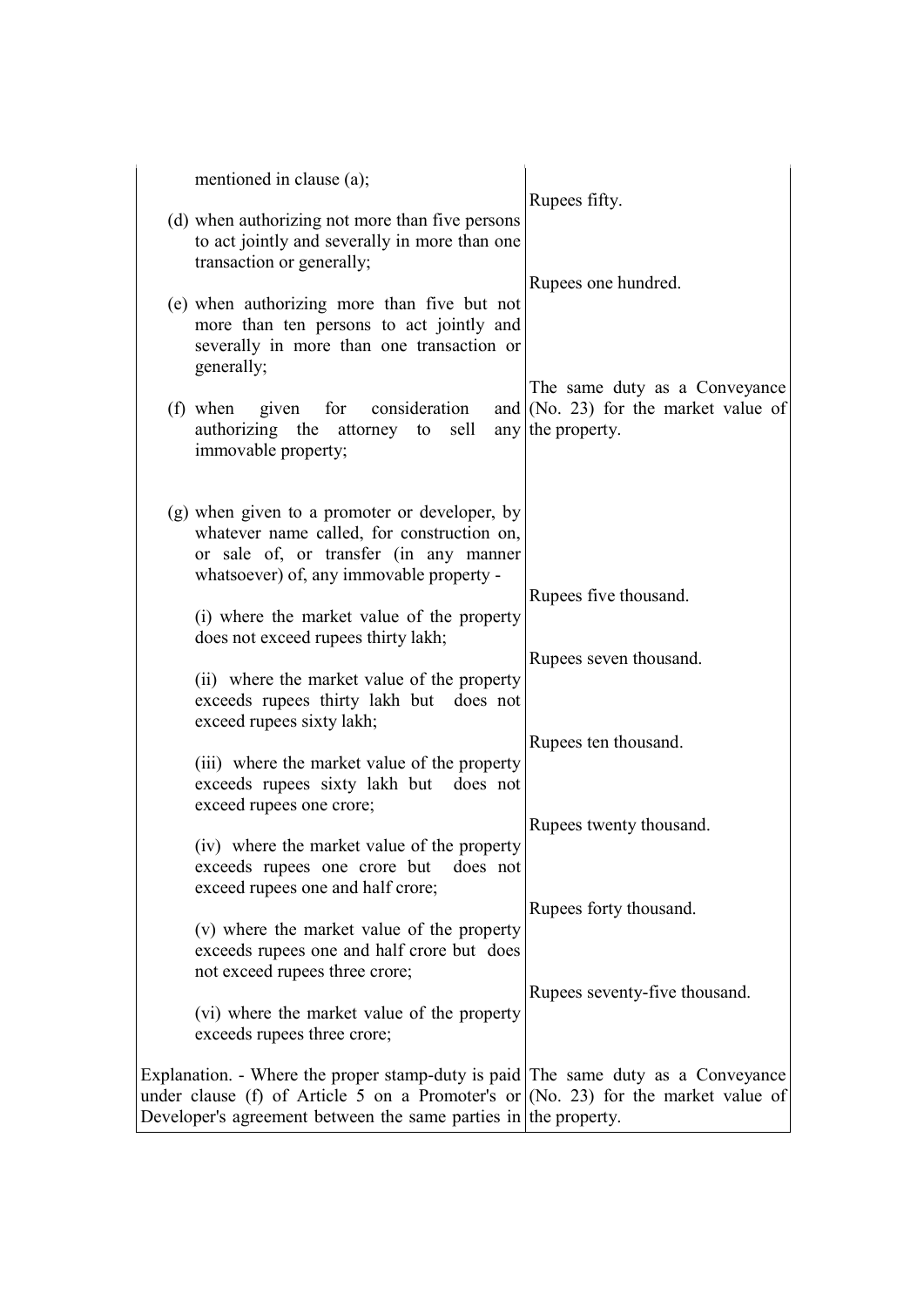| respect of the same property, the proper stamp-duty<br>under this clause shall be rupees fifty.                                                                                                                                                                                                                                                                                                                     | Rupees<br>$\dot{\rm s}$ ix<br>authorised. |  | for each person |
|---------------------------------------------------------------------------------------------------------------------------------------------------------------------------------------------------------------------------------------------------------------------------------------------------------------------------------------------------------------------------------------------------------------------|-------------------------------------------|--|-----------------|
| (h) When an irrevocable authority is given to<br>the attorney to sell immovable property;                                                                                                                                                                                                                                                                                                                           |                                           |  |                 |
| (i) in any other case.                                                                                                                                                                                                                                                                                                                                                                                              |                                           |  |                 |
| Explanation. - For the purposes of this Article -<br>(1) more persons than one when belonging to<br>the same firm shall be deemed to be one<br>person;<br>(2) "promoter" means a person who constructs<br>or causes to be constructed a building on a<br>plot of land for the purpose of transfer of<br>such building by sale, gift or otherwise to                                                                 |                                           |  |                 |
| any other person or to a company, co-<br>operative society or association of persons,<br>and includes -<br>(i) his assignee, if any,<br>(ii) the person who constructs, and<br>the person who transfers by sale, gift<br>or otherwise, the building, if the two<br>are different persons,<br>(iii) the Government,<br>undertaking<br>of<br>the<br>(iv)<br>an<br>Government,<br>(v) any board, company, corporation, |                                           |  |                 |
| firm or other association of persons,<br>established by or under any law for<br>the ime being in force, or<br>(vi) a developer who develops or<br>reclaims a plot of land.<br>N.B. - The term "registration" includes every<br>operation incidental to registration under the Indian<br>Registration Act, 1908 (16 of 1908).                                                                                        |                                           |  |                 |
| 49. PROMISSORY NOTE [as defined by<br>section $2(22)$ ] -<br>(a) when payable on demand -                                                                                                                                                                                                                                                                                                                           |                                           |  |                 |
| (i) when the amount or value does not Five paise.<br>exceed Rs. 250;                                                                                                                                                                                                                                                                                                                                                |                                           |  |                 |
| (ii) when the amount or value exceeds Rs. Ten paise.                                                                                                                                                                                                                                                                                                                                                                |                                           |  |                 |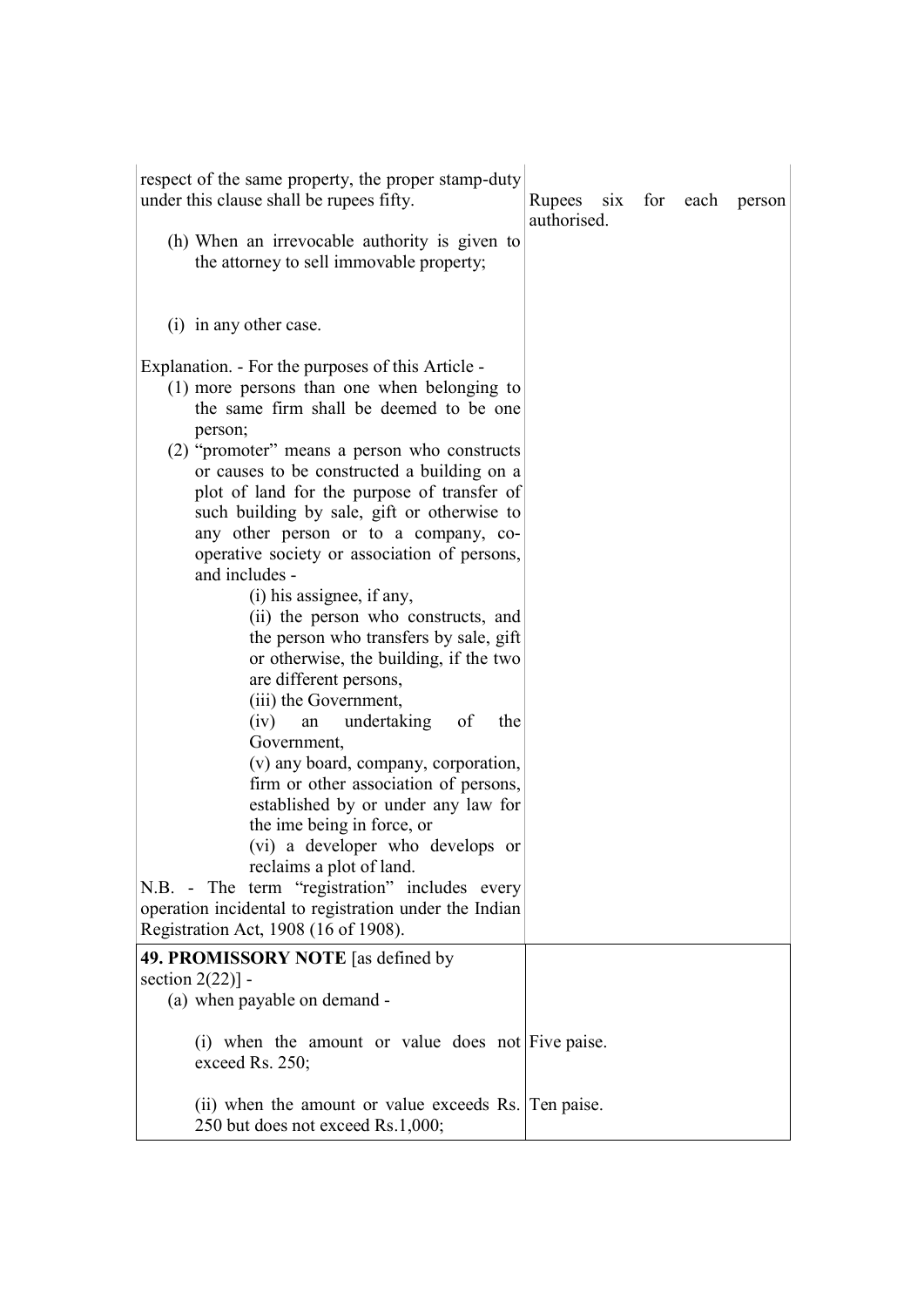| (iii) in any other case.                                                                                                                                                                                                                                                                                                                                                                                                                                                  | Fifteen paise.                                                                                                                           |
|---------------------------------------------------------------------------------------------------------------------------------------------------------------------------------------------------------------------------------------------------------------------------------------------------------------------------------------------------------------------------------------------------------------------------------------------------------------------------|------------------------------------------------------------------------------------------------------------------------------------------|
| (b) when payable otherwise than on demand.                                                                                                                                                                                                                                                                                                                                                                                                                                | One-fifth of the duty as applicable<br>to Bill of Exchange (No. 13 of<br>Schedule I) for the same amount<br>payable otherwise on demand. |
| <b>50. PROTEST OF BILL OR NOTE, that is to Rupees ten.</b><br>say, any declaration in writing made by a Notary<br>Public, or other person lawfully acting as such,<br>attesting the dishonor of a bill of exchange or<br>promissory note.                                                                                                                                                                                                                                 |                                                                                                                                          |
| 51. PROTEST BY THE MASTER OF A SHIP, Rupees ten.<br>that is to say, any declaration of the particulars of<br>her voyage drawn up by him with a view to the<br>adjustment of losses of the calculation of averages,<br>and every declaration in writing made by him<br>against the charterers or the consignees for not<br>loading or unloading the ship, when such<br>declaration is attested or certified by a Notary<br>Public or other person lawfully acting as such. |                                                                                                                                          |
| 52. PROXY empowering any person to vote at any Fifteen paise.<br>one election of the members of a district or local<br>board or of a body of municipal commissioners, or<br>at any one meeting of (a) members of an<br>incorporated company or other body corporate<br>whose stock or funds is or are divided into shares<br>and transferable, (b) a local authority, or (c)<br>proprietors, members or contributors to the funds of<br>any institution.                  |                                                                                                                                          |
| <b>53. RECEIPT</b> [as defined by section $2(23)$ ] for any One rupee.<br>money or other property the amount or value of<br>which exceeds five thousand rupees.                                                                                                                                                                                                                                                                                                           |                                                                                                                                          |
| Exemptions:<br>Receipt-<br>(a) endorsed on or contained in any instrument<br>duly stamped, or any instrument exempted<br>under the proviso to section 3 (instruments)<br>executed on behalf of the Government) or<br>any cheque or bill of exchange payable on<br>demand acknowledging the receipt of the<br>consideration money therein expressed or                                                                                                                     |                                                                                                                                          |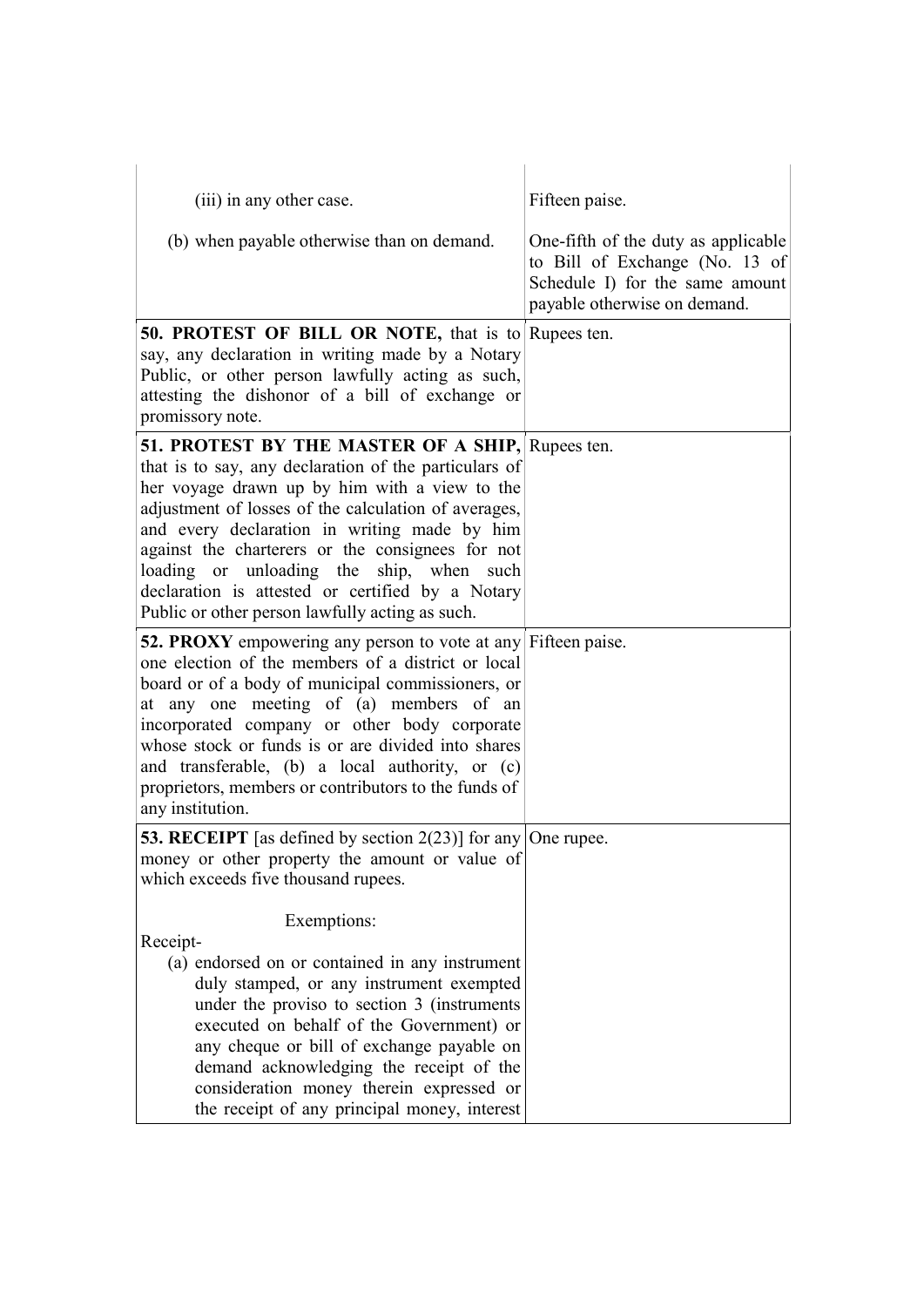or annuity or other periodical payment thereby secured;

- (b) for any payment of money without consideration;
- (c) for any payment of rent by a cultivator on account of land assessed to Government revenue, or in the States of Madras, Bombay and Andhra as they existed immediately before the 1st November, 1956 of Inam lands;
- (d) for pay or allowances by non-commissioned or petty officers, soldiers, sailors or airmen of the Indian military, naval or air forces, when serving in such capacity, or by mounted police constables;
- (e) given by holders of family- certificates in cases where the person from whose pay or allowances the sum comprised in the receipt has been assigned is a non-commissioned or petty officer, soldier, sailor or airman of any of the said forces, and serving in such capacity;
- (f) for pensions or allowances by persons, receiving such pensions or allowances in respect of their service as such noncommissioned or petty officers, soldiers, sailors or airman, and not serving the Government in any other capacity;
- (g) given by a headman or lambardar for landrevenue or taxes collected by him;
- (h) given for money or securities for money deposited in the hands of any banker to be accounted for:

Provided that the same is not expressed to be received of, or by the hands of, any other than the person to whom the same is to be accounted for:

Provided also that this exemption shall not extend to a receipt or acknowledgment for any sum paid or deposited for or upon a letter of allotment of a share, or in respect of a call upon any scrip or share of, or in any incorporated company or other body corporate or such proposed or intended company or body or in respect of a debenture being a marketable security.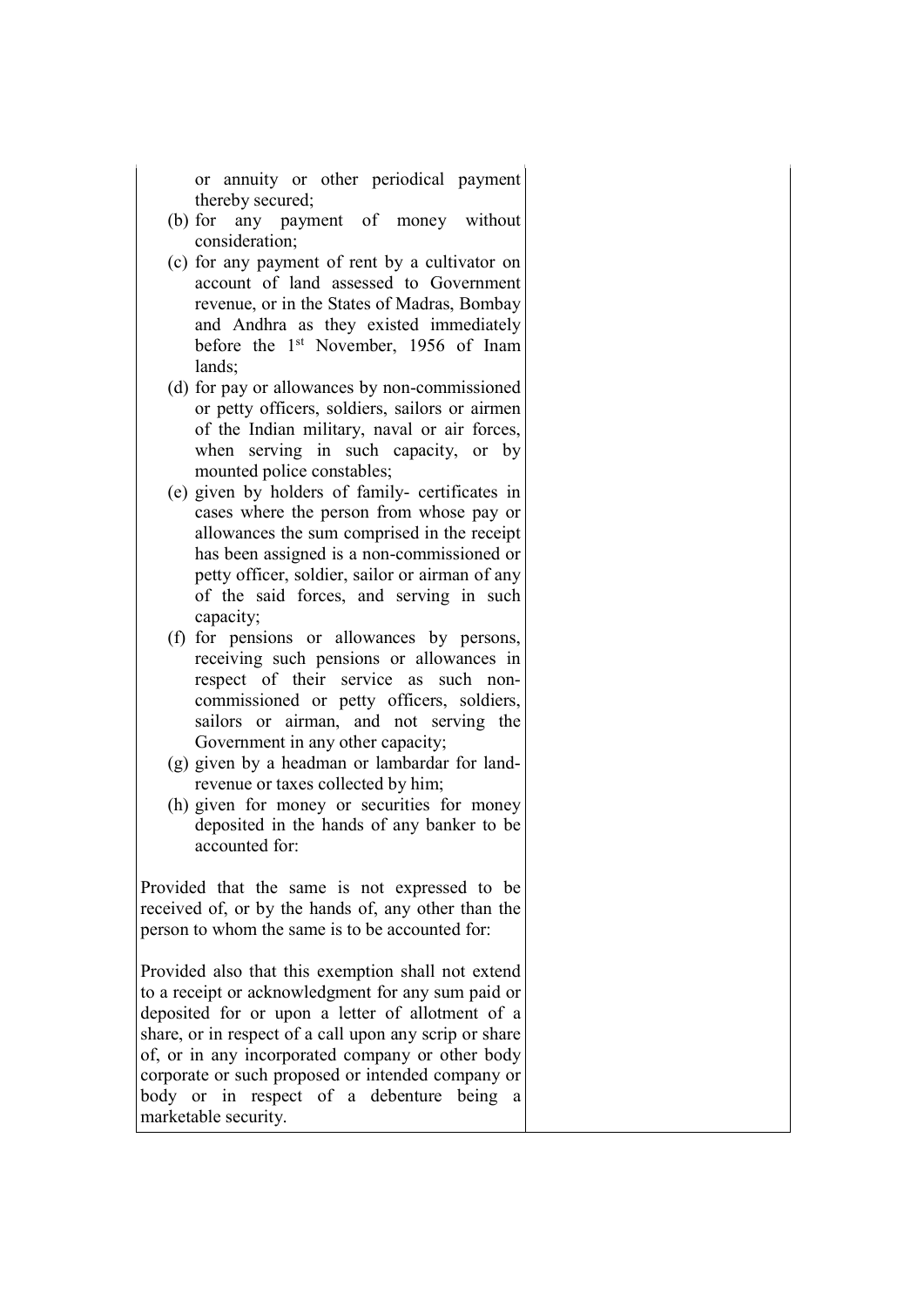| See also Policy of Insurance (No.47B(2)).                                                                                                                                                                                                                                                                                     |                                                                                                                        |
|-------------------------------------------------------------------------------------------------------------------------------------------------------------------------------------------------------------------------------------------------------------------------------------------------------------------------------|------------------------------------------------------------------------------------------------------------------------|
| 54. RECONVEYANCE OF<br><b>MORTGAGED</b><br><b>PROPERTY-</b>                                                                                                                                                                                                                                                                   |                                                                                                                        |
| (a) if the consideration for which the property<br>was mortgaged does not exceed Rs. 1,000;                                                                                                                                                                                                                                   | The same duty as a Conveyance<br>(No. 23) for the amount of such<br>consideration as set forth in the<br>Reconveyance. |
| (b) in any other case                                                                                                                                                                                                                                                                                                         | Rupees one hundred.                                                                                                    |
| 55. RELEASE, that is to say, any instrument (not<br>being such a release as is provided for by section<br>23A), whereby a person renounces a claim upon<br>another person or against any specified property -<br>(a) if the amount or value of the claim does not<br>exceed Rs. 1,000;                                        | The same duty as a Bond (No. 15)<br>for such amount or value as set<br>forth in the release.                           |
| (b) in any other case                                                                                                                                                                                                                                                                                                         | Rupees fifty.                                                                                                          |
| <b>56. RESPONDENTIA BOND,</b> that is to say, any The same duty as a Bottomry Bond<br>instrument securing a loan on the cargo laden or to<br>be laden on board a<br>ship and making repayment contingent on the<br>arrival of the cargo at the port of destination.                                                           | (No. 16) for the amount of the loan<br>secured.                                                                        |
| Revocation of any Trust or Settlement. See<br>Settlement (No. 58); Trust (No. 64).                                                                                                                                                                                                                                            |                                                                                                                        |
| 57. SECURITY BOND<br><b>OR</b><br><b>MORTGAGE</b><br><b>DEED</b> , executed by way of security for<br>the due discharge of a liability, or for the execution<br>of an office, or to account for money or other<br>property received by virtue thereof, or executed by<br>a surety to secure the due performance of a contract |                                                                                                                        |
| (a) when the amount secured does not exceed<br>Rs. 1,000;                                                                                                                                                                                                                                                                     | The same duty as a Bond (No. $15$ )<br>for the amount secured.                                                         |
| (b) in any other case.                                                                                                                                                                                                                                                                                                        | Rupees fifty.                                                                                                          |
|                                                                                                                                                                                                                                                                                                                               |                                                                                                                        |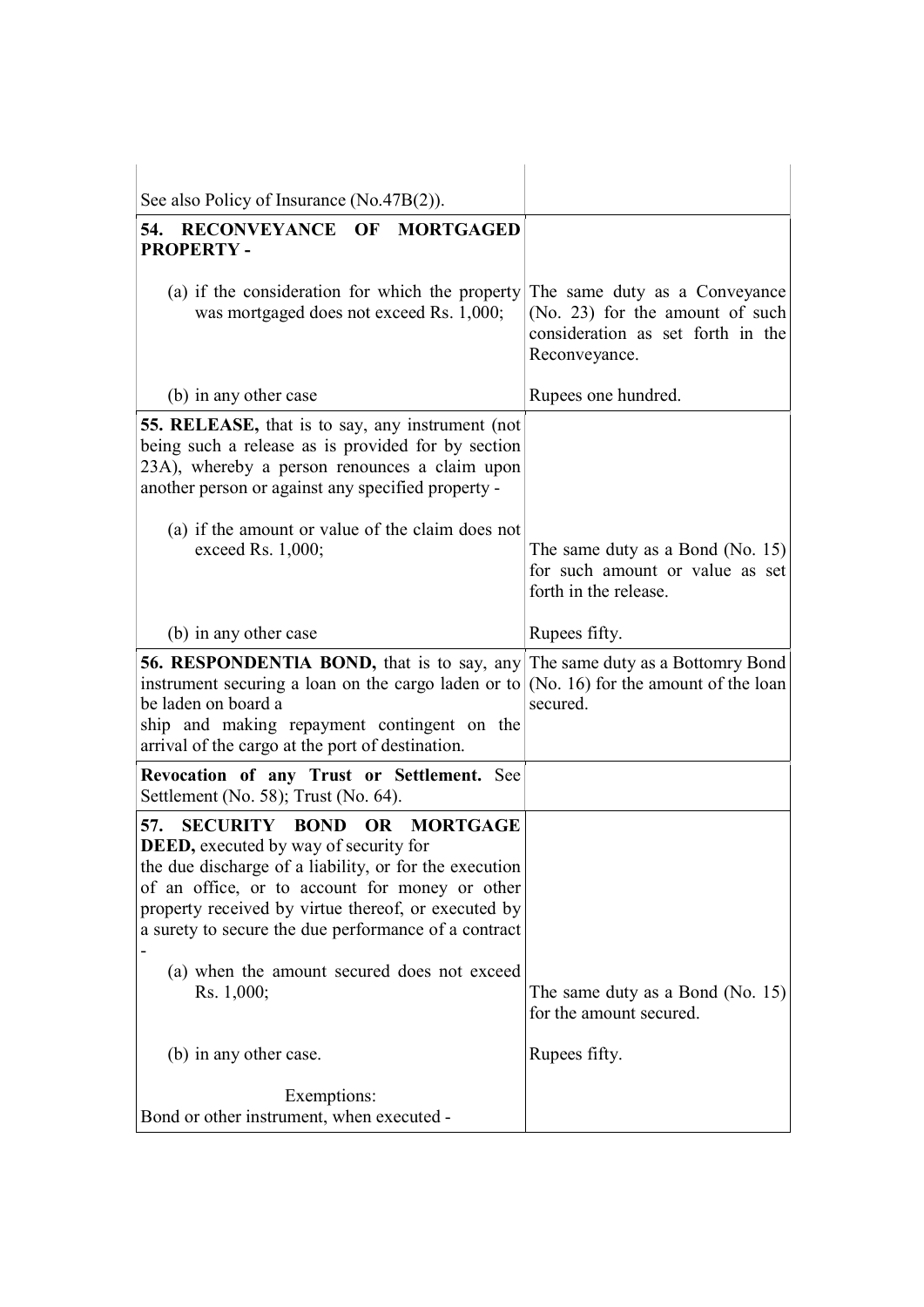| <sub>of</sub><br>dispensary or hospital, or any other object of                                                                                                                                                                                                                                                                                                                                                                                                                                                                                                                                                                                                         |
|-------------------------------------------------------------------------------------------------------------------------------------------------------------------------------------------------------------------------------------------------------------------------------------------------------------------------------------------------------------------------------------------------------------------------------------------------------------------------------------------------------------------------------------------------------------------------------------------------------------------------------------------------------------------------|
| (d) executed by persons taking advances under                                                                                                                                                                                                                                                                                                                                                                                                                                                                                                                                                                                                                           |
|                                                                                                                                                                                                                                                                                                                                                                                                                                                                                                                                                                                                                                                                         |
|                                                                                                                                                                                                                                                                                                                                                                                                                                                                                                                                                                                                                                                                         |
| The same duty as a Conveyance<br>(No. 23) on the market value of the<br>immovable<br>property<br>for<br>the                                                                                                                                                                                                                                                                                                                                                                                                                                                                                                                                                             |
| settlement thereof for the purpose<br>referred to in sub-clause (b) of<br>clause $(24)$ of section 2, and the<br>same duty as a Bottomry Bond<br>(No. 16) for the settlement of any<br>other property for other purposes<br>for a sum equal to the market value<br>of the property which is subject-<br>matter of such settlement:                                                                                                                                                                                                                                                                                                                                      |
| Provided that where an agreement<br>to settle is stamped with the stamp<br>required for an instrument bf<br>settlement, and an instrument of<br>settlement in pursuance of such<br>agreement<br>is<br>subsequently<br>duty<br>executed,<br>the<br>on such                                                                                                                                                                                                                                                                                                                                                                                                               |
| (a) by headmen nominated under rules framed<br>in accordance with the Bengal Irrigation<br>Act, 1876 (Bengal Act III of 1876), section<br>99, for the due performance of their duties<br>guaranteeing that the local income derived<br>from private subscriptions to a charitable<br>public utility shall not be less than a<br>the Land Improvement Loans Act, 1883 (19)<br>of 1883), or the Agriculturists' Loans Act,<br>1884 (12 of 1884), or by their sureties, as<br>security for the repayment of such advances;<br>(e) executed by officers of Government or their<br>sureties to secure the due execution of an<br>office, or the due accounting for money, or |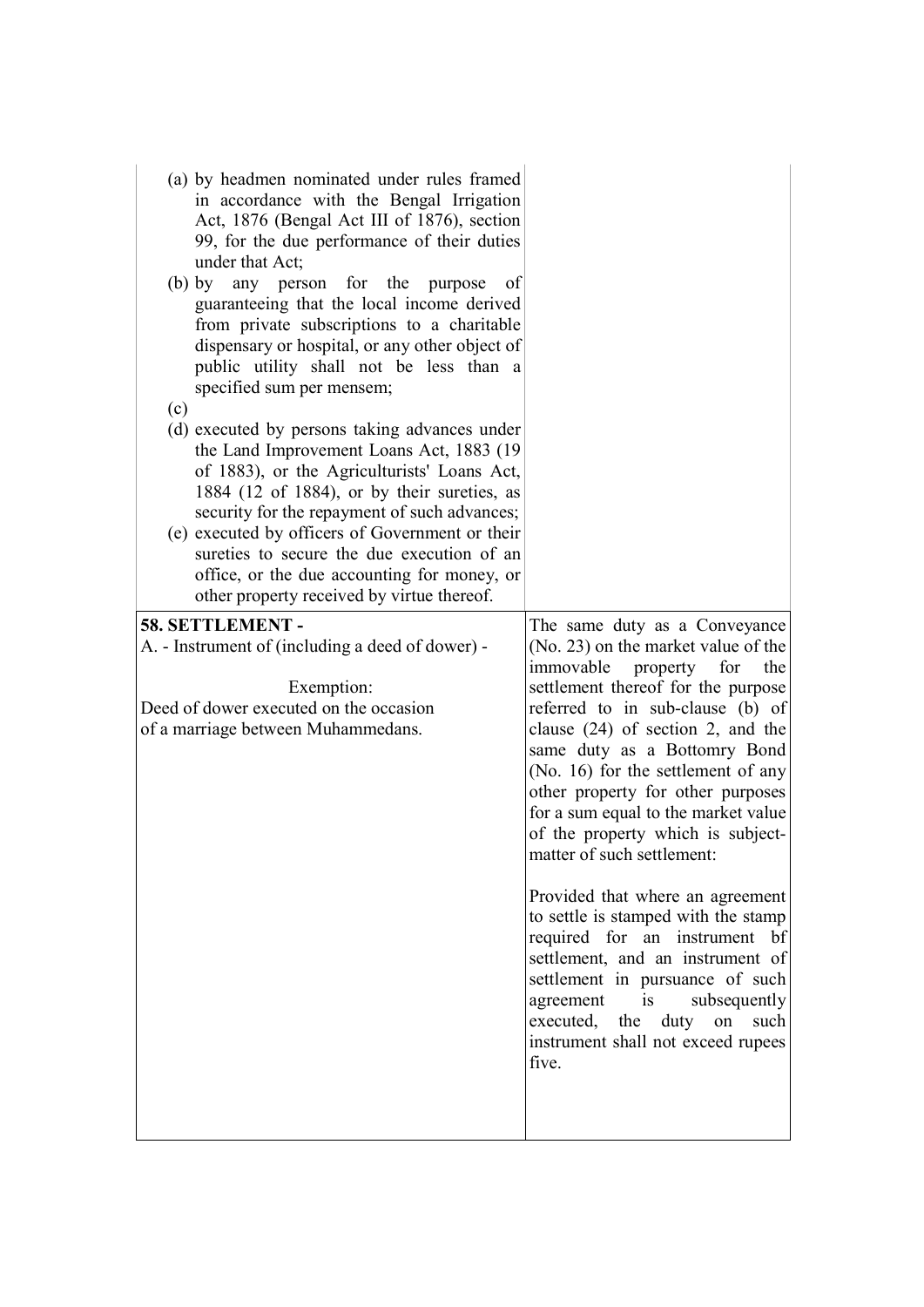| B. Revocation of -                                                                                                                                                                                                                                                                                                                                                                                                                                                                                                                                                                                                                                                                                                     | The same duty as a Conveyance<br>(No. 23) on the market value of the<br>immovable property for settlement<br>thereof for the purpose referred to<br>in sub-clause (b) of clause $(24)$ of<br>section 2, and the same duty as a<br>Bottomry Bond (No. 16) for the<br>settlement of any other property<br>for other purposes for a sum equal<br>to the market value of such<br>property, but not exceeding rupees<br>thirty. |
|------------------------------------------------------------------------------------------------------------------------------------------------------------------------------------------------------------------------------------------------------------------------------------------------------------------------------------------------------------------------------------------------------------------------------------------------------------------------------------------------------------------------------------------------------------------------------------------------------------------------------------------------------------------------------------------------------------------------|----------------------------------------------------------------------------------------------------------------------------------------------------------------------------------------------------------------------------------------------------------------------------------------------------------------------------------------------------------------------------------------------------------------------------|
| See also Trust (No. 64).                                                                                                                                                                                                                                                                                                                                                                                                                                                                                                                                                                                                                                                                                               |                                                                                                                                                                                                                                                                                                                                                                                                                            |
| 59. SHARE WARRANTS, to bearer issued under One and a half times duty payable<br>the Companies Act, 1956 (1 of 1956).<br>Exemptions:<br>Share warrant when issued by a company in the warrant.<br>pursuance of the Companies Act, 1956, section 114,<br>to have effect only upon payment, as composition<br>for that duty, to the Collector of Stamp-revenue, of -<br>(a) one-and-a-half per centum of the whole<br>subscribed capital of the company; or<br>(b) if any company which has paid the said duty<br>or composition in full, subsequently issues<br>an addition to its subscribed capital – one-<br>and-a-half per centum of the additional<br>capital so issued.<br><b>SCRIP.</b> See Certificate (No. 19). | on a Conveyance (No.23) for a<br>consideration equal to the nominal<br>amount of the shares specified in                                                                                                                                                                                                                                                                                                                   |
|                                                                                                                                                                                                                                                                                                                                                                                                                                                                                                                                                                                                                                                                                                                        |                                                                                                                                                                                                                                                                                                                                                                                                                            |
| 60. SHIPPING ORDER for or relating to the Twenty Paise.<br>conveyance of goods on board of any<br>vessel.                                                                                                                                                                                                                                                                                                                                                                                                                                                                                                                                                                                                              |                                                                                                                                                                                                                                                                                                                                                                                                                            |
| 61. SURRENDER OF LEASE - when such lease Rupees one hundred irrespective of<br>is chargeable with duty;                                                                                                                                                                                                                                                                                                                                                                                                                                                                                                                                                                                                                | the term of lease.                                                                                                                                                                                                                                                                                                                                                                                                         |
| Exemption:<br>Surrender of lease, when such lease is exempted<br>from duty.                                                                                                                                                                                                                                                                                                                                                                                                                                                                                                                                                                                                                                            |                                                                                                                                                                                                                                                                                                                                                                                                                            |
|                                                                                                                                                                                                                                                                                                                                                                                                                                                                                                                                                                                                                                                                                                                        |                                                                                                                                                                                                                                                                                                                                                                                                                            |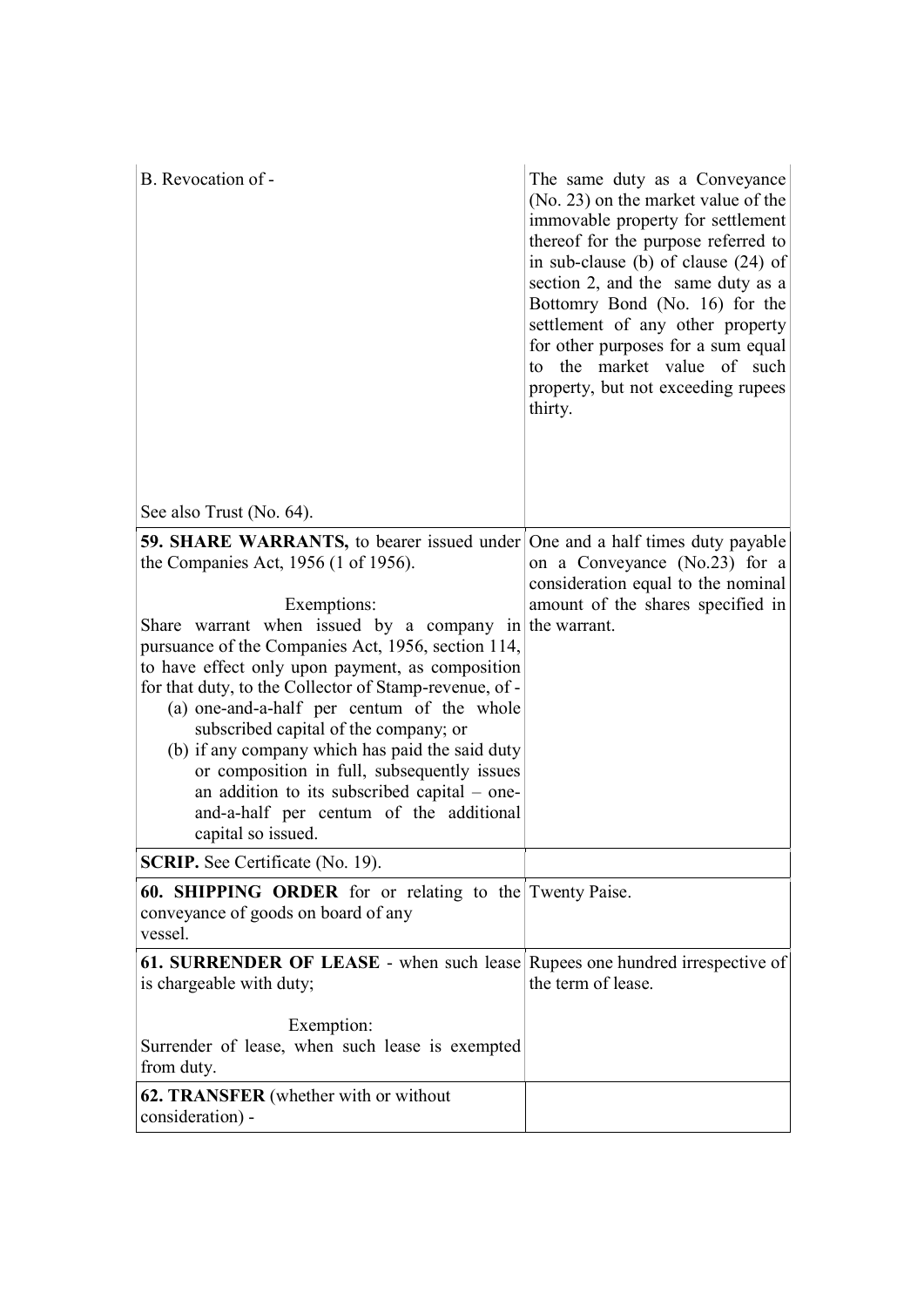| (a) of shares in an incorporated company or Twenty five paise for every<br>other body corporate;                                                                                                                                                                                                                                                                                                   | hundred rupees or part thereof of<br>the value of the share.                                           |
|----------------------------------------------------------------------------------------------------------------------------------------------------------------------------------------------------------------------------------------------------------------------------------------------------------------------------------------------------------------------------------------------------|--------------------------------------------------------------------------------------------------------|
| (b) of debentures, being marketable securities, One-half of the duty payable on a<br>whether the debenture is liable to duty or Conveyance<br>not, except debentures provided for by consideration equal to the face<br>section 8;                                                                                                                                                                 | (No.23)<br>for<br>a<br>amount of the debenture.                                                        |
| (c) of any interest secured by a bond, mortgage-<br>deed in respect of which duty has been paid<br>under Article No. 40 or policy of insurance -                                                                                                                                                                                                                                                   |                                                                                                        |
| (i) if the duty on such bond, mortgage-<br>deed or policy does not exceed five rupees;                                                                                                                                                                                                                                                                                                             | The duty with which such bond,<br>mortgage-deed or policy<br><sub>of</sub><br>insurance is chargeable. |
| (ii) in any other case.                                                                                                                                                                                                                                                                                                                                                                            | Rupees fifteen.                                                                                        |
| (d) of any property under the Administrator- Rupees twenty.<br>General's 1913 (III of 1913), section 25;                                                                                                                                                                                                                                                                                           |                                                                                                        |
| (e) of any trust-property without consideration Rupees ten or such smaller amount<br>from one trustee to another trustee or from a<br>trustee to a beneficiary:                                                                                                                                                                                                                                    | as<br>may be chargeable<br>under<br>clauses (a) to (c) of this Article.                                |
| Provided that if by any one instrument the interest<br>secured by several bonds, mortgage-deeds or<br>policies of insurance is transferred, the duty payable<br>in respect of such instrument shall be the aggregate<br>of the duties which would have been payable if<br>separate instruments of transfer were executed in<br>respect of each such bond, mortgage-deed or policy<br>of insurance. |                                                                                                        |
| Exemptions:<br>Transfers by endorsement -<br>(a) of a bill of exchange, cheque or promissory<br>note;<br>(b) of a bill of lading, delivery order, warrant<br>for goods, or other mercantile document of<br>title to goods;<br>(c) of a policy of insurance;<br>(d) of securities of the Central Government.                                                                                        |                                                                                                        |

 $\overline{\phantom{a}}$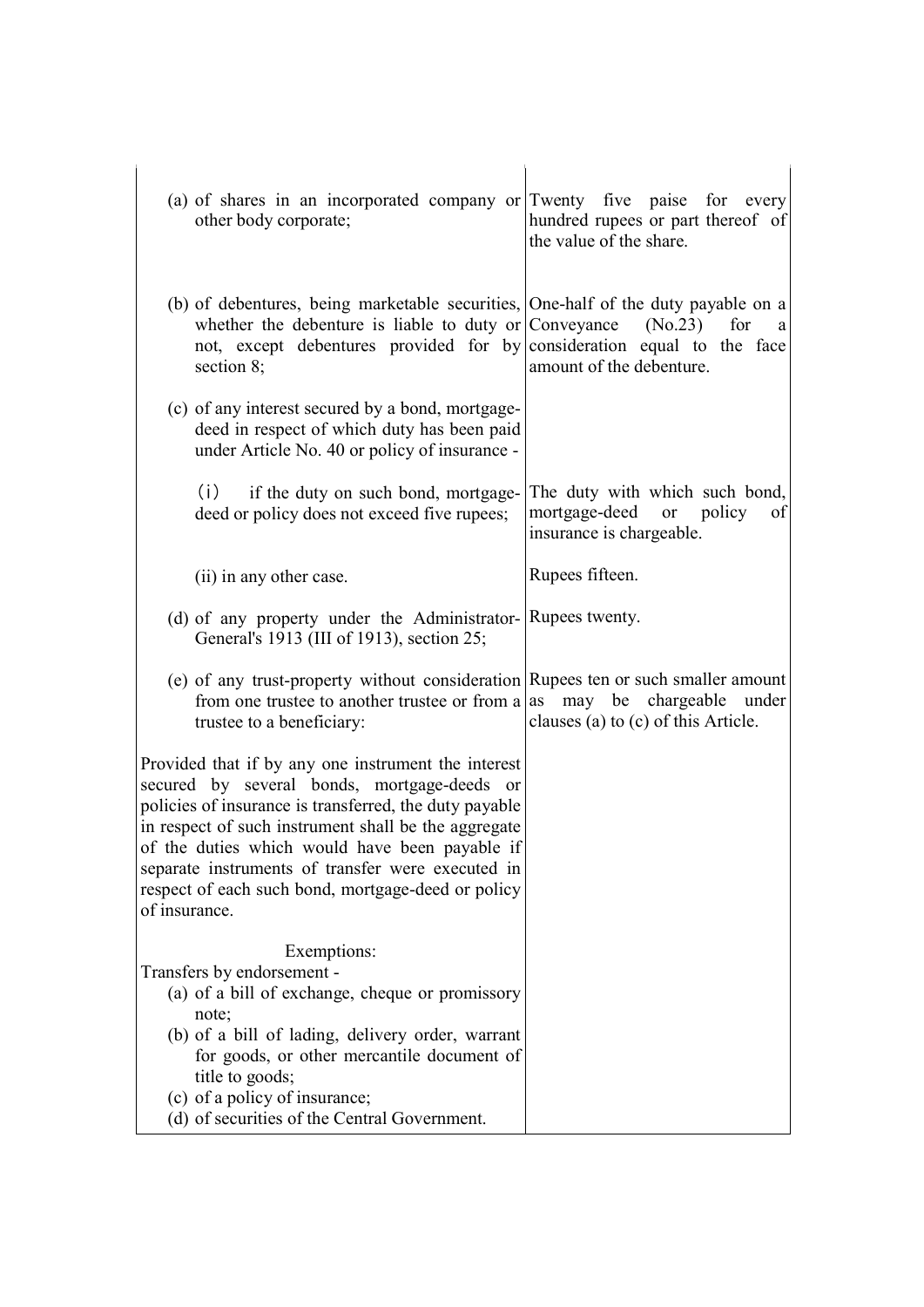| of The same duty as a Conveyance<br>(No. 23) for the market value of<br>the property.<br>Provided that in any case when an<br>agreement relating to assignment<br>or lease-cum-sale is executed and<br>registered with the ad valorem<br>stamp-duty required under the<br>proviso to article $5(d)$ and in<br>furtherance of such agreement -<br>(a) if the final assignment or lease<br>cum sale is made within four years<br>from the date of agreement or<br>within two years from the date of<br>completion/occupancy certificate<br>issued by appropriate authority or<br>from the date of procurement of<br>electric connection, whichever is                                                                                       |
|-------------------------------------------------------------------------------------------------------------------------------------------------------------------------------------------------------------------------------------------------------------------------------------------------------------------------------------------------------------------------------------------------------------------------------------------------------------------------------------------------------------------------------------------------------------------------------------------------------------------------------------------------------------------------------------------------------------------------------------------|
|                                                                                                                                                                                                                                                                                                                                                                                                                                                                                                                                                                                                                                                                                                                                           |
|                                                                                                                                                                                                                                                                                                                                                                                                                                                                                                                                                                                                                                                                                                                                           |
| earlier, in favour of the original<br>purchaser or in favour of the<br>member(s) of his/her family, the<br>market value of the property as<br>assessed at the time of registration<br>of such agreement shall be treated<br>as the market value of the property<br>for the purpose of determination of<br>chargeability<br>$\,$ at $\,$<br>the<br>time<br>of<br>registration of the final assignment<br>or lease-cum-sale and the stamp-<br>duty to be paid on such assignment<br>or lease-cum-sale shall be the<br>difference<br>between<br>the<br>duty<br>payable and the duty already paid<br>under the proviso to article $5(d)$ at<br>the time of registration of the<br>agreement<br>or<br>rupees<br>ten,<br>whichever the greater; |
| (b) if the final assignment or lease-<br>cum-sale is made, beyond the time                                                                                                                                                                                                                                                                                                                                                                                                                                                                                                                                                                                                                                                                |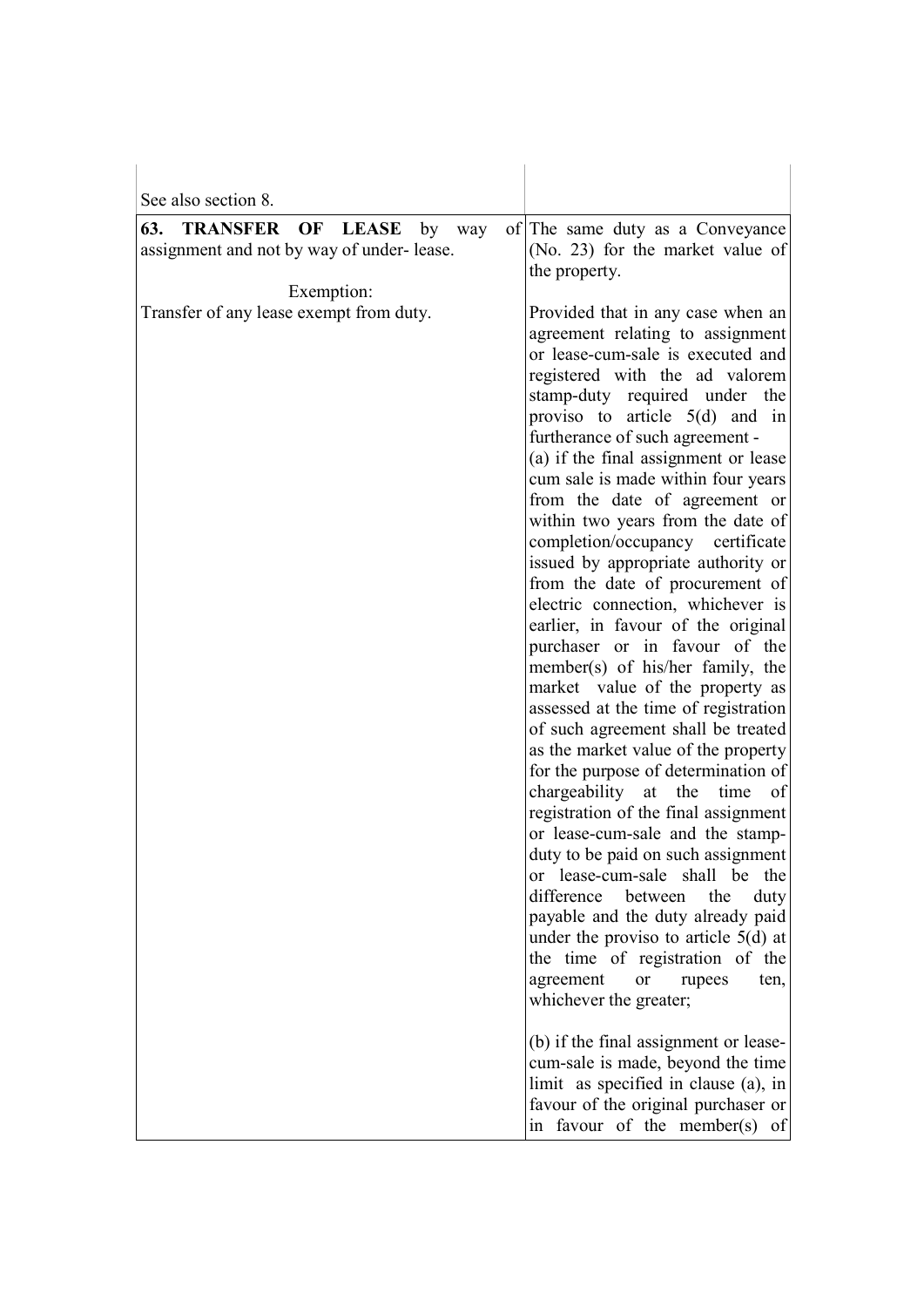|                                                                                                                   | his/her family, the market value of<br>the property shall be reassessed at<br>the time of registration of such<br>assignment or lease-cum-sale and<br>the stamp-duty to be paid on such<br>assignment or lease-cum-sale shall<br>be the difference between the duty<br>payable and the duty already paid<br>under the proviso to article $5(d)$ at<br>the time of registration of the<br>agreement<br><sub>or</sub><br>rupees<br>ten,<br>whichever the greater:<br>Provided further that the above<br>provisions shall not be applicable, |
|-------------------------------------------------------------------------------------------------------------------|-------------------------------------------------------------------------------------------------------------------------------------------------------------------------------------------------------------------------------------------------------------------------------------------------------------------------------------------------------------------------------------------------------------------------------------------------------------------------------------------------------------------------------------------|
|                                                                                                                   | if the final assignment or lease-<br>cum-sale is made in favour of any<br>person or persons other than the<br>original<br>purchaser<br>the<br><b>or</b><br>member(s) of his/her family.                                                                                                                                                                                                                                                                                                                                                   |
|                                                                                                                   | Explanation.- For the purpose of<br>this<br>article,<br>the<br>expression<br>"member of a family" shall have<br>the same meaning as defined in<br>article 33.                                                                                                                                                                                                                                                                                                                                                                             |
| <b>64. TRUST -</b><br>A. Declaration of -                                                                         |                                                                                                                                                                                                                                                                                                                                                                                                                                                                                                                                           |
| of, or concerning, any property when made The same duty as a Bottomry Bond<br>by any writing not being a Will.    | (No. 16) for a sum equal to the<br>amount or value of the property<br>concerned as set forth in the<br>instrument<br>but<br>exceeding<br>no<br>rupees twenty five.                                                                                                                                                                                                                                                                                                                                                                        |
| B. Revocation of                                                                                                  |                                                                                                                                                                                                                                                                                                                                                                                                                                                                                                                                           |
| of, or concerning, any property when made The same duty as a Bottomry Bond<br>by any instrument other than a Wil. | (No. 16) for a sum equal to the<br>amount or value of the property<br>concerned as set forth in the<br>exceeding<br>instrument<br>but<br>no<br>rupees twenty five.                                                                                                                                                                                                                                                                                                                                                                        |
| See also Settlement (No. 58).                                                                                     |                                                                                                                                                                                                                                                                                                                                                                                                                                                                                                                                           |
|                                                                                                                   |                                                                                                                                                                                                                                                                                                                                                                                                                                                                                                                                           |